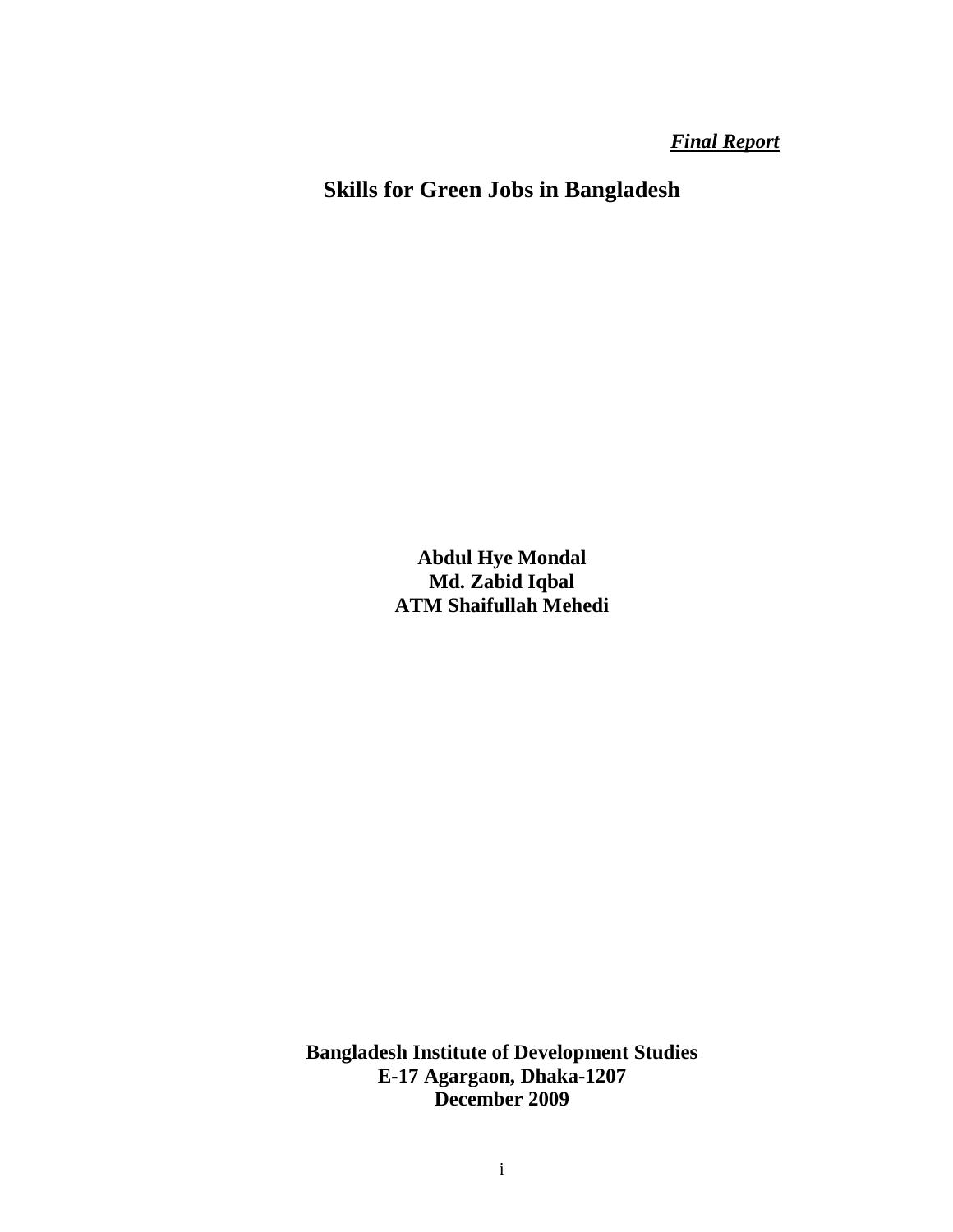Copyright © International Labour Organization [2011] First published [2011]

Publications of the International Labour Office enjoy copyright under Protocol 2 of the Universal Copyright Convention. Nevertheless, short excerpts from them may be reproduced without authorization, on condition that the source is indicated. For rights of reproduction or translation, application should be made to ILO Publications (Rights and Permissions), International Labour Office, CH-1211 Geneva 22, Switzerland, or by email: pubdroit@ilo.org. The International Labour Office welcomes such applications.

Libraries, institutions and other users registered with reproduction rights organizations may make copies in accordance with the licences issued to them for this purpose. Visit www.ifrro.org to find the reproduction rights organization in your country.

ILO Cataloguing in Publication Data

Mondal, Abdul Hye; Iqbal, Zabid; Mehedi, Shaifullah

Skills for green jobs in Bangladesh : final report / Abdul Hye Mondal, Zabid Iqbal, Shaifullah Mehedi ; International Labour Organization. - Dhaka: ILO, 2011  $1 v$ .

ISBN: 9789221251576; 9789221251583 (web pdf)

ILO Office in Bangladesh

skill / skill requirements / vocational training / training needs / green jobs / employment creation / climate change / environmental protection / Bangladesh

13.02.2 *ILO Cataloguing in Publication Data*

The designations employed in ILO publications, which are in conformity with United Nations practice, and the presentation of material therein do not imply the expression of any opinion whatsoever on the part of the International Labour Office concerning the legal status of any country, area or territory or of its authorities, or concerning the delimitation of its frontiers.

The responsibility for opinions expressed in signed articles, studies and other contributions rests solely with their authors, and publication does not constitute an endorsement by the International Labour Office of the opinions expressed in them.

Reference to names of firms and commercial products and processes does not imply their endorsement by the International Labour Office, and any failure to mention a particular firm, commercial product or process is not a sign of disapproval.

ILO publications and electronic products can be obtained through major booksellers or ILO local offices in many countries, or direct from ILO Publications, International Labour Office, CH-1211 Geneva 22, Switzerland. Catalogues or lists of new publications are available free of charge from the above address, or by email:  $\frac{\text{pubvente@ilo.org}}{\text{pubvente@ilo.org}}$ 

Visit our web site: www.ilo.org/publns

Printed in Bangladesh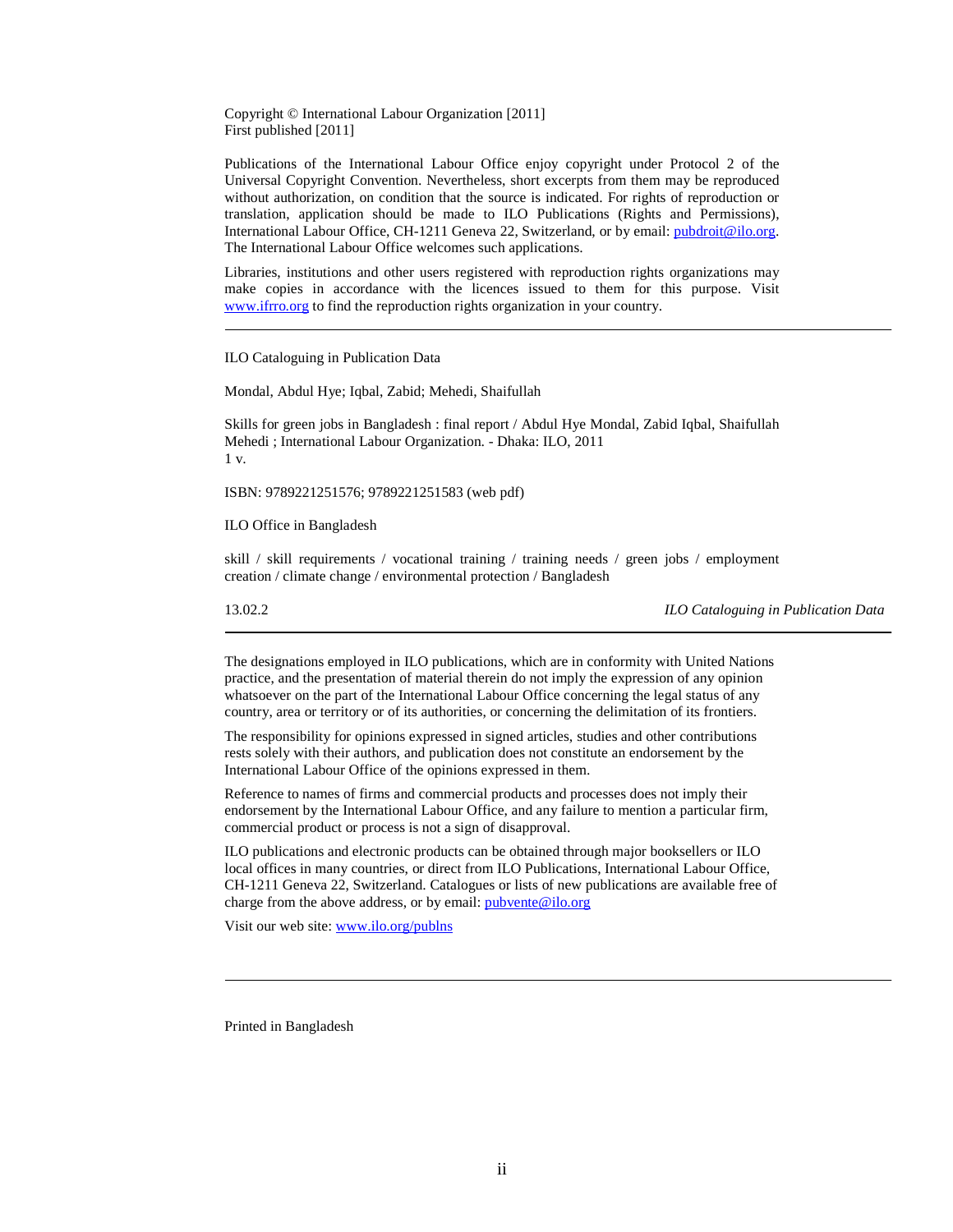# **C O N T E N T S**

| Abbreviations and Acronyms                                                                     | Page<br>111  |
|------------------------------------------------------------------------------------------------|--------------|
| Abstract                                                                                       | vi           |
| Executive summary                                                                              | vii          |
| <b>I.</b> Introduction                                                                         | $\mathbf{1}$ |
| 2. Policy context                                                                              | 3            |
| 2.1 Key challenges and priorities for the green economy                                        | 3            |
| 2.2 The response strategy                                                                      | 7            |
| 2.2.1 General environmental strategy                                                           | 7            |
| 2.2.2 Green response to the current economic crisis                                            | 20           |
| 2.3 The skills development strategy in response to greening                                    | 21           |
| 3. Anticipation and provision of skills                                                        | 22           |
| 3.1 Green structural change and (re)training needs                                             | 22           |
| 3.1.1 Green restructuring and its impact on the labour market                                  | 22           |
| $3.1.2$ Identification of (re)training needs                                                   | 26           |
| 3.1.3 Skills response                                                                          | 27           |
| 3.1.4 Case studies                                                                             | 27           |
| 3.2 New and changing skill needs                                                               | 32           |
| 3.2.1 New green collar occupations                                                             | 33           |
| 3.2.2 Greening existing occupations                                                            | 40           |
| 3.2.3 Identification of skill needs                                                            | 44           |
| 3.2.4 Skills response<br>3.2.5 Case studies on new green collar occupations                    | 44<br>45     |
| 3.2.6 Case studies on greening existing occupations                                            | 50           |
|                                                                                                |              |
| <b>4. Conclusions</b>                                                                          | 56           |
| 4.1 Main 'greening' shifts in economies and labour markets                                     | 56           |
| 4.2 Skills implications and development                                                        | 57           |
| 4.2.1 Anticipation and identification of skill needs<br>4.2.2 Response policies and programmes | 57<br>64     |
| 4.2.3 Effective delivery mechanisms                                                            | 64           |
| <b>5. Recommendations</b>                                                                      | 65           |
| 5.1 Policy recommendations                                                                     | 65           |
| 5.2 Recommendations for education and training                                                 | 67           |
| 5.3 Recommendations for further research and data collection                                   | 68           |
| References                                                                                     | 69           |
| List of Key Resource Persons                                                                   | 71           |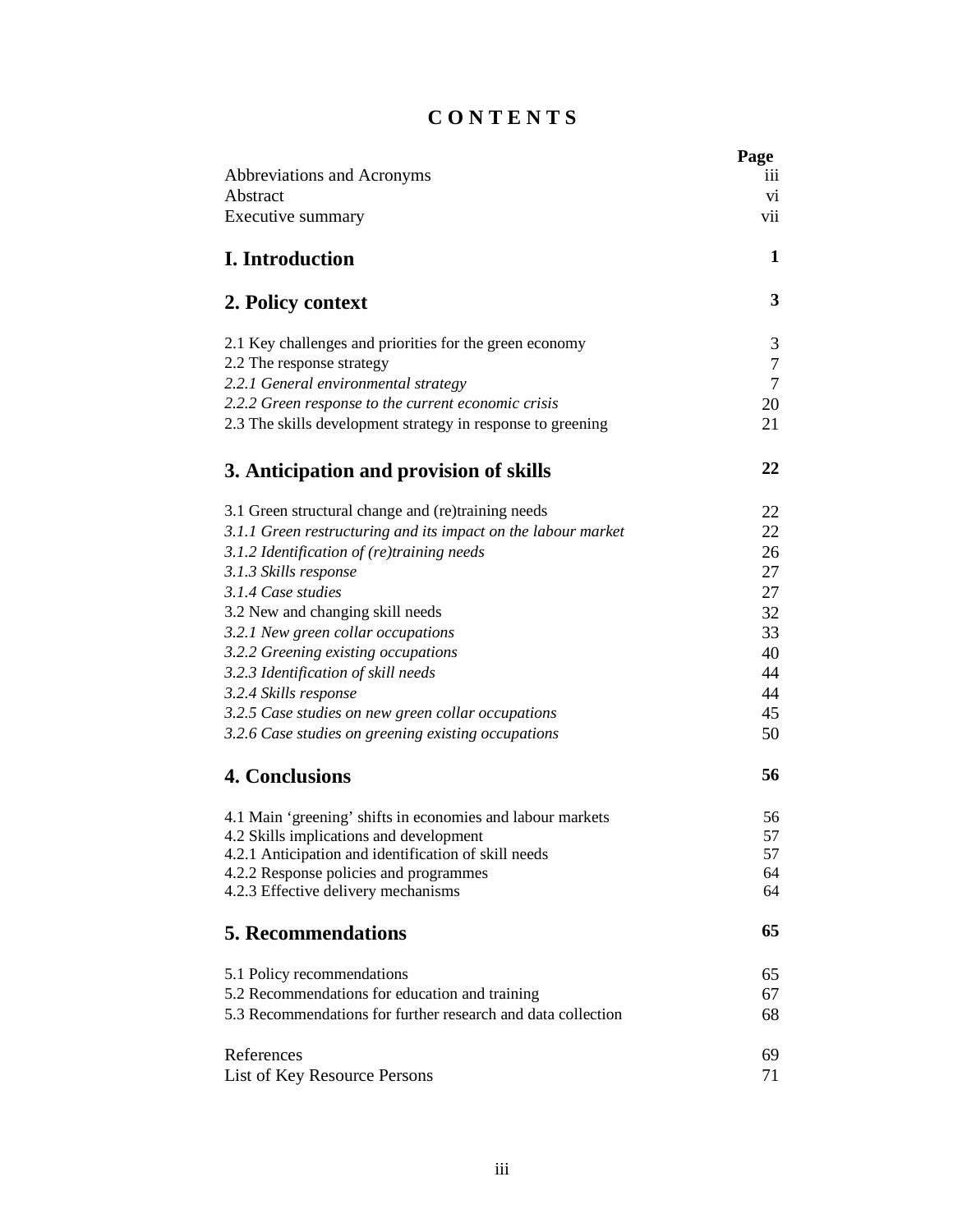# **Abbreviations and Acronyms**

| <b>ADB</b>     | : Asian Development Bank                                   |
|----------------|------------------------------------------------------------|
| <b>ALGAS</b>   | : Asia Least Cost Gas Abatement Strategy                   |
| <b>BADC</b>    | : Bangladesh Agriculture Development Corporation           |
| <b>BBS</b>     | : Bangladesh Bureau of Statistics                          |
| <b>BCAS</b>    | : Bangladesh Centre for Advanced Studies                   |
| <b>BCSIR</b>   | : Bangladesh Council of Scientific and Industrial Research |
| <b>BELA</b>    | : Bangladesh Environment Lawyers Association               |
| <b>BBMA</b>    | : Bangladesh Brick Manufacturers Association               |
| <b>BMDA</b>    | : Barind Multipurpose Development Authority                |
| <b>BMET</b>    | : Bureau of Manpower, Employment and Training              |
| <b>BOD</b>     | : Biochemical Oxygen Demand                                |
| <b>BPDB</b>    | : Bangladesh Power Development Board                       |
| <b>BTEB</b>    | : Bangladesh Technical Education Board                     |
| <b>CDM</b>     | : Clean Development Mechanism                              |
| <b>CDSP</b>    | : Coastal Islands Development and Settlement Programme     |
| <b>CER</b>     | : Carbon Emission Reduction                                |
| <b>CFL</b>     | : Compact Fluorescent                                      |
| <b>CLT</b>     | : College of Leather Technology                            |
| <b>CNG</b>     | : Compressed Natural Gas                                   |
| CSP            | : Concentrating Thermal Power                              |
| <b>CVT</b>     | : Continuing Vocational Education                          |
| DG             | : Director General                                         |
| D <sub>O</sub> | : Dissolved Oxygen                                         |
| <b>DOE</b>     | : Department of Environment                                |
| <b>DOF</b>     | : Department of Forest                                     |
| <b>DTE</b>     | : Department of Technical Education                        |
| EAP            | : Ecological Agriculture Program                           |
| <b>ECA</b>     | : Environmental Conservation Act                           |
| <b>ECR</b>     | : Environmental Conservation Rules                         |
| <b>ETP</b>     | : Effluent Treatment Plant                                 |
| FGDs           | : Focus Group Discussions                                  |
| <b>GDP</b>     | : Gross Domestic Product                                   |
| <b>GEF</b>     | : Global Environment Facility                              |
|                |                                                            |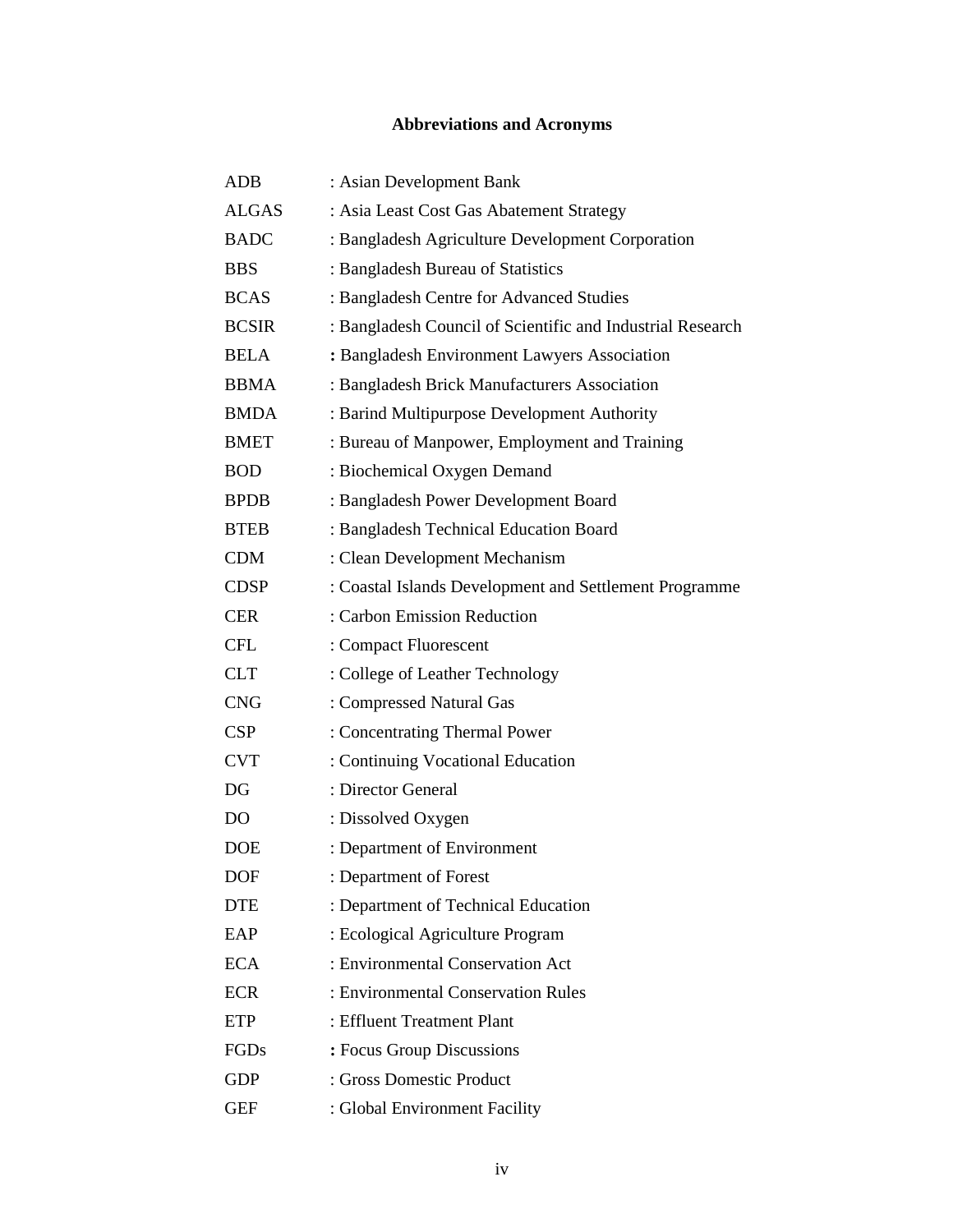| <b>GHG</b>   | : Greenhouse gas                                                                                   |
|--------------|----------------------------------------------------------------------------------------------------|
| <b>GIS</b>   | : Geographic Information System                                                                    |
| Gg           | : Gigagrams                                                                                        |
| <b>GP</b>    | : Gramin Phone                                                                                     |
| <b>GS</b>    | : Grameen Shakti                                                                                   |
| <b>GTZ</b>   | : Deutsche Gesellschaft für Technische Zusammenarbeit<br>(German Agency for Technical Cooperation) |
| <b>GOB</b>   | : Government of Bangladesh                                                                         |
| HС           | : Hydro Carbon                                                                                     |
| <b>HRD</b>   | : Human Resource Development                                                                       |
| <b>HSC</b>   | : Higher Secondary Certificate                                                                     |
| <b>HYVs</b>  | : High Yield Varieties                                                                             |
| <b>IDCOL</b> | : Infrastructure Development Company Limited                                                       |
| <b>INC</b>   | : Initial National Communication                                                                   |
| <b>IPS</b>   | : Instant Power Services                                                                           |
| LGED         | : Local Government Engineering Department                                                          |
| LMIS         | : Labour market information service                                                                |
| LPG          | : Liquefied petroleum gas                                                                          |
| MDG          | : Millennium Development Goal                                                                      |
| MEF          | : Ministry of Environment and Forests                                                              |
| MLE          | : Ministry of Labour and Employment                                                                |
| MSW          | : Municipal solid waste                                                                            |
| <b>MTOE</b>  | : Million ton oil equivalent                                                                       |
| <b>NAPA</b>  | : National Adaptation Programme of Action                                                          |
| NCSA         | : National Capacity Self-Assessment for Global Environmental<br>Management                         |
| NEMAP        | : National Environmental Management Action Plan                                                    |
| <b>NGOs</b>  | : Nongovernmental Organizations                                                                    |
| NGV          | : Natural Gas Vehicle                                                                              |
| <b>NSAPR</b> | : National Strategy for Accelerated Poverty Reduction                                              |
| <b>NSDC</b>  | : National Skills Development Council                                                              |
| PJ           | : Pico-Joule                                                                                       |
| PM           | : Particulate Matter                                                                               |
| <b>PMO</b>   | : Prime Minister's Office                                                                          |
| <b>PPM</b>   | : Part per Million                                                                                 |
| <b>PPP</b>   | : Public-Private Partnership                                                                       |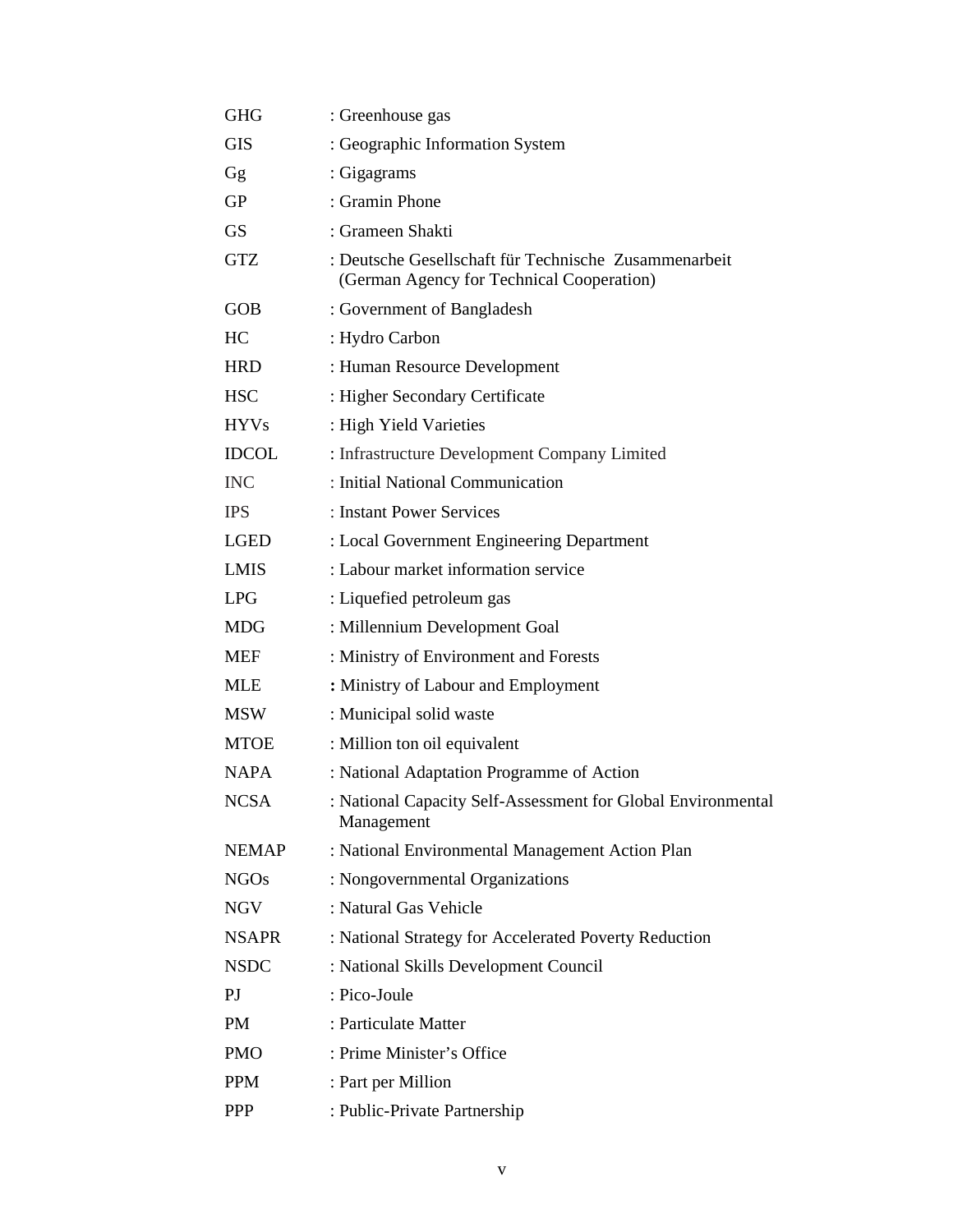| <b>PV</b>     | : Photovoltaic                                           |
|---------------|----------------------------------------------------------|
| <b>REB</b>    | : Rural Electrification Board                            |
| <b>RPGCL</b>  | : Rupantarita Prakritik Gas Company Limited              |
| <b>RREL</b>   | : Rahimafrooz Renewable Energy Limited                   |
| <b>RSF</b>    | : Rural Services Foundation                              |
| <b>SEDA</b>   | : Sustainable Energy Development Agency                  |
| <b>SEMP</b>   | : Sustainable Environment Management Programme           |
| <b>SHS</b>    | : Solar home system                                      |
| <b>SMEs</b>   | : Small and medium enterprises                           |
| <b>TVET</b>   | : Technical and Vocational Education and Training        |
| TWh           | : Terawatt-hour                                          |
| <b>UNFCCC</b> | : United Nations Framework Convention for Climate Change |
|               |                                                          |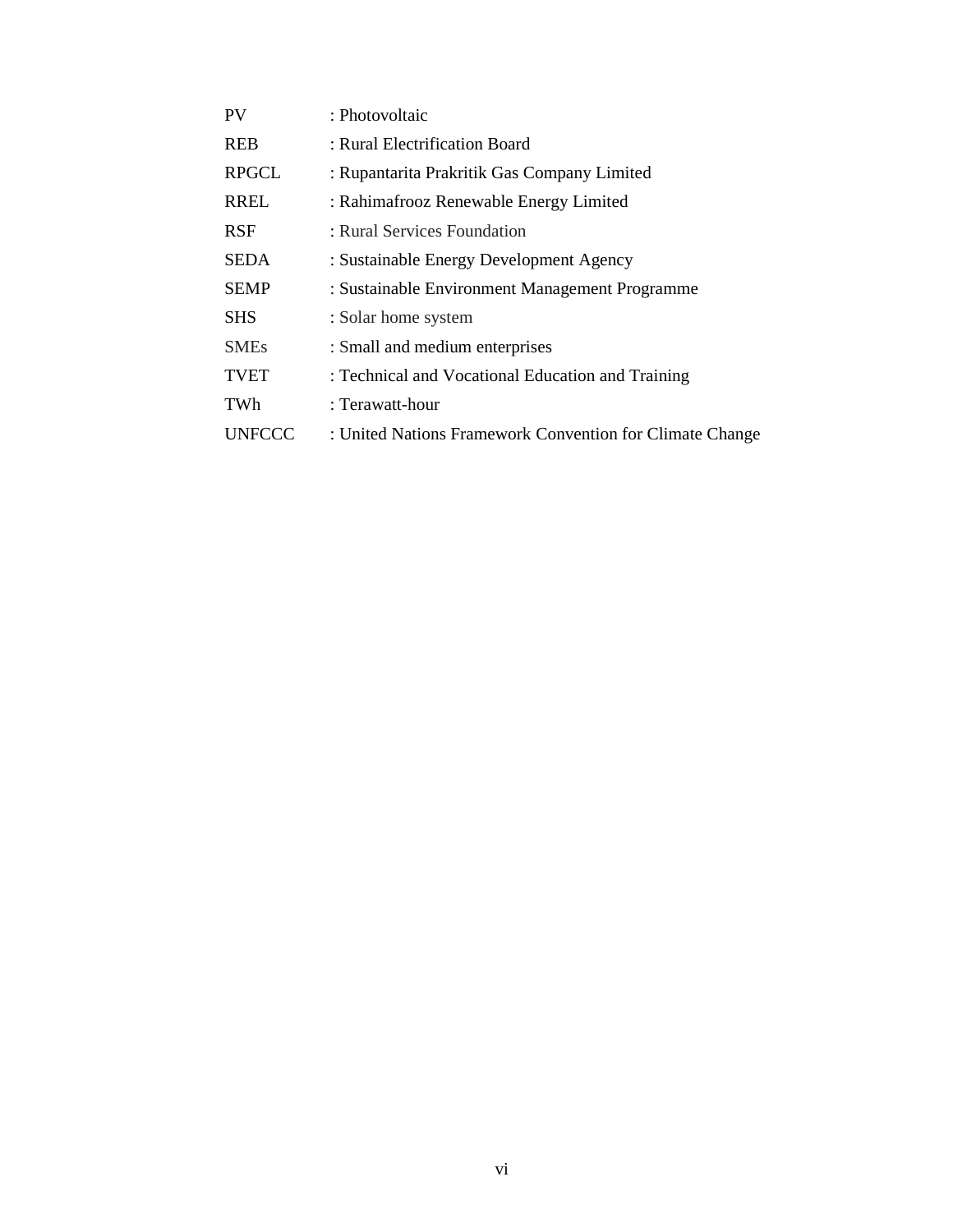## **Abstract**

Main greening shifts in the economy and the labour market of Bangladesh have taken place in energy, materials management, telecommunication and transport, but these shifts remain weak primarily due to lack of policy and institutional support. Economic development cannot be sustainable without a sustainable environment. Skills for green jobs are instrumental in bringing about the desired change and are inseparable from sustainable development. Bangladesh has embarked on several policies and programmes for adaptation to climate change and mitigation of its adverse impact, but it has no policy for the formation and development of skills for greening the economy.

A coherent policy for the formation and development of skills for green jobs in all the potential sectors should be put in place and implemented. The paper argues that for greening the economy, the policy should target the implementation of the skills needs for green jobs in various sectors as identified by the present study and incorporate them into the occupational profiles, curriculum design and education and training provision for greening existing occupations and for developing emerging and new green occupations and embody strategic interventions. Existing TVET system needs to be made environment-driven. Further research and regular data collection should be undertaken with a view to updating the knowledge and progress in greening the economy.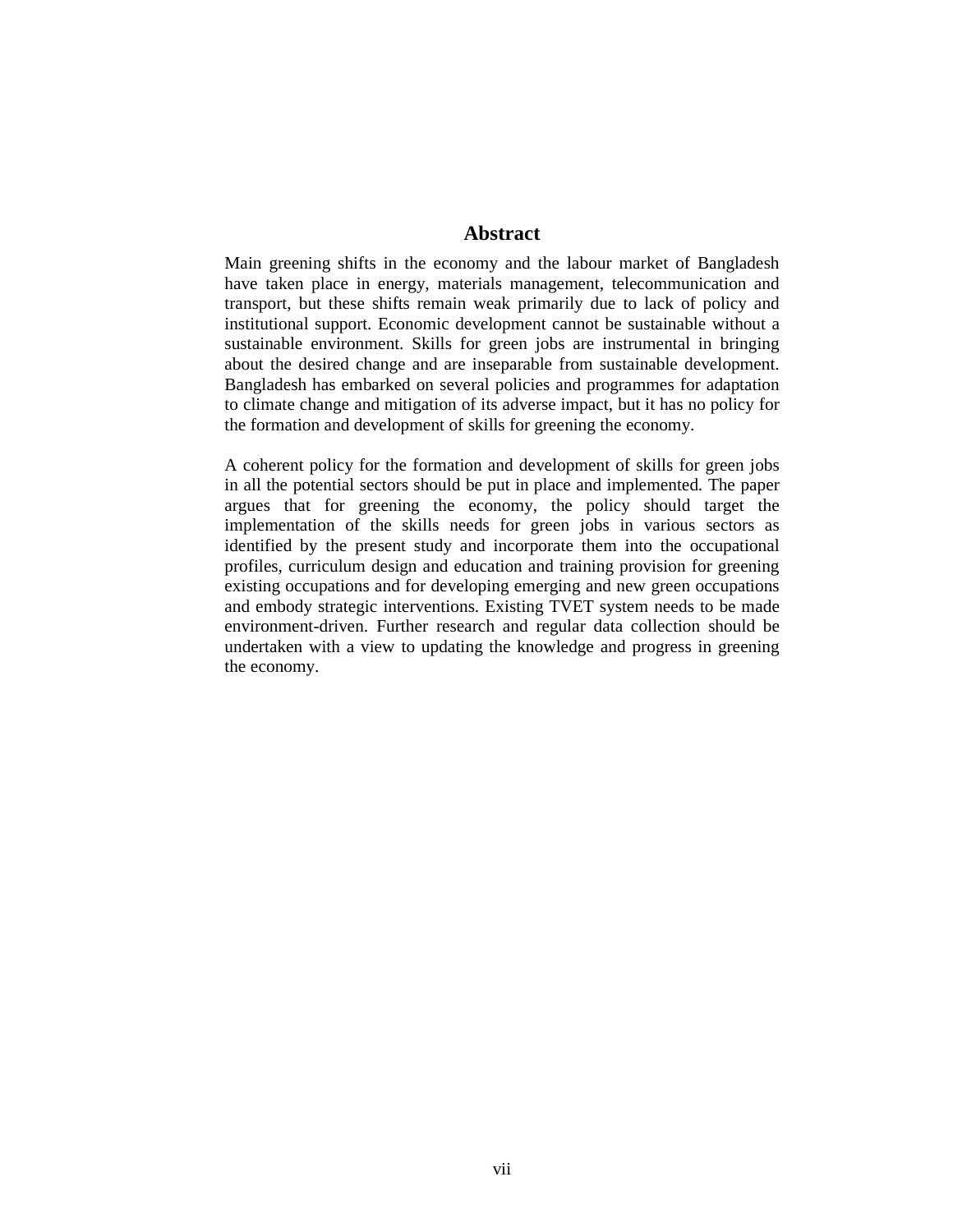# **Executive Summary**

Main greening shifts in the economy and the labour market of Bangladesh have taken place in energy, materials management, telecommunication and transport. But these greening shifts remain weak primarily due to lack of policy and institutional support. With the right policies, institutional framework, commitment, and immediate reinvestment on board, it is possible to bring about the change it needs for greening its economy.

The structural transformation that is taking place in Bangladesh is derived not merely from economic growth but also from spontaneous green structural change. However, current and future employment shifts and trends are likely to take place due to anticipated green structural change notably in energy and telecommunication. Green employment shift to renewable energy with huge potential for growth is gaining momentum. Certain change is anticipated by green structural change especially in energy, manufacturing, waste management, construction, transport, telecommunication and trade. Eight case studies illustrate anticipated change and provision of skills.

Formation and development of skills for green jobs and sustainable development are mutually reinforcing. Economic growth and development cannot be sustainable without a sustainable environment. Skills for green jobs are instrumental in bringing about the desired change and are inseparable from sustainable development. But the policy response remains very weak.

At the policy making level, there is inadequate appreciation of the need for a policy targeting the identification and development of skills for green jobs. Although Bangladesh has embarked on several policies and programmes for adaptation to climate change and mitigation of its adverse impact, it has no policy for the formation and development of skills for greening the economy. In this regard, isolated and sporadic efforts are taking place with very little impact on greening the economy.

In the absence of any strategic policy agenda and support, the delivery mechanisms of the existing institutions for developing skills for green jobs remain weak. Shortage of skills and poor institutional framework largely explains weak delivery mechanisms of these institutions.

A coherent policy for the formation and development of skills for green jobs should be formulated and put in place within the overall framework for HRD. For greening the economy, the policy should target the implementation of the skills needs for green jobs in various sectors as identified by the present study and incorporate them into the occupational profiles, curriculum design and education and training provision for greening existing occupations and for developing emerging and new green occupations. The policy should embody strategic interventions and adequate guidelines for its implementation.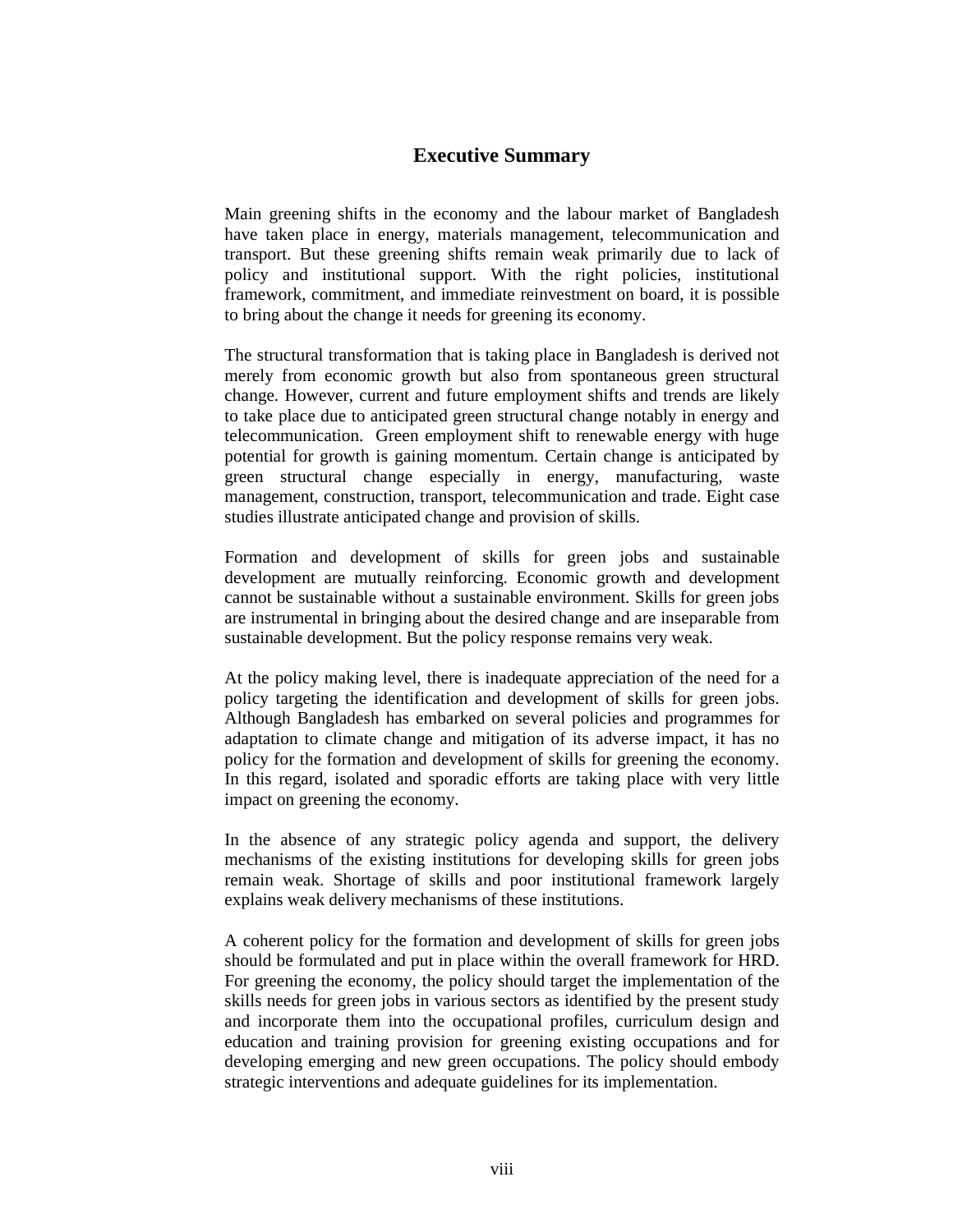Existing education policy should incorporate provision for environmental education at all levels. At the primary level, it should be made mandatory. Synergy among the existing policies and institutions (both public and private) for greening the economy should be established, promoted and strengthened. Existing TVET system needs to be recast in the light of environment-driven curriculum and courses and more effective PPP in the formulation and implementation of the training programmes targeted towards establishing and improving the skill base for green jobs. Curriculum for greening the economy should be incorporated in the education and training programmes down from the primary level.

NSDC, in collaboration with BMET, DTE, BTEB, MLE, DOE, DOF, MEF, Ministry of Education, IDCOL, NGOs, employers and workers associations, should play the central role in the formation and development of skills for green jobs in Bangladesh. Proposed SEDA as a focal point for development and promotion of sustainable energy should be put in place to steer the country towards a cleaner environment.

Bangladesh should develop information and technological knowledge base and conduct research on GHG emission to combat the impacts of climate change and search for suitable strategies to cope with the changing environment. In order to improve upon the ongoing policies and programmes relating to greening HRD, further research and regular data collection should be undertaken with a view to updating the knowledge and progress in greening the economy.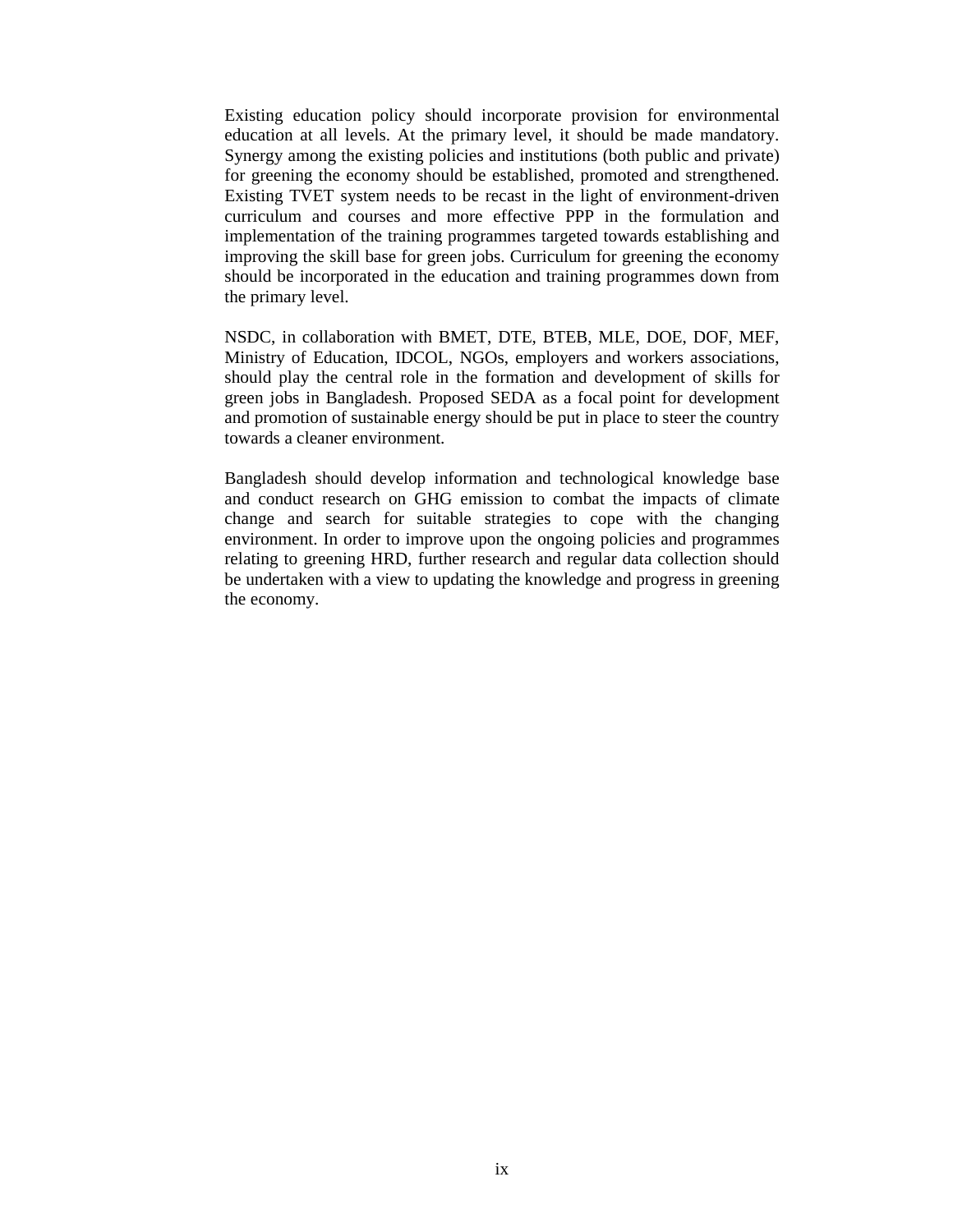# **1. Introduction**

The central objective of the present study is to identify strategic skills development responses of Bangladesh in the light of environmental degradation, climate change and the global call for greening economies.

In order to achieve its objective the study is essentially based on the secondary data and information available in the published and unpublished statistics, research reports, analytical and policy documents. Wherever information is not available, interviews and inputs from the key informants in the respective sectors as well as from experts were sought to fill the information gap. Information gaps that remain are clearly stated and examined to draw conclusions and recommendations for further research and data collection.

The study combines qualitative and quantitative research depending on the data availability. It, however, did not attempt collection of primary data. Quantitative analysis is based on and limited to the available national statistics on current and expected employment trends in greening economic activities disaggregated where possible by occupation, educational attainment, gender and age groups. A quantified estimate of green sectors/ green occupations and the outlook on trends in demand for green jobs and skills are analyzed in conjunction with the information on the supply of available skills and system's capacity to meet the demand in the larger context of the greening policy of Bangladesh. Given the scarcity of reliable statistics and information on green jobs, the present research clearly addresses such limitations and focuses on qualitative methods in order to gain insights into various aspects of greening the economy.

Qualitative methodologies, such as the Delphi methodology<sup>1</sup>, structured interviewing and focus group discussions (FGDs) helped to generate information on the current and expected demand for skills, areas of workforce shortages and skill gaps, strategies and implementation channels applied to meet the demand. Personal interviews and FGDs included relevant and representative trade unions and employers' associations, policy makers at different levels, HRD (human resource development) and TVET (technical and vocational education and training) decision making bodies, sectoral organizations, public-private initiatives, representatives of companies in the forefront of sustainable development and those actively involved in the implementation of the greening policy agenda of Bangladesh. The selection of interviewees and other resource persons primarily targeted economic sectors with the largest greening potential for the economy.

<sup>&</sup>lt;sup>1</sup> The Delphi technique is a structured and systematic forecasting method based on an interactive information collection through expert panels. The method relies on expert judgments gathered with the use of a questionnaire and discussed in several rounds. The main criterion for accuracy of information is carefully selected panel of experts assuming that a structured collective judgment is more accurate than an unstructured or individual one. The method is especially useful where other types of information are not available. It could be adopted and simplified depending on needs and conditions.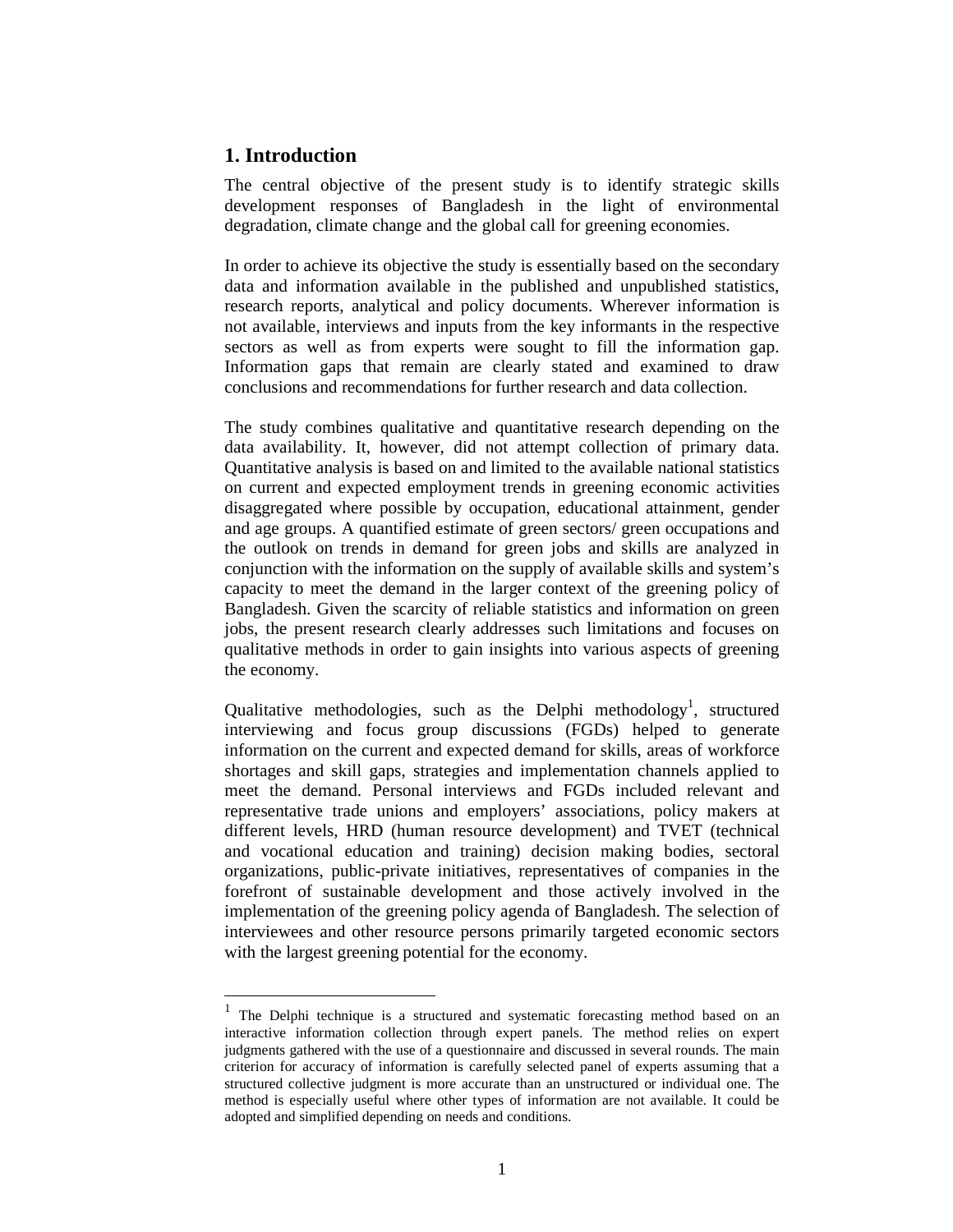The analytical framework of the present study consists in identifying the existing skills for green jobs already in place and in identifying the skills in non-green jobs that will become obsolete. It was useful to make the distinction between the following two types of skill sets. Those skills which are generic and therefore tend to apply across a range of different occupational groups; and those which are vocational in that they are specific skills needed to do the work within an occupation. Generic skills encompass leadership, communication, team working, problem solving and associated skills. Vocational skills tend to encompass work in a given occupation or job specific skills. In addition to these, many employers look for particular individual characteristics in recruits, such as motivation, judgment, leadership skills and so on. Leadership skills are important generic skills, especially important in the context of green jobs because they are instrumental in green jobs initiatives. Many of the latter are thought to be innate skills. The key issue is to examine the extent to which this translates into fulfilling future skill requirements for green jobs. To address this, two components of the future flow of skills were considered. The first is greening the existing stock of skills and the second is the degree to which the enterprises as well as the training system of the country can provide new skills to meet the net demand requirement for green jobs in the future.

The present study describes a broad picture of the overall economy and takes into account all employment shifts and emerging skills needs for green across sectors in the context of greening the overall economy. A sample of 32 experts from all the broad economic sectors (representing the key ILO constituents, particularly the Ministry of Labour and Employment (MLE), Ministry of Education and the Ministry of Expatriates' Welfare and Overseas Employment, as well as representatives of employers' organisations and trade unions with at least one from each of the eight case studies) with greening potential was purposively selected for interview with structured checklist to represent a mix of experts from different sectors.. These economic sectors include but are not limited to: energy, manufacturing, transport, materials management, construction, agriculture (farming) and forestry.

Three rounds of the assessment survey were conducted over two months to gather and analyze skill data for green jobs in all the three rounds. Personal interviews and FGDs with the representatives of the employers, workers and the MLE were conducted with on-the-site research for the case studies at the enterprise level.

The analysis of strategic skill needs and skill development responses includes eight in-depth case studies primarily based on on-the-site research as discussed in Chapter 3. The case studies are believed to help meet the overall research objectives and tasks. The added value of the case studies resulted in original findings which helped to draw conclusions and recommendations. Each case study presents a sound piece of research based on literature review as well as empirical analysis, which makes the type of skill needs clear, illustrative and representative, analyzing good practice examples of skills development strategies and actions in response to the identified skills needs and gaps. In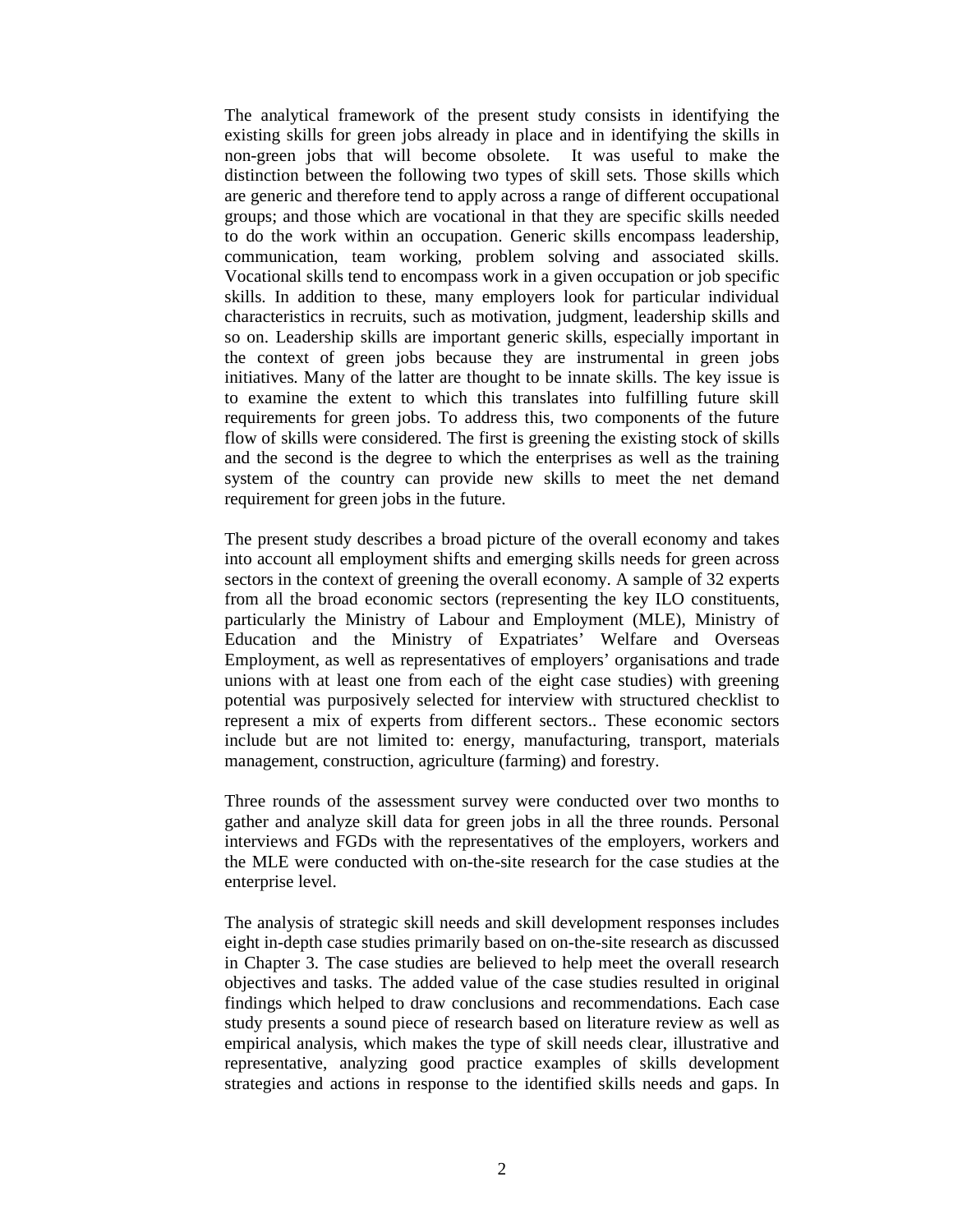| Criteria                                | <b>Selected Case Studies</b>         |
|-----------------------------------------|--------------------------------------|
| (i) (Re)training needs deriving from    | 1: Refuse/Waste Collectors and       |
| identification of skills and            | Dumpers                              |
| occupations that become obsolete as a   | 2: Agricultural Workers and          |
| result of structural changes on the     | <b>Inspectors in Organic Farming</b> |
| labour market and major employment      |                                      |
| shifts within and across sectors due to |                                      |
| climate change and demands for          |                                      |
| greening the economy.                   |                                      |
|                                         |                                      |
| (ii) New green collar occupations       | 3: Carbon Trading                    |
| which emerge in the context of          | 4: Solar Energy Engineers/           |
| adaptation to climate change and        | Technicians                          |
| mitigation of negative impacts in the   | 5: Mechanical Engineers and CNG      |
| country.                                | <b>Conversion Technicians</b>        |
| (iii) New types of skills, competences  | 6: Architects, Civil Engineers,      |
| and skill gaps which need to be         | Designers and Masons in Greening     |
| incorporated into existing              | <b>Buildings</b>                     |
| occupational profiles (greening         | 7: Supervisors and Machine           |
| existing occupations).                  | <b>Operators in Tannery</b>          |
|                                         | 8: Brickfield Managers in Brick      |
|                                         | Manufacturing                        |

order to capture the real change occurring in the labour market, the following case studies were undertaken:

In total, 8 case studies covering all types  $-$  (i), (ii) and (iii) – were undertaken. The national recovery programme in response to the current economic crisis includes a greening component; it is therefore ensured that at least one case study (e.g. solar energy engineers/technicians because they contribute to reducing electricity crisis which most affects the export-oriented industries) covers this context. However, final selection of the case studies has been made in consultation with the ILO.

# **2. Policy context**

## **2.1 Key challenges and priorities for the green economy**

Bangladesh is one of the biggest victims of climate change despite insignificant greenhouse gas (GHG) emission. Climate change has already emerged as a serious challenge to development in general and poverty reduction in particular. The fragile ecological situation is under continuous threats from environmental degradation taking place in the forms of soil erosion, deforestation, increased water salinity and water body pollution. Some of the major challenges are global warming, cleaner air, water, and earth, and the promotion of greener technology.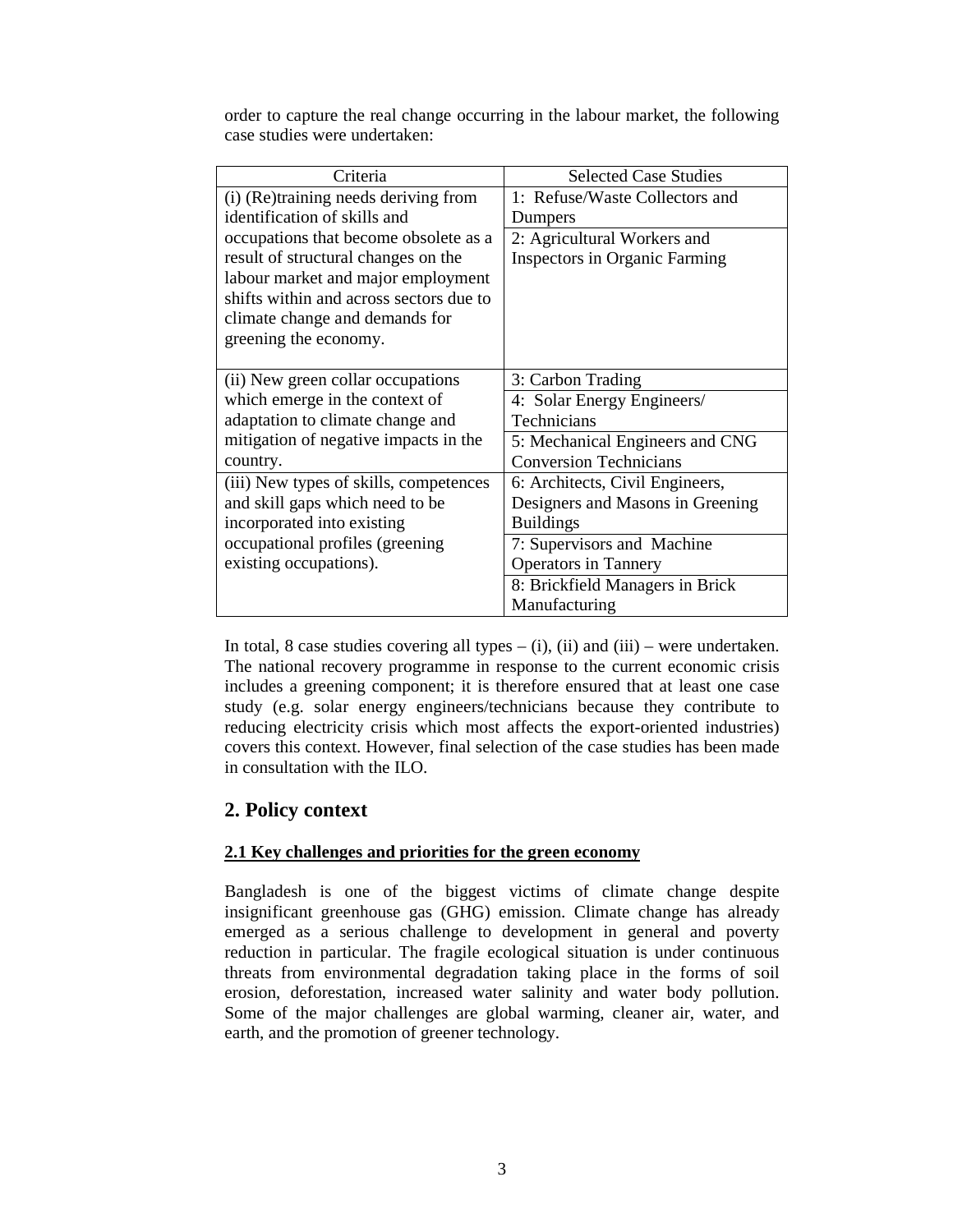Detailed technology based estimate<sup>2</sup> (BCAS, 1998) revealed that, as of 1990 National Inventory of GHG Sources and Sinks in Bangladesh, 12088 Gigagrams  $(Gg)$  of  $CO<sub>2</sub>$  was released from the energy sector of which 4392 Gg was emitted from the energy and transformation sector, 2420 Gg from the industry sector, 1875 Gg from the transport sector and the remaining from small combustion and fugitive emission. In addition, 2.2 Gg of  $N_2O$  and 169 Gg of CH4 were also released from this sector. Methane emission from agriculture is due to rice cultivation in flooded condition. In addition, non- $CO<sub>2</sub>$ GHG are emitted when the agriculture residue is burnt in the field.

In Bangladesh, massive deforestation is going on and is changing climate and geography. Deforestation has a substantial contribution to global warming. In addition, burning of forests in order to clear land releases tones of carbon dioxide which increases global warming. Deforestation reduces the content of water in the soil and groundwater as well as atmospheric moisture. It also reduces soil cohesion. Subsequently, erosion, flooding and landslide occur. Mainly in the tropical areas, deforestation account for up to one-third of total anthropogenic carbon dioxide emissions, which is harmful to the environment.

A country should have at least 25 percent forestland of its total area to get rid of environmental degradation. But forest area in Bangladesh currently accounts for only 9.8 percent of its total land area primarily due to increasing deforestation. It is crucially important to arrest the deforestation trend in Bangladesh. The civil societies, NGOs, local communities should come forward and work closely with the government agencies. Awareness building education and training can play a pivotal role in this process.

Different studies show that all the natural old forests of Bangladesh have become critically fragmented to the point where they are considered unlikely to maintain rich level of biodiversity, nor support viable populations of natural and native species of flora and fauna. Encroachment, clear felling, illegal logging, lopping, shifting cultivation, zhum cultivation, urbanization, industrialization, agroforestation, land use change and agricultural expansions are the major causes of forest fragmentations in Bangladesh.

The Population Viability Analysis (PVA) predicts a 95 percent decline in the population of Western Hoolock Gibbons in Bangladesh over the next two decades based on the current effects of human impacts and habitat fragmentations. Asian Elephant once roamed across Sylhet to Chittagong Hill Tract. Now it is the largest critically endangered terrestrial animal in Bangladesh. The major causes of the decline in the wild elephant population in Bangladesh are habitat fragmentation and destruction, expansion of agriculture and human settlement.

There has been rampant habitat loss of Marbled and Fishing Cat throughout the Sal forests over the past 20 years. They are secretive, elusive and arboreal in nature, relying on the treetop canopy for both shelter and food. Marbled Cat

-

 $2$  BCAS, National Report on Asia Least-Cost Greenhouse Gas Abatement Strategy (ALGAS), Bangladesh, Final Report, May 1998.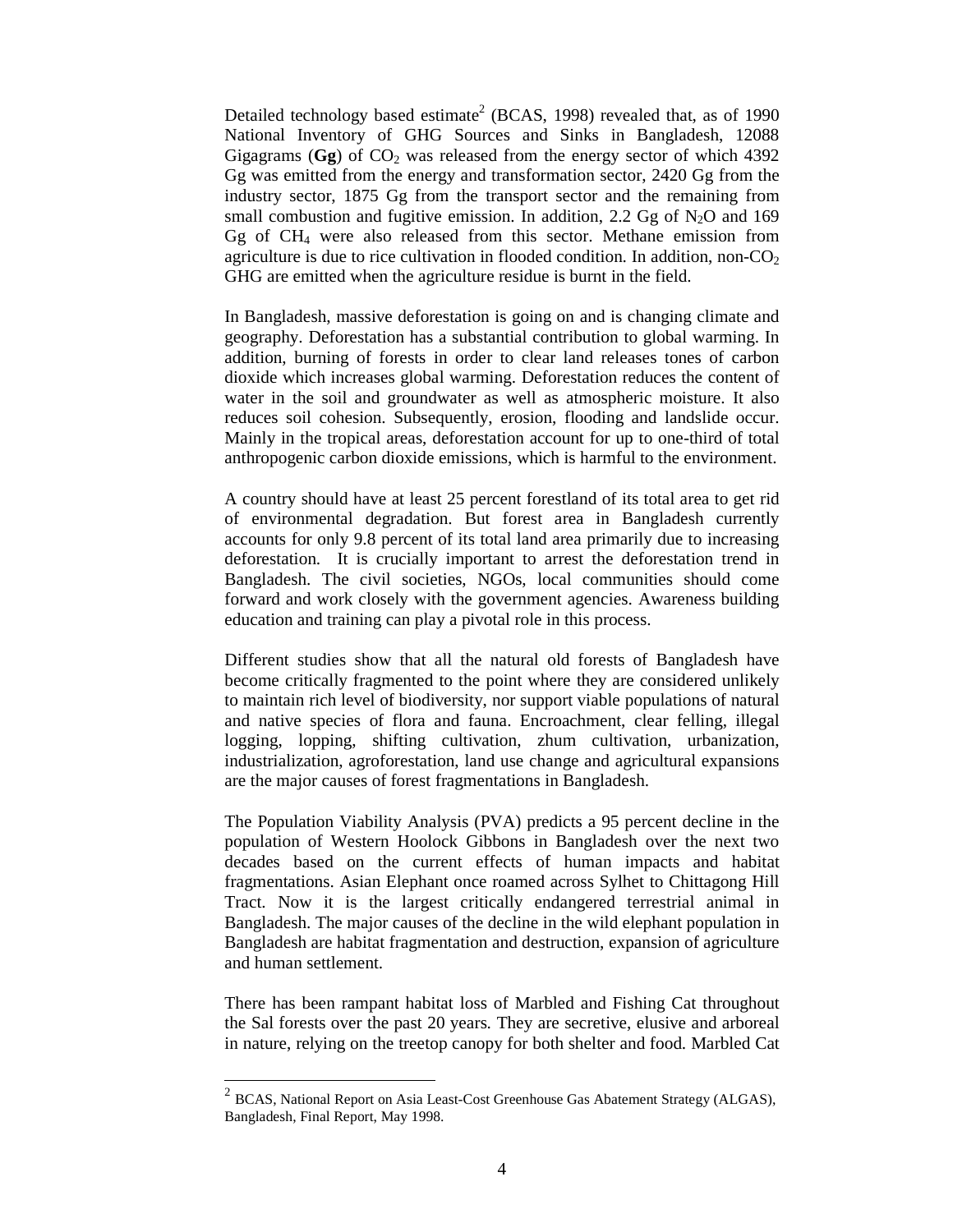prefers to prey squirrels, fruit bat, mice and rats living on tree canopy. These cats are also intolerant of other human disturbances and abandon a forest that is even moderately disturbed. Fragmentation of forest throughout Bangladesh is occurring at an alarming rate to the peril of biodiversity.

In this context, one can propose an integrated approach which will include: (a) introducing biological corridors; (b) maintaining buffer zones in between core and peripheral zones; (c) preventing fragmentation of land blocks and ecosystems; (d) developing restoration programme in conjunction with local communities; (e) involving indigenous peoples and traditional communities in conservation programme; (f) strengthening forest monitoring, research and development, education, and capacity building to maintain a "cradle" of biodiversity within the core areas of each protected forests; (g) halting the continued introduction of alien invasive species; (h) gap filling by rare tree species; (i) afforestation and reforestation by native and natural species; (j) facilitating natural regeneration in degraded forests; (k) leaving denuded forest lands as untouched for 20 years to promote natural succession of forests; (l) stopping further clear felling and illegal logging; (m) protecting natural regenerations (seedling, sapling and juvenile trees) from cutting; (n) introducing pioneer and early successional species in the degraded forests; (o) taking effective actions against the encroachers and land grabbers; (p) establishing gene banks to conserve the gene pool of endangered species; and (p) bringing endangered animals in captivity for breeding.

The critical skills required for the conservation of forests include: (i) Forestry Supervisors, (ii) Forest and Conservation Technicians, and (iii) Forest and Conservation Workers. These skills are available in Bangladesh, but they are limited in supply suggesting the need for further skill development programmes in this sector.

According to National Strategy for Accelerated Poverty Reduction II (NSAPR-II) for FY 2009-11, poverty-environment linkages are evident at two levels: (i) conservation of nature and natural resources for sustainable livelihood, and (ii) controlling/combating pollution for the maintenance of biodiversity and protection of human health. It stresses that a careful balancing must be orchestrated where economic growth is maximized without compromising environmental protection and safety. Bangladesh needs a strategic policy and programme for climate-resilient sustainable development. These environmental issues drive the green policy response in Bangladesh and affect the economy, employment and the labour market.

The challenges to attaining environmental sustainability (MDG 7) are difficult to overcome. These challenges are water and air pollution, land degradation, extreme degradation of terrestrial and aquatic ecosystems, unsustainable agricultural practices and unplanned urban growth accompanied by weak environmental governance. Climate change has compounded problems of environmental degradation and has led to serious deterioration of ecosystems.

According to NSAPR-II, current challenges in caring for environment and combating pollution include: conservation of nature; defining common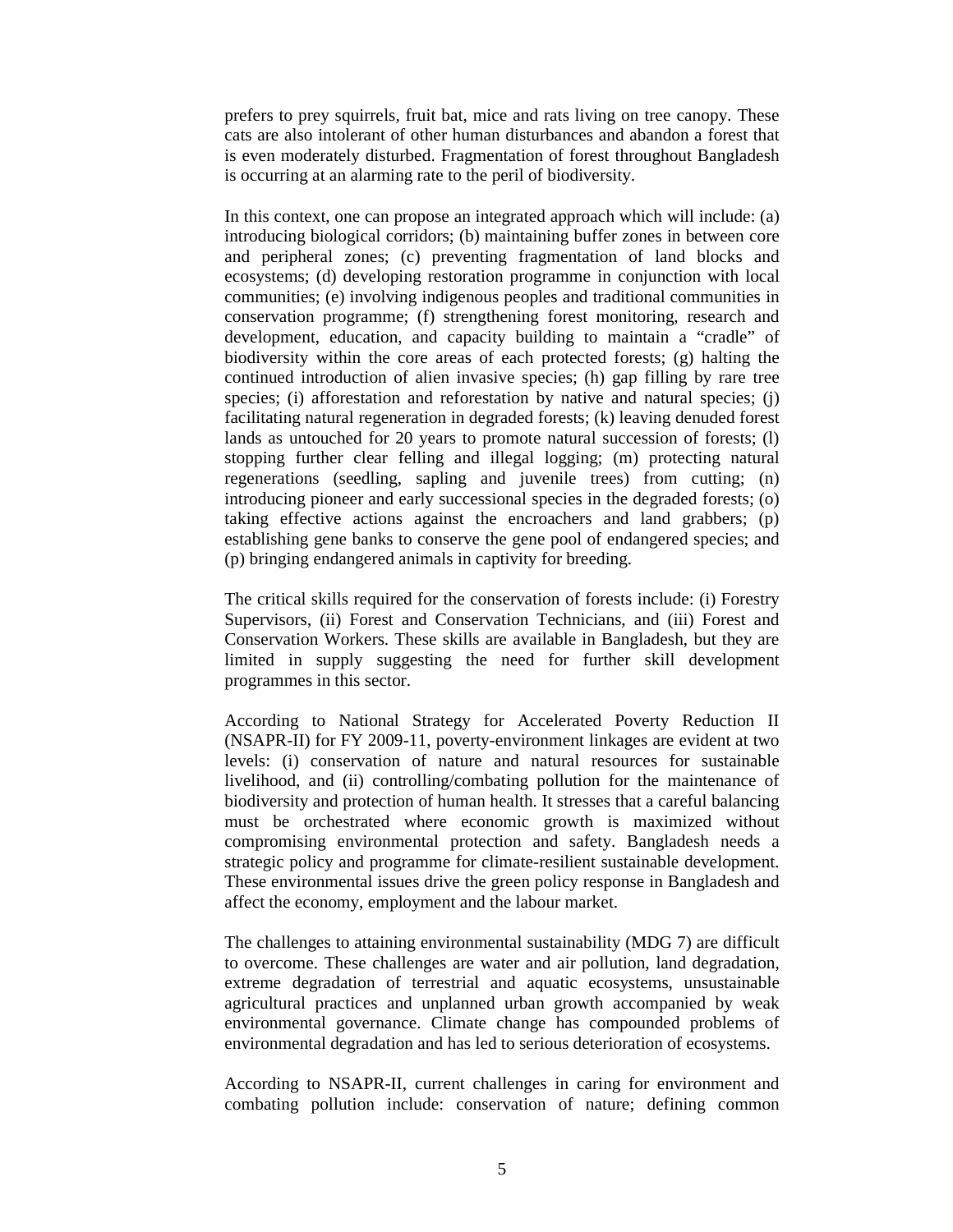property rights; agricultural, fisheries, livestock and forest sustainability; protection of wildlife species and floral habitats (protected area); ecologically critical areas under the Environment Conservation Act, 1995; ecosystem and biodiversity loss; land degradation and river erosion; coastal zone management; droughts and floods; ground water depletion; trans-boundary river linking; and artificial/manmade disaster – hill-cutting. All this serves as a starting point for further analysis and points out major environmental issues that should drive the green policy response in Bangladesh and that affect the economy, employment and the labour market.

Bangladesh's per capita energy consumption is very low. The 2008 energy consumption value stands at about 250 kgOE(oil equivalent), compared to 550 kgOE for India, 515 kgOE for Pakistan, and 430 kgOE for Sri Lanka. Total primary energy consumption in 2008 was 33.50 MTOE (million ton oil equivalent) and the energy consumption mix was estimated as: indigenous biomass (62%), indigenous natural gas (25%), imported oil (12%), imported coal and hydro together about 1 percent (Al-Muyeed & Shadullah, 2009). Table-2.1 provides some information on how the country's green economy is developing. Both energy production and energy use grow at the same rate of 4.1 percent annually. Carbon emission grows alarmingly at the rate of 6.6 percent annually.

| Indicators                     | 1980  | 1990   | 2000   | 2001   | 2002   | 2003   | 2006 (Latest |
|--------------------------------|-------|--------|--------|--------|--------|--------|--------------|
|                                |       |        |        |        |        |        | available    |
|                                |       |        |        |        |        |        | year)        |
| <b>Energy Production (kt</b>   | 6745  | 10758  | 15156  | 16178  | 16739  | 17549  | 19311        |
| of oil equivalent)             |       |        |        |        |        |        |              |
| Energy use (kt of oil          | 8453  | 12826  | 18710  | 20428  | 20993  | 21981  | 24187        |
| equivalent)                    |       |        |        |        |        |        |              |
| Energy use (kg of oil          | 95.13 | 113.46 | 134.18 | 143.69 | 144.84 | 148.78 | 157.80       |
| equivalent per capita)         |       |        |        |        |        |        |              |
| Electric power                 | 17.13 | 45.431 | 95.77  | 105.36 | 112.41 | 118    | 146          |
| consumption per capita         |       |        |        |        |        |        |              |
| (kWh)                          |       |        |        |        |        |        |              |
| Combustible renewable          |       |        |        |        |        | 36.4   | 33.7         |
| and waste (% of total          |       |        |        |        |        |        |              |
| energy)                        |       |        |        |        |        |        |              |
| Population (million)           | 88.9  | 113    | 139.4  | 142.2  | 144.9  | 147.7  | 155.99       |
| GDP (billion 2000)             | 20.44 | 29.47  | 47.1   | 49.5   | 51.7   | 51.9   | 65.48        |
| $\overline{U}$ S\$)            |       |        |        |        |        |        |              |
| Electricity                    |       |        |        |        |        | 118    | 146          |
| Consumption /                  |       |        |        |        |        |        |              |
| Population                     |       |        |        |        |        |        |              |
| (kWh/capita)                   |       |        |        |        |        |        |              |
| <b>Waste Generation Rate</b>   |       |        |        |        |        |        | 0.5          |
| (kg/cap/day)                   |       |        |        |        |        |        |              |
| Particulate emission           |       |        |        |        |        |        | 0.5          |
| damage (% of GNI)              |       |        |        |        |        |        |              |
| CO <sub>2</sub> emissions (kt) | 7630  | 15355  | 28025  | 32534  | 33743  | 35,255 | 39,952       |
| $CO2/Population$ (t            |       |        |        |        |        |        | 0.24         |
| CO <sub>2</sub> /capita)       |       |        |        |        |        |        |              |
| $CO2/GDP$ (kg                  | 0.37  | 0.52   | 0.60   | 0.66   | 0.65   | 0.65   | 0.58         |
| CO <sub>2</sub> /2000 US\$)    |       |        |        |        |        |        |              |

Table-2.1: Development of Green Economy in Bangladesh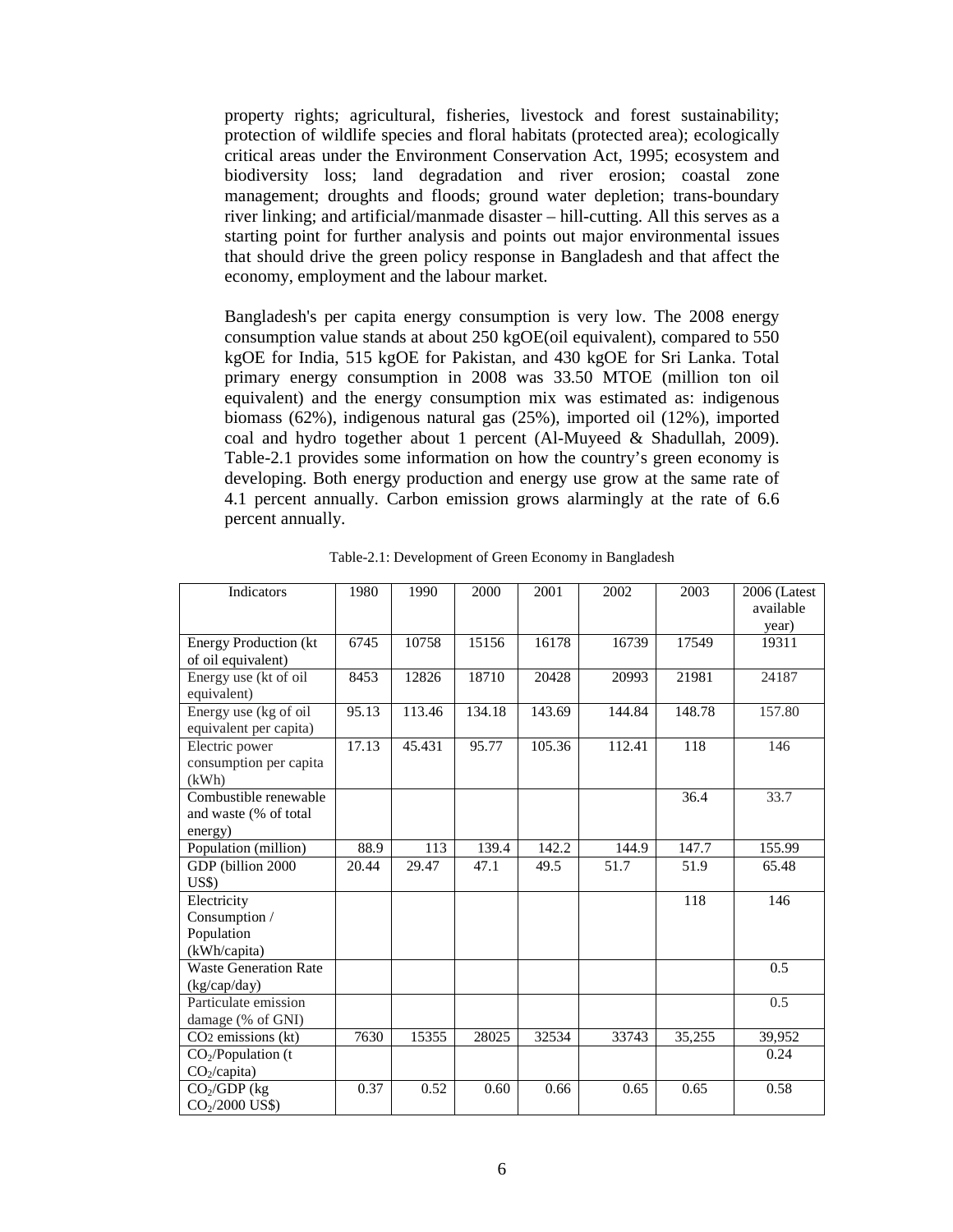| CO2emissions per unit                | 0.29 | 0.27 | 0.25 | 0.27 | 0.26 | 0.2       | 0.2        |
|--------------------------------------|------|------|------|------|------|-----------|------------|
| of GDP (kg/2005 PPP<br>$\mathcal{S}$ |      |      |      |      |      |           |            |
| CO <sub>2</sub> emissions per        | 0.09 | 0.14 | 0.20 | 0.23 | 0.23 | 0.2       | 0.3        |
| capita (metric tons)                 |      |      |      |      |      |           |            |
| CO <sub>2</sub> emissions growth     |      |      |      |      |      | 5         | 8          |
| $(\% )$                              |      |      |      |      |      |           |            |
| CO2 emissions growth                 |      |      |      |      |      |           | 160.1      |
| $(\%$ , 1990-2005)                   |      |      |      |      |      |           |            |
| CO2damage (% of                      |      |      |      |      |      |           | 0.4        |
| GNI)                                 |      |      |      |      |      |           |            |
| Rate of deforestation,               |      |      |      |      |      |           | 0.1        |
| (average annual %,                   |      |      |      |      |      |           |            |
| 1990-2005)                           |      |      |      |      |      |           |            |
| Internal freshwater                  |      |      |      |      |      |           | 662        |
| resources per capita                 |      |      |      |      |      |           |            |
| (cu. M)                              |      |      |      |      |      |           |            |
| Access to improved                   |      |      |      |      |      | 74 (2000) | 80         |
| water source (% of total             |      |      |      |      |      |           |            |
| population)                          |      |      |      |      |      |           |            |
| Energy depletion (% of               |      |      |      |      |      |           | 2.9        |
| GNI)                                 |      |      |      |      |      |           |            |
| Mineral depletion (%                 |      |      |      |      |      |           | 0.0        |
| of GNI)                              |      |      |      |      |      |           |            |
| Net forest depletion (%              |      |      |      |      |      |           | 0.7        |
| of GNI)                              |      |      |      |      |      |           |            |
| PM10, country level                  |      | 231  | 162  | 162  | 158  | 150       | 135        |
| (micrograms per cubic                |      |      |      |      |      |           |            |
| meter)                               |      |      |      |      |      |           |            |
| GEF benefit index for                |      |      |      |      |      | 1.6(2005) | 1.4 (2008) |
| biodiversity (0 for no               |      |      |      |      |      |           |            |
| biodiversity potentiality            |      |      |      |      |      |           |            |
| and 100 for maximum)                 |      |      |      |      |      |           |            |
| Organic water pollutant              |      |      |      |      |      | 250976.08 | 303264.22  |
| (BOD) emissions (kg                  |      |      |      |      |      | (1995)    | (1998)     |
| per day)                             |      |      |      |      |      |           |            |

Sources: ADBI and ADB, 2000, Zurbrugg 2002 GEO: http://geodata.grid.unep.ch/results.php IEA: http://www.iea.org/Textbase/country/index.asp UNFCCC: http://unfccc.int/ghg\_data/ghg\_data\_unfccc/items/4146.php World Development Indicator, 2008

## **2.2 The response strategy**

## *2.2.1 General environmental strategy*

The following adaptation and mitigation initiatives in response to climate change and environmental degradation in Bangladesh have either been taken or being taken (GOB, 2008).

**(i) National Environmental Management Action Plan (NEMAP):** The NEMAP was developed in 1996. It has prioritized 57 concrete action programmes and interventions aimed at promoting better management of scarce resources and reversing present trends of environmental degradation in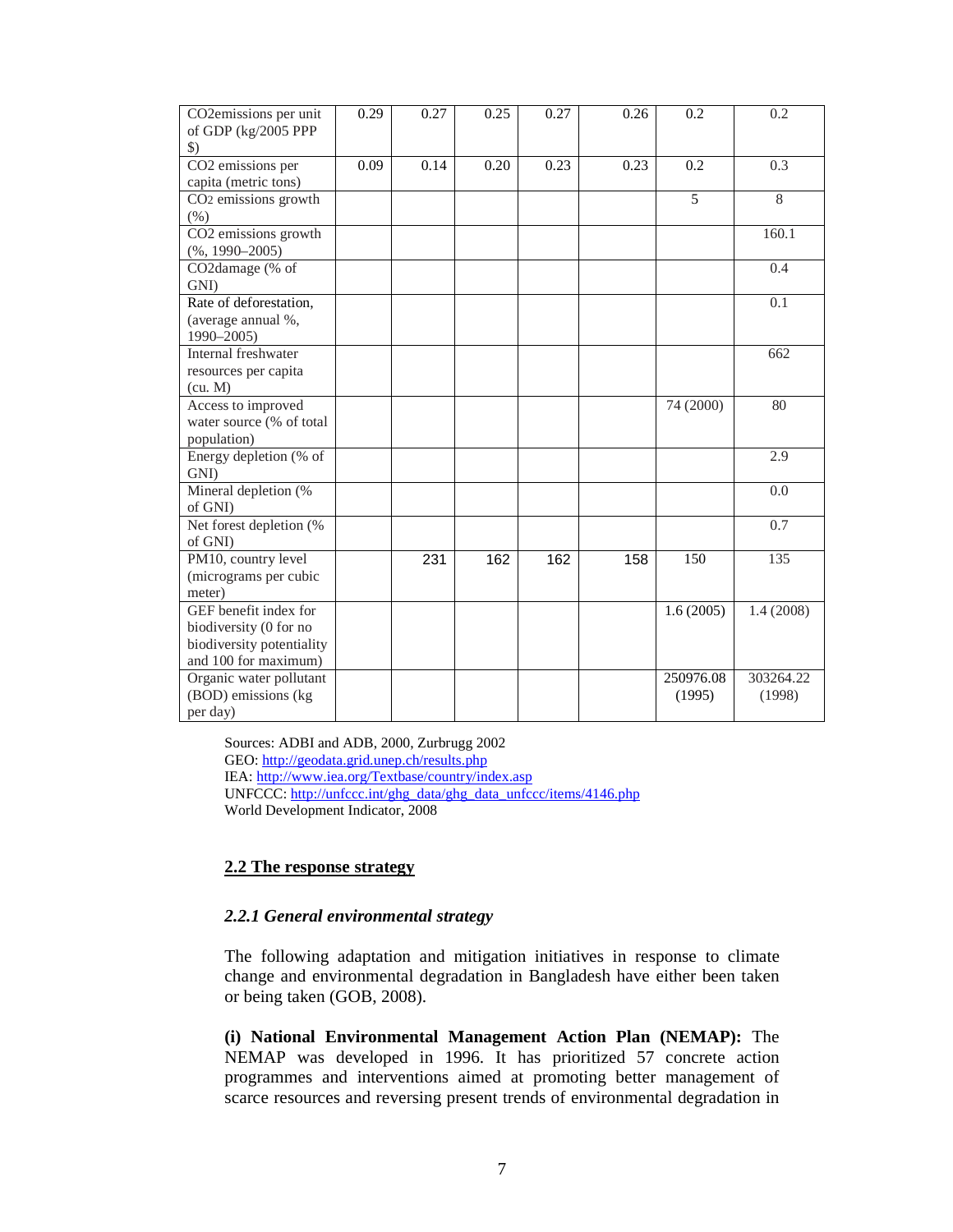Bangladesh. Currently, the government is in the process of creating a secondorder priority list (e.g. public participation and awareness campaigns, holding national and regional seminars etc.) for immediate implementation. NEMAP recognizes that environmental issues cannot be solved by the government alone. It is essential that people from all walks of life participate in NEMAP to assist the government in not only identifying the environmental issues but also in proposing solutions and bringing about desirable outcome.

**(ii) Sustainable Environment Management Programme (SEMP):** As a follow up of Rio Earth Summit in 1992, the Bangladesh Government has undertaken a UNDP assisted SEMP in 1997 and started implementation since December 1999. The SEMP is a national umbrella programme for the implementation of environment projects. It is a multidimensional follow-up to the National Environment Management Action Plan of Bangladesh.. This programme consisted of 26 components executed by the Ministry of Environment and Forests (MEF) and was implemented by 22 government and non-government agencies. The 26 components fall into five categories: (a) policy and institutions, (b) participatory ecosystem management, (c) community-based environmental sanitation, (d) advocacy and awareness, and (e) training and education. Of these five components, (b), (c) and (e) are most relevant for skills development. No specific programmes for skills development, however, have taken place as yet.

The SEMP aims at sustainable environment management, sustainable human development and a breakthrough in the poverty situation affecting poor sections of the society. The SEMP envisages interventions in different sectors of the country's economy in order to bring about an improvement in the country's deteriorating environmental situation and to improve simultaneously the financial base of the poor, particularly of the poor women.

The SEMP has been designed to prevent and reverse the trend of environmental degradation as well as to promote sustainable development. SEMP will benefit grass-roots level population in the eco-specific intervention areas. It targets to support community capacities for sustainable management of environmental resources. The programme aims at strengthening the capacity of the public sector on policy development in support of enhanced community participation and sustainable management of the country's environment and natural resources.

Bangladesh has already put high priority to environmental plans and programmes including integration of environment in development planning with a view to achieving a balanced growth. Further, prior to undertaking of any major development programmes, its likely adverse impact on environment is presently being looked into from different perspectives, beside direct interventions aimed at overall improvement of environmental situation and reduction of alarming poverty currently obtaining among the disadvantaged groups in the country. In this regard, SEMP can be considered as an important initiative at the field level.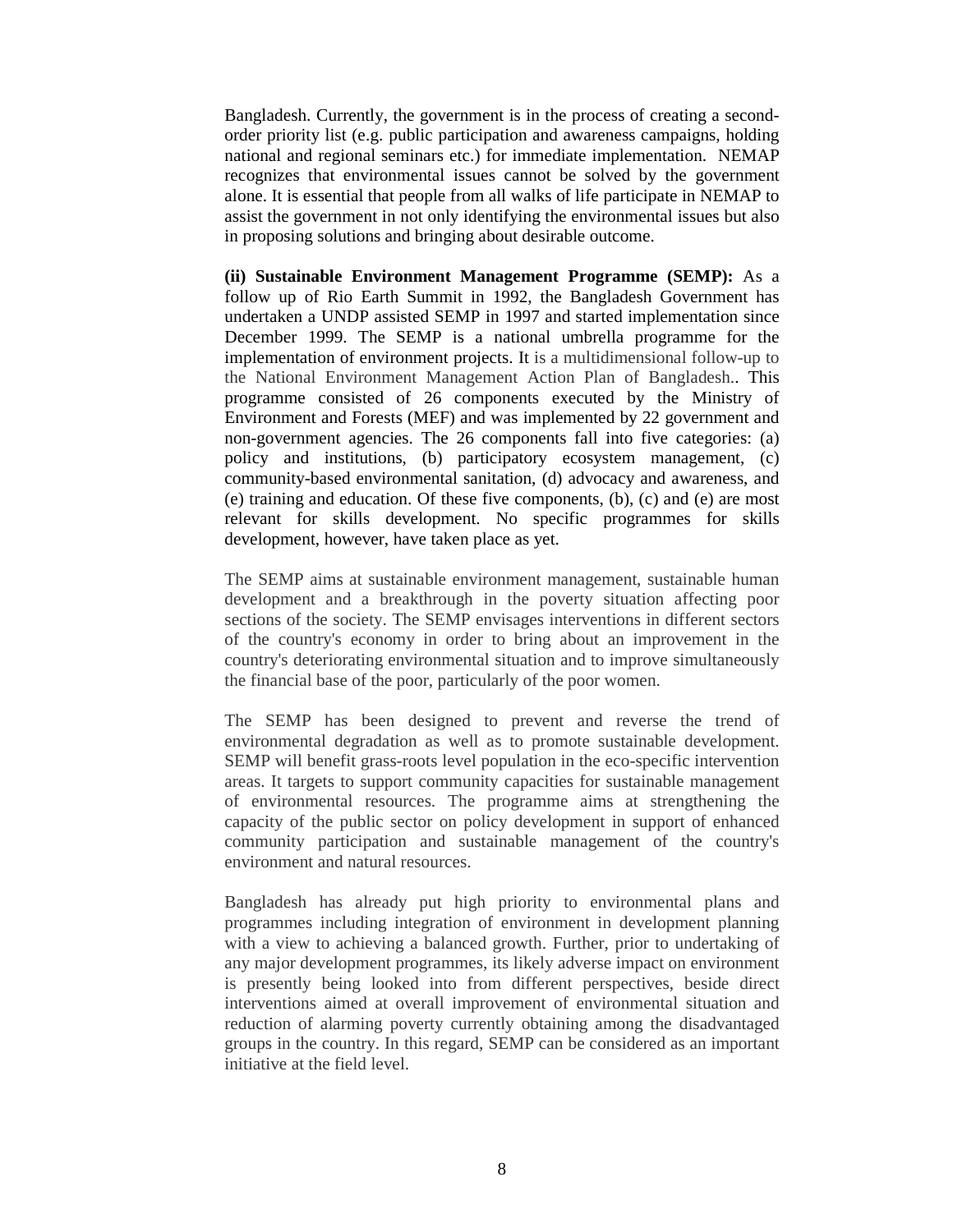The SEMP, through its component "Sustainable Rural Energy", is intended to address the recent concern for environmental degradation by the conventional fossil fuels that has drawn the attention of energy planners to increasingly tap renewable energy source for energy production. Local Government Engineering Department (LGED), with its major mandate for sustainable rural development, has been entrusted to implement "Sustainable Rural Energy" component of SEMP for demonstration and transfer of technologies related to the use of renewable energy in Bangladesh.

The SEMP seems to be successful in mainstreaming environmental issues in the national policy discourses, and ensuring grassroots participation in policy making. It is able to connect global environmental issues to everyday realities. It also serves as a link between local initiatives with national and global priorities. But in order to make these programmes effective, the area of skills development still remains unattended.

#### **(iii) National Adaptation Programme of Action (NAPA):**

NAPA was prepared by the MEF in November 2005, as a response to the decision of the Seventh Session of the Conference of the Parties (COP7) of the United Nations Framework Convention on Climate Change (UNFCCC). The basic approach to NAPA preparation was along with the sustainable development goals and objectives of the country where it has recognized necessity of addressing environmental issue and natural resource management with the participation of stakeholders in bargaining over resource use, allocation and distribution. Therefore, involvement of different stakeholders was an integral part of the preparation process for assessing impacts, vulnerabilities, adaptation measures keeping urgency and immediacy principle of the NAPA.

It is revealed that adverse effects of climate stimuli including variability and extreme events in the overall development of Bangladesh would be significant and highly related to changes in the water sector. Most damaging effects of climate change are floods, salinity intrusion, and droughts that are found to drastically affect crop productivity almost every year. Climate change induced challenges are: (a) scarcity of fresh water due to less rain and higher evapotranspiration in the dry season, (b) drainage congestion due to higher water levels in the confluence with the rise of sea level, (c) river bank erosion, (d) frequent floods and prolonged and widespread drought, (e) wider salinity in the surface, ground and soil in the coastal zone.

The strategic goals and objectives of future coping mechanisms are to reduce adverse effects of climate change including variability and extreme events and promote sustainable development. Future coping strategies and mechanisms are suggested based on existing process and practices keeping main essence of adaptation science which is a process to adjust with adverse situation of climate change. Sharing knowledge and experiences of existing coping strategies and practices to other areas would come under similar problems related to climate change. Development of techniques for transferring knowledge and experiences from one area/ecosystem is also necessary.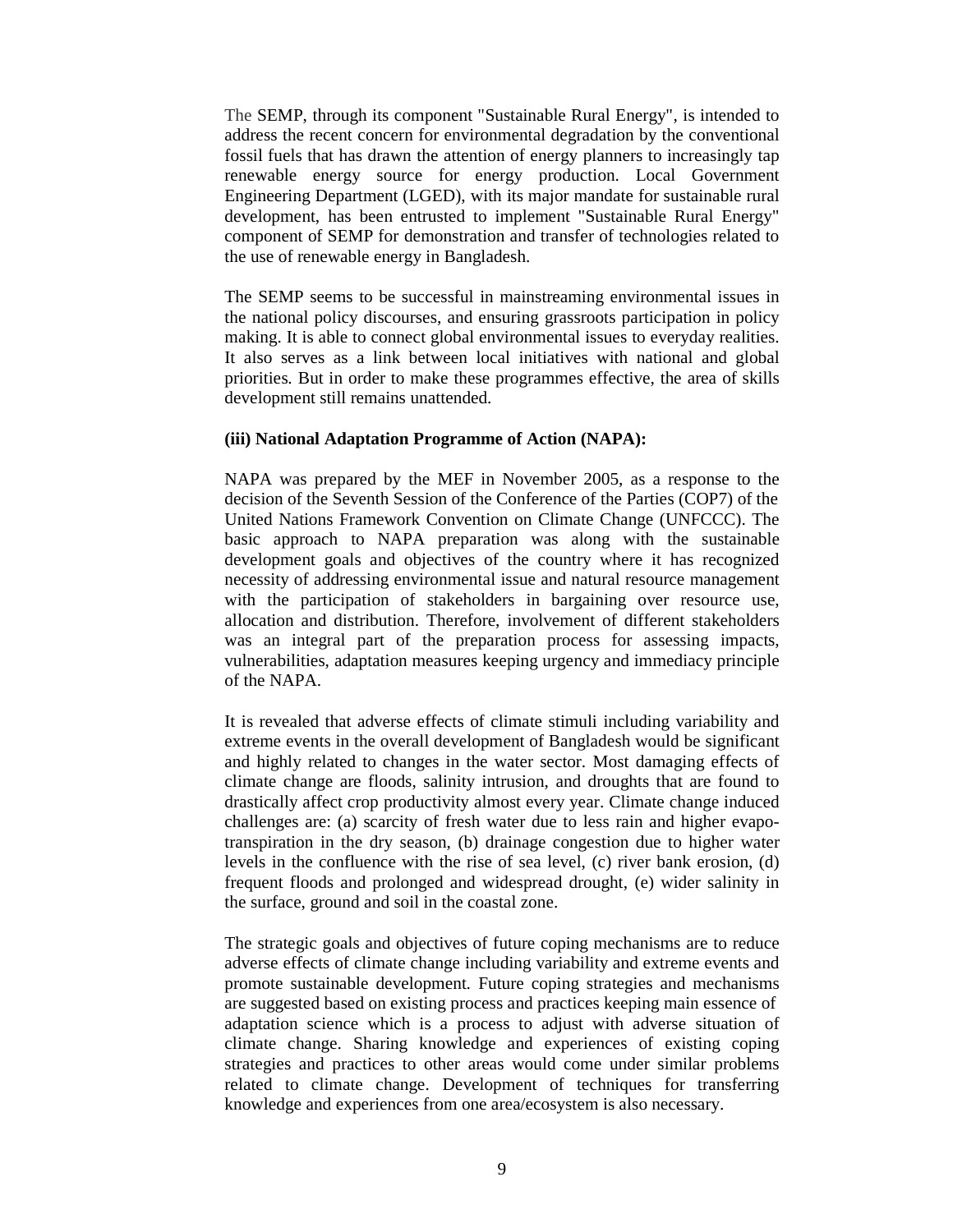Some initial activities have already been pioneered in Bangladesh in adaptation to climate change at the community level. Several workshops at national and international levels have been organized to develop better understanding on approaches to adaptation and increase negotiation skills in the Conference of the Parties to the UNFCCC. Notable among them are the International Workshop on Community Level Adaptation to Climate Change organized by Bangladesh Centre for Advanced Studies (BCAS) in association with IIED and IUCN, Dialogue on Water and Climate Change organized by IUCN Bangladesh. Pilot level activities are being carried out to increase resilience of individual and community. For example, in the Reducing Vulnerability to Climate Change (RVCC) project in a number of flood-prone villages in coastal Bangladesh implemented by the CARE international in partnership with local NGOs has generated much useful knowledge in how to communicate climate change (and adaptation) messages at the community level.

Addressing future problems related to sea level rise appear to be a complex issue for Bangladesh and therefore integrated approach both in terms of sectors and technologies need to be analysed along with acceptability by the communities for whom the technologies would be suggested. It is evident from the science of climate change and impacts studies that severity of impacts and frequency will increase in future and therefore limitation of existing coping strategies need to be assessed. Moreover, preparation for this on regular basis will reduce impacts but will not solve the problem.

Against this backdrop the following adaptation measures may be suggested for Bangladesh to address adverse effects of climate change including variability and extreme events based on existing coping mechanisms and practices. The suggested future adaptation strategies are: (i) Reduction of climate change hazards through coastal afforestation with community participation; (ii) Providing drinking water to coastal communities to combat enhanced salinity due to sea level rise; (iii) Capacity building for integrating climate change in planning, designing of infrastructure, conflict management and landwater zoning for water management institutions; (iv) Climate change and adaptation information dissemination to vulnerable community for emergency preparedness measures and awareness raising on enhanced climatic disasters; (v) Construction of flood shelter, and information and assistance centre to cope with enhanced recurrent floods in major floodplains; (vi) Mainstreaming adaptation to climate change into policies and programmes in different sectors (focusing on disaster management, water, agriculture, health and industry); (vii) Inclusion of climate change issues in curriculum at secondary and tertiary educational institution; (viii) Enhancing resilience of urban infrastructure and industries to impacts of climate change; (ix) Development of eco-specific adaptive knowledge (including indigenous knowledge) on adaptation to climate variability to enhance adaptive capacity for future climate change; (x) Promotion of research on drought, flood and saline tolerant varieties of crops to facilitate adaptation in future; (xi) Promoting adaptation to coastal crop agriculture to combat increased salinity; (xii) Adaptation to agriculture systems in areas prone to enhanced flash flooding in North East and Central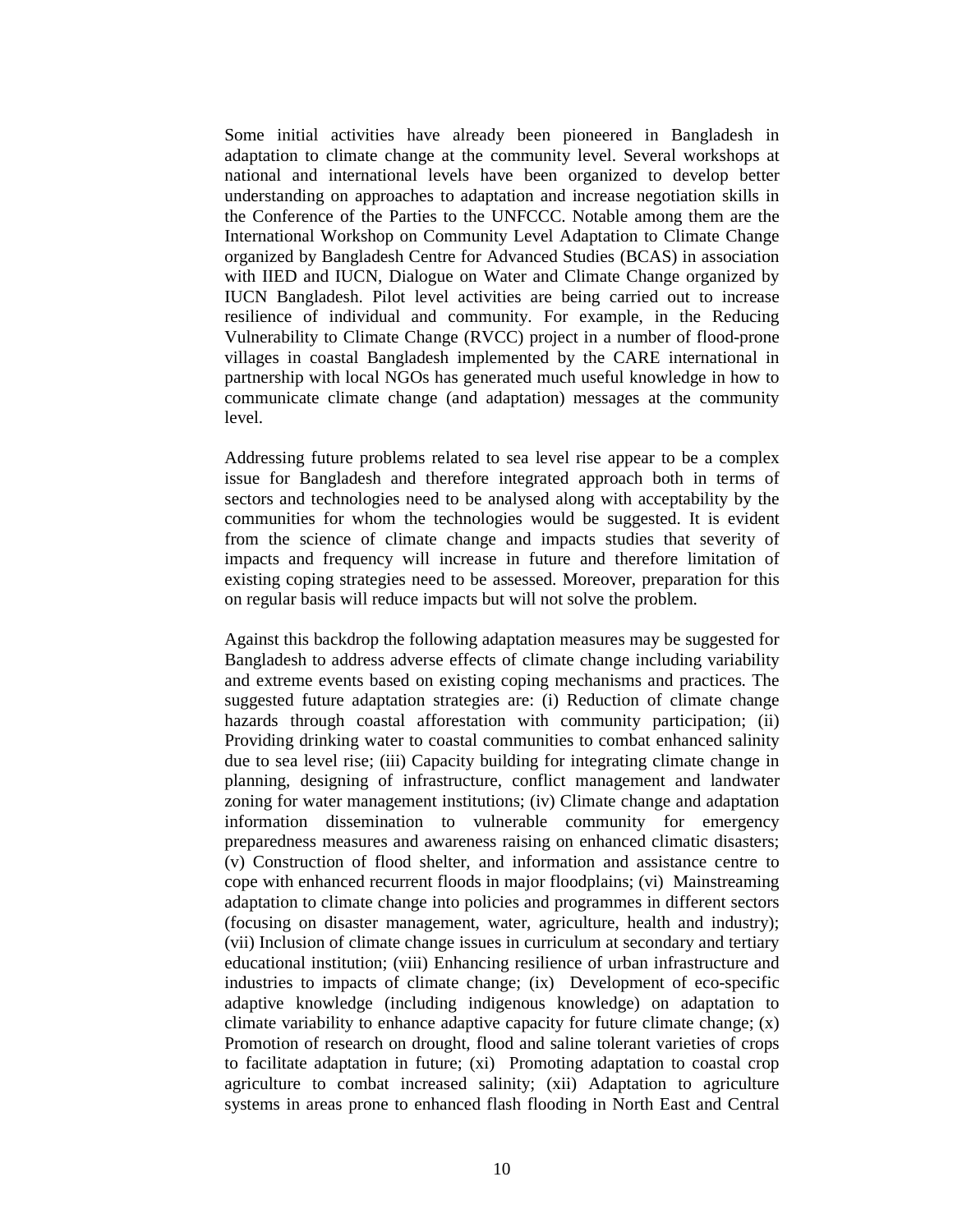Region; (xiii) Adaptation to fisheries in areas prone to enhanced flooding in North East and Central Region through adaptive and diversified fish culture practices; (xiv) Promoting adaptation to coastal fisheries through culture of salt tolerant fish special in coastal areas of Bangladesh; and (xv) Exploring options for insurance and other emergency preparedness measures to cope with enhanced climatic disasters.

**(iv) National Capacity Self-Assessment (NCSA) for Global Environmental Management:** The overall goal of NCSA is to provide Bangladesh with the opportunity to identify priority capacity needs in order to effectively address crosscutting global environmental issues and the development of the corresponding strategy and action plan for capacity building in the environmental sector in the context of the three Conventions relevant for NCSA: the Convention on Biological Diversity, the UNFCCC and United Nations Conventions for Combating Desertification. This strategy has skills implications mainly for (i) Climate Change Analysts to conduct research and analyze policy developments related to climate change, make climate-related recommendations for actions such as legislation, awareness campaigns, or fundraising approaches; (ii) Environmental Restoration Planners to collaborate with field and biology staff to oversee the implementation of restoration projects and to develop new products, process and synthesize complex scientific data into practical strategies for restoration, monitoring or management; (iii) Environmental Certification Specialists to guide clients such as manufacturers, organic farms, and timber companies through the process of being certified as green; (iv) Environmental Economists to assess and quantify the benefits of environmental alternatives, such as use of renewable energy resources; (v) Industrial Ecologists to study or investigate industrial production and natural ecosystems to achieve high production, sustainable resources, and environmental safety or protection; (vi) Water Resource Specialists to design or implement programmes and strategies related to water resource issues such as supply, quality, and regulatory compliance issues; and (vii) Water/Wastewater Engineers to (a) design or oversee projects involving provision of fresh water, disposal of wastewater and sewage, or prevention of flood-related damage; (b) prepare environmental documentation for water resources, regulatory programme compliance, data management and analysis, and field work; and (c) perform hydraulic modelling and pipeline design. All these skills already exist in Bangladesh but there is shortage of these skills requiring further skills development programmes.

#### **Response to Industrial Pollution**

Industrial pollution in Bangladesh is increasing on an alarming scale. Air pollution in Dhaka City, for example, has gone higher than Mexico City and Mumbai killing thousands of people prematurely each year. According to the Department of Environment (DOE), the density of airborne particulate matter (PM) reaches 463 micrograms per cubic meter (mcm) in the city during December-March period – the highest level in the world. Mexico City and Mumbai follow Dhaka with 383 and 360 mcm respectively. An estimated 15,000 premature deaths, as well as several million cases of pulmonary, respiratory and neurological illness are attributed to poor air quality in Dhaka,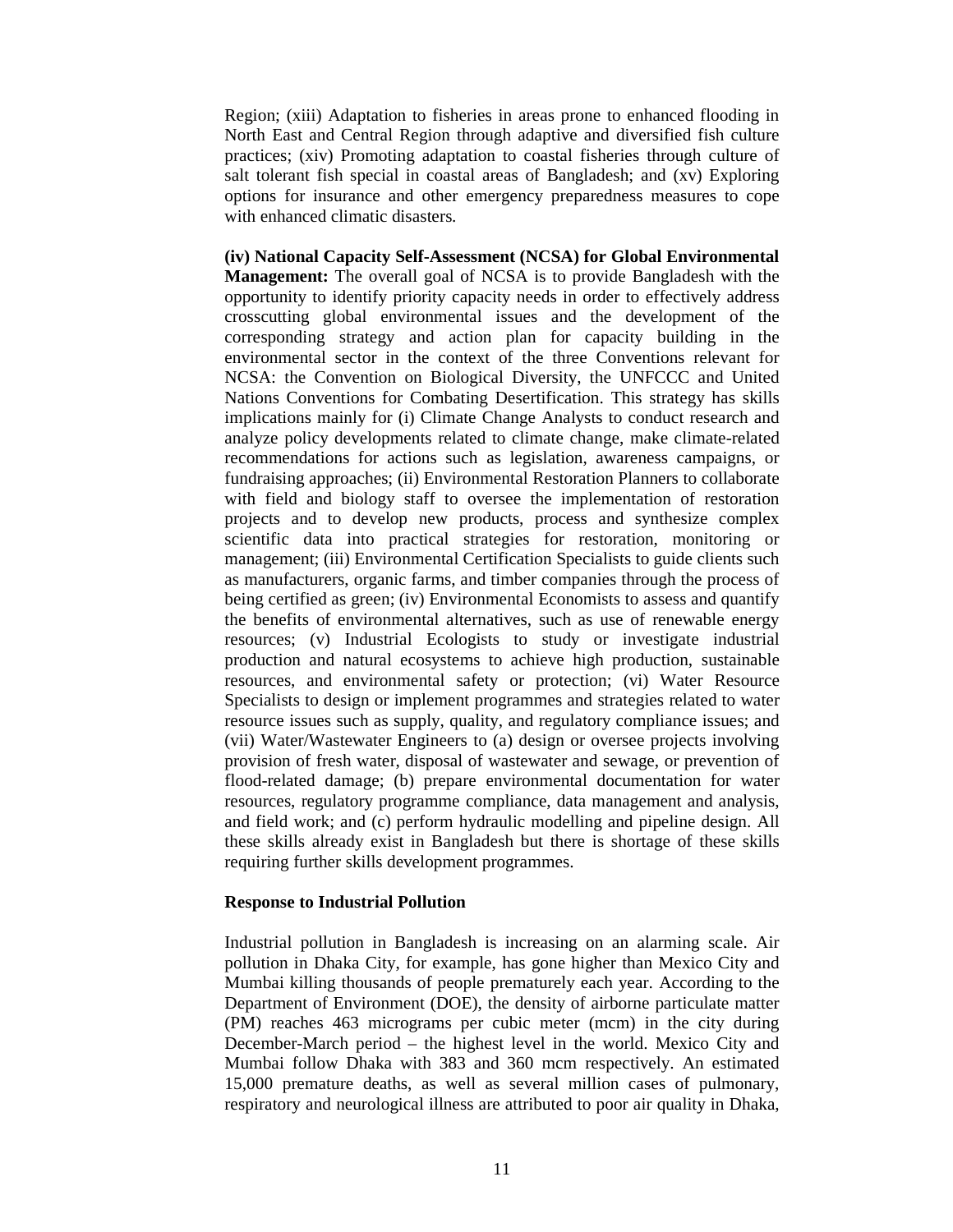according to the Air Quality Management Project (AQMP), funded by the Government of Bangladesh (GOB) and the World Bank.

Vehicular air pollution is a major cause of respiratory distress in urban Bangladesh. If pregnant mothers come across excessive pollution, it may cause premature death of their children. According to the National Institute of Diseases of Chest and Hospital (NIDCH), nearly seven million people in Bangladesh suffer from asthma; more than half of them are children. Cases of children suffering from bronchitis and chronic cough have also shot up in recent years. Children breathe more air relative to their lung size than adults. They spend more time outdoors, often during midday and afternoons when pollution levels are generally highest. WHO (2006) air quality guidelines (2005) recommend a maximum acceptable PM level of 20 mcm; cities with 70 mcm are considered highly polluted. Airborne lead is the worst of the harmful  $PMs<sup>3</sup>$ .

By penetrating the lungs and entering the blood stream, lead may cause irreversible neurological damage as well as renal disease, cardiovascular effects, and reproductive toxicity. The phasing out of petrol-driven two-stroke auto-rickshaws in 2003 and their replacement with four-stroke versions, which use a much cleaner burning fuel (compressed natural gas), significantly decreased the volume of air contaminants. But, according to DOE sources, a sharp increase in the number of vehicles and construction sites in 2004-2008 led to a deterioration of Dhaka's air quality.

Old, poorly serviced vehicles, 1,000 brick kilns, dust from roads and construction sites, and toxic fumes from industrial sites are major sources of air pollution. So, the authorities should take the initiative to reduce air pollution in Dhaka city.

In the present time, many industries are causing air and water pollution through smoke emission and dumping of untreated effluent. Industrial wastes have notably polluted the water of the Buriganga, the Shitalakhya, the Karnaphuli and the Rupsha rivers as well as the land and air of the adjacent places. The moot question is inadequate policy response and the failure of the existing laws and their enforcement to prevent industrial pollution.

Since the early 1960s, of necessity, industries of various kinds started to spring up slowly in Bangladesh, the then East Pakistan. The Factories Act, 1965 was passed as a precautionary measure against possible industrial accidents than as a deterrent to any threat of pollution. Subsequently, Factories Rules 1979 and East Pakistan Water Pollution Control Ordinance, 1970 (Ordinance V of 1970) were disseminated to provide for the control, prevention and abatement of pollution of waters in the then East Pakistan.

<sup>&</sup>lt;sup>3</sup> The Global update 2005 indicates that reducing levels of one particular type of pollutant (known as PM10) could decrease mortality in polluted cities by as much as 15% every year. It also substantially lowers the recommended limits of ozone and sulphur dioxide. These targets are far tougher than the national standards currently applied in many parts of the world and would mean in some cities reducing current pollution levels by more than three-fold.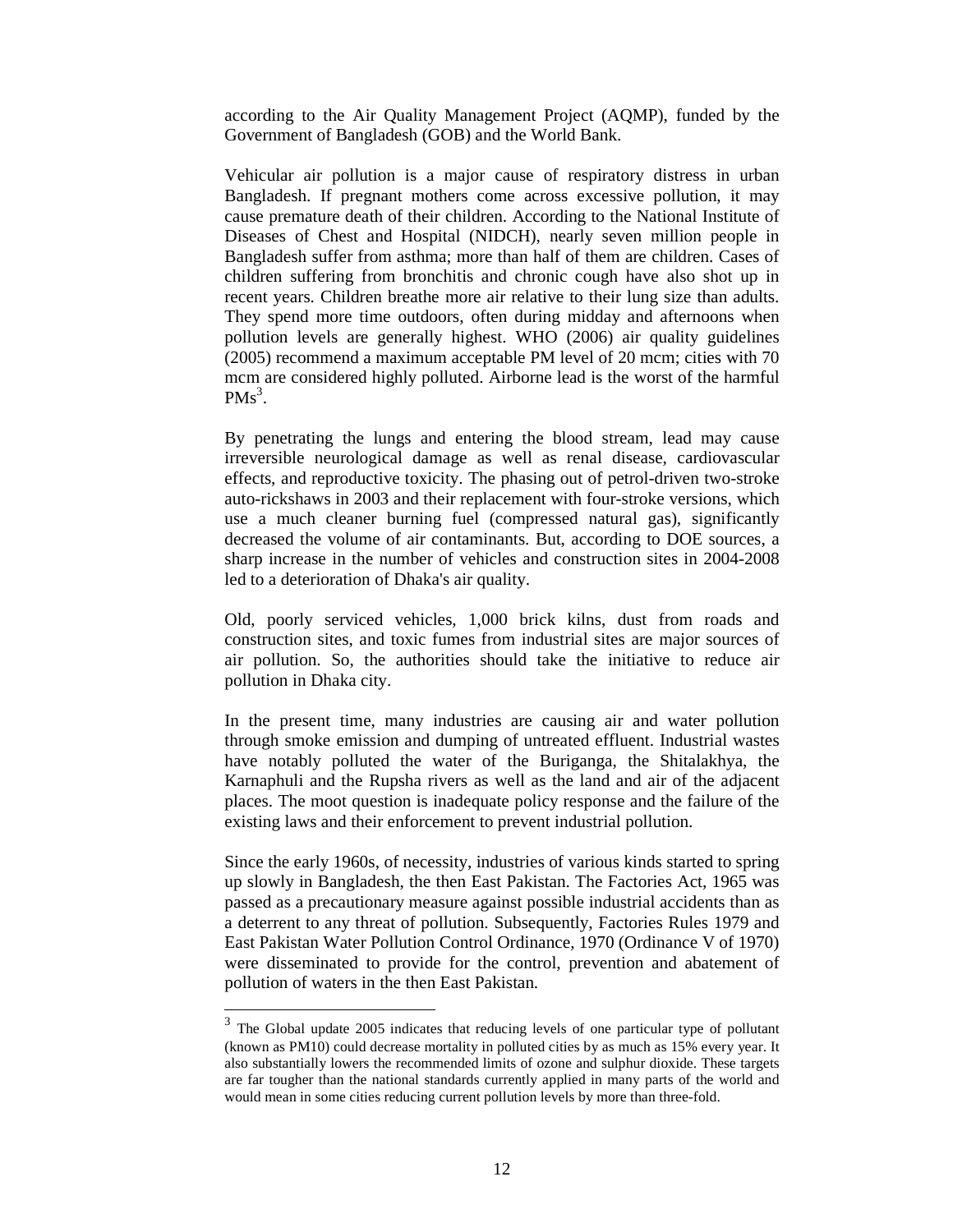After liberation of Bangladesh, this Ordinance was rightly repealed and replaced by the Environment Pollution Control Ordinance, 1977 for providing, stricter protection. The Government found it necessary to upgrade the Environmental Pollution Control Ordinance 1977 recognizing the changed circumstances and the potential degradation of the environment. The Environmental Conservation Act 1995 (ECA) was passed by the Parliament in February 1995 and came into force in June 1995 repealing the Environmental Pollution Ordinance Act 1977. Subsequently, the Government in exercise of its rule making power conferred by Section 20 of the Act, promulgated the Environment Conservation Rules, 1997 (ECR). The Rules lay down the procedure for achieving the objectives provided for in the Act.

The DOE headed by the Director General (DG) under the Ministry of Environment and Forests (MEF) was established in 1989 and is the Regulatory Body responsible for enforcing the ECA and ECR. To prevent the industrial pollution the DG can give order, direction or issue notifications, to the owner of an industrial unit for improvement of the surrounding environment by controlling and mitigating any pollution caused by the activity of the industry. However, this body looks useless with no strict regulation, supervision and enforcement by the GOB. The present legislations remain vague with no real application.

Interestingly, there are several weaknesses in the existing laws to prevent industrial pollution:

(a) The discharge standards of emissions, discharge and noise fixed in the ECR for industries are less stringent compared to the developed countries. The industry should know the period of constancy of the discharged standards stipulated in the ECR because the design and investment in the Effluent Treatment Plant (ETP) will be based on the present values. Thereby, any change either will increase the operating cost of the ETP or may render it ineffective.

(b) There is no specific criterion of locating industrial plants in the ECA and ECR. However, a general guideline is provided. This guideline is very vague and it is not enough to keep the present industrialization in balance with the eco-system.

(c) ECR does not have any specific and precise provision to work as guidelines and directions on an Environmental Impact Assessment (EIA).

(d) The ECA specifies that a notice is to be given, in case of any investigation, to the industry to enter but does not specify a minimum period of notice (Clause 11 sub section 3 of ECA).

So far, Bangladesh Environment Lawyers Association (BELA) has contributed a lot in removing these weaknesses. BELA pursued two pioneer cases so far to go against industrial pollution: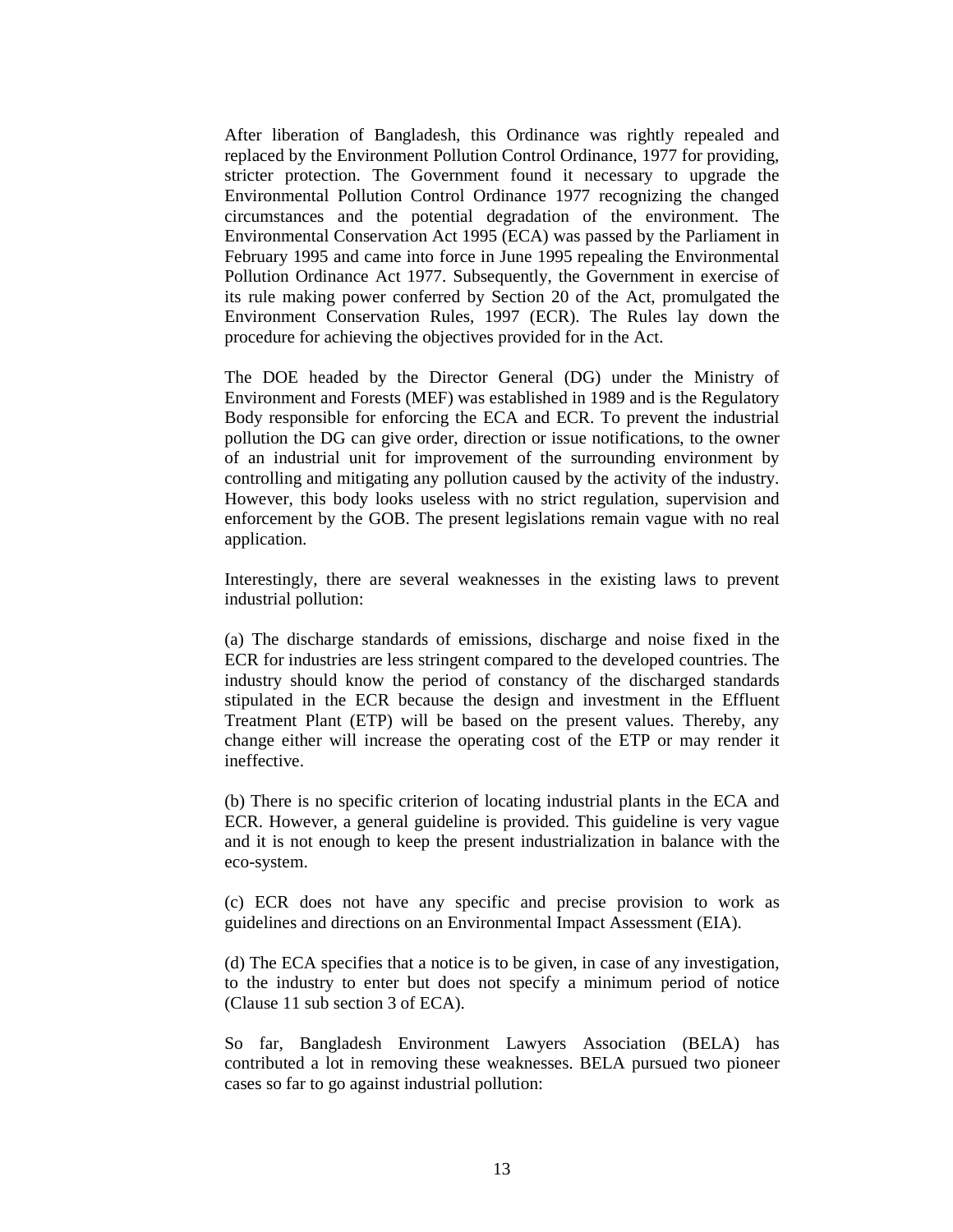(i) BELA vs. Government of Bangladesh and others (WP of 2003) (Tannery Case) (Original Petition) - This case brought the development in the legal sector one-step forward for preventing industrial pollution as it recognised and raised awareness about the issue of industrial pollution.

(ii) Mohiuddin Farooque vs. GOB (WP 891 of 1994). This case is popularly known as industrial pollution case where the petitioner obtained some guidelines against industrial pollution to be effected by the GOB.

However, there are more recent cases like Md. Zakir Hossain and others vs. GOB (2007), where 'industrial area' was defined in the context of Section 2(e) of Ordinance 1977, thus it excluded the municipal area from the definition of industrial area.

Part III of the Constitution of Bangladesh enshrines the basic right of the people under the heading "Fundamental Rights'. Article 26 declares the laws inconsistent with the fundamental right to life and personal liberty as per Article 32. However, if the lives of the inhabitants living around the concerned factories are in jeopardy, the application of Article 32 becomes inevitable because not only a right to life but also a meaningful life is an inalienable fundamental right of the citizens of this country.

In spite of the Constitutional provisions and the provisions of the Act and the Rules, the hiatus remains as before between the letters of law and the implementation thereof in the field of environmental pollution due to lack of right knowledge and skills of the concerned officials to implement policies (Hashim, 2009). According to the experts, there is a skill gap among the government officials responsible for governmental and regulatory administration for greening the economy, especially in the new and emerging occupations of Air Quality Control Specialists, Chief Sustainability Officers, *Compliance Managers, Energy Auditors,* Greenhouse Gas Emissions Permitting Consultants, Greenhouse Gas Emissions Report Verifiers, *Regulatory Affairs Managers, Regulatory Affairs Specialists,* Sustainability Specialists and *Transportation Planners*.

#### **Energy Policy Response**

According to Bangladesh Power Development Board (BPDB), Bangladesh at present generates 3,800 MW power daily against its peak hour demand of 5,500 MW everyday. The Ministry of Energy and Mineral Resources estimates that the country needs US\$ 6 billion of investment for generating 3,000 MW new power and setting up new transmission and distribution line. This required investment is in addition to the existing on-going power projects totaling 3,547 MW capacity. Besides, the government plans to add 450 MW power by 2013 using renewable energy technology like solar and wind energy.

To meet the current power deficit partly, Bangladesh currently is producing 16 MW solar power daily and the number of beneficiaries is around three million people. Bangladesh has enough opportunity to produce solar energy as the country gets sunlight on an average 340 days of 365 days of the year.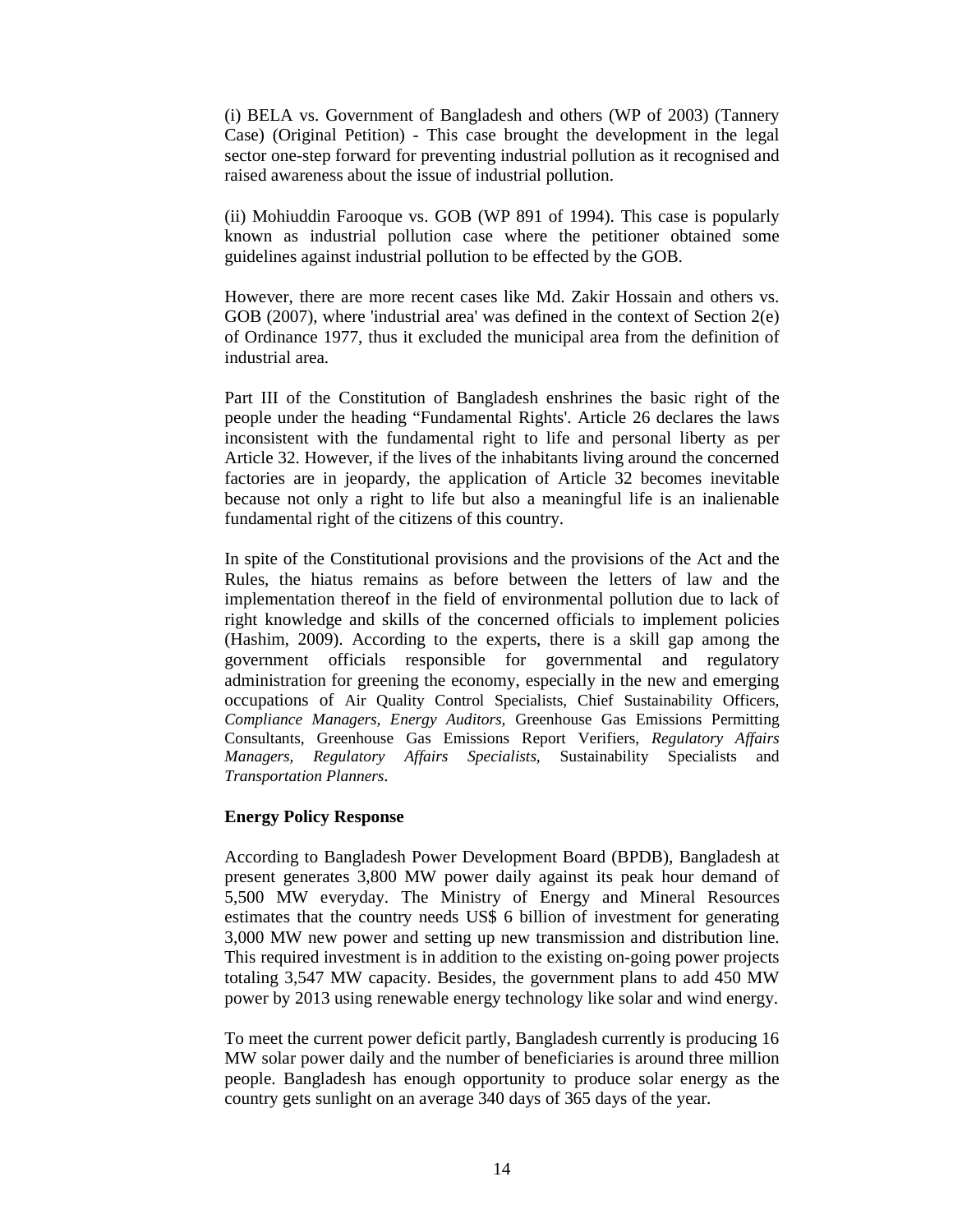Power-starved Bangladesh has decided to use solar power in all new public buildings now to save electricity as a means of stop-gap period since the country has signed agreement for nuclear power with several countries. The government's decision came at a meeting of the Executive Committee of the National Economic Council (ECNEC), the highest policy making body of the government. In view of cost, the solar energy will be installed first in new buildings and then gradually in old ones. If the usage can be matched with production, 10 to 30 percent electricity can be saved. The government has undertaken plans to set up solar power plants to generate 280 MW by 2013. The country, which has now shortage of about 1,200 to 1,700 MW power, would get rid of the power crisis by 2011.

Infrastructure Development Company Limited (IDCOL), a government partner non-bank financial institution, has planned to set up multipurpose Solar Irrigation System (SIS) in off-grid areas of the country. IDCOL is working to introduce mini-power plants within a year. It will be a large-scale investment and its benefit in the rural areas will be comprehensive. IDCOL now promotes solar home system (SHS) in the rural areas of Bangladesh. There are some 1.3 million irrigation pumps across the country which consume about 750 MW of electricity everyday during irrigation season. Installation of solar panels for all the irrigation pumps will help save some750 MW of power.

The Grameen Shakti (GS), a sister organization of the Grameen Bank, is producing 14 MW solar power across rural Bangladesh covering all the 64 districts and providing electricity to 280,000 rural households, where there is no supply of electricity. Fifteen other agencies are generating solar power, but GS is the largest. At present they are setting up on average 10,000 solar panels monthly. Experts believe that solar power system can be the best power option to get over the country's vexing power crisis. Solar power system has a bright prospect in Bangladesh, but the country's potential still remains untapped simply for lack of initiatives. 50 percent people of the country could be brought under the solar power network within the next seven years if the government plans to do so.

The Renewable Energy Policy of Bangladesh published in 2008 states that renewable energy will take a vital role for off grid electrification in the country. The main renewable energy resources in Bangladesh are biomass, solar, wind and hydropower. The hydropower potential of Bangladesh is low due to the relative flatness of the country. Wind power generation in Bangladesh has certain limitations due to the lack of reliable wind speed data and the remarkable seasonal variation of wind speed. The country has good prospects of utilizing solar photovoltaic (PV) systems for electricity generation, but the high capital investment cost is a big barrier for adopting such systems. Biomass is the major energy source in Bangladesh and biomass utilization systems represent a proven environment-friendly option for smallto medium-scale decentralized electricity generation.

The share of biomass in total primary energy consumption of Bangladesh is around 60 percent. The major sources of traditional biomass are agricultural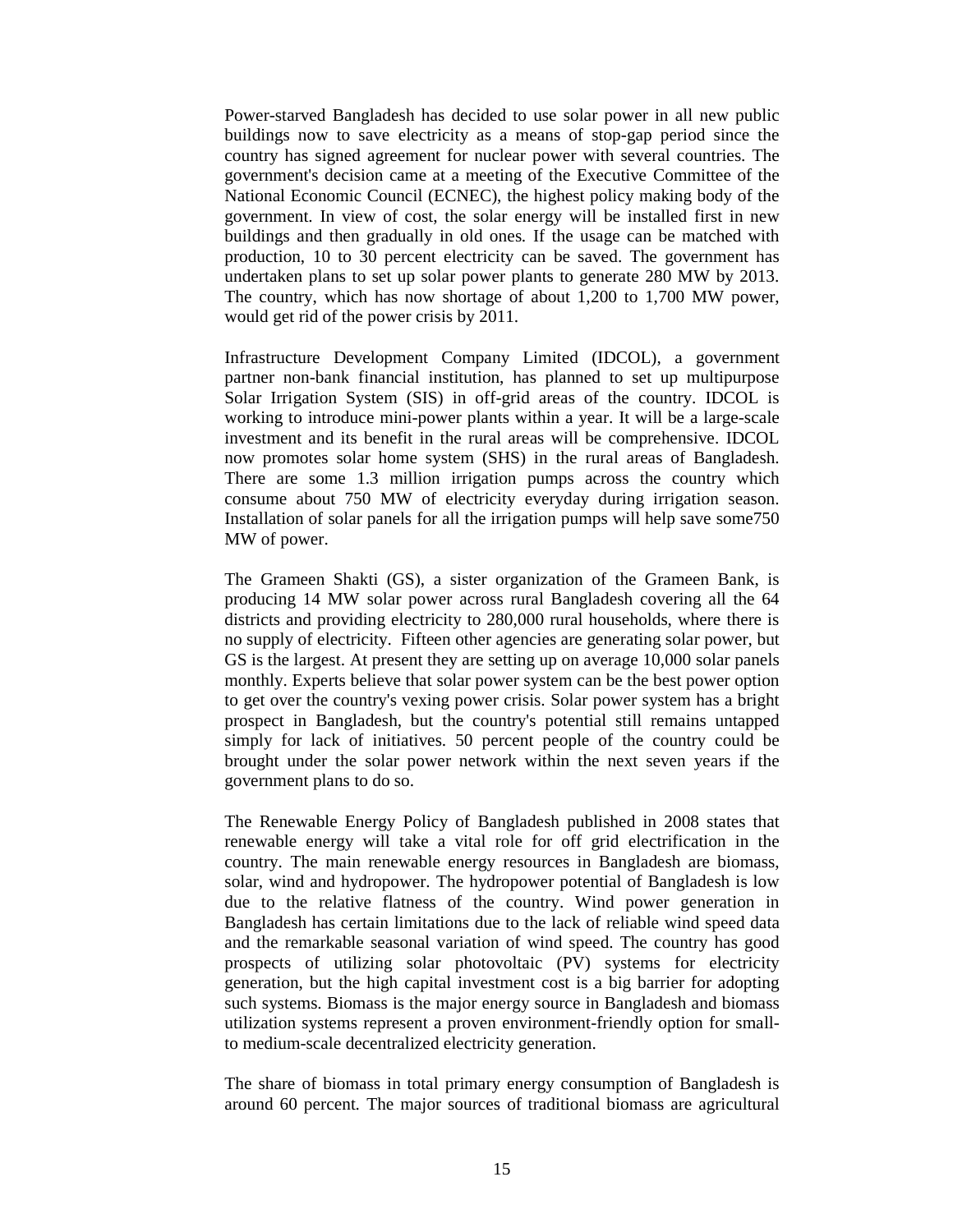residues, wood and wood wastes, and animal dung, and their shares in energy supply are approximately 45, 35 and 20 percent, respectively. Industrial and commercial use of biomass accounts for 14 percent of total energy consumption. 63 percent of energy required in the industrial sector comes from biomass fuel. Natural gas, liquefied petroleum gas (LPG), electricity, kerosene and biomass fuels are used for cooking. In areas without natural gas and electricity, biomass is used to meet the household cooking needs.

Natural gas is currently the only indigenous non-renewable energy resource of the country, which is being produced and consumed in significant quantities since 1970. Gas, the main source of commercial energy, plays a vital role in the economic growth of Bangladesh. The gas market is dominated by power and fertilizer (using gas as feedstock) sectors, which account for 46.65 percent and 21.71 percent of the demand respectively. According to the 2008 BP Statistical Energy Survey, Bangladesh had 2007 proven natural gas reserves of 0.39 trillion cubic metres. Although the remaining recoverable gas reserve is enough for the time being, it is understood that there is significant field growth potential, as most of the state-owned gas fields have not yet been fully appraised. Therefore, using biomass energy might be the sustainable option of using renewable energy to electrify the rural Bangladesh in the present context.

The economy of Bangladesh depends principally on agriculture. The main crops produced are rice, sugar cane, vegetables, wheat, jute, pulses, coconut, maize, millet, cotton and groundnut. Agricultural crops generate large quantities of residues. Such residues represent an important source of energy both for domestic as well as industrial purposes. Other sources of biomass in the country are farm-animal waste and poultry droppings produced by the national herds, fuel wood from existing forests, tree residues and saw dust from the forest-based industries. The 15 million citizens of Bangladesh produce huge amounts of human waste and municipal solid waste (MSW) annually.

Agricultural residues: There are two types of agricultural crop residues: field residues and processing residues. Not all field residues are recoverable. The percentage of field residues of a crop to be recycled onto the land depends upon the specific local climatic and soil conditions. There is no available specific data concerning the common practices in Bangladesh . However, in developed countries, it has been established that only about 35 percent of field crop residues can be removed without adverse effects on future yields. Crop processing residues, on the other hand, have 100 percent recovery factor. Accordingly, it is estimated that the total annual amount of recoverable agricultural-crop residues in Bangladesh is about 42 MT, of which 63 percent are field residues and 37 percent process residues.

Animal waste and poultry droppings: Manure from cattle, goats, buffaloes and sheep are the common animal wastes in Bangladesh. The quantity of waste produced per animal per day varies depending on body size, type of feed and level of nutrition. The average amount of droppings (on air dry basis) produced by broilers and layers are 0.02 and 0.03 kg/bird/day respectively.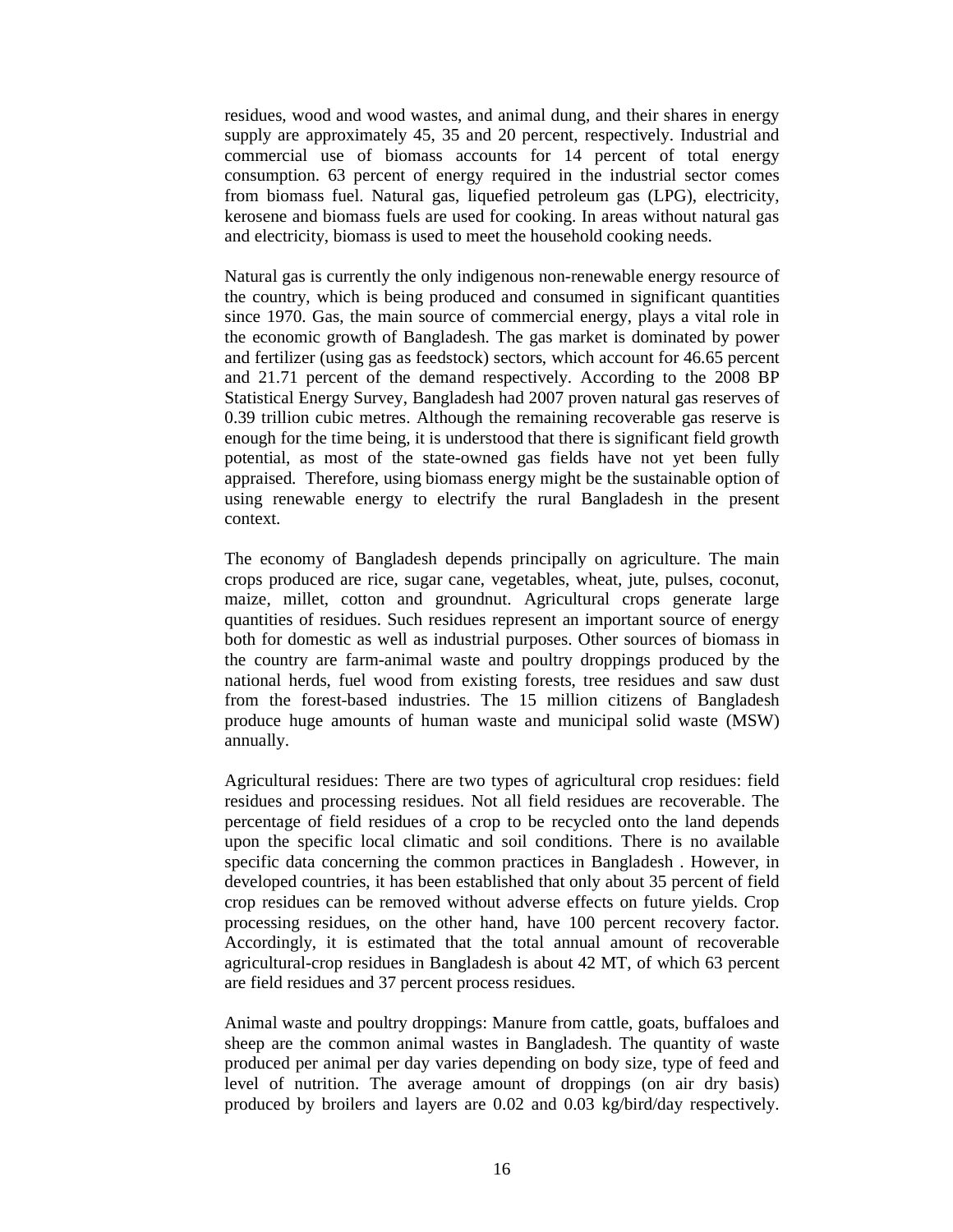The recovery/collection factors for animal waste and poultry droppings were reported in many research documents to be 60 and 50 percent respectively. Accordingly, it is estimated that the total annual amount of recoverable animal waste and poultry droppings in Bangladesh is 20,619 MT.

Human waste and MSW: The total rate of human waste generation by the 138.1 million citizens in Bangladesh has been estimated at 4.537 MT of dry matter/year (corresponding to 0.09 kg/capita/day). The MSW generation rate in the urban areas of Bangladesh is between 0.4 and 0.5 kg/capita/day. In the rural areas of the country, the generation rate is only 0.15 kg/capita/day. Assuming that human waste and MSW are 100 percent recoverable, the total annual amount of the biomass available from these two sources in Bangladesh works out at 14.793 MT.

Forests and the forest-based industry: Forest biomass includes tree components such as trunk, branches, foliage and roots. Tree trunks and main branches constitute what is commonly known as fuel wood. Twigs, leaves, bark and roots are tree residues. Both wood processing residues (e.g. sawmill off-cuts and sawdust) and recycled wood (e.g. that derived from the demolition of buildings, pallets and packing crates) are important sources of energy. The annual amount of such recycled wood, on a sustainable basis, is, however, not known. It has been estimated that only about 20 percent of a tree, initially harvested for timber, results in sawn products. The remaining 80 percent is discarded, in equal proportions, as forest residues and process residues (i.e. bark, slabs, sawdust, trimmings and planer shavings). Ply mills produce about the same amount of residues as sawmills. In 2004, 0.123 MT of sawdust was available for energy purposes. Assuming 100 percent recovery rate, the annual amount of recoverable biomass from forests and forest-based industry in Bangladesh comes to 8.871 MT.

The total annual generation and recoverable rates of biomass in Bangladesh are about 165 and 9 MT/year, respectively. In 2006, the biomass consumption for energy in Bangladesh was reported as about 350 pico-Joule (PJ). At an average annual growth rate of 1.3 percent, the consumption in 2010 will be about 370 PJ. The total available recoverable biomass energy of the country in 2006 was about 1250 PJ. Accordingly, in 2006, about 820 PJ of biomass energy was available for the generation of electricity. On the other hand, the total biomass energy consumption in 2006 was about 473 PJ. Assuming the same average annual growth rate of 1.3 percent, the biomass consumption in 2010 will be about 286 PJ. Therefore, the amount of biomass energy available in 2006 was 777 PJ, which is equivalent to 216 terawatt-hour (TWh). According to these two estimates and considering that the consumption of biomass for non-energy purposes is negligible, the annual available biomass energy potential for electricity generation in Bangladesh is in the range of 216 -250 TWh.

Therefore, there is a huge potential of producing electricity using biogas in Bangladesh. According to Infrastructure Development Company Limited (IDCOL), Bangladesh has currently 215,000 poultry farms and 15,000 cattle farms. By establishing biogas plants in these farms, electricity could be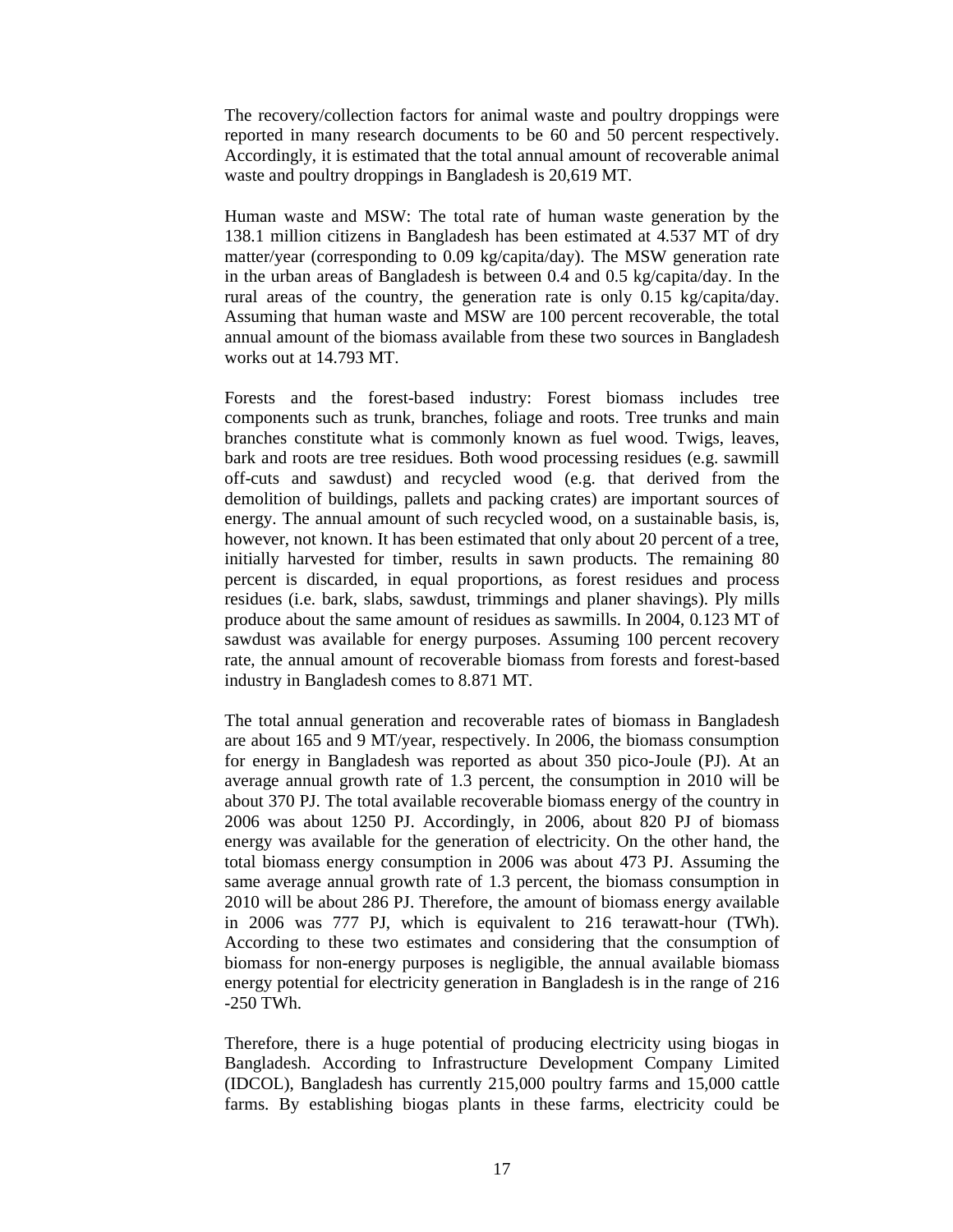generated. So far 35,000 biogas plants have been established across the country and these plants are producing gas, which is being used for cooking purposes in the rural areas. The agency has set a target of establishing 60,000 biogas plants by 2012. One plant produces on an average 94.22 square feet gas. At present 3.3 million square feet biogas is being produced in the country daily which can produce about 1,000MW electricity and if this opportunity could be seized, the growing shortage of electricity could be greatly met in the country (Al-Muyeed & Shadullah, 2009).

However, successful application of this option depends on: (i) the institutional measures – close collaboration between sectors involved including, among others, provision of soft loans and/or subsidization of this technological option as an integral part of total sanitation programme currently prevailing in Bangladesh; (ii) availability of standard design for construction and maintenance guidelines for the specific site adopted to local socioeconomic condition; (iii) meaningful public involvement with objective to pass relevant information of this technology to the community, and to raise awareness to maximize the acceptability of this technology; and (iv) prediction of realistic benefit of this technology.

### **Progress of Bangladesh with Climate Adaptation**

In response to the global concerns, Bangladesh became a signatory to the UNFCCC in June 1992. Bangladesh has participated in both the Asia Least Cost Gas Abatement Strategy (ALGAS) and the US Country Study on Climate Change. These studies are being carried out by the GOB in partnership with NGOs and academia as part of its obligations as a signatory to the UNFCCC. The GOB embarked on a series of national activities to confront climate change. These have included GHG inventories, vulnerability and adaptation analyses, and more recently, participating in the Clean Development Mechanism (CDM) of the Kyoto Protocol. A Climate Change Cell has been established within the DOE linked to the Ministry of Disaster Management under the Comprehensive Disaster Management Programme. Bangladesh has further fulfilled its commitment under UNFCCC by submitting its Initial National Communication (INC) in October 2002. Currently, the Second National Communication on reporting climate information to the UNFCCC and community-based adaptation to climate change are under preparation.

As mentioned earlier, Bangladesh prepared NAPA in 2005, which was the beginning of a long journey to address adverse impacts of climate change including variability and extreme events and to promote sustainable development of the country. NAPA follow-up action such as adaptation to climate change through coastal afforestation has been initiated. The INC and NAPA highlighted climate change impact studies which focused on the following sectors: water resources, agriculture sector, forest and biodiversity, coastal zone and coastal resources, human health, infrastructure and socioeconomic impact.

In addition, the GOB has shown its commitment to adaptation to climate change by implementing a number of policies and programmes that address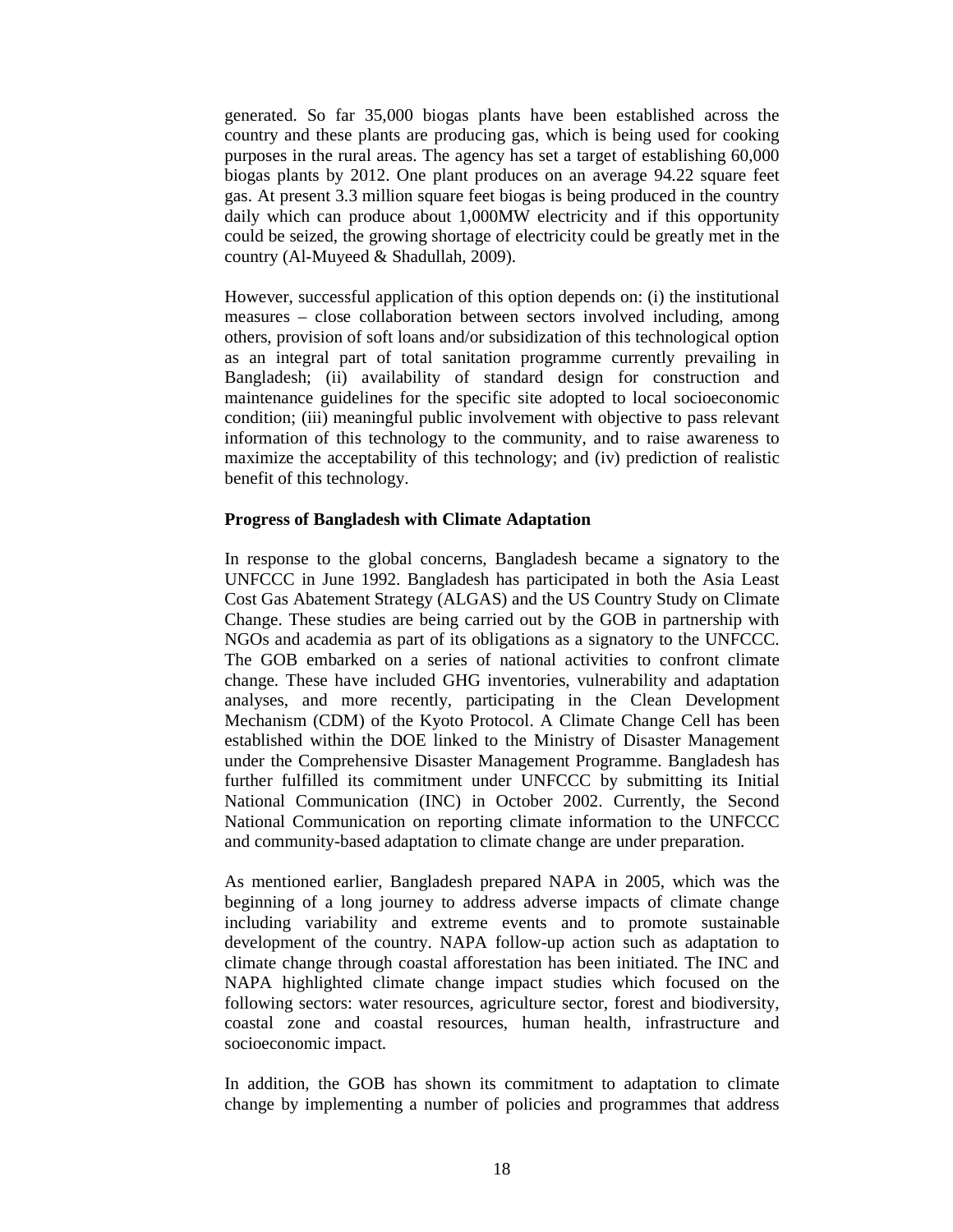key aspects of vulnerability. For example, following the cyclone and storm surges of 1991, the GOB created a "Green Belt" in the 12 coastal districts in 2001(GOB, 2008).

Agro-ecological zones have been delineated for select agro-climatic appropriate crops and soil conservation has been promoted for the enhancement of agricultural productivity. A Geographic Information System (GIS) based national data bank has been created to assist in planning appropriate cropping pattern. Moreover, programmes of the Barind Multipurpose Development Authority (BMDA) on risk reduction in drought prone areas have commenced implementation, the National Watershed Development under the MACH programme and the Flood Action Plan has commenced, the gazetting of the Forest Conservation Act (1995), Wild Life Act, Protected Areas and other policies which lead to forest and biodiversity conservation and reduction of forest fragmentation have been implemented. Bangladesh has extensive experience in involving local communities in forest protection and regeneration as well as the creation of long-term interests in maintaining forestry resources through, for example, a Social Forestry Programme that promotes a unique benefit-sharing arrangement. Finally, the Coastal Islands Development and Settlement Programme (CDSP) is being implemented in collaboration with the Water Development Board, Department of Forest (DOF), LGED and the Department of Agricultural Extension. Several other measures are in place to strengthen climate adaptation (GOB, 2008). These strategies have skills implications mainly for (i) Climate Change Analysts to conduct research and analyze policy developments related to climate change, make climate-related recommendations for actions such as legislation, awareness campaigns, or fundraising approaches; (ii) Environmental Restoration Planners to collaborate with field and biology staff to oversee the implementation of restoration projects and to develop new products, process and synthesize complex scientific data into practical strategies for restoration, monitoring or management; (iii) Environmental Certification Specialists to guide clients such as manufacturers, organic farms, and timber companies through the process of being certified as green; (iv) Environmental Economists to assess and quantify the benefits of environmental alternatives, such as use of renewable energy resources; (v) Industrial Ecologists to study or investigate industrial production and natural ecosystems to achieve high production, sustainable resources, and environmental safety or protection; (vi) Water Resource Specialists to design or implement programmes and strategies related to water resource issues such as supply, quality, and regulatory compliance issues; and (vii) Water/Wastewater Engineers to (a) design or oversee projects involving provision of fresh water, disposal of wastewater and sewage, or prevention of flood-related damage; (b) prepare environmental documentation for water resources, regulatory programme compliance, data management and analysis, and field work; and (c) perform hydraulic modelling and pipeline design; (viii) Brownfield Redevelopment Specialists and Site Managers to participate in planning and directing cleanup and redevelopment of contaminated properties for reuse; (ix) Geospatial Information Scientists and Technologists to carry out research and develop geospatial technologies, producing databases, performing applications programming or coordinating projects and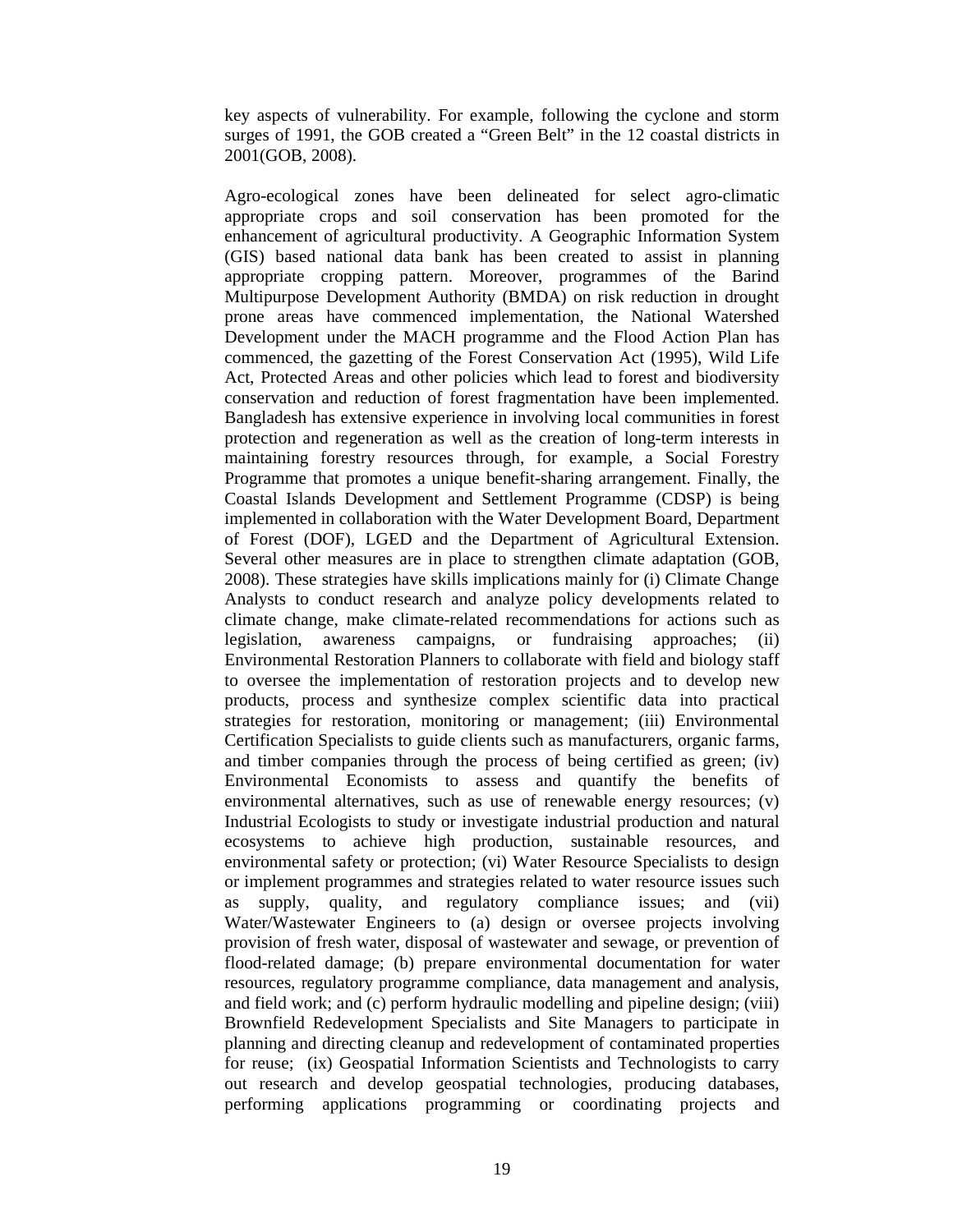specialising in all areas of climate adaptation. Most of these skills already exist but they are inadequate in supply requiring further skill development programmes. There are reportedly skill gaps in (viii) and (ix) which need to be filled with specialised skills development programmes.

## **CDM Projects in Bangladesh**

CDM can help reduce industrial pollution. CDM projects can earn saleable credits for reducing/avoiding emission and Certified Emission Reduction (CER). A CDM Executive Board has been established in the country. CDM projects are needed to be vetted by the DOE. Very few individuals or institutions are involved with the CDM project activities in Bangladesh.

Only eight CDM projects have so far been approved in Bangladesh by the Designated National Authority. Of these, only two projects have been approved by CDM Executive Board, one of which has been registered and the other is under implementation. In order to encourage more CDM projects and to reduce the impact of GHG emissions on environment, products like quality energy-efficient industrial motors, industrial boilers etc. may be allowed duty exemption benefits. Bangladesh is very keen to save energy and the government has decided to procure 30 million Compact Fluorescent (CFL) Bulb. Lack of general awareness especially among the producers of goods and services, limited capacity of the DOE to develop baseline information, inadequate understanding of the CDM or limited capacity to develop the methodology and to develop project design document etc. are some of the reasons why CDM projects are very few in Bangladesh.

The measures forming the cornerstone of Bangladesh's efforts to combat climate change may include: (i) investing in renewable energy; (ii) initiating quantitative targets for carbon reduction; (iii) improving energy efficiency; (iv) rewarding conservation, innovation, and mitigation efforts; (v) developing domestic and non-fossil energy sources; (vi) conducting research and promoting an alternative low-carbon development strategy; (vii) instituting cost-benefit approach for mitigation and abatement projects(viii) imposing a carbon tax on imported fuel; (ix) raising the voice of Bangladesh in international climate change forums and participating in sequestration projects; and (x) appointing a "Climate Change Adviser" to the Prime Minister to advise and coordinate policies.

## *2.2.2 Green response to the current economic crisis*

The impact of current global economic crisis on the Bangladesh economy is still not as visible as one would expect. The greening components of the country strategy in response to the current economic crisis relate primarily to improvement in energy situation of the country. Presently, the demand for power in Bangladesh is about 5200 MW a day, while generation ranges between 3200 MW and 4000 MW recording a daily shortage of 1200 MW to 2000 MW. To mitigate the power crisis, the government has undertaken several policy measures. These include: (i) importing environment-friendly energy technology, (ii) setting up hydroelectric power plants in high stream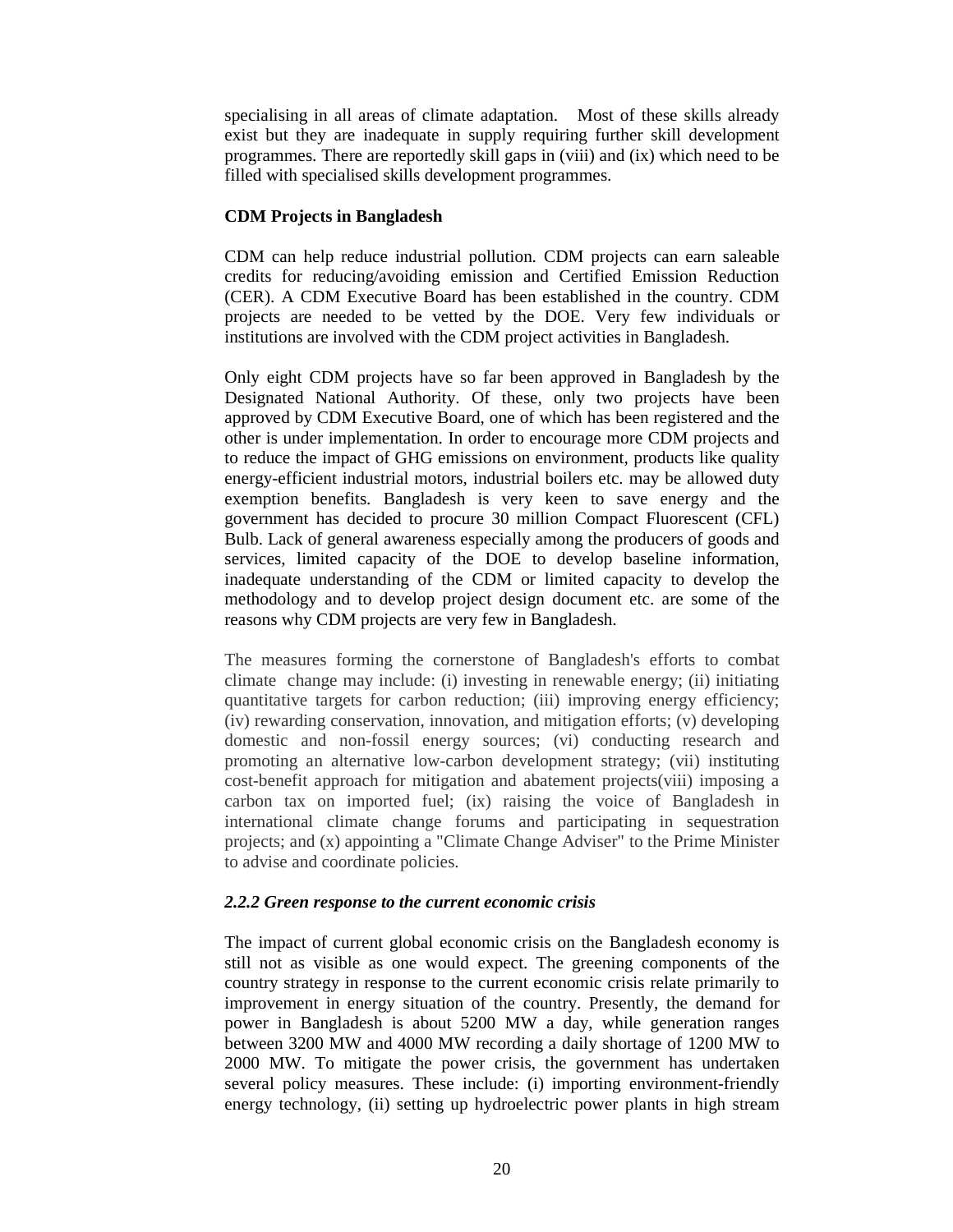rivers from where 10 MW to 15 MW electricity could be produced, (iii) building wind power plants in the coastal areas which could help add 50 MW of electricity to the national grid, (iv) granting duty and tax benefits to promote renewable energy in the current budget for FY 2009-10 e.g. lifting the custom duty on the import of solar panels from the existing 3 percent, (v) providing clean power to 230,000 rural families from 7000 biogas plants, and (vi) implementing the Renewable Energy Policy-2008 to develop the green energy resources and meet 10 percent of the national demand for power by 2020.

The issues over renewable energy development comes to the fore in Bangladesh as the supply of non-renewable energy sources, such as gas, is abundant ensuring the future energy security of the country. The GOB has framed a renewable energy policy and fixed some specific targets. But it is yet to plan its implementation. The budget for FY 2009-10 proposes to lift the custom duty on the import of solar panels from the existing 3 percent. VAT at all stages of import, domestic production and supply has also been waived. The policy envisions meeting 5 percent of the total power demand by 2015 and 10 percent by 2020, by developing renewable energy sources, such as solar, biogas, biomass, wind and hydropower. Under the policy, the Sustainable Energy Development Agency (SEDA) is supposed to be established as a focal point for development and promotion of sustainable energy.

Although the crisis response strategy of the GOB does not include any skills development component, it has skills implications for developing new green collar occupations in response to increasing demand for renewable energy and also for greening existing occupations prevailing in the non-renewable energy sector.

## **2.3 The skills development strategy in response to greening (4-5 pp)**

Bangladesh has no skills development strategy as a part of a coherent country policy response to climate change and environmental degradation. There is very little or no policy coherence, complementarity, relevance and coordination as such. No skills response strategies are incorporated into a larger greening policy agenda. Nor is there a coherent national strategy/policy targeting to meet the skill needs for greening the economy. The national HRD strategy in the provision of skills for green jobs is non-existent. In fact, the national HRD strategy is market-driven, not environmental policy-driven. There is no role of skills identification in the HRD strategy development. National Skills Development Council (NSDC) established in 2008 under the Prime Minister's Office is expected to fill the gap.

In the context of greening the economy, skills development policies and strategies are not coordinated with and linked to industrial, trade, technology, macroeconomic and environmental policies. Although ongoing TVET Reform Project is trying to establish training network between the public sector training institutions and the industrial employers, there is no contents on developing skills for green jobs. The Project has targeted to meet market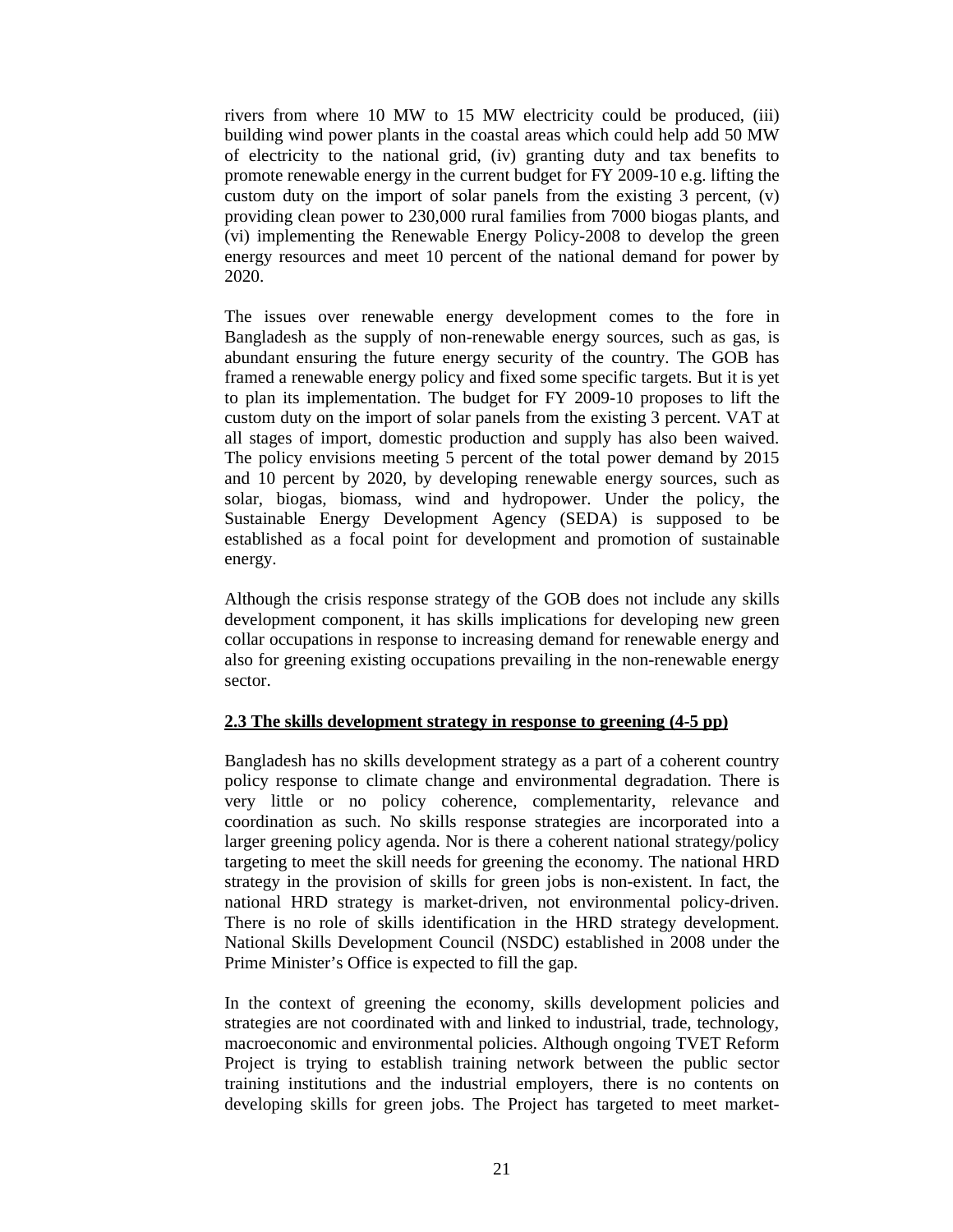driven skill demand. In the same vein, there is no role of social dialogue in skills development for greener economy.

The biggest institutional bottlenecks that hamper skills development for a transition to green economy seem to be: (i) lack of awareness and inadequate appreciation of the Department of Technical Education (DTE), Bangladesh Technical Education Board (BTEB), Bureau of Manpower Employment and Training (BMET) and, above all, the Ministry of Education and MLE; and (ii) lack of clear policy agenda for developing skills for greening the economy.

Although there is a divided opinion, compulsory level education is considered crucial in promoting green skills among the population by most of the experts. However, initial TVET and continuing vocational training (CVT) are also considered instrumental in greening the economy. There is virtually no role of business management education and training in promoting sustainable entrepreneurship. Generic skills, such as leadership, communication, problem solving etc., in the skills provision for green jobs have proved important, especially in the case of the NGOs. The existing education and training system including general schooling does not follow a strategy to "mainstream" sustainability and environment protection issues within the education and training system. However, although there is no explicit policy in place, the government has introduced several chapters on environmental issues in pollution, adaptation and mitigation in the syllabus of the students from Grade-III to Grade-VIII in the general schooling system. Besides, the government is planning to widen the base of environmental education at the higher levels.

# **3. Anticipation and provision of skills**

#### **3.1 Green structural change and (re)training needs**

This section and all its subsections deal with (re)training needs which derive from (a) major employment shifts within and across sectors and economic activities due to climate change and demands for greening the economy i.e. green structural change, and (b) identification of skills, trades and occupations that become obsolete as a result of green structural changes on the labour market.

## *3.1.1 Green restructuring and its impact on the labour market*

Broad economic sectors / economic activities with major employment growth potential for green jobs in Bangladesh encompass energy supply, manufacturing, materials (waste) management, construction, trade, transport and telecommunication, agriculture and forestry. Employment in agriculture has declined from 51 percent in 1999-2000 to 48 percent in 2005-06 while employment in manufacturing has increased from 9.5 percent to 11 percent during the same period. Similarly, while employment in mining and quarrying, electricity, gas and water, and community and personal services has declined, employment in trade, transport and communication and other services has increased from 6.41 percent in 1999-2000 to 8.44 percent in 2005-06. The change in employment of these sectors is not driven by government policy but by technology implementation and innovation by the individual companies.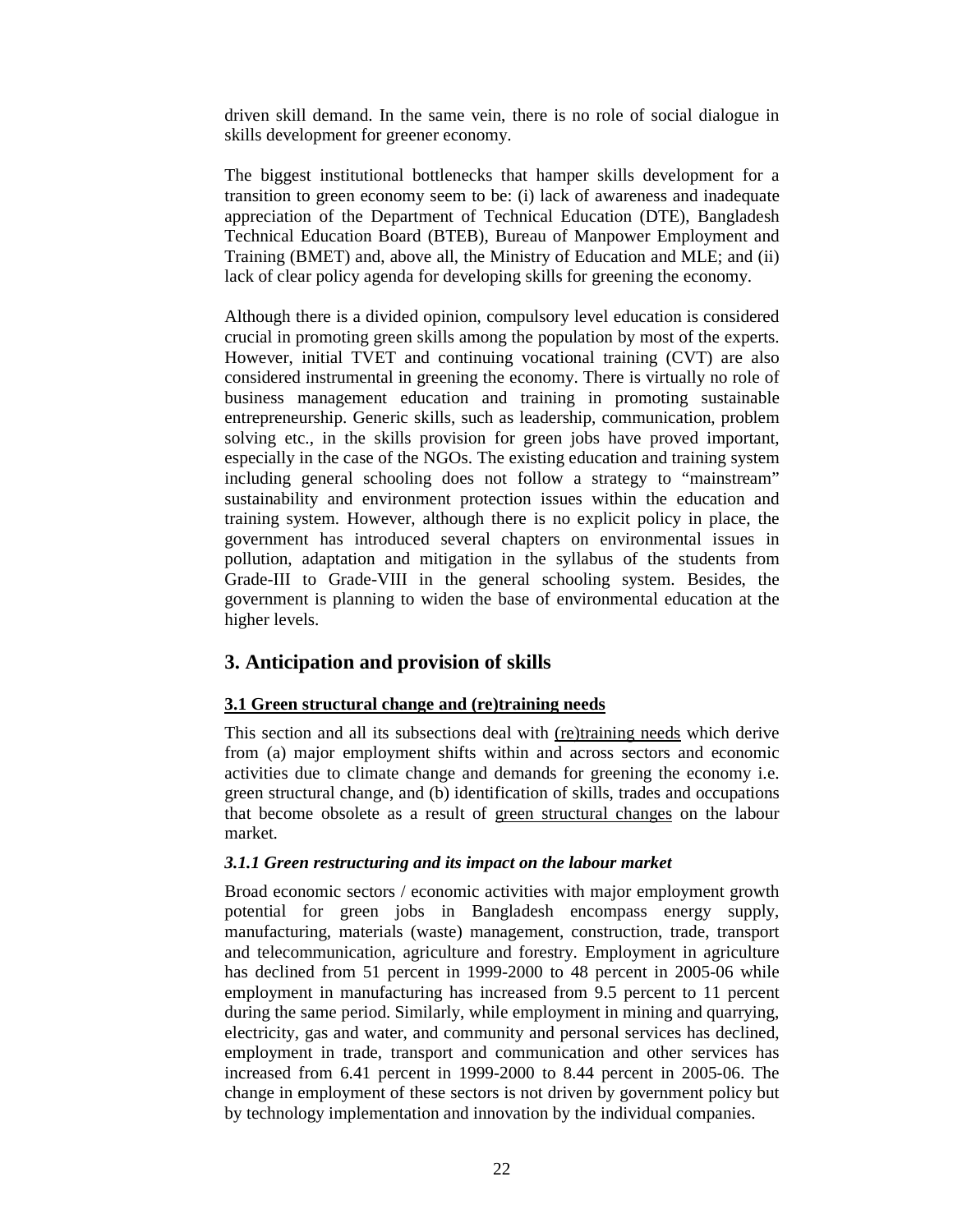It appears that environmental pressure has a role in causing this change (Unnayan Shamannay, (2004). The structural transformation is derived not merely from economic growth but also from spontaneous green structural change. However, current and future employment shifts and trends are likely to take place due to anticipated green structural change notably in energy and telecommunication. Green employment shift to renewable energy is gaining momentum. The structural transformation is derived not merely from economic growth but also from green structural change. Certain change is anticipated by green structural change especially in energy, manufacturing, waste management, construction, transport, telecommunication and trade. In telecommunication, Grameen Phone (GP) targets massive carbon cut. According to Star Business Report, GP has set a target for reducing carbon emission by 30 percent from its entire operations by 2015. The mobile operator started adopting green technology in 2007 and so far has set up 12 solar and one wind power network sites. With an aggressive move, the company targets to set up 100 more base stations using green technology in off-grid areas. GP has so far managed to reduce carbon dioxide (CO2) emission by nine percent from its entire operations like networks, transports and offices. GP estimates that the successful results will save approximately 1,202 megawatt of electricity every year amounting to an equivalent reduction of over 700 tonnes of CO2. The operator's CO2 emission until end-October 2009 was 140,458 tonnes. With the target achieved by 2015, the emission amount will stand at around 99,814 tonnes. In Bangladesh, currently there are 22,000 base stations of six mobile operators. Emission factors are being considered under international standards set by the United Nations.

GP and telecom equipment vendor Huawei partnered in 2008 to build a green mobile network in Bangladesh to transform the operator's core network to an environmentally friendly one with layered architecture solutions, and reduce the energy requirements of its base stations. According to estimates by Ericsson, a telecom equipment maker, around 0.14 percent of global CO2 emission and around 0.12 percent of primary energy use are attributed to mobile telecom technology. For instance, this compares to 20 percent of CO2 emission and around 23 percent of primary energy use for travel and transport.

The annual CO2 footprint of the average mobile subscriber is around 25 kg, which is equivalent to driving an average car for an hour or running a fivewatt lamp for a year. The Ericsson study reported that it is the energy consumption in the 'use phase' of radio access networks that the environment is most significantly impacted, out of all the company's products. Usually in the radio access products of the mobile networks, the highest volume or 75 percent of indirect CO2 emissions are made, according to Ericsson.

#### **Organic Waste Recycling through Composting**

In Bangladesh, most of the organic waste remains unutilized. There is inadequate legislation in the country to address the growing problems of the organic waste. Waste as well as organic waste management is entrusted with the urban local government bodies. The responsibility of removal and disposal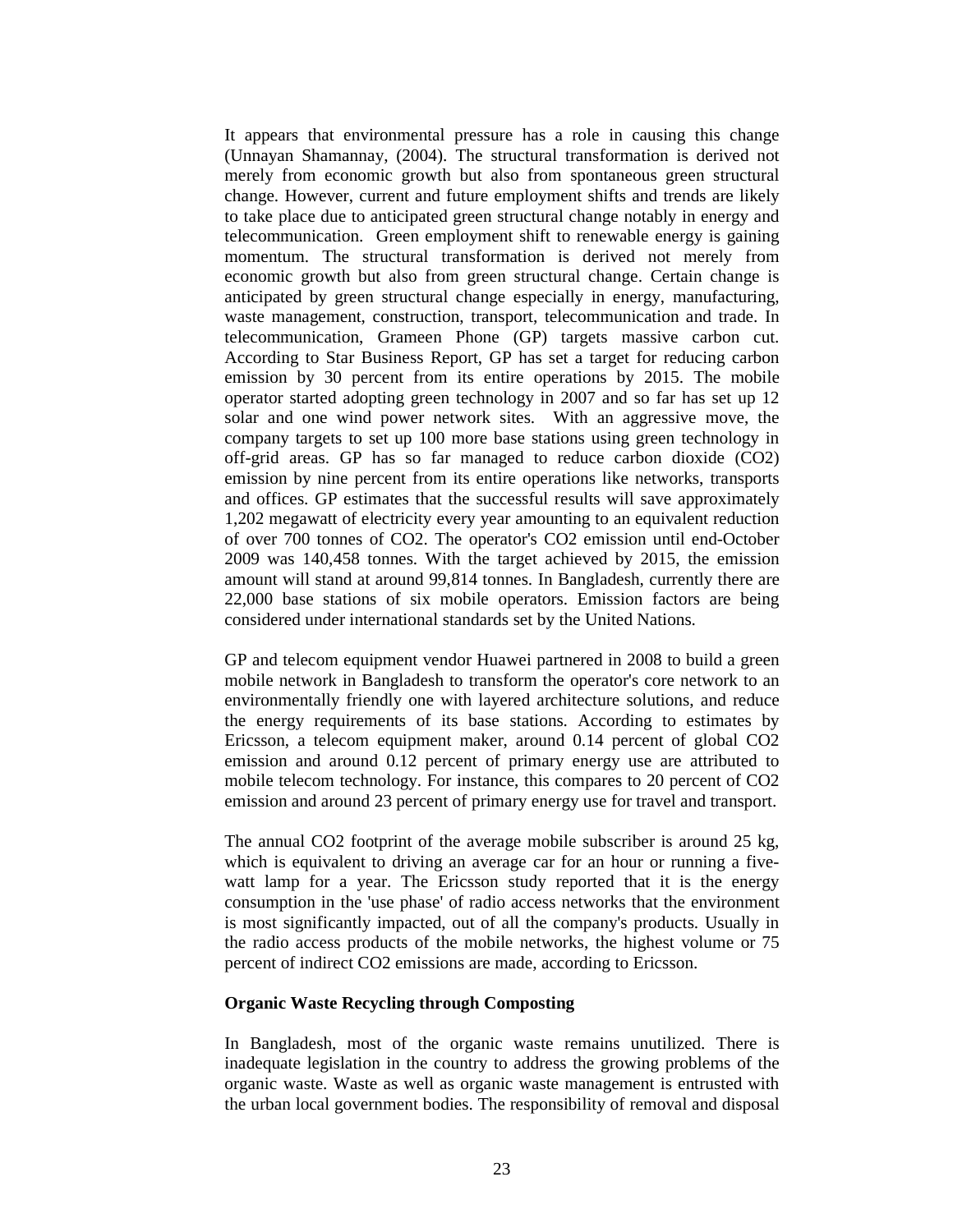of municipal organic waste lies with the City Corporations and municipalities. The six City Corporation Ordinances and Pourashava Ordinance 1977 are the only local laws that give some idea about disposal of municipal waste. But most of the times they are not implemented properly. Very recently, the Waste Concern and WWR bio Fertilizer Bangladesh Ltd. Plant, an organic waste recycling project near Dhaka, are actively involved in the greening initiative. Under this project vegetable waste from Dhaka's market is being collected using project's own transport networks, and taken to compost plant. 800 new jobs have been created through this plant. In addition, about 120,000 people are involved in the recycling occupation in Dhaka city and it is also being replicated in the other cities of the country. Community Initiatives of house-tohouse waste collection in the neighbourhood of big cities have started. Through utilizing organic waste in composting plant like Waste Concern, we can reduce gas emission and can get extra money from carbon trading. Major occupations in this sector include: garbage cleaners, garbage collectors, supervisors, machine men, truck drivers etc. This sector has a lot of potential for greening environment and creating new green collar jobs.

## **Organic Cultivation: Naya Krishi (New Farming)**

Present cultivation in Bangladesh is characterised by use of modern inputs like chemical fertiliser, pesticides and irrigation which are harmful to environment. To pave the way for sustainable agriculture and development, the country's irrigation (deep tube-well) dependent cultivation, which destroys crop diversity, especially the low water demanding crops like many varieties of rice, millets, cereals, peas, grams and pulses, should be minimised through encouraging production of traditional eco-agricultural crops that can protect the nature from overexploitation. Nature is being seriously exploited for producing some species of paddies which need lots of groundwater, and cultivation of such crops should be immediately avoided. At least 2,000 liter of water is needed to produce just one kilogram of rice (paddy) whose price is nowhere near the price of the water. It is not acceptable that natural resources gradually get overexploited in such a manner by the human beings. Withdrawal of underground water for such irrigation is causing serious water crisis in the rural areas and the water level is going down every year. There are so many varieties and species which are tolerant in different climatic conditions, soils and topography. For example, many varieties of rice (Aus) and millets grow well in dry weather condition but some are water demanding and prefer wet condition.

Some crops are shade loving, some are partial but some requires long sunshine hours. The farmers need to know which crops grow in what condition and also about their crops' interrelationship among themselves and with other species. Therefore, the farmers should know the use practices and the ideal conditions for growing crops and must bring more species under cropping culture to save biodiversity and to maximize the use of land and productivity.

Dams for withdrawal of water from the upstream should be discouraged because it changes the habitats of both upstream and downstream creating disturbance in the natural water flow that causes impediment, rising of the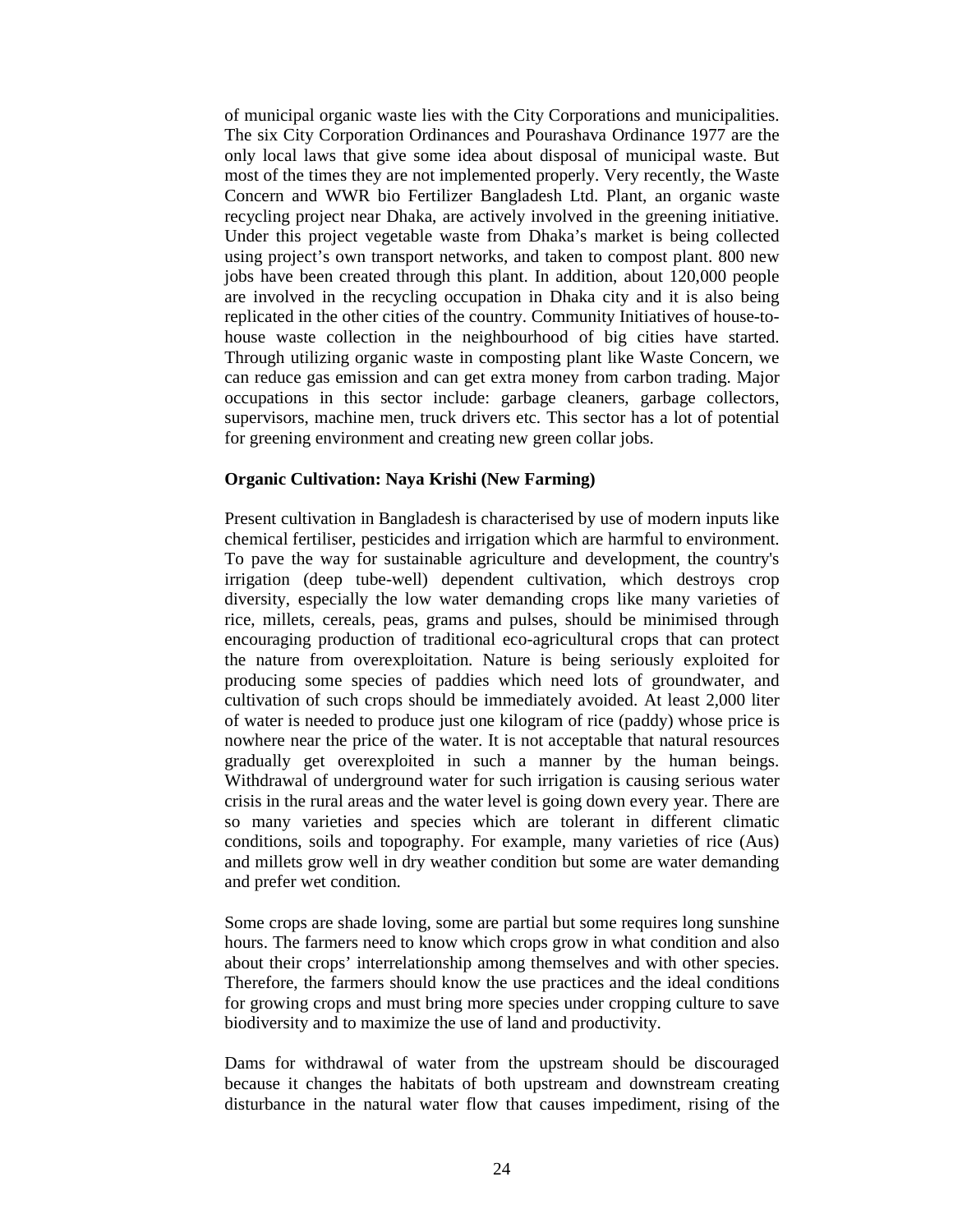catchments bed by silt. Moreover, it changes the natural cycle of dry and winter flora of the soil and ultimately affects the soil texture and structure. Decreased catchments reduce the water holding capacity and thus cause floods frequently during the wet monsoon. Expansion of agricultural land by replacing the forests, cutting the hills and filling the catchments, although facilitates managing agriculture, decreases land area, biodiversity, and catchments or water reservoirs.

This causes floods frequently and damages crops. Excess surface water due to flood during the hot season absorbs solar radiation and increases the temperature of the water bodies and thus raises inland atmospheric temperature. It is one of the reasons for global warming. Plantation of Rain trees, Mahogony and Acacias should be banned as they disturb the growth of other crops.

The changes of the nature are influenced by many factors – solar radiation, heat and temperature, volcanic eruption, earthquake, wind, ocean current, glaciers, abrasion, wear and tear, action of living bodies including human beings. Changes may be very slow which cannot be understood by normal feelings but some sudden changes – earthquake, volcanic eruption, cyclones and storms, nuclear and chemical war are so devastating that millions of lives get destroyed within a short span of time.

Nowadays, organic cultivation is not only a demand for health but also a greening demand for land fertility. To increase food production, HYVs was introduced in Bangladesh pretty long ago. These varieties need a lot of chemical fertilizers and pesticides which decrease land quality and biodiversity. After severe flood in 1988, farmers of Tangail District approached for help to UBINIG, and began a new agricultural movement (*Naya Krishi – New Farming*) to produce food in harmony with the nature. Women and then small poor farmers were responding as they had to come face-to-face with excessive chemical use in agriculture and could not afford to buy chemicals. Now it has spread over all types of farmers. It is important to take note of the greening beauty of the farmers who are joining the *Naya Krishi*. The socio-economic classification of the farmers is the following:

- Poor farmers having land of less than 1 acre: 617 (80%)
- Middle farmers having land of 1-3 acres: 130 (17%)
- Surplus farmers having land of 3-5 acres: 23 (3%)

Through this agricultural practice farmers do not depend on modern inputs, i.e. chemical fertilizers and pesticides, but use organic and bio-inputs for their cultivation. The farmers utilize their communal agricultural knowledge and get relevant support through UBINIG. But skill development through different training programmes and workshops for agricultural knowledge and their dissemination is urgently needed. This sector has very high potential for greening stemming from both environmental and economic considerations. In economic aspect, this agricultural practice creates new employment opportunities especially for the women and save a lot of foreign currency through not utilizing chemical fertilizers and pesticides which are mostly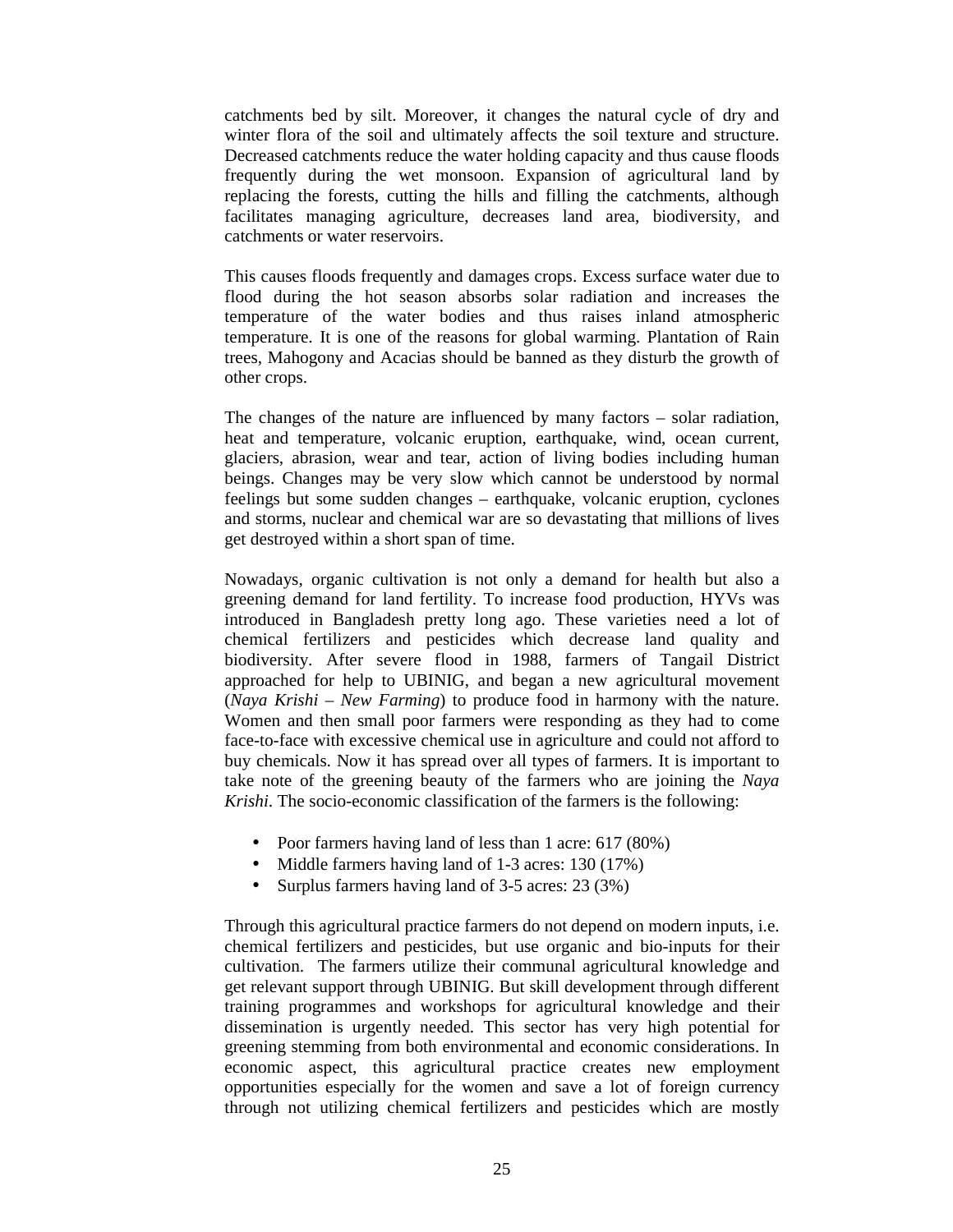import based. The major occupations involved in this activity include agricultural workers, agricultural advisors, chemists, traders and farmers. This sector has a lot of scope for creating new green collar jobs through retraining.

#### **Shrimp Cultivation**

Shrimp cultivation began in Bangladesh in the mid-1970s when exports totalled US\$ 4.7 million a year. Over the last two decades, shrimp cultivation has emerged as a major industry in Bangladesh. The traditional form of shrimp cultivation was *Bheri/Gher (shrimp farm/pond)* aquaculture that had been practiced in the coastal areas of Bangladesh during pre-independence and post-independence period. The GOB recognized shrimp farming as an industry under the Second Five-Year Plan (1980–85) and adopted measures necessary for increased shrimp production (Haque, 1994). In 1979–80, slightly more than 20,000 ha were under shrimp cultivation (Ahmed, 1988). Bangladesh has currently one million-plus shrimp farms. The impact of shrimp cultivation has economic, social and environmental dimensions; especially it has a tremendous effect on the rural community in the coastal areas of Bangladesh. Currently, about 1 million people are employed in this sector and 6 percent of total export earnings of the country come from this sector. People are moving from agriculture to shrimp cultivation because of surplus labour in agriculture and high profit in shrimp farming. The practice of shrimp culture needs saline water as an input to the shrimp pond. Sluice gates are normally allowed to open two or three times when the salinity in the shrimp pond decreases and saltwater exchange from the river is necessary. As a result, heavy sedimentation from upstream water settles in the riverbed and canal bed, causing water logging in the shrimp ponds and on agricultural land and because of the salt the land quality is degrading. Water in the shrimp ponds is also polluted because of the application of feed and fertilizer for the development of the shrimp. Thus, the by-products of the shrimp ponds and shrimp industry pollute water and soil and degrade the quality of the overall environment. Vegetation, crops, fish and livestock are seriously damaged by the process of shrimp cultivation making it imperative to intrude new technology in shrimp cultivation so that the degradation of land quality and pollution of water do not occur. Major occupations in shrimp cultivation include shrimp-fry catching fishermen, hatchers, fry traders, fry storekeeper, fry depot manager, fry commission agent, *Gher* makers, shrimp collectors, shrimp cleaners, beheading workers, shrimp packers, sluice gates operators, shrimp plant managers, grading workers, production workers, lab assistants, refrigeration assistants, processing operators, supervisors etc. So there is an urgent need for retraining of the workers who are involved in the shrimp production, processing and export in order to protect the environment and make the sector environment-friendly and sustainable. Retraining is needed here due to restructuring in agriculture and fisheries.

## *3.1.2 Identification of (re)training needs*

The retraining needs were identified by the researchers in consultation with the organizations and enterprises initiating and/or dealing with greening the economy. No labour market information service (LMIS) is still in place in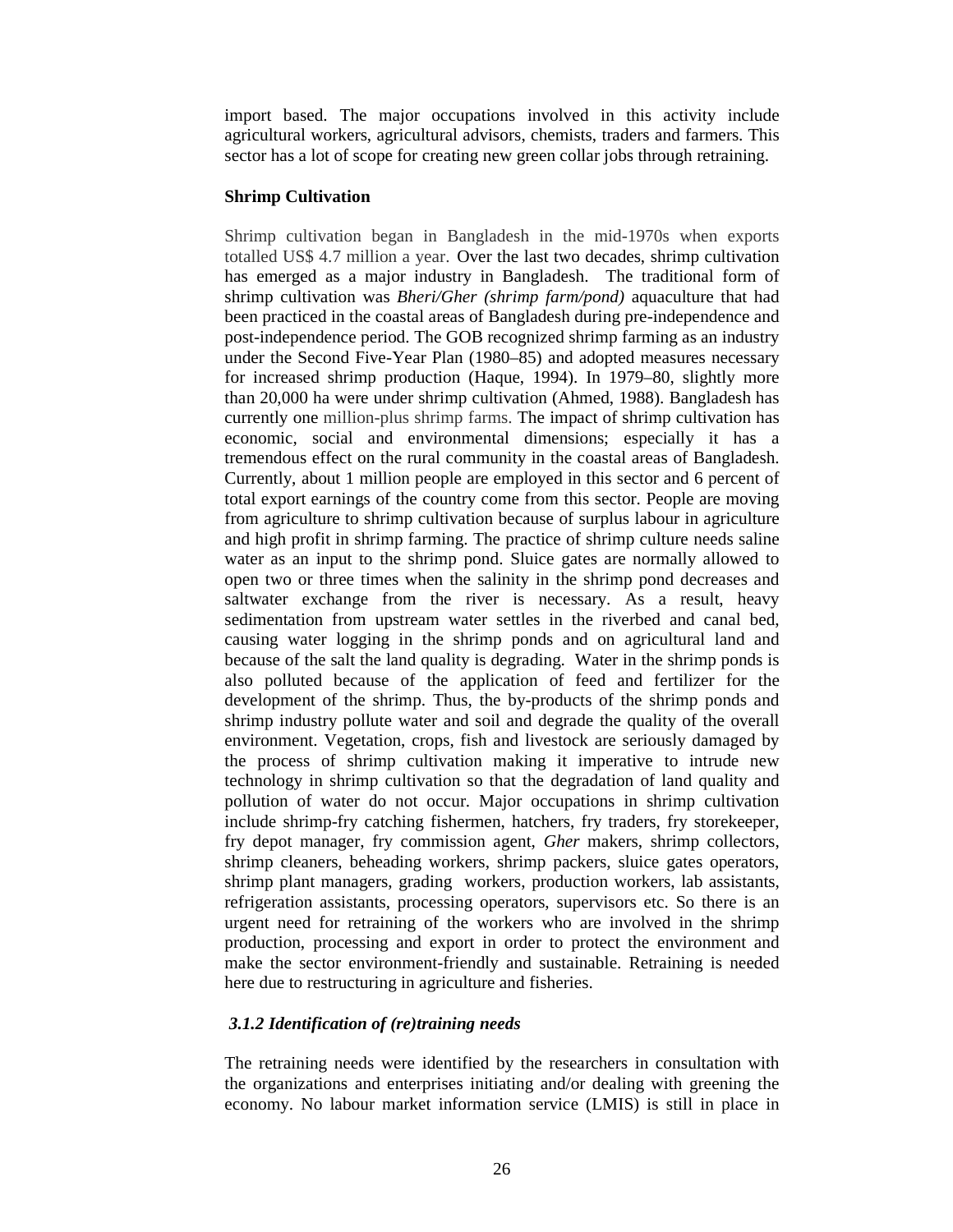Bangladesh to collect information on the retraining needs for green jobs. Bangladesh Bureau of Statistics (BBS) conducts Labour Force Survey at an interval of 4-5 years with a pre-designed questionnaire eliciting information on the traditional variables of the labour market, e.g. employment, unemployment, underemployment, labour force participation rate etc. by sectors, occupations and regions. If the existing indicators could be further split into existing green and non-green as well as prospective green by occupations across sectors, this could enable to collect information on green jobs in future.

### *3.1.3 Skills response*

The skills response (retraining, TVET) to meet the challenge of the green economic restructuring remains limited. There is no active labour market policy measures and planning of initial and continuing training. Institutional frameworks, delivery channels and ad hoc skills responses remain limited mostly to IDCOL, NGOs, some CNG and non-renewable energy companies and waste management companies.

There is no special skills development programmes to cushion the effects (displaced workers, need for skills upgrading, etc). They are delivered on-thejob by, for example, RREL, GS, GP, NAVANA CNG and Waste Concern and funded by the NGOs with donor assistance.

### *3.1.4 Case studies*

Two case studies are identified to illustrate (re)training needs deriving from identification of skills and occupations that become obsolete as a result of structural changes on the labour market and major employment shifts within and across sectors due to climate change and demands for greening the economy. These case studies are: (i) refuse/waste collectors and dumpers, and (ii) agricultural workers and inspectors in organic farming. These cases are rather good illustrations of new green occupations. From the analysis above, restructuring process rather impacts the materials/waste management sector and to a great extent agriculture.

#### **(1) Case Study on Refuse/Waste Collectors and Dumpers**

There are mainly three types of occupation category involved in the process of waste management. These are: (a) waste collectors, (b) waste dumpers, and (c) drivers of the waste carrier, which are traditional jobs. The jobs of the people who are involved in these three categories are becoming obsolete due to change of the traditional way of collecting waste and dumping. In traditional way, waste is collected from different houses and different points of the municipal cities and then it is thrown or dumped in some fixed open places, which creates negative impact on the environment like emission of vermins (spreading more than 40 diseases), Methane gas (bad odour & GHG), Leachate (polluting grass and surface water) etc. In 1995, Waste Concern, a private company, has been established to achieve a common vision to contribute to waste recycling, environmental improvement, renewable energy,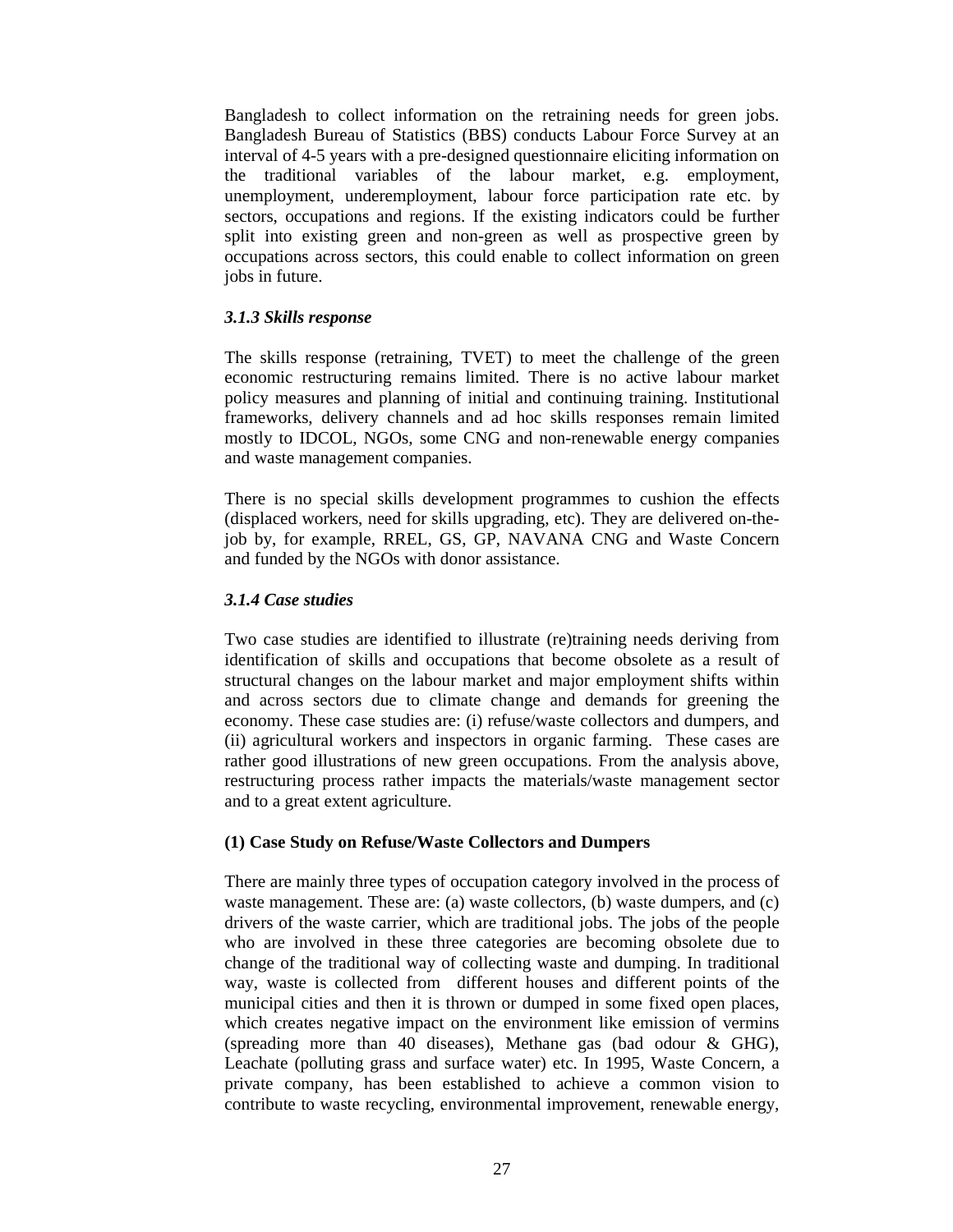poverty reduction through job creation and sustainable development. It introduced a new way of collecting waste and dumping that is known as community based waste management. In order to cope with the new way of collecting waste it requires training of existing employees who are actively involved in the process of waste collection and dumping. Waste Concern professionals are conducting training programmes/workshops on solid waste management, recycling, composting, clinical waste management, urban environmental management, municipal infrastructure planning and environmental impact assessment, but this is not sufficient for the large number of households.

Waste Concern has been imparting training to a range of target groups with specific focus on community-based solid waste management and resource recovery. The training programme is divided into two modules – one is targeted to Municipal and other local governmental officials and the other is targeted for NGOs and community-based organisations. The training programmes have been and are being conducted by Waste Concern in Dhaka and other cities of Bangladesh. After getting the training from Waste Concern, the trained people disseminate their knowledge (through teaching and handson training) to the people who are employed in waste collection and dumping. The entire cost of the training programme is borne by Waste Concern funded by donor agencies.

| Year  | <b>Total Urban Population</b> | <b>Percent of Urban</b><br>Population | <b>Average Annual</b><br><b>Growth Rate</b><br>$(\%)$ |
|-------|-------------------------------|---------------------------------------|-------------------------------------------------------|
| 1951  | 1819<br>773                   | 4.<br>33                              | 1.69                                                  |
| 1961  | 2640<br>726                   | 5.<br>19                              | 3.75                                                  |
| 1974  | 6273<br>602                   | 8.<br>78                              | 6.62                                                  |
| 1981  | 1353<br>5963                  | 15<br>.5<br>4                         | 10.63                                                 |
| 1991  | 2087<br>2204                  | 20<br>$\cdot$<br>5                    | 5.43                                                  |
| 2001  | 2880<br>8477                  | 23<br>.3<br>9                         | 3.27                                                  |
| 2025* | 7844<br>0000                  | 40<br>$\boldsymbol{0}$<br>0           |                                                       |

Table-3.1: Trend of Urban population

Source: UMP, Asia News, summer, 1999

From the Tables-3.1 and 3.2, it is evident that urban population are growing over time and it is expected that with the increase of urban population the waste generation rate will increase. From Table-3.2, it is clear that waste generation rate is high in Dhaka city compared to other cities of the country. It has been estimated that average per capita urban waste generation rate is about0.41 kg/capita/day (Waste Concern, 2006).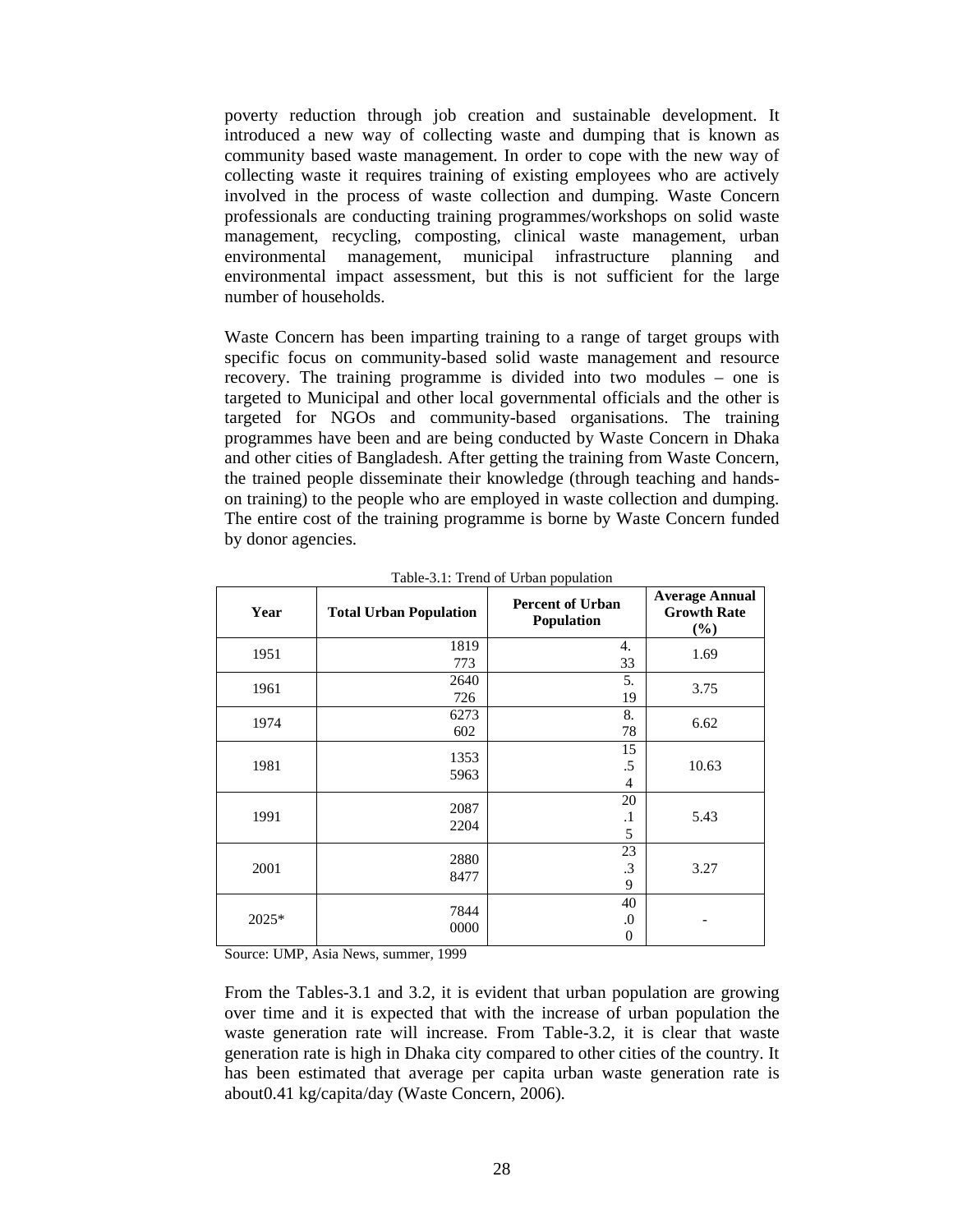| City/Town                 | *WGR<br>(kg/cap/day) | No. of<br>City/Town | <b>Total</b><br><b>Population</b><br>(2005) | Population**<br>(2005) | TWG*** (Ton/day |               |                                    |
|---------------------------|----------------------|---------------------|---------------------------------------------|------------------------|-----------------|---------------|------------------------------------|
|                           |                      |                     |                                             |                        | Dry<br>season   | Wet<br>season | Average<br><b>TWG</b><br>(Ton/day) |
| Dhaka                     | 0.56                 | 1                   | 6,116,731                                   | 6.728.404              | 3.767.91        | 5.501.14      | 4.634.52                           |
| Chittagong                | 0.48                 |                     | 2,383,725                                   | 2,622,098              | 1,258.61        | 1,837.57      | 1,548.09                           |
| Rajshahi                  | 0.3                  |                     | 425,798                                     | 468.378                | 140.51          | 205.15        | 172.83                             |
| Khulna                    | 0.27                 |                     | 879,422                                     | 967, 365               | 261.19          | 381.34        | 321.26                             |
| <b>Barisal</b>            | 0.25                 |                     | 397.281                                     | 437,009                | 109.25          | 159.51        | 134.38                             |
| Sylhet                    | 0.3                  |                     | 351.724                                     | 386,896                | 116.07          | 169.46        | 142.76                             |
| Pourashavas               | 0.25                 | 298                 | 13.831.187                                  | 15.214.306             | 3.803.58        | 5.553.22      | 4,678.40                           |
| Other<br>Urban<br>Centers | 0.15                 | 218                 | 8,379,647                                   | 9,217,612              | 1,382.64        | 2,018.66      | 1,700.65                           |
| <b>Total</b>              | -                    | 522                 | 32,765,516                                  | 36,042,067             | 10,839.75       | 15,826.04     | 13,332.89                          |

Table-3.2: Total Waste Generation in Urban Areas of Bangladesh in 2005

Notes: \*WGR= Waste Generation Rate,

\*\* Including 10% increase for floating population,

\*\*\*TWG= Total Waste Generation, which increases 46% in wet season from dry season Source: Waste Concern (2006)

As mentioned earlier, 120,000 urban poor from the informal sector are involved in the recycling trade chain of Dhaka city. The number of poor people involved in this process in other cities of the country works out at 0.3 to 0.4 million. Most of these poor people are involved in the dumping process and do not apply any sustainable scientific method. As a result, they including city dwellers suffer from many diseases. In order to create an environmentfriendly way of waste collection, waste dumping and to produce some product through recycling of waste, it is necessary to train them. Specifically, in order to convert organic waste into Compost Using Community Based Decentralized Approach integrated with house-to-house waste collection and to produce as well as to use compost/enriched compost in agriculture, rigorous training of those poor people are needed. The probable impact of this training will be that existing waste collectors will not lose their jobs. Instead, new job opportunities will be created for these hardcore poor people. In addition, it will help to improve quality of life and environment.

According to LFS (2005-06), there are 130,432 garbage collectors and related labourers in the country. They are not familiar with clean garbage collection and disposal pointing to the need for their training to develop environmentfriendly skills. This workforce is likely to grow at the rate of 1 percent annually.

The practice of environment-friendly collection of wastes and recycling them is a very recent phenomenon initiated by Waste Concern. The persons in the three traditional occupations are adapting to new methods of waste collection and recycling and are gradually shifting their jobs but on a limited scale. Fresh recruits are also entering the emerging green jobs market. These recruits are trained on-the-job mostly by Waste Concern. Among green enhanced skills required for the future are: Hazardous Materials Removal Workers, Hazardous Waste Management Specialists, Solid Waste (Energy) Engineers/Managers,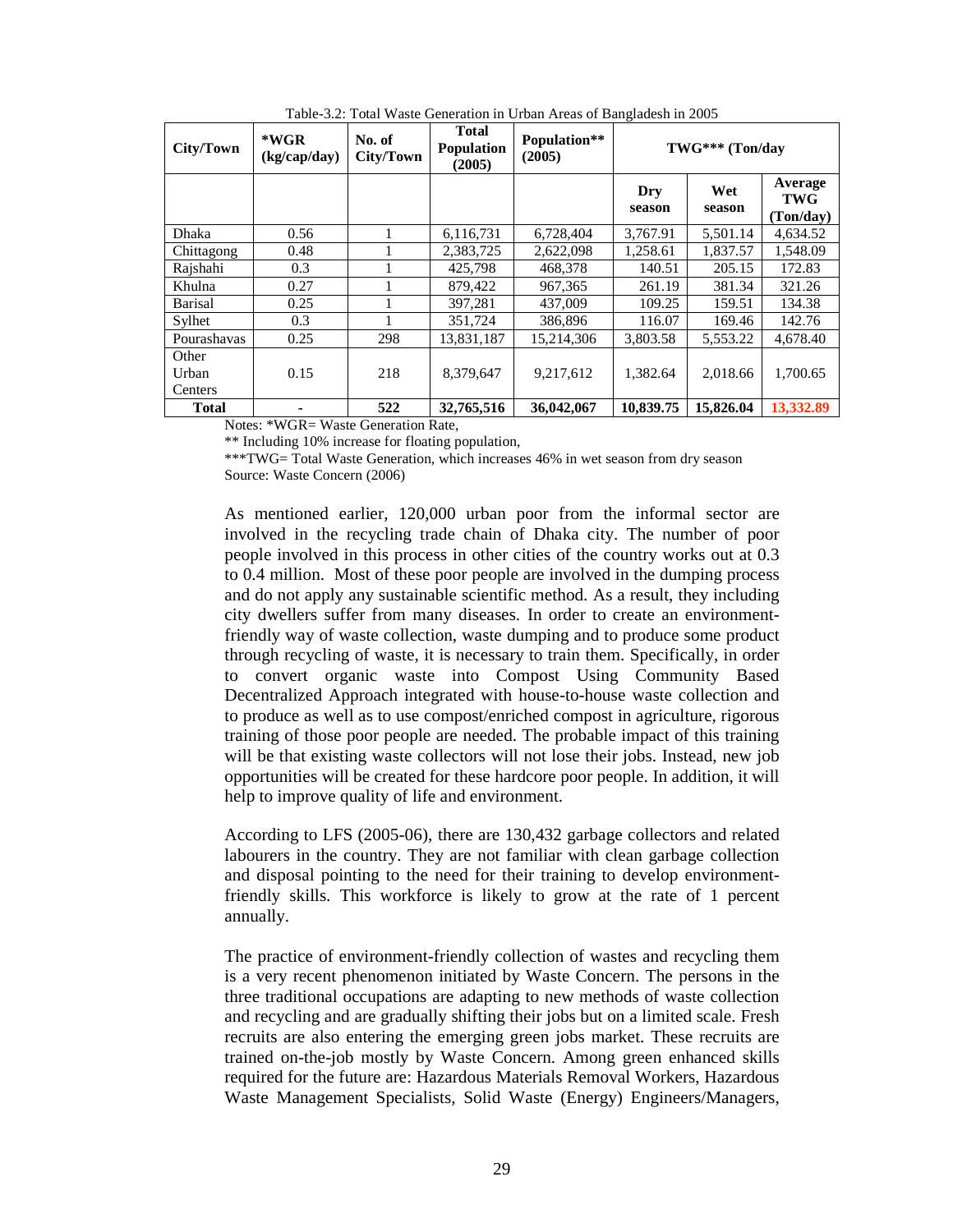Green Building/Recyclable Materials Distributors, Recycling Collections Drivers, Recycling Coordinators and Sustainable Design Specialists. All of these skills are growing in Bangladesh with the assistance of the donor agencies, but at a very slow pace.

## **(2) Case Study on Agricultural Workers and Inspectors in Organic Farming**

Organic farming is a form of agriculture that relies on crop rotation, green manure, compost, biological pest control, and mechanical cultivation. This is the production of crops and animals without the use of synthetic inputs (such as manufactured pesticides and artificial fertiliser) or genetically modified organisms. It is a modern farming system which deliberately eschews the use of chemical inputs to the farm. It is crop or stock farming where only natural fertilisers, pesticides and nutritional supplements are used. Hormones and synthetics chemicals are not used at all. Organic farming is free of synthetic chemicals. Organic farming means produced in soils of enhanced biological activity, determined by the humus level, crumb structure and feeder root development, so that plants are fed through the soil ecosystem and not primarily through soluble fertilisers added to the soil. It is agricultural practices which promote biodiversity, biological cycles and biological activity within the soil, accompanied by using, where possible, agronomic, biological and mechanical methods, as opposed to using synthetic materials.

In simple terms, organic farming is the process of producing food naturally. This method avoids the use of synthetic chemical fertilizers and genetically modified organisms to influence the growth of crops. The main idea behind organic farming is 'zero impact' on the environment. The motto of the organic farmer is to protect the earth's resources and produce safe and healthy food.

Farmers and gardeners plan to grow their crops without the aid of artificial fertilizers and harmful chemical pesticides. Organic ranchers and dairymen raise their livestock free of drugs and animal hormones. Supporters of the organic lifestyle believe that food produced in this manner is of higher quality and possesses higher nutritional value in comparison to food produced by conventional chemical-based methods. Organic farming and organic food production have some other basic rules. These are: (i) no use of chemical fertilizers or synthetic drugs; (ii) no use of genetically modified organisms; (iii) prevention from soil loss and erosion; and (iv) promotion of 'bio diversity' – support a range of crops, not a single species.

Bangladesh is a small country of around 144,000 sq. km. According to population Census 2001, its population was about 123 million and 76 percent of this population are living in the rural areas. Despite the significant effort in order to reduce poverty undertaken by the GOB, around half of the rural population are still poor. The agricultural sector is the main livelihood strategy for the vast majority of the rural people in Bangladesh. It contributes around 20.6 percent of the country's GDP and provides about 48 percent of its employment (BBS, 2007). Thus, in order to reduce rural poverty, it is necessary to boost up agricultural production. Over the last couple of years,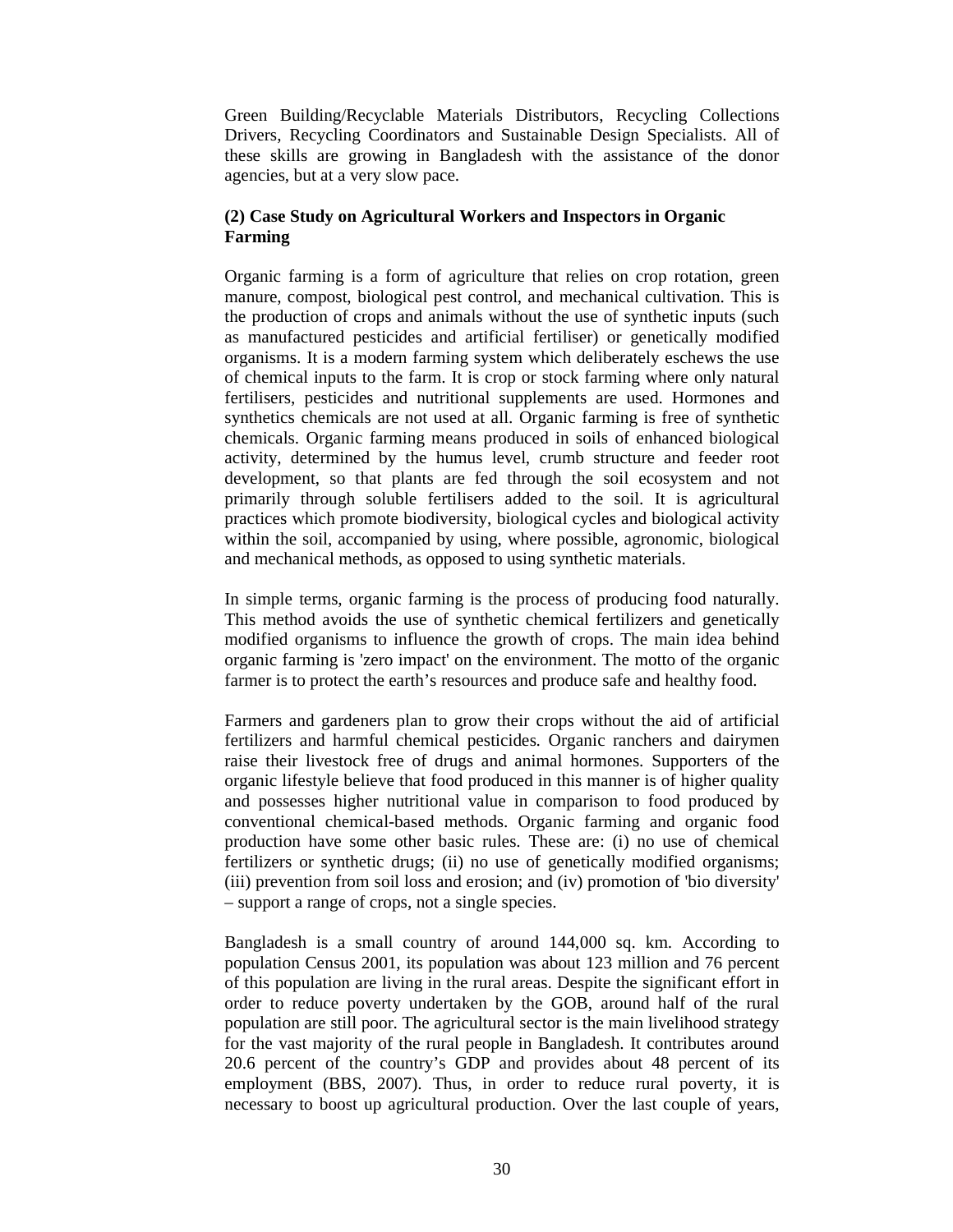due to an increase in the cost of production of rice compared to others rice farming is currently a non-profitable enterprise for farmers. As a result, farmers are moving from rice production to other profitable crop like maize and searching new variety of crops which will be profitable.

Commercial organic farming has emerged in Bangladesh as an alternative highly profitable farming enterprise for farmers. "A three-year long economic analysis of FiBL (a research institute of organic agriculture) on organic and conventional farms has shown that, due to high premium prices, organic farming is as profitable as compared to conventional farming" (FiBL 2004).

With few exceptions, organic farming in Bangladesh still occurs largely on an experimental basis. Total land area under organic cultivation in Bangladesh has been estimated at 0.177 million hectares (IFOAM, 2006), representing only 2 percent of the country's total cultivable land. By 2005, only 100 of its traditional farms have shifted to organic agriculture. Since the introduction of organic farming in Bangladesh by the nongovernmental organizations (NGOs), the movement is still being largely driven by the NGOs. According to IFOAM (1996), of the 138 NGOs that are members of the Forum for Regenerative Agriculture Movement (FORAM) in Bangladesh, 47 are engaged in practicing organic agriculture, 87 are intending to practise sustainable agriculture, and 3 are involved in advocacy, lobbying and campaign for sustainable development. Among these NGOs, PROSHIKA, with its "Ecological Agriculture Program" (EAP), is the top organic body in the country. "Since 1978 PROSHIKA began to spread ecological practices among its group members by growing varieties of seasonal vegetables. According to PROSHIKA (2008), its EAP is expected to involve around 0.8 million organic farmers in organic cultivation across 0.22 million acres of land by the next ten years. Out of these, 0.22 million farmers started to practice organic farming on 0.08 million acres of land in the last five years. PROSHIKA has also introduced an organic vegetable marketing project to promote the consumption of organic vegetables. Currently, one marketing channel of PROSHIKA is selling eco-friendly produce to the public in Mirpur area of Dhaka city. Furthermore, mobile vans are being used to sell organic vegetables in some areas, including apartment complexes, mega shops and departmental stores" (PROSHIKA 2004). Between July 1999 and March 2003, PROSHIKA received some funding support from the World Bank.

The involvement of the farmers in organic farming is increasing and today spans over 16 districts and over 100,000 farming families (with an average of five members per family). The farmers or agricultural workers responded and accepted this agricultural practice so well that the number of farming families has significantly increased. Agricultural inspectors (currently numbering about 12,500 throughout the country) can also play significant role to boost up organic farming. The areas where organic farming is expanding are mainly based on the communal agricultural knowledge of workers and some support from different NGOs like UBINIG.

Skill needs for organic farming are identified through the local level staff of the Department of Agriculture and the NGOs who are actively engaged in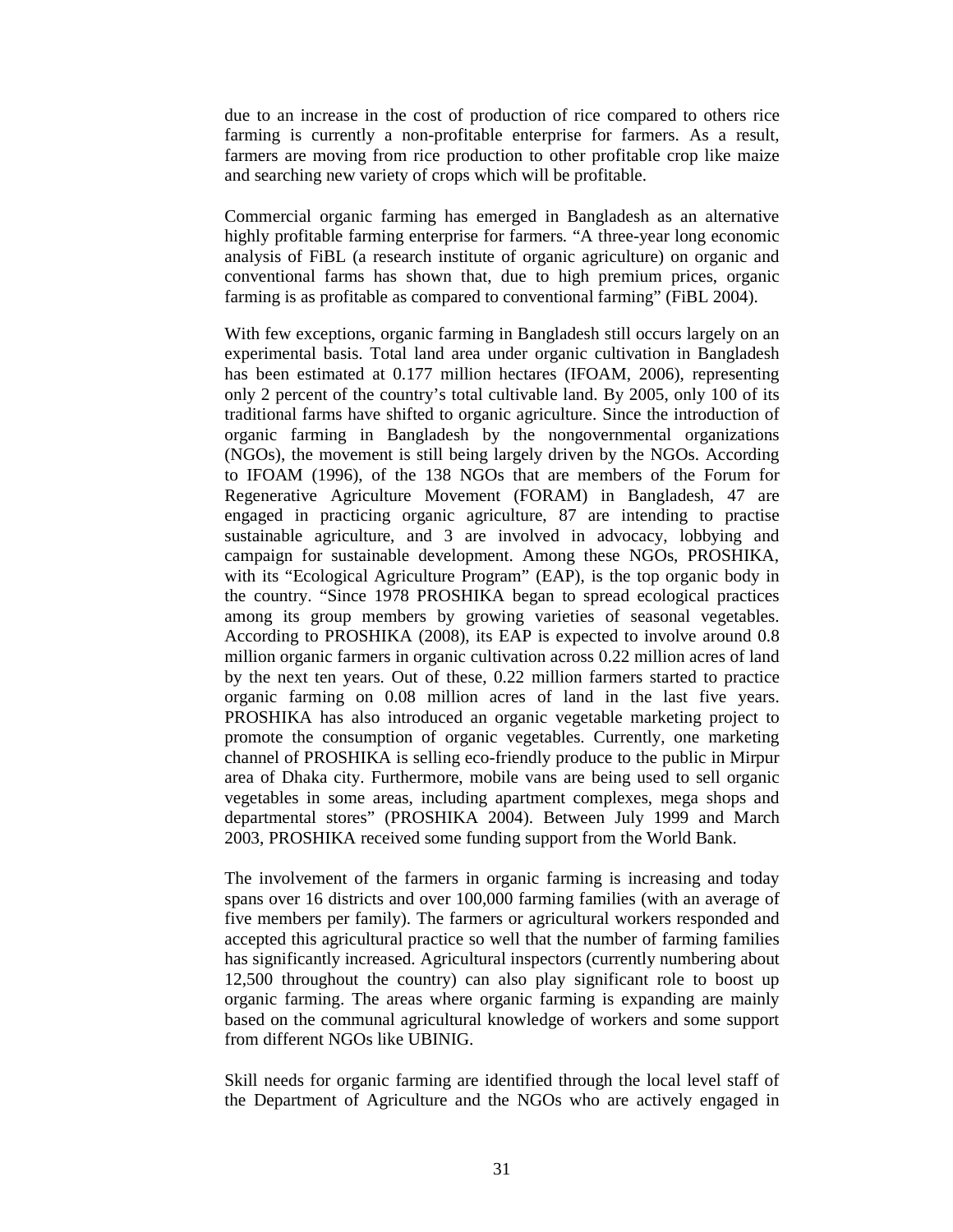spreading the organic farming. Initially, the staff of the NGOs try to convince the local farmers that every one should adopt organic farming as it is much environment-friendly and more profitable. Then, it requires training of those farmers who are willing to adopt organic farming as they are not familiar with organic farming. The training is organised and conducted by the NGOs, notably UBINOG, which conducted a number of hands-on training programmes on organic farming initially for its own staff and subsequently for the local farmers. The entire cost of the training is borne by the NGOs.

But proper skill development of agricultural workers and inspectors through different training, workshops for improved agricultural knowledge and its dissemination are urgently needed for the rapid expansion of organic farming and for greening the economy. As result of this training, the rapid expansion of organic farming will happen and the country will be potentially benefited in terms of both environmental and economic benefits. In economic aspect, this agricultural practice will create new employment opportunity (green job) especially for the women and save a lot of foreign currency through not utilizing chemical fertilizers and pesticides which are totally import based. Organic farming is also relevant for women because they actively participate in the major processes of organic farming including seed and manure preservation, sowing and plantation. Besides, organic farming is more employment-intensive than traditional farming.

According to the LFS (2005-06), there are 7,057,853 agricultural workers and about 12,500 agricultural inspectors in the country. Hardly 1 percent of them practise organic farming. While agricultural workers are likely to grow at the rate of 2.4 percent, agricultural inspectors are likely to grow at the rate of less than 1 percent annually. This workforce badly requires training in organic farming.

Among major green increased demand occupations in organic farming are: Energy Crop Farmers, Agriculture Extension Specialists, Biologists - Marine/ Fisheries, Soil Conservation Technicians, Restoration Ecologists, Agricultural Inspectors, Farm Product Purchasers, Food Product Inspectors, Sustainable Agriculture Specialists and *Precision Agriculture Technicians.* These occupations exist in Bangladesh, but the people employed in these occupations are limited in supply requiring extensive training.

### **3.2 New and changing skills needs**

The section and its subsequent subsections deal with skill needs for newly emerging green collar occupations, and with new and changing skills requirements for existing occupations (skill gaps) in the context of greening the economy. In the skill needs identification and analysis and in the case studies it is necessary to distinguish between skills needed for (i) reactive and remedial environmental measures, and (ii) pro-active measures.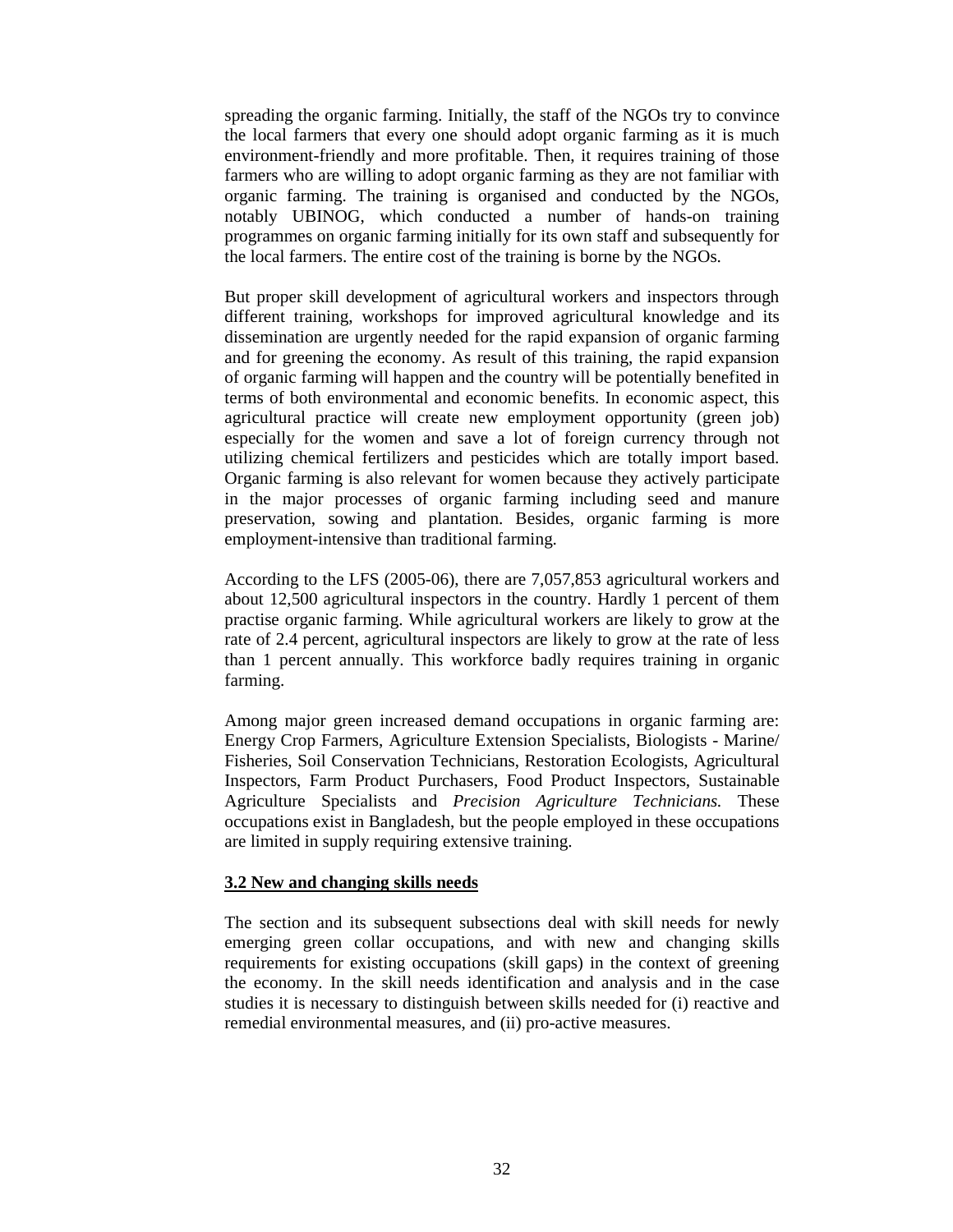### *3.2.1 New green collar occupations*

This subsection deals with green collar occupations which emerge newly as a result of adaptation to climate change and mitigation of its negative impacts. Such occupations are new on the labour market meaning that the actual change has occurred recently or is occurring now, no matter whether such occupations have already been listed in the national catalogue of occupations or may be considered for the inclusion in the catalogue in future. These are new as well as 'hybrid' occupations (e.g. carbon traders, solarteur, bioenergy technicians, energy assessors, CNG conversion technicians and green accountants).

These new green collar occupations are concentrated in energy and transport sectors. SMEs are dominant companies in both rural and urban centres. Workforce involved in such occupations is quite sizable now and is expected to increase substantially in future.

The role of technological change and innovation is remarkable for new occupations demands. Qualifications and levels of educational attainment vary widely from primary technical courses to graduation in mechanical and electrical engineering.

# **Creation of Solar Energy**

Renewable energy (non-conventional energy) is defined as energy derived from resources that are regenerative or for all practical purposes cannot be depleted. The prime source of renewable energy is solar radiation, i.e. sunlight. Because of the lack of available easy alterative source of energy and vulnerable situation of current energy in Bangladesh huge demand for solar energy has been created. As a new green technology or type of activity solar energy has significant impact on environment and economy through creating huge employment opportunity. According to the estimates of the experts, currently, around 15000 solar engineers and technicians and 100 green entrepreneurs are involved in this sector. According to Grameen Shakti (GS), an NGO, reported in June 2009 that there is also scope for 100, 000 new green jobs especially for women in this sector. Providing power without intensifying the effects of climate change is a priority for Bangladesh. The GOB has set a goal of providing electrical power to all its citizens, especially the 85 percent of the country's population who live in the rural areas. Renewable energy, especially solar energy, is the key component of the initiative. To help speed up that process, the Global Environment Facility (GEF), launched in February 2006, has undertaken an ambitious task with the GOB, the World Bank, and IDCOL to increase the spread of off-grid, renewable energy technologies, such as solar home systems. The project is building capacity through access to financing, business skills, training and technical skills, institutional capacity, and consumer awareness. It has already reached its goal of connecting 50,000 households with solar home systems three years ahead of schedule. Solar PV programme of GS is also working in this area, especially promoting small solar home system (SHS) to reach low income poor households.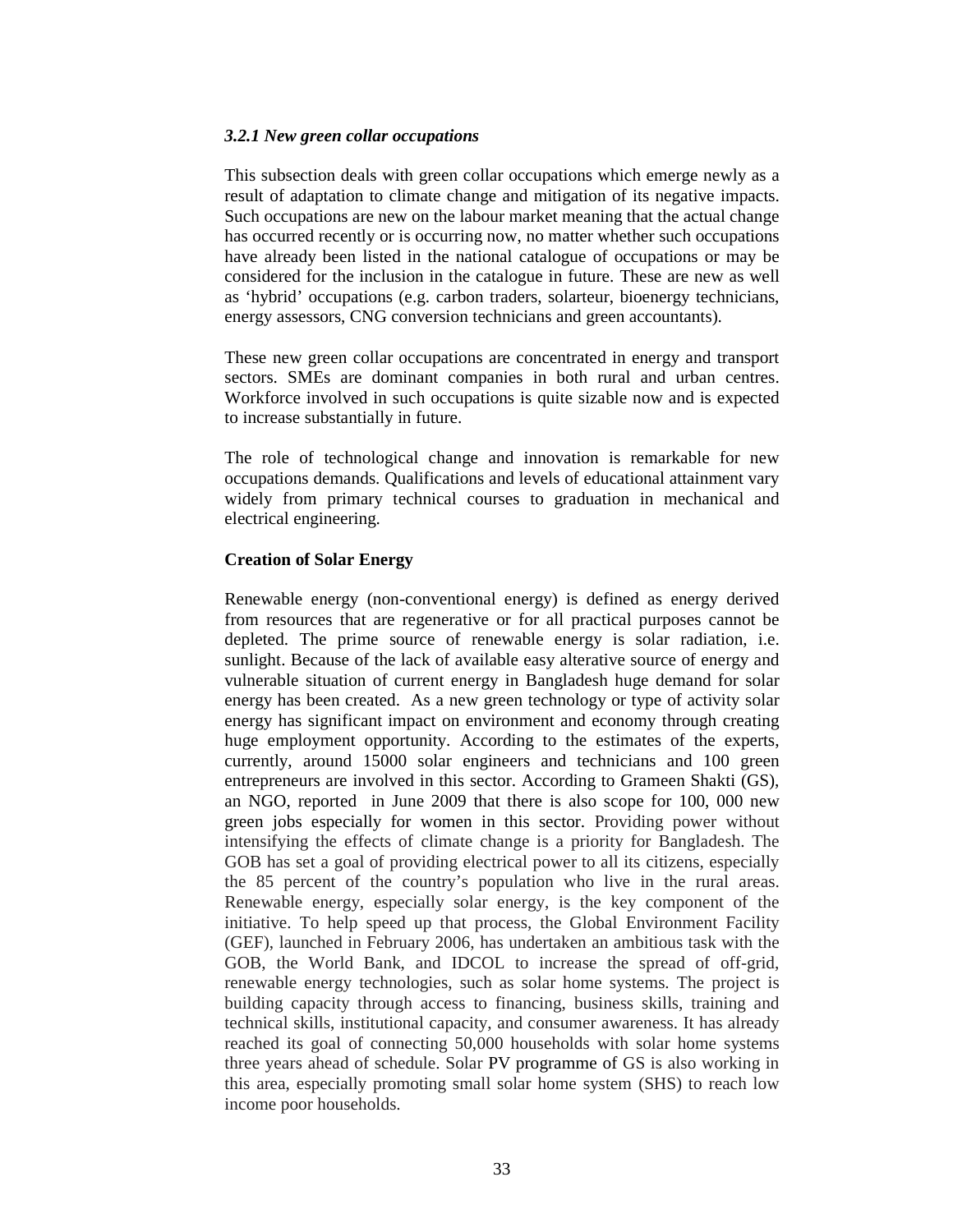During 1993, Rural Electrification Board (REB) started to electrify the rural areas through solar energy. Since 1996, different private organizations have tried to produce solar energy and to market it to the public. GS, probably the first private solar pioneer in Bangladesh, has started operations in 1996 with a view to supplying solar electricity in the rural areas.

In Bangladesh, more than 60 percent of the total population and more than 80 percent of the rural population do not have access to grid electricity. In the near future, it is unlikely that those people, mainly people of rural area, will get access to conventional electricity. Even though the GOB becomes able to provide electricity to those people, it will not be environmentally sustainable because most of the power grid are dependent on gas and oil (non- renewable), which emits GHG and pollute environment. In this context, solar energy can solve all the problems of traditional power grids and can provide renewable energy for rural people and low income group.

Rural electrification through solar technology is becoming more and more popular in Bangladesh. Currently, about 622,000 SHS has been installed in different regions of the country (IDCOL and GS, June 2009). As noted earlier, this programme is running mainly through IDCOL and GS with the assistance of the World Bank, ADB, KfW, GTZ and Islamic Development Bank.

Rahimafrooz Renewable Energy Limited (RREL) has very recently introduced solar-powered irrigation system. The system will help save 760 megawatt (mw) power and 800 million litre diesel every year if conventional power-and diesel-run irrigation pumps are converted into solar power. RREL has introduced the system through converting a 10HP diesel-run irrigation pump on solar power. The pump will supply water for irrigation of 20 acres of Boro rice field. It is the largest installation of its kind in Bangladesh from RREL. It is a lifetime project with one single major investment as solar panels, the major part of the system is warranted for 20 years.

The training is mainly organised and conducted by the NGOs. Firstly, most of the staff, mainly the engineers who work in the field, are trained at the head office under senior managers and consultants and then deployed to the field to work under their supervisors. Regular trainings are conducted at the head office and in the field. At the field level, additional training is organised for the users or customers of solar energy. Specially, women from solar energy users' families are trained on basic maintenance of solar home systems and, in addition, children are also getting familiar with renewable energy technologies through different awareness programmes. The cost of the training and other programmes are borne by the NGOs mainly funded by different donor agencies like the World Bank, GTZ, ADB etc.

RREL launched solar PV project back in 1985 in Bangladesh. Due to technological advancement, solar market has grown fast and efficiently for the last few years. Around 500,000 households are already enjoying the comfort of SHS designed by RREL, among which, 70,000 are actually supplied and monitored by the company. Besides, another 100 kwp medium- and large-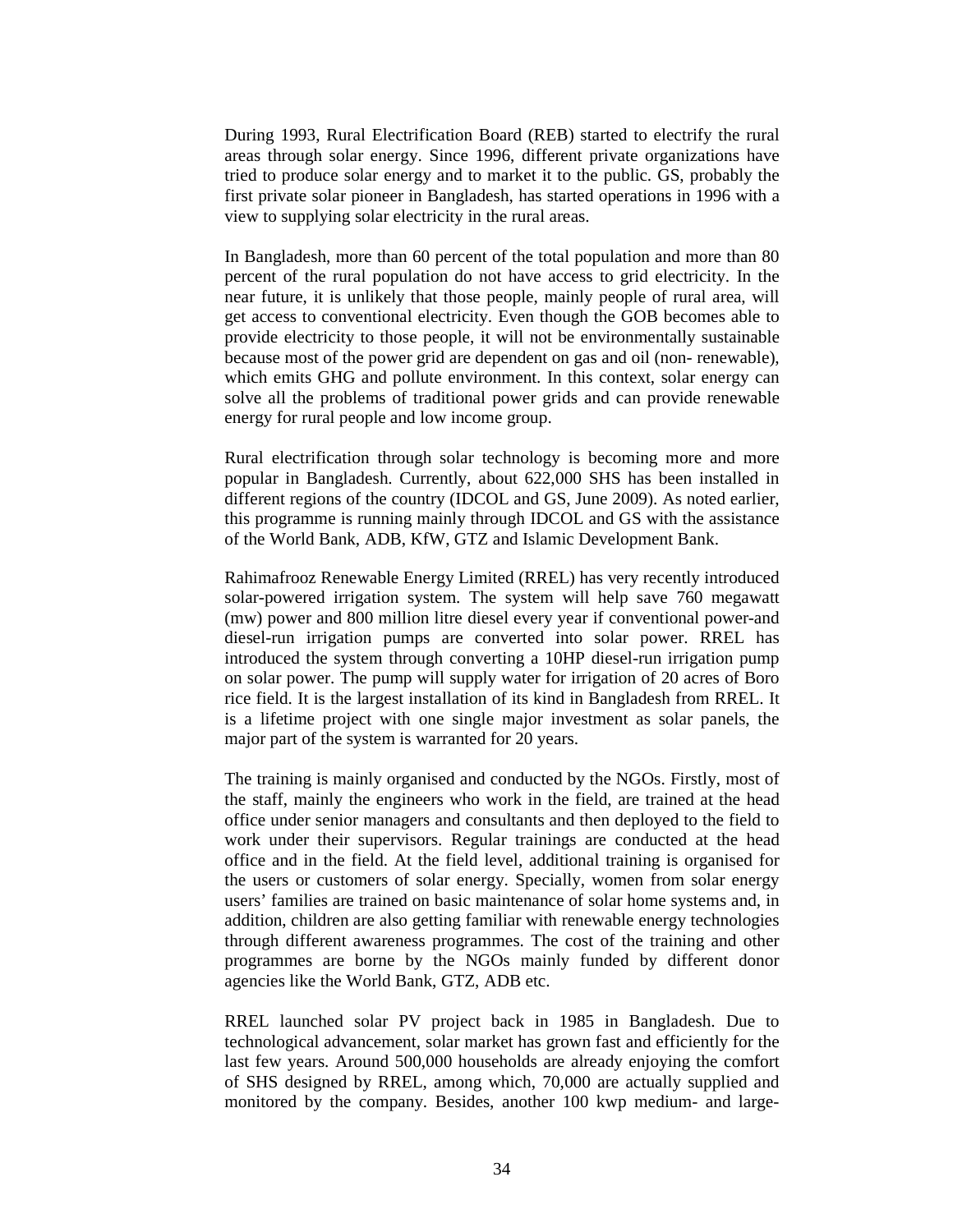scale solar installations are also supplied by RREL. The company introduced solar water pump in 2004, pioneering the service in Bangladesh. Since then hundreds of beneficiaries are enjoying solar-based water pumping service for drinking and irrigation water.

During the Boro season, 120 million acre rice field in Bangladesh is irrigated by 1.33 million different types of water pumps, among which 87 are diesel operated requiring 800 million liter diesel per year. The government provides Taka 5400 million cash subsidy on diesel operated water pumps. Seasonal crisis and price volatility of diesel are common hazards that are associated with diesel pump-based irrigation in Bangladesh.

Bangladesh Agricultural Development Corporation (BADC) gave RREL the opportunity to demonstrate a large solar powered irrigation scheme for the Boro season. As a proactive initiative to reduce solar solutions price, RREL is also planning to set up a solar panel assembling plant.

The number of conventional pumps replaced by the solar pumps each year will save significant amount of fossil fuel consumption as well as the government subsidy, which will not recur for the next 20 years. There is, however, no direct government subsidy for solar-powered pumps as yet.

RREL demonstrated a solar-powered irrigation pump to government officials on 17 October 2009 as part of its plan to embark on installing such devices countrywide. It launched a 10-horse-power water pump in Kaishar Char village in Savar, which could pump out five-lakh-litre water a day using sunlight. It can save one-litre diesel an hour. The initial cost of installing the solar pump was Tk.0.3 million and is warranted to serve for 20 years without requiring any running or maintenance cost. Even if the installation cost of a solar pump is high, there is no maintenance cost as such, which makes it costeffective over the years it operates.

A 10-horse-power-diesel engine consumes 1,350 litres of diesel a year and requires over Tk.0.3 million in total costs to run for one year, which does not include government subsidy on diesel. But running a solar pump for one year costs only Tk.0.15 million. The pump would reduce 36 tonnes of GHG emissions a year. Through carbon trading, a pump owner will be able to earn \$10 against reducing each tonne of gas emission.

The initial cost of setting up a solar energy pump is high, which is not possible for farmers to afford. But cooperatives and government financing can be a solution. In Boro season, 1.33 million pumps irrigate paddy fields in the country, with 80 percent run by diesel that consumes 800 million litres of diesel a day, according to RREL. The government provides Tk.5,400 million in cash subsidy on diesel-run pumps a year. But solar pumps will be able to save a huge amount of public money. The government would examine financial benefits of such pumps, but the question remains that the initial installation cost is unaffordably high for the farmers.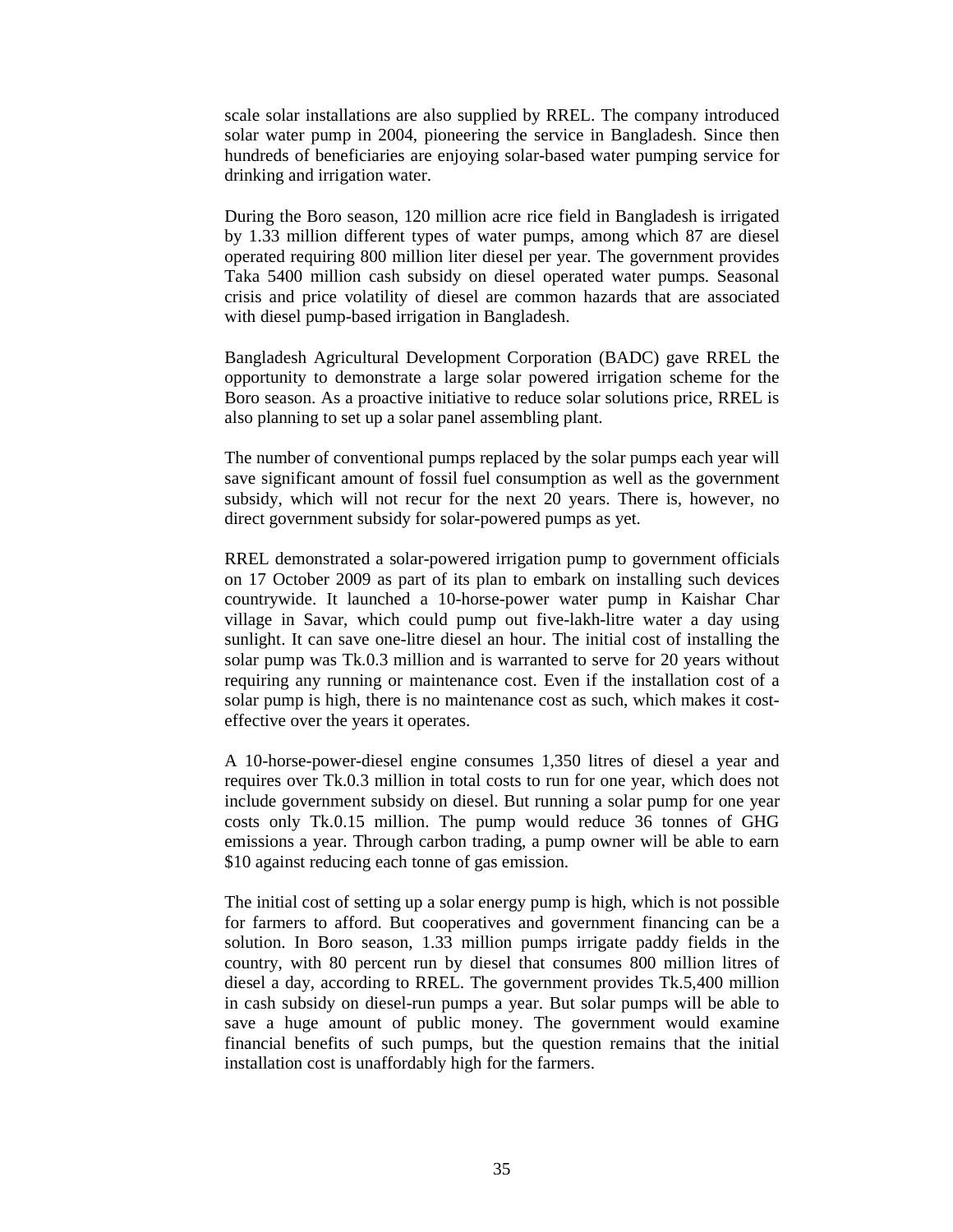Solar power is seen as one of the more promising sources of renewable energy for Bangladesh, whose demand for electricity is expected to increase fivefold over the next two decades. The policy may underline how resource-poor Bangladesh may be galvanised into embracing renewable energy when there is increasing pressure on it to cut its emissions.

Solar energy interventions replace fossil fuel and directly reduces considerable amount of GHG eventually keeping the environment healthy. But the cost of installing one megawatt of solar power is between five and eight times that of conventional technology making government subsidies a key part of any solar development plan.

According to available sources, renewable energy leader GS has launched its service in Dhaka and major urban centres in June 2009 to meet the fastgrowing electricity need in the country's major cities. The social business enterprise would make the much-expected foray by selling SHS to two of the capital's top restaurants. The company has also designed a raft of new solar energy packages for the city's thousands of households. It will sell SHS that can ensure uninterrupted power for at least four hours in the night. There is already a big queue for its services. GS is making entry into the capital as it sees huge demand for solar power among the middle and upper class people. The Instant Power Services (IPS), powered by fossil fuels, is no longer a viable solution for power cuts in the capital. If there were not enough grid power, IPS battery cannot even be charged, which is prompting people to think of alternative solution.

The move comes amid acute power shortages in the capital Dhaka and across the country. The electricity crunch has become so severe that in some areas the costly IPS cannot cover the outages. Experts believe that the move would change the country's renewable energy landscape, boosting their growth in areas left unexplored by the country's top solar energy leaders.

The GS company would sell SHS package between Tk.60,000 and Tk.114,000, depending on the need of the clients. The minimum package would power two ceiling fans and two energy saving bulbs. The Tk.114,000 package would power three ceiling fans, a 21-inch colour television and three bulbs. The company can now compete with IPS providers, given the severity of the power situation in the capital. Unlike IPS, GS solar panel is warranted for 20 years, and it is not taking any energy from the grid for conservation. Bangladesh has enough solar power and there is ample room for just making maximum use of it. The city packages have become costlier as GS is not getting any soft-loan refinancing from the state-owned renewable energy lender, IDCOL. It was partly due to IDCOL's easy refinancing scheme launched in 2003 that made GS a big success story in the country's move towards renewable energy.

The company has so far sold around 300,000 SHS – covering a population of around 2.5 million people – in the areas where there is no grid electricity. GS sells the SHSs between Tk.12,000 and Tk.50,000, with battery guaranteed for five years and panel 20 years. The company's focus would still be on rural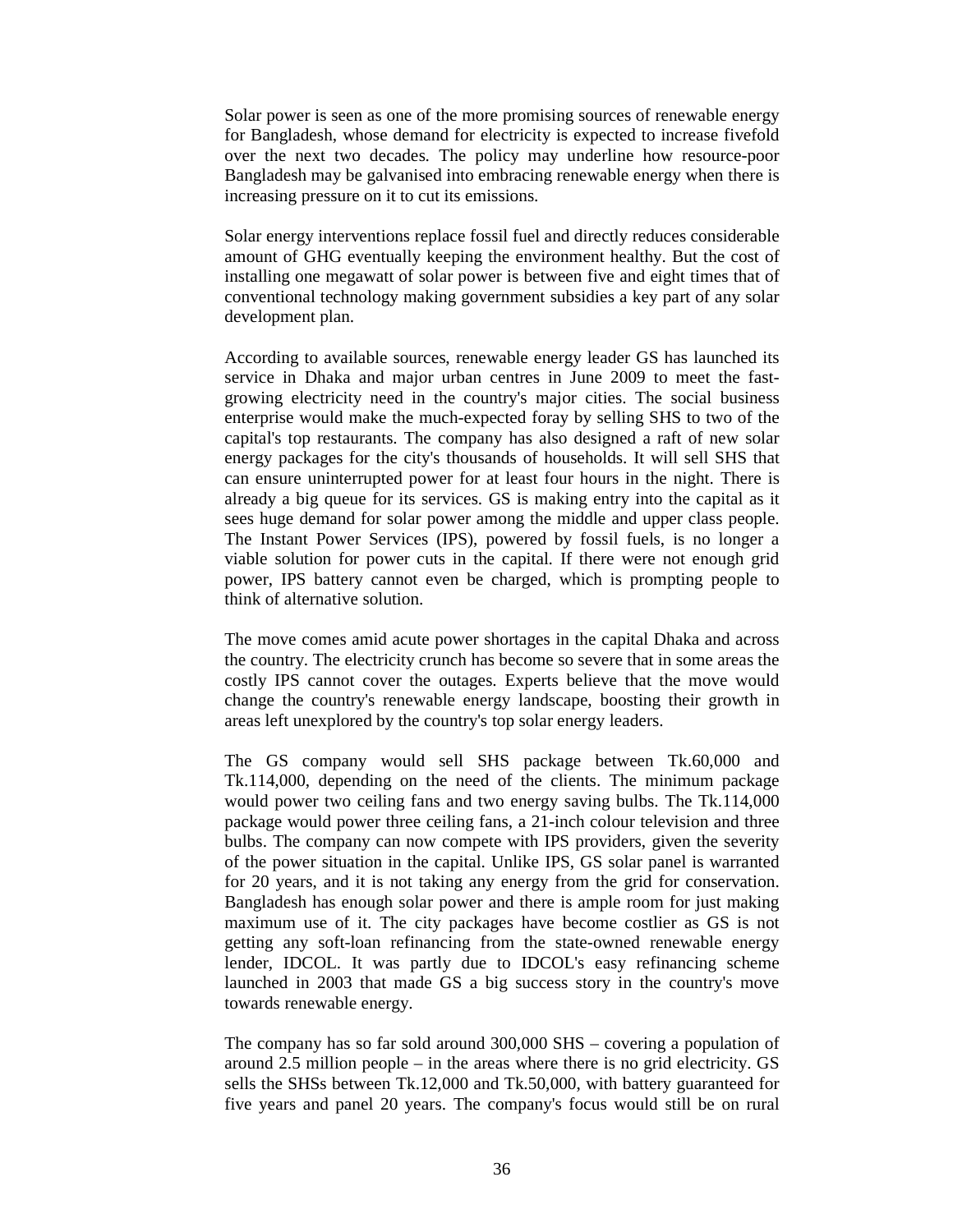areas, where they were struggling to meet "overwhelming demand" for their products. Every month, GS is adding some 10,000 SHS. The demand is such that the GS raised its budget to Tk.7 billion in 2009 from Tk.3 billion in 2008. At present GS installs 14,000 solar panels a month, which was only 228 a year in 1997. It has installed 2.83 lakh solar panels across Bangladesh. Similarly, Rural Services Foundation (RSF) installed four lakh SHS across the country with a monthly installation rate of 20,000, as demand for such alternative energy is increasing in off-grid areas. Bangladesh Power Development Board (BPDB) is considering alternative sources to produce electricity on an experimental basis, such as the hydropower project in Kaptai and wind power project in Feni.

According to Governor of Bangladesh Bank every bank in its annual report should bring out the amount of green investment it made during the year for refinancing in solar energy, biogas plants and effluent treatment plants. The banks were advised not to invest in any project that destroys the environment. Instead, they have to be more enthusiastic in making investment in environment-friendly projects. For solar energy, the banks can give Tk.70,000 to Tk.175,000, for biogas plant Tk.36,000 to Tk.300000, and for ETP the loan may amount to Tk.10 million. Meanwhile, the Governor of Bangladesh Bank has already allocated Tk.5000 million for the small and medium enterprises (SMEs), who want to start or already started business of renewable energy. The environment-friendly investment is expected to increase significantly in the country in the near future.

The present government has decided to install individual solar power units in all government offices including the Prime Minister's Office (PMO) and Bangladesh Bank as part of its initiatives of promoting use of renewable energy in the country. BPDB on 07 September 2009 signed an agreement with RREL to install independent solar power units at the PMO. As per the agreement, RREL has completed the installation work within 60 days. In the same vein, the government has initially asked the non-government and private schools and colleges in the capital city to install solar panel to be replicated in other areas and educational institutions of the country.

The entrepreneurs seek alternative energy policy and suggested the government to make right policy and pricing for renewable energy, as investment is pouring into the sector to meet demand for power. The suggestions were made at a roundtable on 'Sustainable Energy for All' on the sidelines of a four-day fair on renewable energy and its technology in Dhaka beginning from 30 October 2009. The fair provided a knowledge sharing experience for local producers and consumers, as it brought all industry professionals under a single roof to exchange information and discover new products and services. The government should fix the tariff for renewable energy and attract private sector investors to install the SHS under publicprivate partnership.

In order to expand this sector significantly, it is essential to build up institutional capacity, training of the workers on new technology etc. According to the existing literature and interviews with the experts, major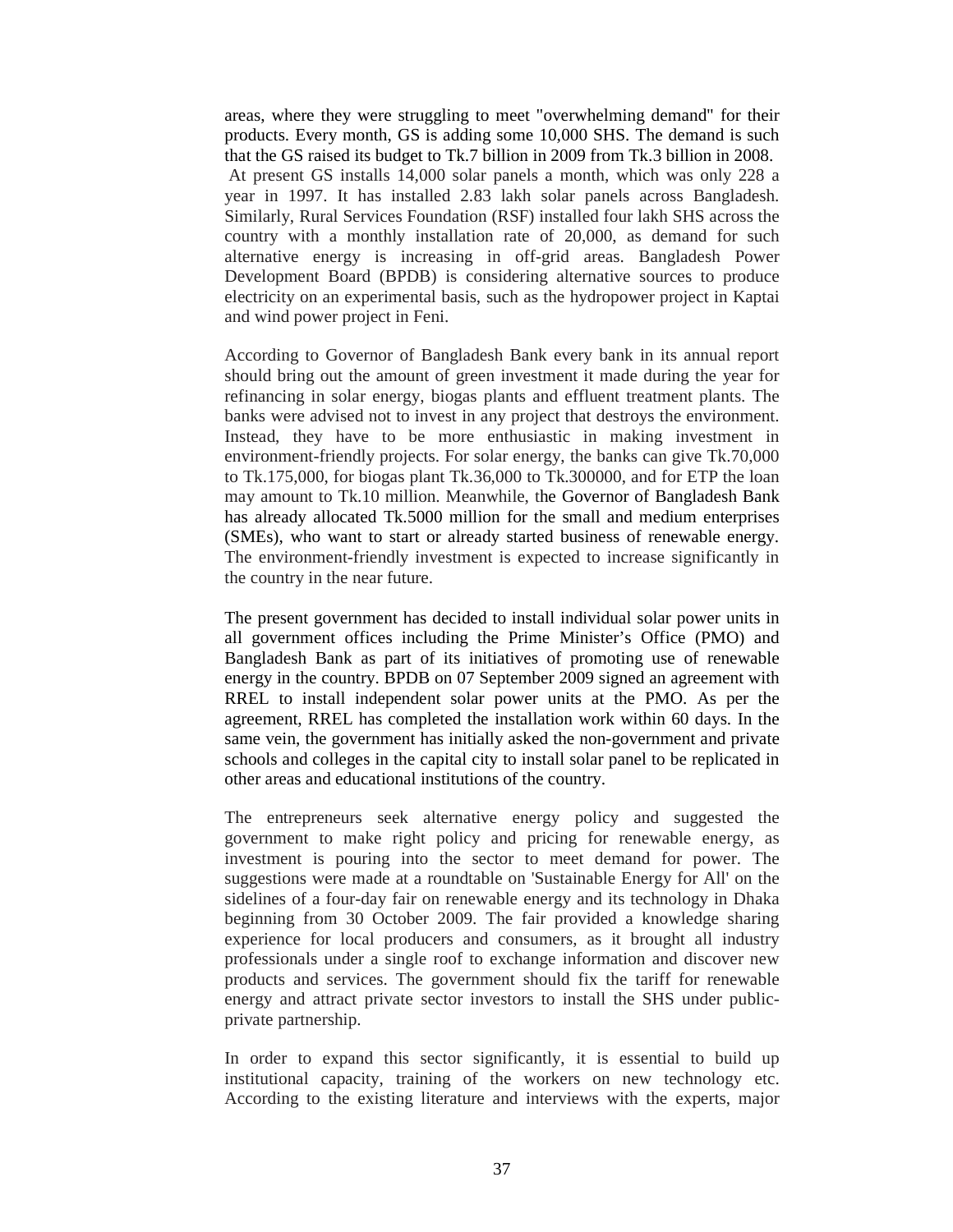occupations in this sector include: solar engineers, solarteurs<sup>4</sup>, bioenergy technicians, energy assessors, masons, sales persons, marketing, maintenance and repair etc. This sector is totally green and has ample scope for creating new green collar jobs.

### **Fuel-efficient Vehicles: CNG Conversion**

-

CNG stands for Compressed Natural Gas. CNG technology contributes to greening the economy. It is one of the most viable alternatives to traditional fuel energy for automotive industry. CNG is low in pollutants, high in calorific value and heat yield, economical and available in abundance in Bangladesh. Under the CNG dual fuel system, a CNG conversion kit is added to a vehicle with no major modification to the vehicle system. In fact, the capability of the vehicle is enhanced to include CNG as operating fuel. The kit required for conversion from petrol to CNG generally contains various valves, connectors and gauges. These kits are available in different CNG conversion workshops.

According to the Managing Director of Rupantarita Prakritik Gas Company Limited (RPGCL) – a subsidiary of Petrobangla established in 1987 – CNG conversion activities commenced in Bangladesh in the early 1980s. Since then RPGCL took the challenges of popularising the CNG as alternative vehicles fuel in the country. In 2000, the government privatised the CNG sector and initiated some remarkable steps, such as conversion of all government vehicles into CNG, duty-free import facilities for all items of CNG/ natural gas vehicle (NGV) related plants and equipment, phasing out of two-stroke three-wheelers from Dhaka City, implementation of one-stop service for setting up CNG stations and conversion workshops, allocation of government land to the private entrepreneurs for CNG business. These policy measures started boosting up CNG activities and creating new employment opportunities.

In view of the present day extent of air pollution in the major cities of Bangladesh, CNG is considered as an ideal environment-friendly fuel, causing minimum pollution and GHG effect compared to other conventional vehicular fuels. Up to 2007, the total number of registered motorized vehicles in Bangladesh was 1054057 and it is increasing day by day. Between 2000 and 2007, the growth rate of 3-wheeler (52.65%), mini bus (58.51%) and bus (34.12%) is significant and they generate most of the employment of the land

<sup>&</sup>lt;sup>4</sup> The Solarteur concept was created in 1993 by Werner Rausch CE a pioneer in solar technology. It specialises in renewable energy and provides training in solar and other renewable energy technologies to craftsmen and students from technical colleges. The schools offering training in the technologies are being developed to extract heat from biomass photovoltaic, solar and wind resources. To date 3,000 people have graduated and been awarded a Solarteur certificate which is internationally accepted.

A solarteur is a well trained craftsman who is able to work out the best conception or design for power supply by renewable energy. After apprenticeship, advanced studies are required to become a solarteur, a specialist for renewable energy. A solarteur is able to associate the principles of electrical and heating engineering with the new applications to heat and power generation. A solarteur knows how to design, scale and install a solar-, heatpump- or biomass plant.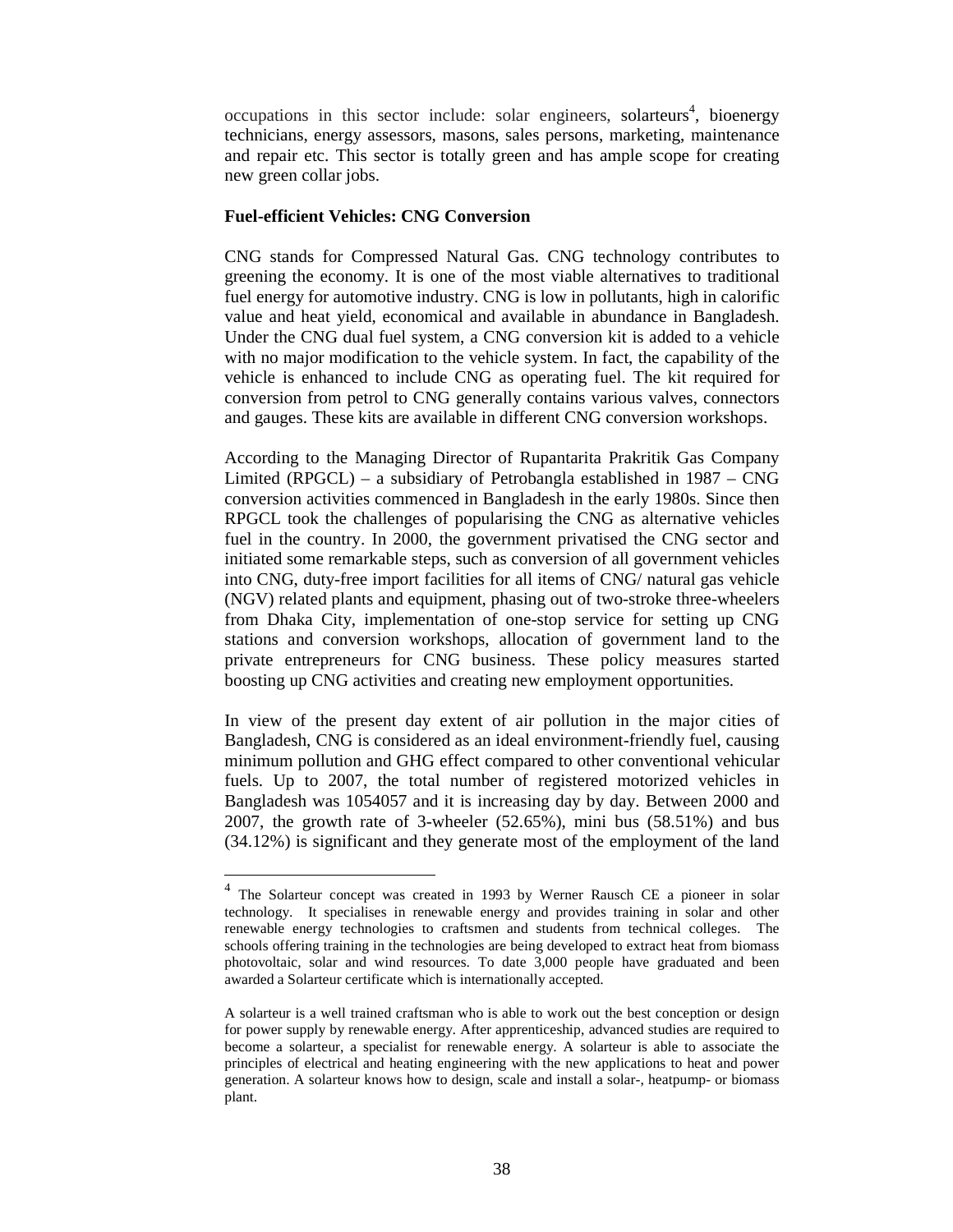transport sector. According to the Labour Force Survey 2005-06, the transport, storage and communications sector employs 3,976,000 persons with a growth rate of 9.66 percent. The share of the transport, storage and communication sector in the GDP was 8.69 percent in 2007-08 compared to 8.03 percent in 2006-07. The government is importing crude and refined fuel from the Middle East, Singapore and India, using one-quarter of the country's yearly national budget. NGVs are saving foreign currency worth US \$53.6 million per year and are directly contributing to saving foreign exchange.

Diesel-run vehicles contribute a significant part of all vehicular pollution. The conversion plant for CNG has thus created the opportunity to use natural gas as fuel for different types of vehicles in Bangladesh particularly in Dhaka and other Divisional cities. More than 40 CNG stations have started to operate. It is estimated that a market has already been created for about 900-1100 CNG filling stations and 20 to 40 petrol-/diesel to gas conversion workshops.

A fairly recent study (Dhar & Rahman, 2003) on CNG conversion shows the emission benefits from replacing petrol three-wheelers and cars by CNG threewheelers and cars (Table-3.3).

| Table-5.5: Emission Benefits from Cincle Conversion |            |                               |            |           |                      |                   |           |
|-----------------------------------------------------|------------|-------------------------------|------------|-----------|----------------------|-------------------|-----------|
| Types of                                            | Prescribed | Emission benefits of $CO (%)$ |            |           | Emission benefits of |                   |           |
| vehicle                                             | limit of   |                               |            |           |                      | Hydrocarbon (PPM) |           |
|                                                     | CO(%)      | Petrol                        | <b>CNG</b> | Reduction | Petrol               | <b>CNG</b>        | Reduction |
| Cars                                                | 3.0        | 5.02                          | 1.06       | 79        | 590                  | 113               | 81        |
| Three                                               | 4.5        | 6.92                          | 2.24       | 68        | 3170                 | 168               | 95        |
| wheelers                                            |            |                               |            |           |                      |                   |           |

Table-3.3: Emission Benefits from CNG Conversion

Source: Dhar and Rahman, 2003:3

| <b>Fiscal Year</b> | No. of CNG<br><b>Filling</b> | No. of<br>Conversion | No. of<br><b>Converted</b> | No. of Total CNG-<br><b>Run Vehicles</b> |
|--------------------|------------------------------|----------------------|----------------------------|------------------------------------------|
|                    | <b>Station</b>               | workshop             | <b>Vehicles</b>            |                                          |
| 2008-2009          | 213                          | 17                   | 24516                      | 26141                                    |
| 2007-2008          | 85                           | 13                   | 22718                      | 24042                                    |
| 2006-2007          | 42                           | 28                   | 25974                      | 38454                                    |
| 2005-2006          | 23                           | 31                   | 23374                      | 38353                                    |
| 2004-2005          | 41                           | 22                   | 10135                      | 10525                                    |
| 2003-2004          | 41                           | 19                   | 8575                       | 9308                                     |
| 2002-2003          | 6                            | 3                    | 188                        | 10571                                    |
| 2001-2002          | 3                            | 3                    | 4516                       | 4516                                     |
| 2000-2001          | $\mathfrak{D}$               |                      | 839                        | 839                                      |
| 1983-2000          | ┑                            |                      | 1379                       | 1379                                     |

Source: http://www.rpgcl.org.bd/exp\_act.php?ltype=exp\_stat, date 03.09.2009

Table-3.5: Number of CNG Converted Vehicles in Bangladesh by Type (July 2009)

| Vehicle                              | <b>Total Number</b> |
|--------------------------------------|---------------------|
| Jeep / Car / Mi-bus / Three-Wheelers | 1.24.723            |
| Auto-Rickshaw                        | 25,773.             |
| Taxicab                              | 12,000.             |
| <b>Bus</b>                           | 4.176               |
| Total Number of CNG Driven Vehicles  | 166672              |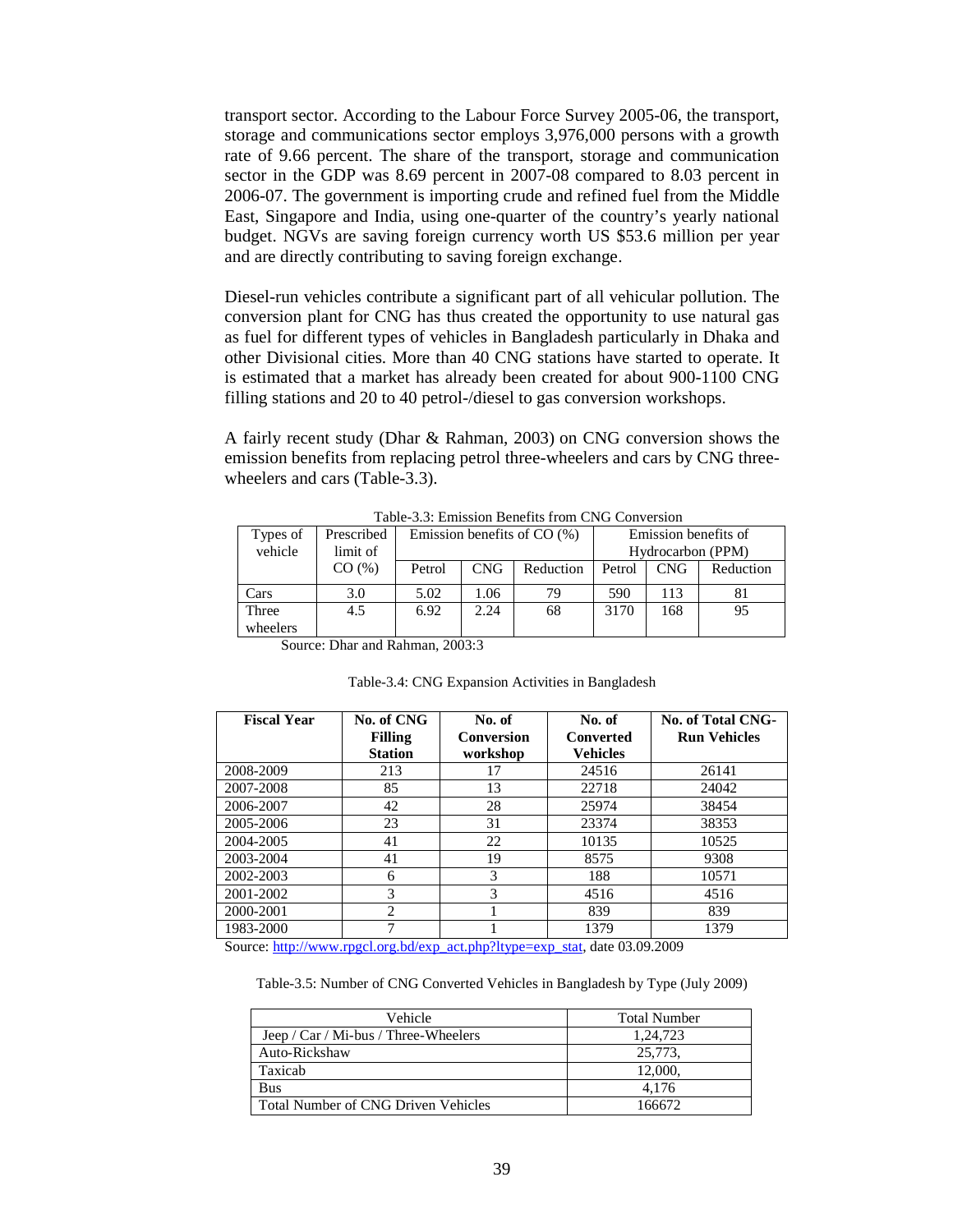## *3.2.2 Greening existing occupations*

This subsection deals with new types of skills, competences and skill gaps which need to be incorporated into existing occupational profiles (i.e. greening existing occupations e.g. new skills for improved energy efficiency.

### **Tannery**

Tanneries with major waste disposal problem are one of the major polluters in Bangladesh. According to the DOE, nearly 22,000 cubic meters of untreated and highly toxic liquid waste is discharged by the tanneries every day into the water bodies including the River Buriganga, the lifeline of Dhaka City. Around 30 to 40 types of heavy metal chemical compounds and acids are used to process rawhides. Among them the most dangerous are chromium, sulphur, manganese, copper compound and lead. The tannery chemicals and working condition of the tanneries are very poor and hazardous for health.

Dissolved Oxygen (DO) level, an indicator of measuring river health and aquatic life in its water, stands at zero milligram (per litre) at different points of Buriganga, Turag, and Balu rivers and Tongi Khal during dry season. Ideally, it should remain seven to eight milligram (per litre) in the river water. But the DO level is dropping significantly due to unabated dumping of wastes and toxic substances into rivers and water bodies. While DO level is alarmingly low in the rivers of Dhaka, load of Biochemical Oxygen Demand (BOD) – amount of oxygen used for decomposition of organic matters – is high in the Buriganga and Shitalakhya rivers. Tolerable BOD load may remain three milligram (per litre) at best but it remains many times higher than the tolerable level and may escalate further if pollution continues in the rivers.

Interestingly, most of the tanneries (about 220) of Bangladesh are located in Hajaribagh (Dhaka) with very few located in different areas of the country. To reduce existing pollution in the tannery sector, change in technology as well as in knowledge and practice of the employees can play a pivotal role. In terms of technology, clean technology can significantly reduce the costs of environmental compliance by reducing effluent loadings and chemical costs in leather manufacture while the change in employees' knowledge and practice is very crucial for reducing environmental pollution.

## **Bricks Manufacturing**

The Bangladesh Brick Manufacturers Association (BBMA) estimates that there are approximately 4000 brickfields in Bangladesh, each producing about1 million bricks/year on average. The largest units can produce about 5-6 million bricks/year. According to an estimate by the Bangladesh Atomic Energy Commission, one brick needs 430 grams of wood fuel for it to be burned. The DOE estimates that every 100,000 bricks need 430 MT of wood fuel. Of the total wood fuel burned annually in the country, 22.03 percent are in the brickfields (SEHD, 1998). It is clear that brick manufacturing is a substantial contributor to the emission of GHG in our country as they burn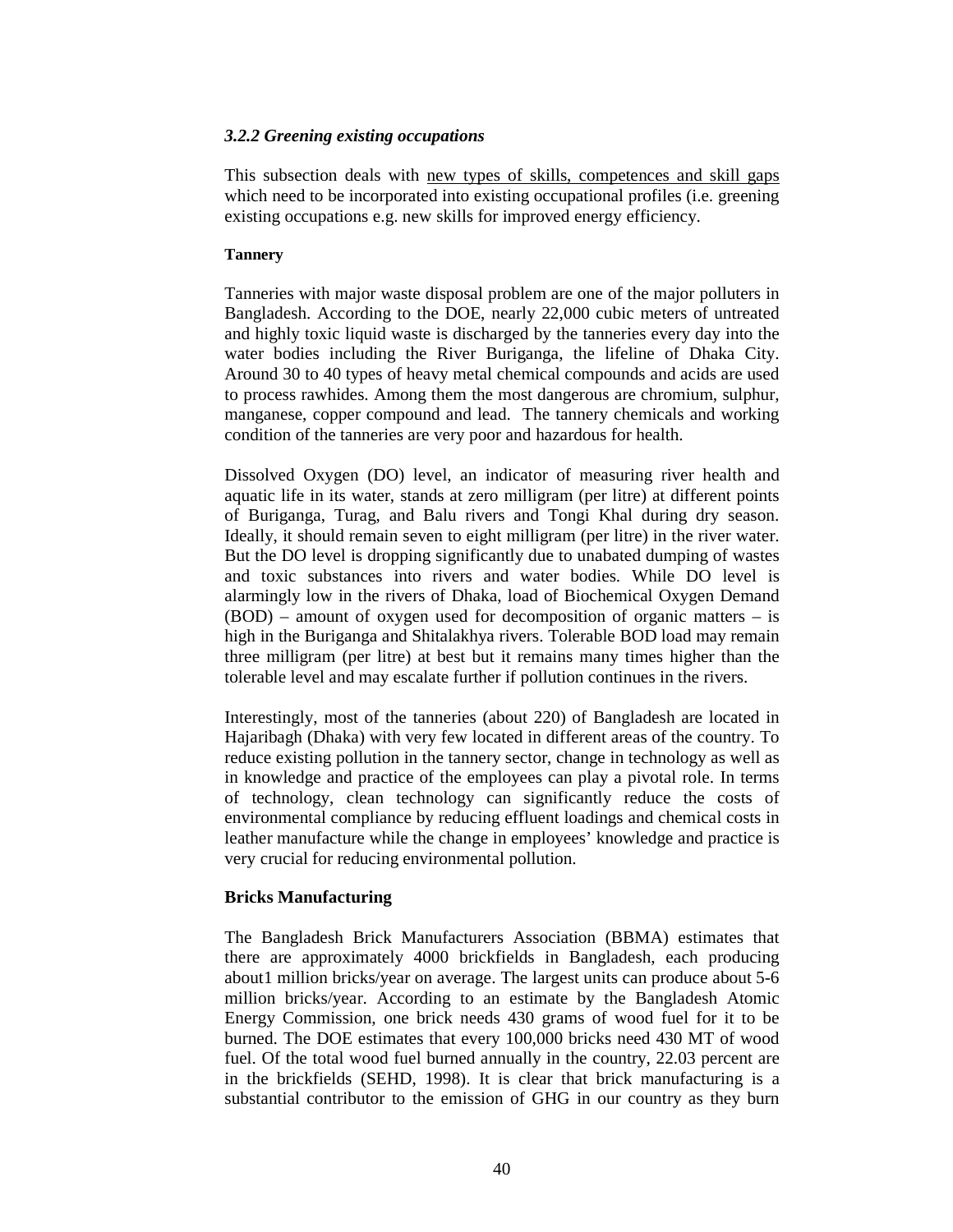wood fuel, coal, fuel oil (crude oil) and tires for brick manufacturing. Moreover, brickfields are one of the key contributors of deforestation because they use huge amounts of wood fuel. The brick industry is energy intensive in Bangladesh and energy accounts for close to 50 percent of production cost. Bricks are fired using various sources of energy. These include wood fuel, coal, and very little amount of natural gas.

Brickfields are operated almost all over the country during the dry season (December to April) in Bangladesh. Traditionally, brick making is a smallscale businesses mostly located in peri-urban areas where the clay is obtained. But at present most of the clay is transported by boat or other means to the factories which are often located close to roads or waterways. Till now, most of the bricks are still hand moulded. Mechanical equipment driven by motive power are now used in clay preparation. While almost all the brick factories operate only during the dry season, a few mainly mechanized factories which use extrusion or dry pressing, operate the year round.

The manufacturing of bricks is seasonal (five to six dry months per year). The 4,000 plus fixed chimney kilns form the largest stationary source of GHG emissions in Bangladesh which is around 5.4 million tonnes of CO2 annually. Besides the air pollution, brick making industries contributes to three other serious environmental concerns: land degradation, deforestation and depletion of water resources. According to the Environment Conservation Act 1995 and Environment Conservation Rules, 1997, brick industry is Orange B category industry, which is not environment-friendly. The goal of the ECA is to phase out or change all Orange B industries.

A study (Miah and Alam, 2000) finds considerable radioactivity concentration of 226Ra, 232Th and 40K measured by using gamma ray spectroscopy in different types of brick samples (bangla, ceramic and picket) fabricated and used in the urban areas of Dhaka city and its suburbs. A knowledge of gamma radioactivity is necessary to adopt preventive measures to minimise the harmful effects of ionising radiation. The radium equivalent activity concentrations, external and internal hazard indices (Hext and Hint) in these brick samples were determined and were found to be comparable with those of other countries.

By considering all wood fuel and fossil fuel, it was estimated that the total emissions from all the brickfields of Bangladesh would be  $54,09,480$  t  $CO<sub>2</sub>$ , 23600 t CH<sub>4</sub>, 206560 t CO, 164 t N<sub>2</sub>O, 5880 t NO<sub>x</sub> and 3840 t NO per annum while the total carbon released in the atmosphere would be 147,55,320 t annually<sup>5</sup>. In Bangladesh, two billion bricks are produced every year. Out of which, one billion and 375 million are burnt with wood, 400 million with coal and 225 million with natural gas. Every year the total quantity of wood fuel available in Bangladesh is 204 million cft, out of which 52 million cft are

-

<sup>&</sup>lt;sup>5</sup> Following the estimation of Miah and Alam (2000).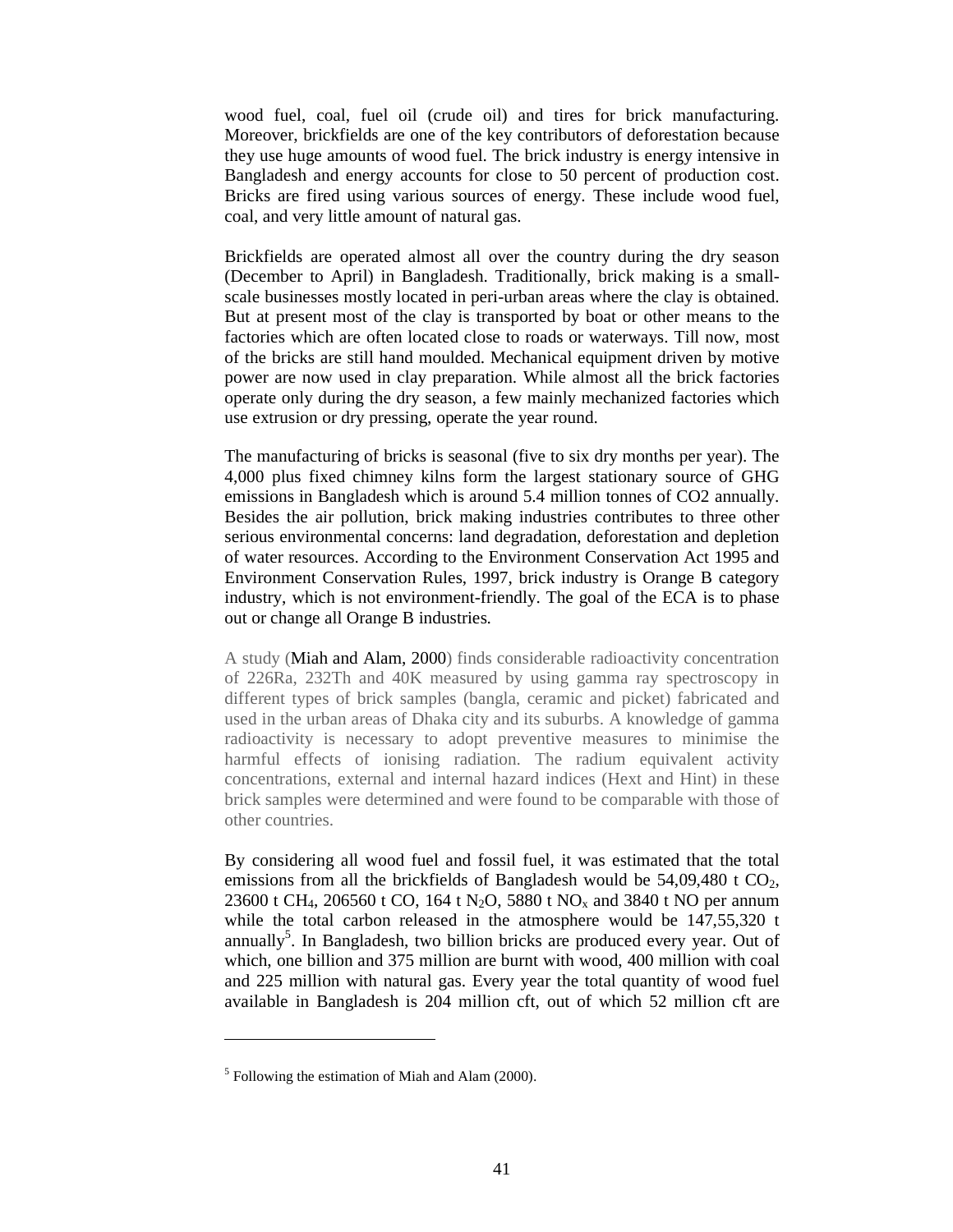burnt in the brickfields (SEHD, 1998). Wood fuel and fossil fuels (coal and crude oil) are responsible for the emissions of the trace and non-trace greenhouse gasses, such as  $CO_2$ , CH<sub>4</sub>, CO, N<sub>2</sub>O, NO<sub>x</sub> and NO (WB, 1998). So, brick industries are important sources of GHG as they use wood fuel, coal, fuel oil (crude oil), tremendously for brick burning. Brickfields in Bangladesh solely burn fossil and wood fuels to produce bricks releasing a huge amount of GHG in the atmosphere and declining a large quantity of wood volumes from the forests.

According to DOE (2009), while only 19 out of 325 brickfields in Chittagong abide by the environmental rules, 306 of them do not. 19 brickfields use modern technological "Jig Jag" chimney. This was revealed at a recent operation conducted by the DOE. It was found that 45 brickfields use extremely polluting `drum' chimneys, while 231 have 120 feet high chimneys, which is severely causing pollution to air, and they burn woods to make bricks. Of the total brickfields, 164 did not have environment clearance and so the DOE ordered their closure within ten days. But they would be allowed to continue production if they are given approval from the DOE. Notices have been sent to the owners of these brickfields, of which three are in Mirersarai, five in Sitakunda, 13 in Fatikchhari, 32 in Raozan, 12 in Hathazari, 56 in Rangunia, one in Boalkhali, one in Anwara, 19 in Chandanish, 17 in Satkania and five in Banshkhali. Besides, the DOE has warned 31 brickfields who have been violating different environment rules for a long time. According to DOE (Chittagong), no brickfield harmful to the environment would be allowed to run any more.

Most of the chimneys of Bangladesh are temporary and not so high which affect the nearest community, especially the trees and plants. The height of chimney should be more than 100-150 feet high and permanent. However, if regulation changes, a significant shift in employment is not expected.

The main occupations in bricks manufacturing are: contractors, wood suppliers, brick field managers, mud mixers, brick makers and chimney kiln operators. With shift to green technology, wood suppliers are expected to disappear and the chimney kiln operators will have to adapt to new technology with implications for their retraining.

According to National Forest and Tree Resources Assessment (2005-2007), currently total forest area in Bangladesh is 1.48 million hectors accounting for 9.8 percent of total land area in the country declining from 14.85 percent in 1995-96. Table-3.6 shows that one unit (tdm) wood-fuel consumption leads to an alarming deforestation at about  $4.5 \text{ m}^3$ . Deforestation is much more prominent in the branches than in the round wood which is more harmful to environment. However, the government is planning to bring 20 percent of total land area under afforestation programmes by 2015.

| Table-3.6: Deforestation due to the consumption of woodfuel by the brickfields (4000) |                |            |                    |                  |  |  |
|---------------------------------------------------------------------------------------|----------------|------------|--------------------|------------------|--|--|
| Mean and total                                                                        | Woodfuel       | Deforested | Deforested         | Total deforested |  |  |
| observations                                                                          | Consumed (tdm) | round wood | branches $(m^3)$ / | wood $(m^3)$ /   |  |  |
|                                                                                       | Per year       | $(m3)$ /   | Woodfuel           | Woodfuel         |  |  |
|                                                                                       |                | Woodfuel   | Consumed           | Consumed         |  |  |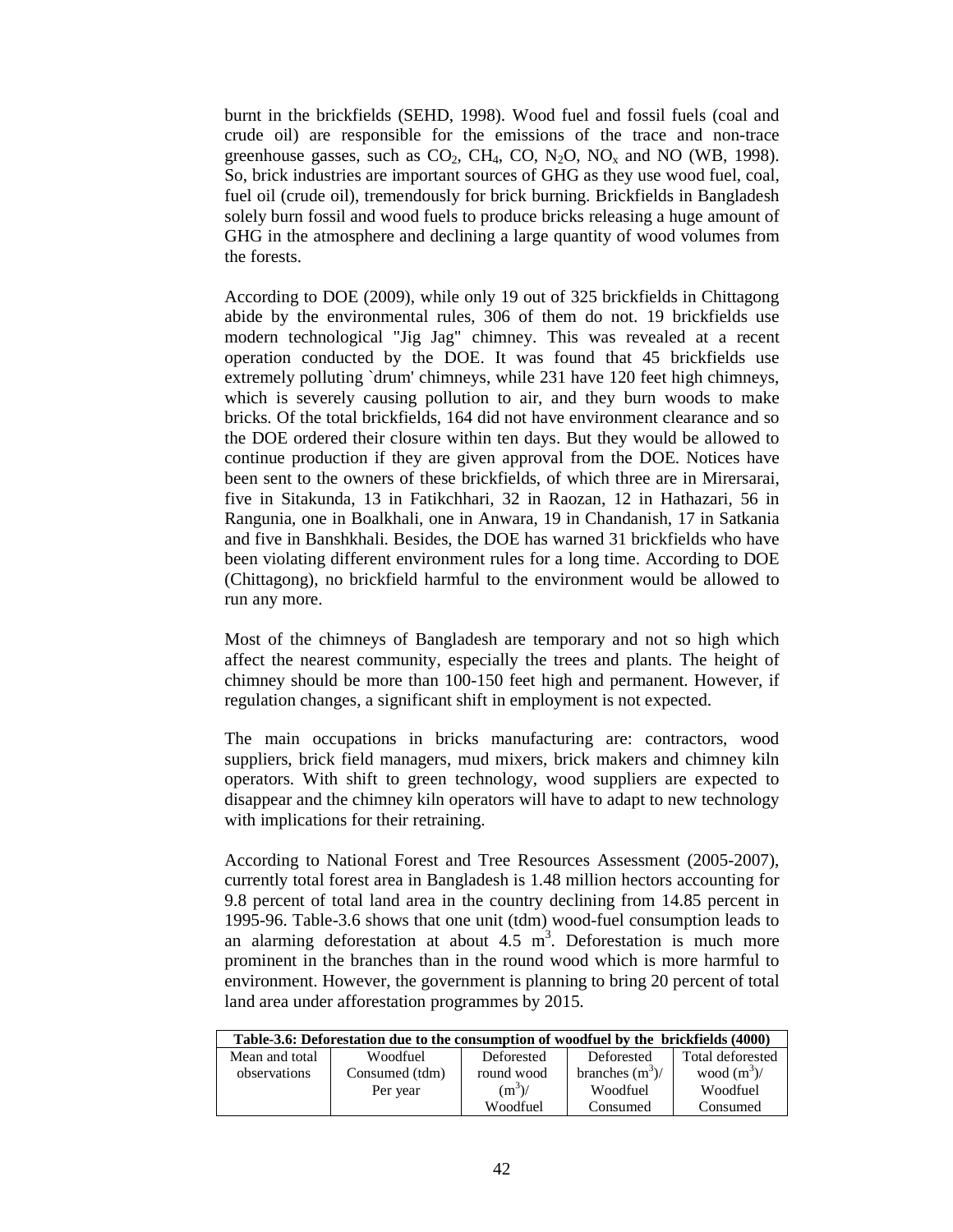|                         |         | Consumed<br>(tdm) | (tdm) | (tdm) |
|-------------------------|---------|-------------------|-------|-------|
| Mean of<br>observations | 317.42  | 1.54              | 2.92  | 4.46. |
| Total from 4000<br>B.F. | 1269680 | 1.54              | 2.92  | 4.46  |

Source: Calculated following the estimation of Miah and Alam (2000).

# **Greening Buildings**

Green building is a new concept in the world particularly in Bangladesh which might be a promising sector with high urbanization in Bangladesh. The construction sector is growing rapidly in the country generating considerable employment for the poor. Available evidence shows that buildings consume or are responsible for 40 percent of the world's total energy use and 35 percent of the world's CO2 emissions. Green jobs in construction were assessed in: (a) infrastructure, repair and maintenance; (b) public and private housing; (c) nonresidential public property (e.g. hospitals and schools); and (d) industrial (e.g. factories and processing plant) and commercial construction. In other words, a green building or construction is an activity that encompasses conservation and low environmental cost as the basic feature of its design and construction for efficient use of energy and water to provide a healthy and quality conditions to its users. Hence, the greening of construction firstly depends on its design and the sole responsible actor is the architect.

The energy saving potential can be as high as 40-50 percent, if addressed right at the design stage. There exist tremendous opportunities to introduce new materials, equipment and technologies which can help enhance energy efficiency of buildings. Moreover, stakeholders are not demanding green buildings from consultants and architects which adversely affect the industry as a whole in greening efforts and induce the architects to become reluctant to design green building.

A green building can have tremendous environmental benefits, both tangible and intangible. The immediate and most tangible benefit is in the reduction in operating energy and water costs right from day one, during the entire lifetime of the building. The energy savings could range from 25 to 40 percent depending on the extent of green specifications. Other tangible savings would be reduction in initial costs and enhanced asset value. Intangible benefits of green buildings include increasing productivity of occupants' health, safety benefits and a green corporate image. Several corporate bodies are now using Green Building Rating as a tool to enhance marketability.



Typical break-up of energy consumption in a building is shown in Figure-1. In a typical building, air conditioning is the highest consumer of energy followed by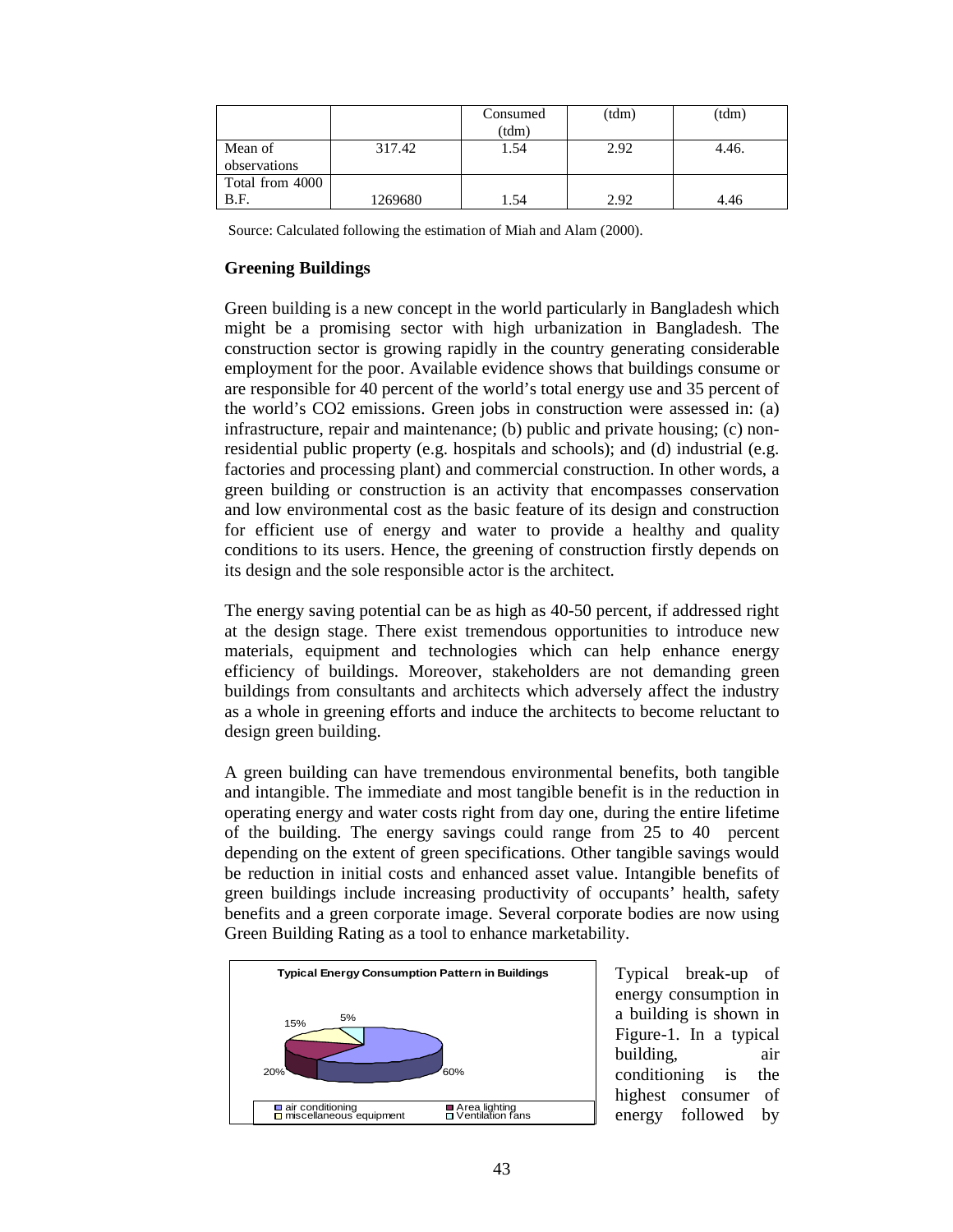lighting and other miscellaneous equipment. Therefore, if the initial design considers energy efficiency measures in these areas, substantial energy savings can be realised. Hence energy efficiency in the building sector gains tremendous importance.

Present building design in Bangladesh is more energy consuming and hence green buildings initiative should be undertaken. But it is frequently argued that green buildings are costlier, have to be air-conditioned and take more time. But in reality, this is not true in all instances. The incremental cost is always relative and depends on the extent of eco-friendly features already considered during design. There is a general perception that going the green way may affect the project schedules. Now, there is absolutely no difference in the time involved in constructing a green building vis-à-vis a normal building. The experts of this sector argue for changing curricula and raising awareness and training programme for different stakeholders: architects, developers, consumers of ready flat and plot and the policy makers. There is now a need for skilled and knowledgeable professionals who have adequate understanding of architecture and energy systems. Bangladesh University of Engineering and Technology is planning to address greening buildings through their curriculum and practical application. This, however, is likely to have limited employment implications in the immediate future.

# *3.2.3 Identification of skill needs*

In Bangladesh, there is no system in place and institutional responsibilities for identification of current and future skill needs for any kind of jobs – non-green or green – in the labour market. Conventionally, companies on their own identify their own skill requirements and provide on-the-job training for the bluecollar jobs, while they recruit trained people from the open market for white collar jobs. In the present exercise, however, the assessment of skill needs and gaps was made in consultation with the existing players (especially the companies involved) in greening the economy.

## *3.2.4 Skills response*

The organizations involved in skill response primarily include Waste Concern, Grameen Shakti, IDCOL, Bangladesh Council of Scientific and Industrial Research (BCSIR). They are effective on a limited scale. The organisation of the skills response in relation to the challenge of greening the economy remains weak. Existing education and training system do not react to the green skills needs. Hence limited new courses, curriculum development and occupational standards have been developed to this end.

For all practical purposes, the main channels of current response in skills provision should be TVET, CVT and public-private collaborative training measures within active labour market policy implementation, on-the-job training or other forms of training supported by enterprises, etc.

There is enormous potential for future training in greening the economy. In order to meet this challenge, there is a crucial need for a clear policy on skill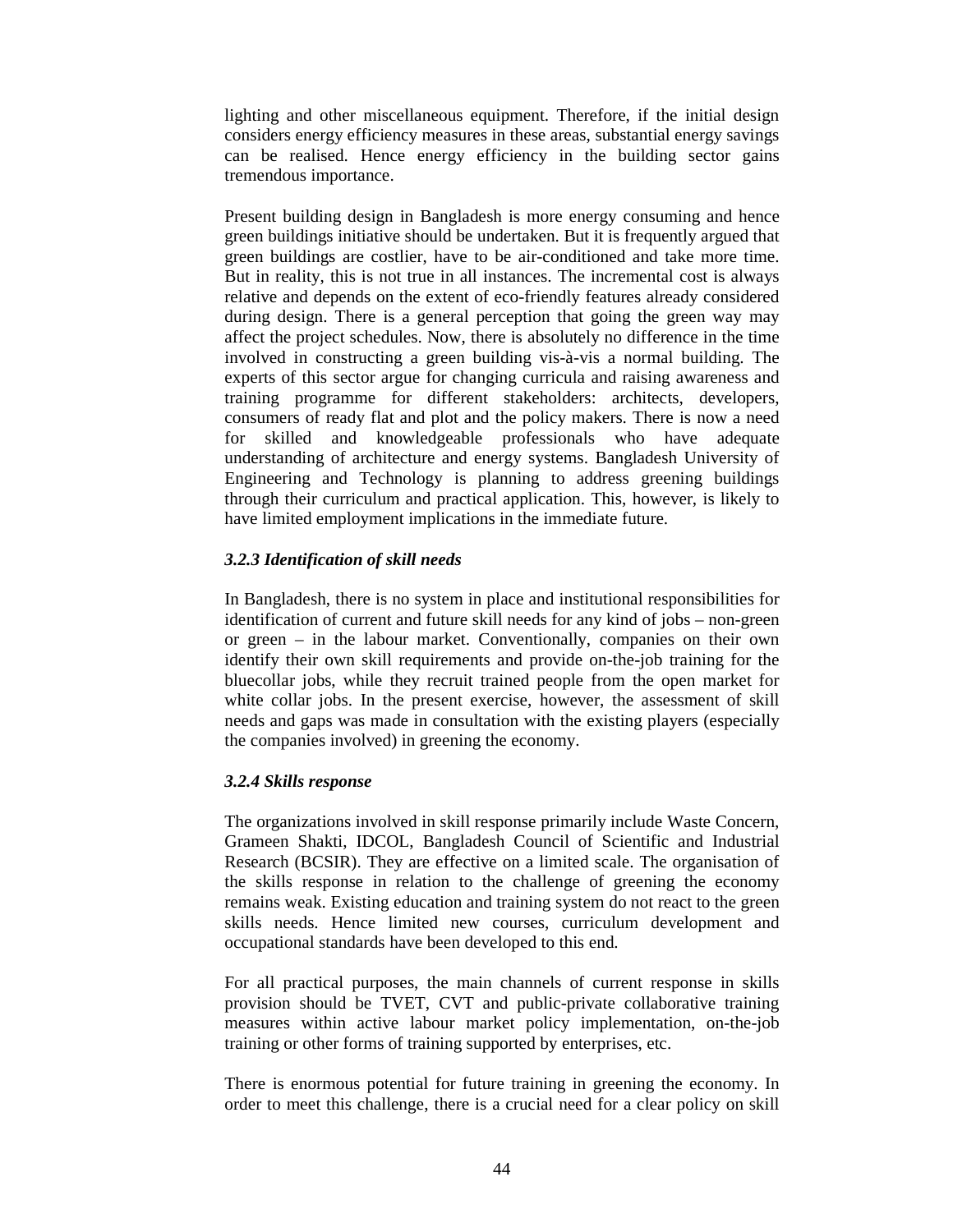development for greening the economy which would embody strategic interventions for improving the existing education and training capacity to meet the needs sufficiently. Side by side, feed-back mechanisms between business and the education and training systems should be put in place. In the same vein, future changes in skills requirements should be communicated and translated into timely supply of relevant skills.

### *3.2.5 Case studies on new green collar occupations*

Three case studies have been selected to illustrate new green collar occupations which emerge in the context of adaptation to climate change and mitigation of negative impacts in the country. These are: (i) carbon trading, (ii) solar energy engineers/technicians, and (iii) mechanical engineers and CNG conversion technicians.

# **(3) Case Study on Carbon Trading**

Carbon trading is emissions trading specifically for carbon dioxide (calculated in tonnes of carbon dioxide equivalent or tCO2e) and currently makes up the bulk of emissions trading. It is one of the ways countries can meet their obligations under the Kyoto Protocol to reduce carbon emissions and thereby mitigate global warming. The development of carbon markets is taking place through implementation of mandatory cap and trade systems. Carbon trading is an administrative approach used to control pollution by providing economic incentives for achieving reductions in the emissions of pollutants.

Carbon trading is a trading in energy and is a new and emerging green occupation which includes: (i) Carbon Credit Traders who represent companies in the sale and purchase of carbon emissions permits; (ii) Carbon Trading Analysts who analyze pricing and risks of carbon trading products and develop solutions to help client's hedge carbon exposure and risk; (iii) *Energy Brokers who* purchase or sell energy for customers; (iv) *Investment Underwriters (occupations that are linked to multiple sectors) who* are intermediate between corporate issuers of securities and clients regarding private equity investments, underwrite the issuance of securities to provide capital for client growth, and negotiate and structure the terms of mergers and acquisitions; and (v) *Securities and Commodities Traders (occupations that are linked to multiple sectors) who* buy and sell securities and commodities to transfer debt, capital, or risk and establish and negotiate unit prices and terms of sale. In Bangladesh, in all these occupations there are skill gaps particularly because carbon trading is still in its infancy in Bangladesh.

Very recently, West Concern has embarked on a project in order to start carbon trading on a rather mini scale. RREL is planning to start commercial carbon trading from May 2010 for the first time in the country by achieving CER standard with an aim to earn \$100 million a year. Carbon trading is expected to provide monetary reward and facilitate the focus to reduce emission in every activity in the economy and bring the country to the global carbon commerce market worth \$100 billion. This will also help the country's role in addressing global warming and climate change issues.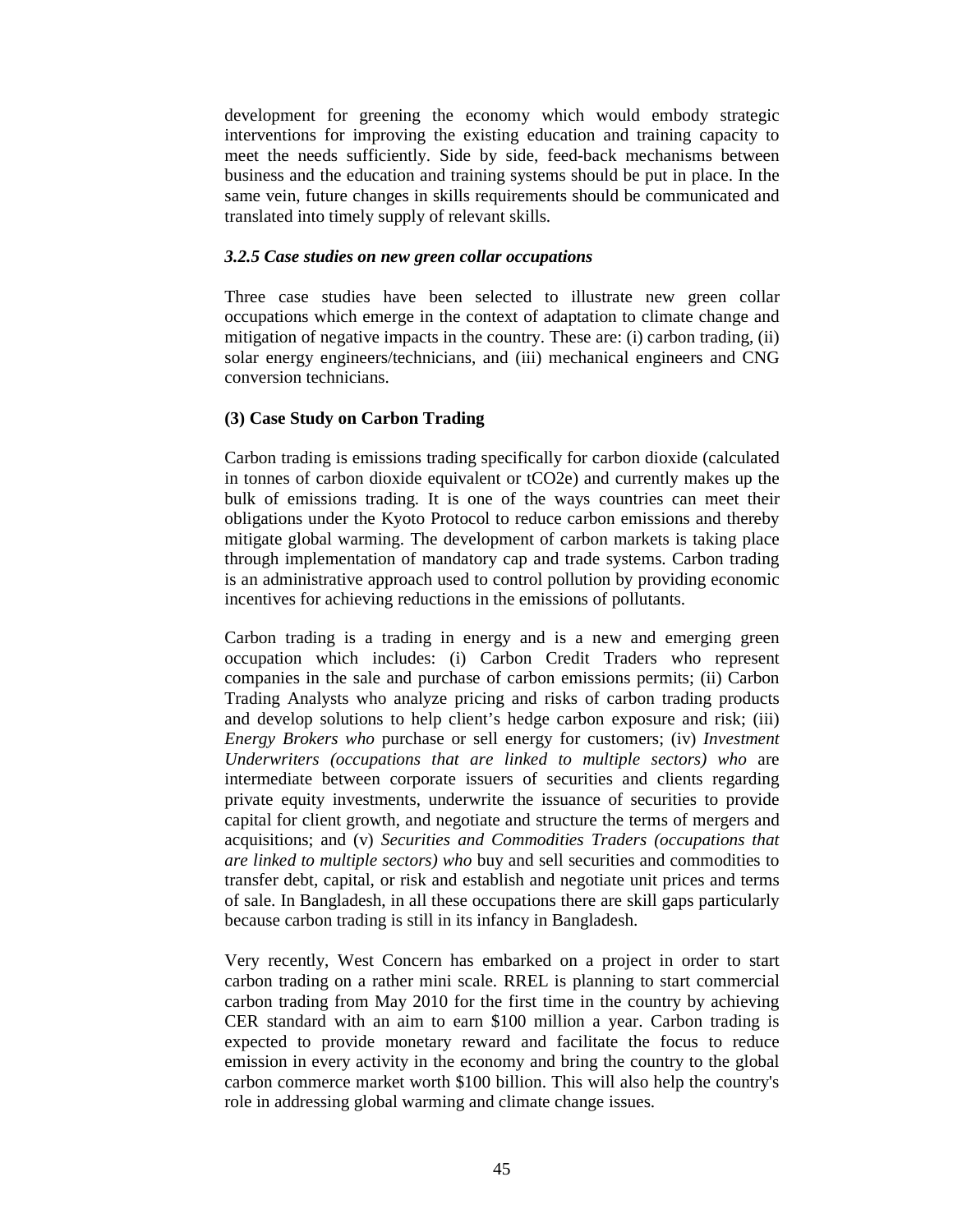Bangladesh Carbon, a CDM-based carbon trading service of RREL, and Carbon Planet, an Australian company, signed an agreement in this regard on 19-05-2009. Initially the project design document of CER is to be submitted to the government for approval and then Designated Operational Entity, a UNapproved agency, will validate it. The CDM Executive Board in Geneva, Switzerland, then registers the project. Currently, there are two companies – BCAS and Waste Concern BD – working with CDM projects in the country. Another two projects are under validation from CDM Executive Board. According to the MEF, the government would consider a public-private partnership (PPP) to promote carbon trading in the near future.

Among new and emerging occupations in carbon trading are: Carbon Credit Traders, Carbon Trading Analysts, *Energy Brokers, Investment Underwriters, and Securities and Commodities Traders,* Carbon Capture Power Plant Installation, Operations, Engineering and Management Staff, General and Carbon Sequestration Plant Installation, Operations, Engineering and General Management Staff, Carbon Capture and Sequestration Systems Installers. Of these occupations, only Carbon Sequestration Plant Installation, Operations, Engineering and General Management Staff, and Carbon Capture and Sequestration Systems Installers exist in Bangladesh on a limited scale (only in Waste Concern involved in carbon saving devices). Waste Concern is a small company and is coping with its critical skills needs by foreign training. While for high green-collar jobs required training is obtained from abroad, especially from the European Union, for the low green-collar jobs the company itself is providing on-the-job training.

### **(4) Case Study on Solar Energy Engineers/Technicians**

There are mainly four types of occupation category involved in the process of implementing SHS: These are: (a) Branch Manger, (b) Service Engineer, (c) Financial Assistant, and (d) Solar Energy Technician. Among these category, solar energy technicians are directly involved in setting the solar systems. But, without appropriate training or schooling, it is difficult to implement the SHS on a larger scale. At present, the training on solar energy is taking place only on a small scale and only through some NGOs like GS and Waste Concern, and BCSIR and IDCOL. The appropriate skill of solar energy technicians on the solar systems is a crucial factor for the rapid expansion of SHSs in the future.

Currently about 622,000 SHS have been installed in different regions of the country. More than 3 million people currently benefit from this SHS. Number of jobs related to solar energy is about 15,000 most of who are solar energy technicians. Few of them get access to institutional training, as no independent training centre on solar energy is prevailing in the country. By 2014, it is expected that the installation of SHSs will be more than 2 million. In this situation, there is a huge demand for solar energy technicians to gear up the expansion of SHSs. The ever-growing renewable energy industry is expected to provide jobs for at least one hundred thousand persons by 2014, according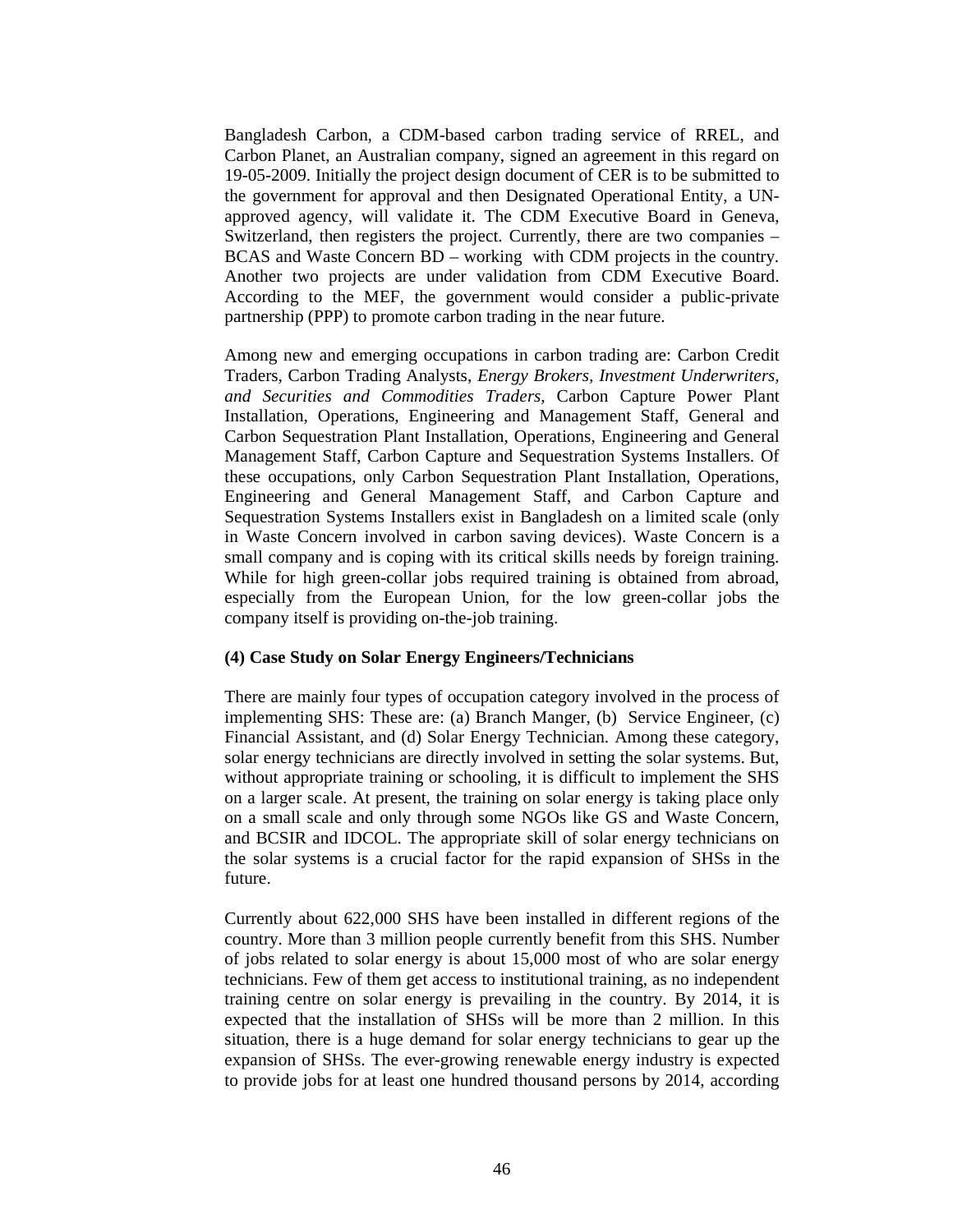to estimates by the experts. The following are the estimates on current and future demand for SHSs:

# **(A) Current situation<sup>6</sup> :**

- Total installation of SHS: About 622,000
- Total beneficiaries: more than 3 million
- Total employment: About 15000

## **(B) Future scenario<sup>7</sup>**

- Total installation of SHS by 2012: more than 2 million
- Green Jobs Creation in solar energy by 2014: about 0.1 million (majority are solar energy technicians) from the current 15000.
- Carbon emission significantly.

New green collar occupations in solar energy most demanded in the country in terms of greening the economy include: (i) Solar Energy Installation Managers who direct work crews installing residential or commercial solar PV or thermal systems; (ii) Solar PV Installers who assemble, install, or maintain solar PV systems on roofs or other structures in compliance with site assessment and schematics, including measuring, cutting, assembling, and bolting structural framing and solar modules, and performing minor electrical work such as current checks; (iii) Solar Power Plant Technicians who monitor and repair the instrumentation, controls, and electrical systems in a utilityscale solar power generating facility; (iv) Solar Sales Representatives and Assessors who contact new or existing customers to determine their solar equipment needs, suggest systems or equipment, or estimate costs; (v) Solar Energy Systems Engineers who perform site-specific engineering analysis or evaluation of energy efficiency and solar projects involving residential, commercial, or industrial customers; design solar domestic hot water and space heating systems for new and existing structures, applying knowledge of structural energy requirements, local climates, solar technology, and thermodynamics; (vi) Solar Thermal Installers and Technicians who install or repair solar energy systems designed to collect, store, and circulate solarheated water for residential, commercial or industrial use; and (vii) Solar Thermoelectric Plant/Concentrating Thermal Power (CSP) Plant Operators who direct the operations of a commercial solar-generated power production plant. In all these occupations, mostly the NGOs (GS, Waste Concern etc.) provide training. Among other training organisations, Rural Electrification Board (REB), BCSIR and RREL are important. The training for the rural areas is organised by the NGOs and REB, while for the urban areas primarily by RREL. Initially the staff of the companies and subsequently the users of solar energy are provided training on the submission of their application for solar energy installation. The sponsors cover all training costs.

Future demand for green enhanced skills occupations in solar energy primarily include: PV Power Systems Engineers, PV Solar Cell Designers, Solar Designer/Engineers, Solar Energy Engineers, Solar Energy Systems Designers and Solar Operations Engineers. Among new and emerging occupations are:

 6 Source: Grameen Shakti and IDCOL

<sup>7</sup> Source: Grameen Shakti and IDCOL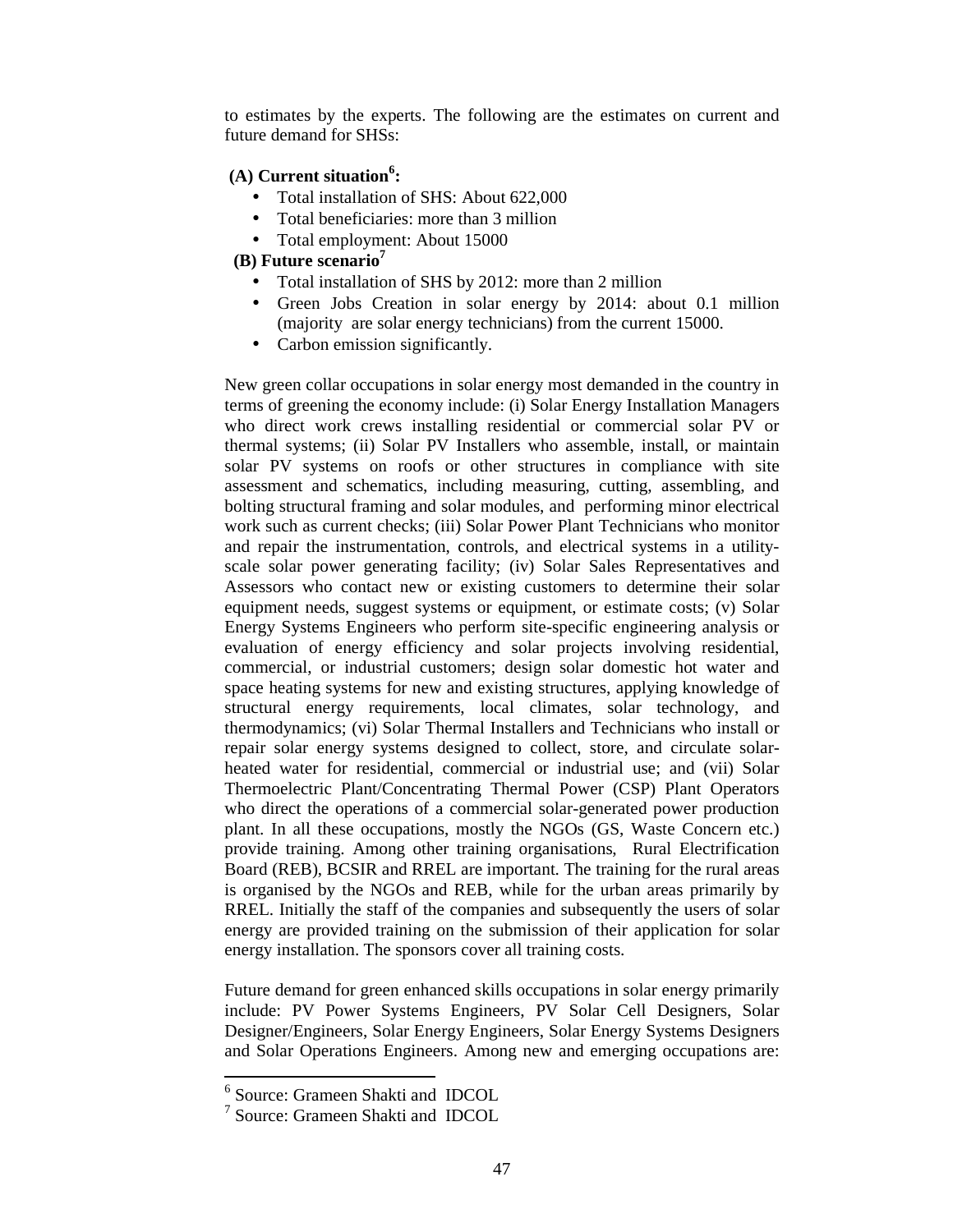Solar Energy Installation Managers, Solar PV Installers, Solar Power Plant Technicians, Solar Sales Representatives and Assessors, Solar Energy Systems Engineers, Solar Thermal Installers and Technicians and Solar Thermoelectric Plant/CSP Plant Operators. Solar Hot Water Heater Manufacturing Technicians, and Solar Lab Technicians.

## **(5) Case Study on** M**echanical Engineer and CNG Conversion Technician**

Up to June 2008, a total of 138 legal and authorized CNG conversion workshops have been set up and are working in several districts where natural gas link is available. Along with this, 200 unauthorized CNG conversion workshops are running in several areas of Bangladesh. Till July 2009 the number of CNG-run vehicles stood at 166672. Nowadays, many CNG filling, retesting and conversion stations have been set up for meeting the increased demand for fuel-saving vehicles.

To convert a vehicle into CNG mode, CNG technician plays a vital role along with other technical persons under the supervision of a mechanical engineer. The occupational categories in CNG conversion workshop vary according to its size. But the most common occupations include: workshop manager, field officer, supervisor and technician. Normally, the workshop manager is a graduate from any reputed engineering institution. The field officer is an automobile diploma engineer, the supervisor is a certificate holder of higher secondary education , and the technician is minimum Grade-VIII standard. On average, a big CNG conversion centre has 20 technicians and only one mechanical engineer. But still, mechanical engineers are short in supply in this sector and automobile diploma engineers are working in their position. The new skills needed in relation to CNG technologies include Gas Cylinder Engineers and toolkit makers.

Two types of technicians work in CNG conversion workshop: senior technician and junior technician. In a CNG conversion workshop, when a vehicle comes for CNG conversion the senior technician checks the firsthand particulars of the vehicle, such as the model of the vehicle, type of work needed for converting it and the size of gas cylinder needed.

The mechanical engineers graduate from engineering institution and are knowledgeable about the basics of CNG conversion through automobile education. After taking the job, the engineer receives training from abroad provided mainly by the CNG equipment suppliers/manufacturers. Very recently, some CNG companies (e.g. Navana CNG, Intraco CNG) have introduced training programme for the engineers, but limited only for their own employees. After receiving training from different training institutions, the engineer provides necessary trainings and briefings to the subordinate staff in the workplace. The technicians learn their jobs through doing in the workshop. Very few of them get hands-on training from senior technicians in the workshops. In addition, when they face any problem, they get support and technical assistance from the supervisor or the engineers. The CNG technicians are responsible for adapting petrol/diesel-run engine to gas-run engine. Normally, the junior technicians assist the senior technicians by doing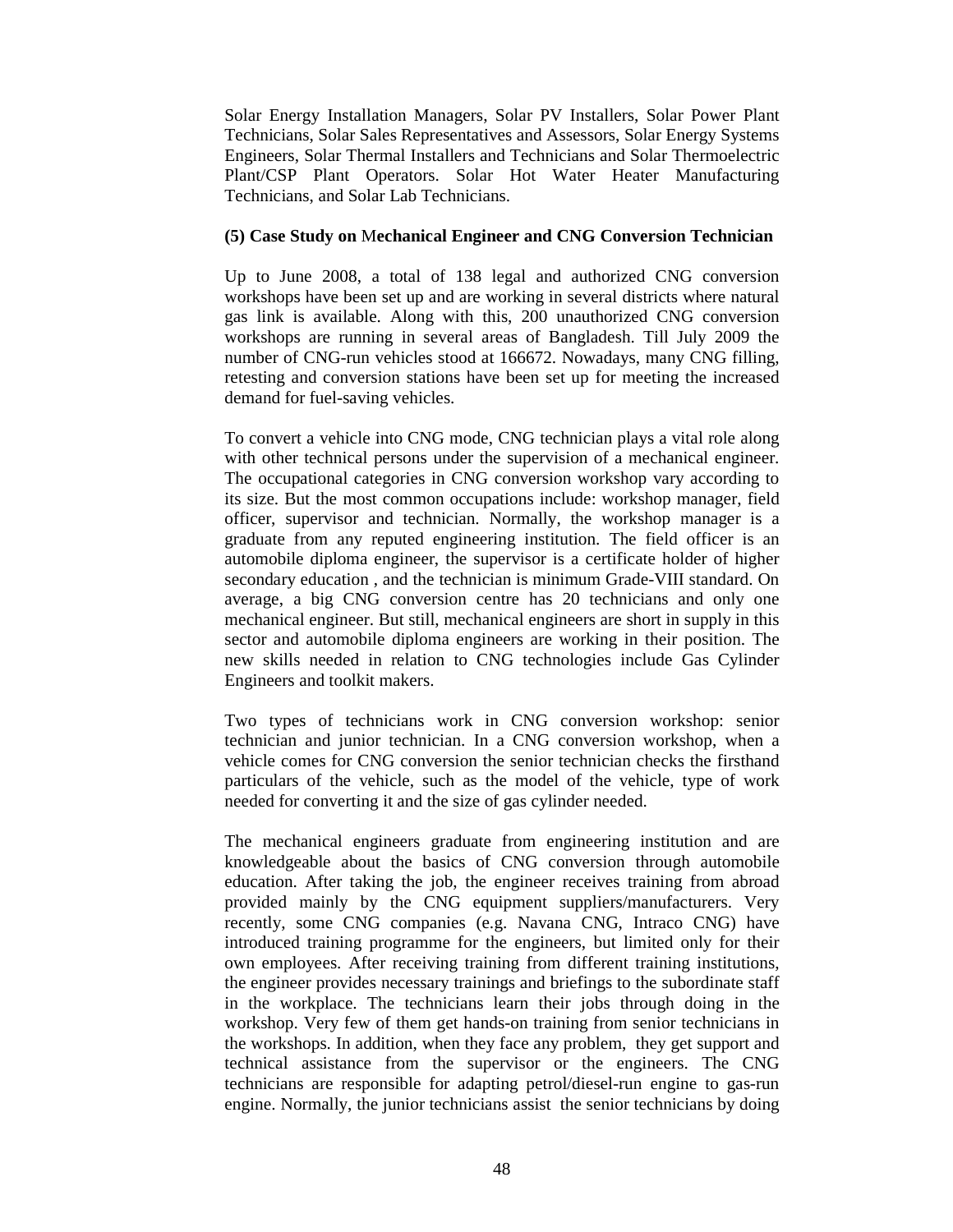the manual part of work and the senior technician performs the sensitive parts of the work like electrical functions. If any new model vehicle comes to the workshop, the supervisor handles it. In case of failure, it is the field officer and then the workshop manager who is responsible for doing the job. In short, the chain of command is as follows:

Workshop manager  $\longrightarrow$  Field officer  $\longrightarrow$  Supervisor  $\longrightarrow$  Technician

Currently, as many as 2898 CNG technicians and 338 mechanical engineers are working in various CNG conversion centres located in 15 districts of the country. However, the number of these technicians is increasing day by day. Available evidence shows that the current demand for CNG conversion is very high. During 1983-2000, only one conversion centre was in operation and only 1379 vehicles were run by CNG. But in 2008-09, the number of authorized CNG conversion centres has increased to 138 and total number of CNG vehicles has reached 166,672. According to BRTA, the total number of vehicles (both CNG and non-CNG) at present is 1,054,057 with a growth rate of 51 percent annually. This statistics indicates very high prospect of CNG conversion workshop as well as the employment of CNG technicians and other staff. FGDs with the stakeholders, especially the technicians and engineers, reveal that there is no formal institution for training them in greening the transport sector.

Major players of the sector are: (i) Navana CNG for CNG conversion, refuelling, cylinder retesting and others; (ii) RREL for CNG conversion, refuelling and others; (iii) Intraco CNG for CNG conversion, refuelling, cylinder retesting and others; (iv) Shohag Motors for CNG conversion, refuelling and others; (v) Southern Automobiles for CNG conversion and cylinder retesting; (vi) Anudip CNG for CNG conversion and refuelling; (vii) Comet CNG for CNG conversion and others; and (viii) Shanji Automobiles for CNG conversion and direct sale. Services provided by these companies include: (a) conversion of petrol/octane driven vehicle into CNG; (b) conversion of diesel driven vehicle into CNG; (c) conversion of diesel generator into diesel gas system; (d) conversion of 4-stroke/3-wheeler vehicle into CNG; (e) selling gas through CNG refuelling stations; (f) selling CNG refuelling station on turn-key basis; (g) selling CNG conversion kit, cylinder, valve, refuelling nozzle, receptacle and other CNG conversion spare parts; (h) offering package maintenance programme for CNG refuelling station; (i) CNG cylinder retesting facility; and (j) providing training to the internal staff by the companies on CNG conversion and refuelling station (NAVANA, 2009).

A typical CNG company with 9 CNG conversion workshops and 15 CNG refuelling stations employs 878 persons of whom 16 are managers 269 are officers and 593 are supporting staff including technicians and helpers. According to the Secretary General of Bangladesh CNG Filling Station and Conversion Workshop Owners Association, CNG sector currently employs 10,000 people with an investment of Tk.20000 million. In the near future, employment in the CNG sector will increase to 16,000 because another Tk.12000 million investment is in the pipeline. Existing occupations of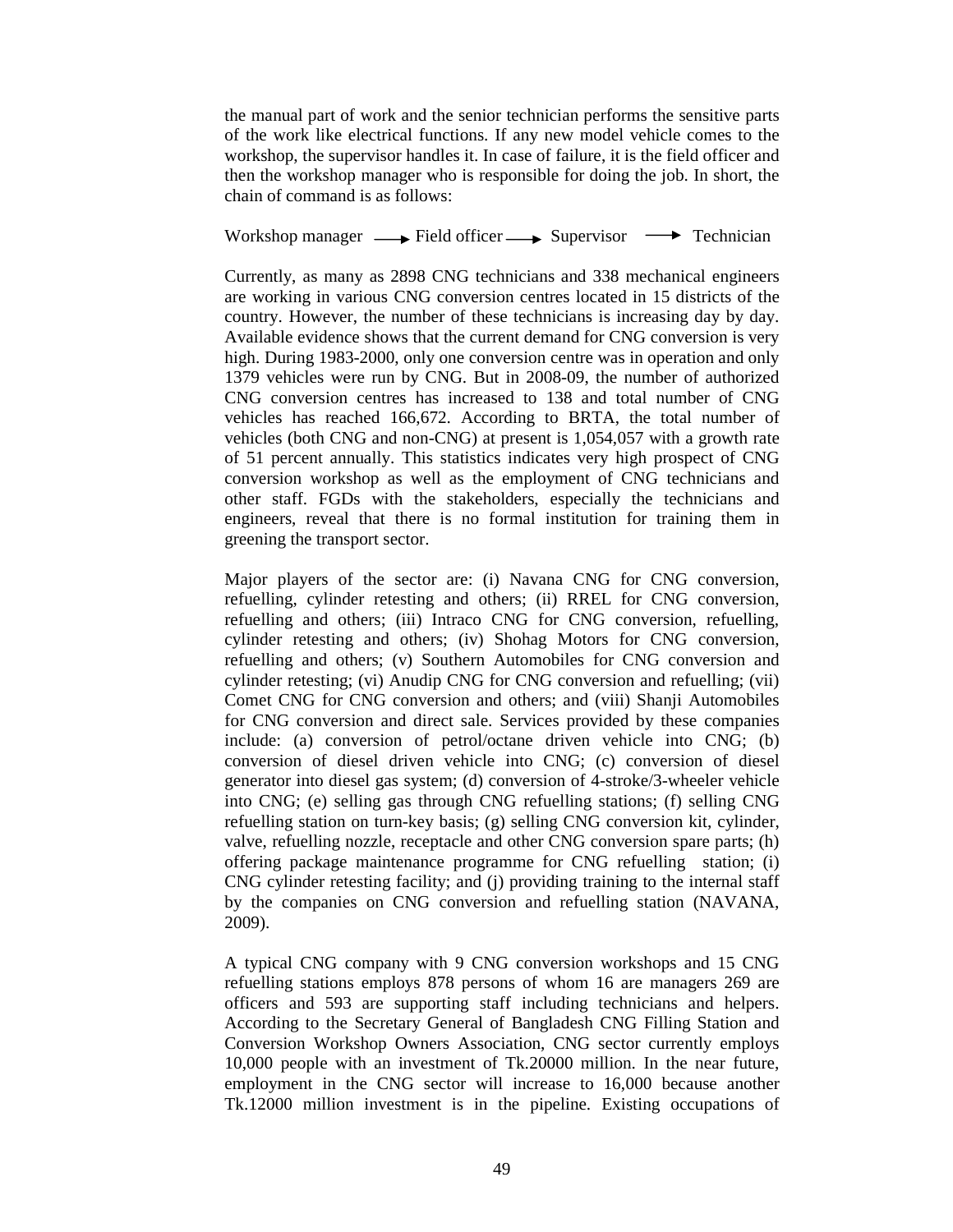mechanical engineers, supervisors, managers, accountants and workshop technicians tend to become greener.

According to CNG companies, future demand for green enhanced skills occupations primarily include: Fuel Retrofitting/Conversion Technicians, Workshop manager, Field officer, supervisors and workshop technicians. Among new and emerging occupations are: Automotive Engineering Technicians, Automotive Engineers, Fuel Cell Engineers, Fuel Cell Technicians, Logistics Analysts, Logistics Engineers, Logistics Managers, Supply Chain Managers.

The training facilities for CNG conversion in Bangladesh have not developed yet. Formal training system is still not in place. From its inception, the foreign companies and traders who sell their machinery, equipment and spare parts for CNG conversion provide training to the engineers and the engineers provide training to their followers later. This virtually remains the only source of skills development. RPGCL organizes very few training programme and with very little coverage. Most of the technicians get training on-the-job. Usually, the senior employees of the CNG conversion centres come from vocational training institutes with background in automobile. Along with government vocational training centres, very few private training centres like German Technical Training Institute provide vocational training in automobile. But they get very little practical knowledge on automobile as well as CNG used engine and conversion. However, skills in this sector are becoming more widely available primarily due to the aggressive marketing drive of foreign companies of CNG machinery and equipment manufacturing and trading.

CNG converted vehicles involves high risk due to accident-prone CNG fuel. Few accidents took place in the past for using substandard, non-specified and old cylinders which caused loss of lives and property. To keep such loss to a minimum, the activities of the CNG sector should be closely monitored and safety codes and standards in every step should be ensured. This requires adequate training of the CNG engineers and technicians in safety measures.

### *3.2.6 Case studies on greening existing occupations*

For greening existing occupations, three case studies have been selected to illustrate new types of skills, competences and skill gaps which need to be incorporated into existing occupational profiles (greening existing occupations). For the selection of occupations, these illustrative case studies respect: (a) greening potential in terms of reducing GHG emission or nonrenewable resources; (b) contribution to adaptive capacity of communities; (c) skills development record; and (d) contribution to national economy and as source of employment. The selected case study occupations include: (i) architects, civil engineers, designers and masons in greening buildings; (ii) supervisors and machine operators in tannery; and (iii) brick field managers in brick making.

# **(6) Case Study on Architects, Civil engineers, Designers and Masons in Greening Buildings**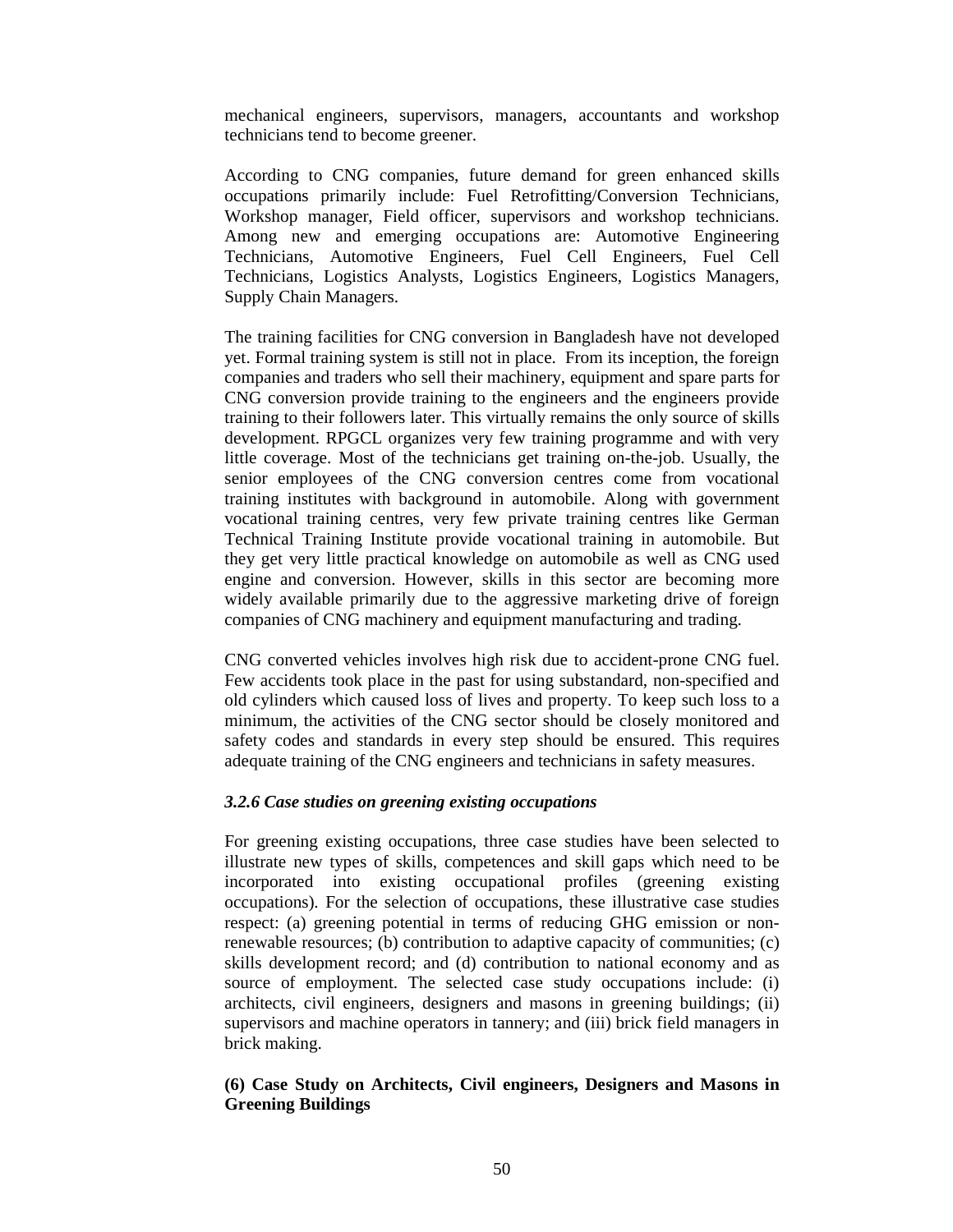According to LFS (2002-03) about 463 thousand people are involved in architecture and town planning profession. Every year about 500 new architects and town planners enter the job market. According to the LFS, (2005-06), 1524 thousand (male 1421 thousand and female 104 thousand) persons are employed in the construction sector. The construction industry in the country is growing rapidly with real estate growth rate at 3.81 percent in 2008-09. Around 1200 real estate developers work in Bangladesh for building construction and related projects. Most of them are working in the big cities like Dhaka, Chittagong and Sylhet with huge potential for greening existing occupations in the construction sector.

The main occupations in building construction include: architect, engineer, mason, helper and site manager. But for greening buildings, architect has the central role to play because he is responsible for the building design. New skills needed, therefore, include green architects, green town planners, green civil engineers, green supervisors and masons. The Bangladesh Labour Law 2006 accords special importance to occupational health and safety of the workers. Both, ECA, 1995 and ECR 1997 recognise the importance of environmental impacts of building, structures and any polluting industries or any activities which require environmental clearance from them.

Energy simulation programmes are excellent tools to design energy efficient buildings. The tools typically used are Visual DOE, Energy Plus and Lumen Micro. As of now, building professionals trained in the use of green tools and techniques are scarce. Along with the competence of professional groups some technical and logistic requirements, e.g. availability of green construction materials, equipment and technologies also need to be taken into account. The availability and affordability of materials/equipment which contribute to energy efficiency is another major challenge. Tremendous potential exists for the use of materials and equipment like heat resistive paints, fly ash blocks, insulation materials, high efficiency chillers, variable frequency drives, high efficiency cooling towers, building management systems, lighting controls, Building Integrated PV, etc. New technologies like wind towers, geothermal systems etc. are gaining increasing importance for greening existing occupations in construction of buildings.

For promoting green jobs in the construction sector, the DOE has initiated a commendable initiative of Green Building in 2008. A National Workshop on Eco-housing/Green Building was jointly organized by the DOE, MEF, Housing and Building Research Institute (HBRI) and UNEP RRC.AP. This national workshop has set a green skills development strategy for the workers who became redundant as a result of green structural change on the labour market caused primarily by growing obsolescence of traditional building technology and newly emerging green building technology. The green skills development strategy for workers entails: (i) undertaking short on-the-job training courses on green jobs for the existing construction workers; (ii) undertaking awareness campaigns among real estate developers, contractors and building dwellers; and (iii) forming green jobs skills development committees representing workers' union and employers' associations. There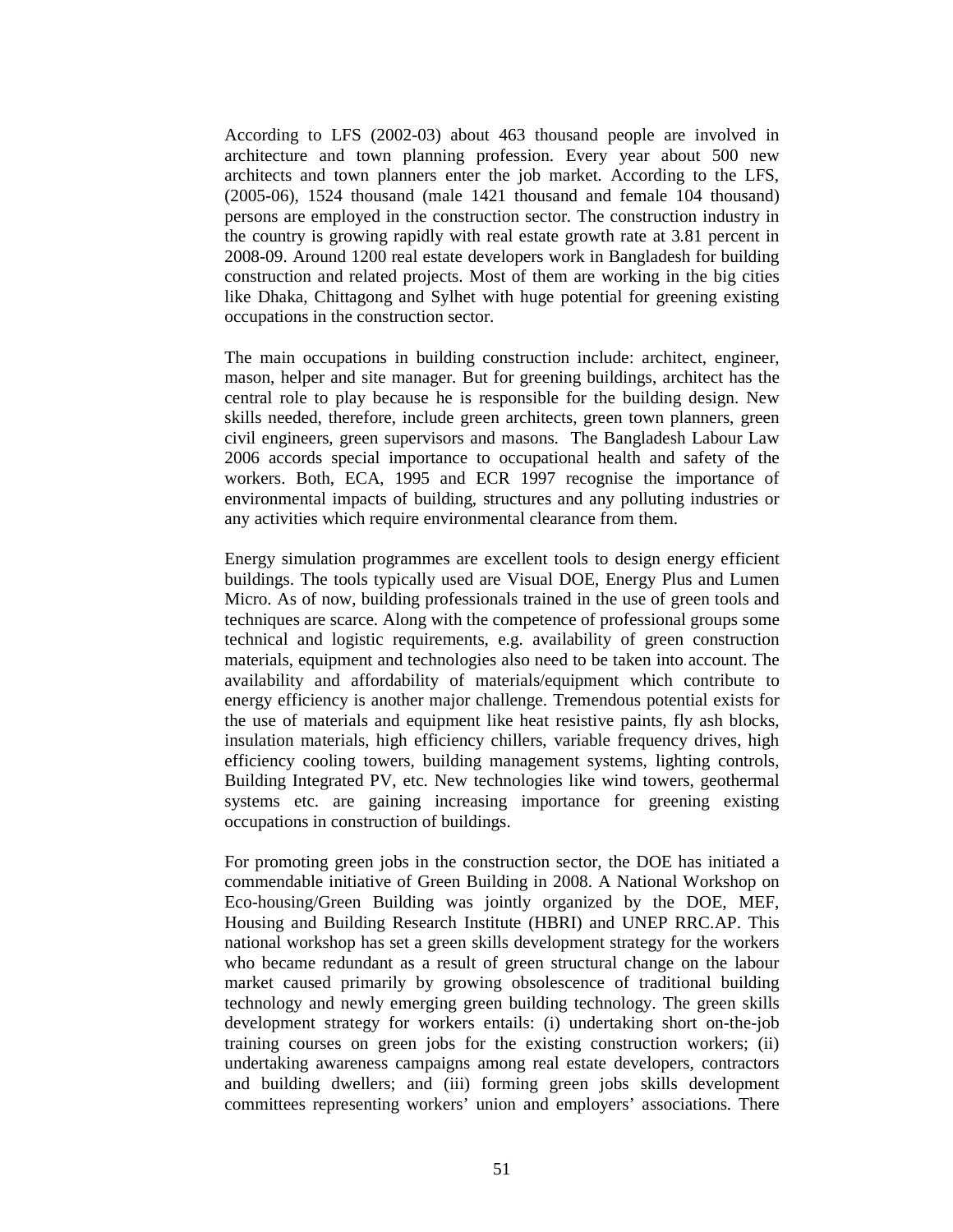appears to be already employment effects from the Green Building Policy, so that traditional building workers tend to become redundant. The workshop came up with concrete recommendations focusing on changing the existing building codes to fit into green building construction, saving non-renewable energy and introducing solar and other renewable energy, provision of adequate ventilation in the new buildings and implementation of the Green Building Policy.

The 'Grameen Phone Headquarters Building' at Bashundhara presents the first ever unique example of a green building in the country which illustrates incorporating building features promoting energy efficiency. In line with the climate change programme, an energy-efficient GP headquarters building has been constructed requiring around 20 million kilowatts of electricity per hour. GP has set a target to reduce its energy requirement by 40 percent.

The greening process of buildings has been introduced in Bangladesh and may be replicated everywhere in a sustainable manner. The main occupations in this sector include: architects, civil engineers, designers, masons, helpers and site managers. So there is a huge potential for greening the existing occupations in this sector.

At the launch of a contest titled "Holcim Green Built Bangladesh" organized by Holcim Bangladesh (cement maker) in Dhaka on 20 August 2009, speakers including the Finance Minister put emphasis on the need for green construction to save resources and urged young professionals to come up with new ideas to make construction eco-friendly and sustainable. In this context, adequate training in green construction was stressed. It was noted that the competition was meant to encourage architects, engineers, students and all others involved in the construction and building sector to strive to build a Green Bangladesh.

According to the construction experts, future demand for green enhanced skills occupations in building construction primarily include: Architecture Technicians, Boilermakers, Carpenter Helpers, Carpenters, Cement Masons, Construction Equipment Operators, Installation Helpers, Insulation Installers, Insulation Workers, Iron and Steel Workers, Metal Fabricators and Fitters, and Welders, Cutters, Solderers & Brazers. Among new and emerging occupations are: Building Inspectors, Commercial Green Building and Retrofit Architects, Cool Roofing Installers, Energy Efficient Site Foremen, Environmental Construction Engineers, Environmental Maintenance Workers, Green Building Architects, Green Building Design Specialists, Green Building Designers (commercial and residential), Green Plumbers and Pipe fitters, Retrofit Designers, Solar Commercial Installation Electrician Foremen, Solar Installation Manager/Project Foremen. These skills are available in Bangladesh but they are limited in supply pointing to the need for extensive skill development programmes for greening buildings.

For greening buildings, it is necessary to:(i) have the commitment of the entire design team to deliver and define the role and accountability of each design member – a good strategy to ensure easy implementation; (ii) conceive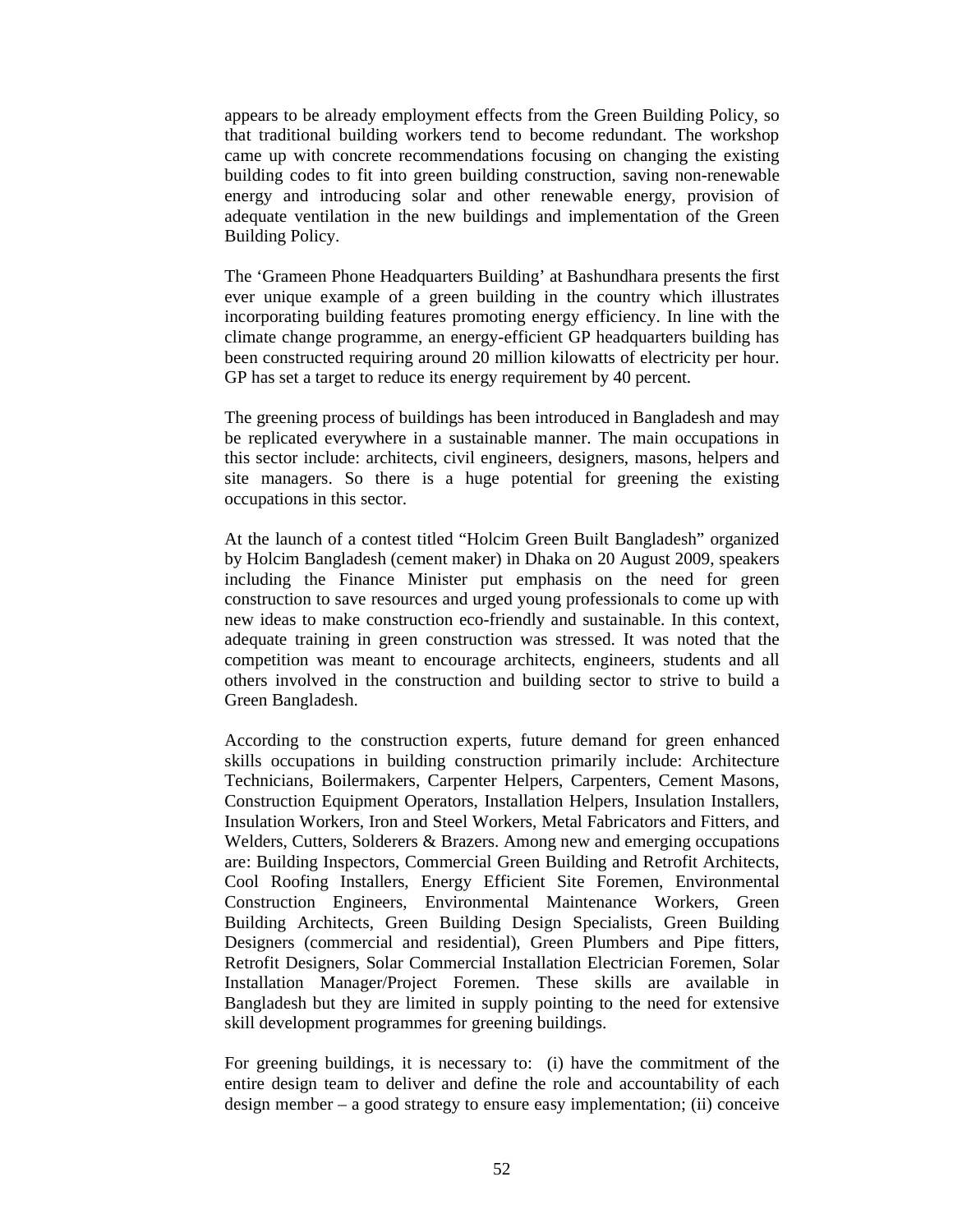green by design in order to ensure application for certain credits (e.g. it would be almost impossible to achieve daylight credit if the depth of the building design exceeds  $4-5$  m.); (iii) freeze the baseline costs right at the beginning so as to realistically evaluate incremental cost due to greening (e.g. green design can be an easy scapegoat to account for incremental cost due to other factors); (iv) use energy simulation tool right at design stage to decide on material and equipment selection; and (v) monitor closely and document properly certain material related credits viz., low VOC paints, adhesives, sealants, and also a few construction related credits like managing construction waste and building flush out.

### **Policy Suggestions:**

(a) Establish minimum green building standards for all new construction. This is especially important in Bangladesh where construction sector has become a potential sector. It is more cost effective to construct new green buildings than to retrofit projects at a later time.

(b) Create regularly updated minimum standards and standardized labelling for equipment and appliances (water heaters, HVAC, cooking, appliances, lighting, electronics, office equipment, windows, and others). Government has initiated energy saving programmes but much more is needed. Inefficient lighting programmes must be phased out.

(c) Target programmes that have immediate results and are very cost effective, especially lighting programmes, air conditioning, water heating, and building insulation. Provide incentives and funding opportunities for people to make these changes.

## **(7) Case Study on Supervisors and Machine Operators in Tannery**

According to different sources about 20,000 workers are employed in the tannery manufacturing sector. In addition, about 2000 persons are involved in the process of collecting raw hides and skins and making them available to tannery units. Moreover, 100 organizations employing 10,000 persons import chemicals for use in tannery industry.

There is no training course for different occupations in tannery production or management. The persons engaged in the production and distribution of products learn through doing their jobs and only professional training for tannery and leather specialists is provided by College of Leather Technology (CLT). On-the-site research reveals that most of the tannery workers are not trained in environmental features. Among existing occupations in tannery are hides and skins cleaners, supervisors, machine operators, machine maintenance technicians and helpers. The existing occupations in tannery are totally non-green with huge potential for greening the existing jobs. To this end, persons employed in different occupations in tannery need to be trained for greening their jobs. At present, there is no example of practising greening of such occupations in tannery.

Among the main existing jobs in tannery are supervisor, machine operator, machine maintenance technician and helper. About 20 workers in a small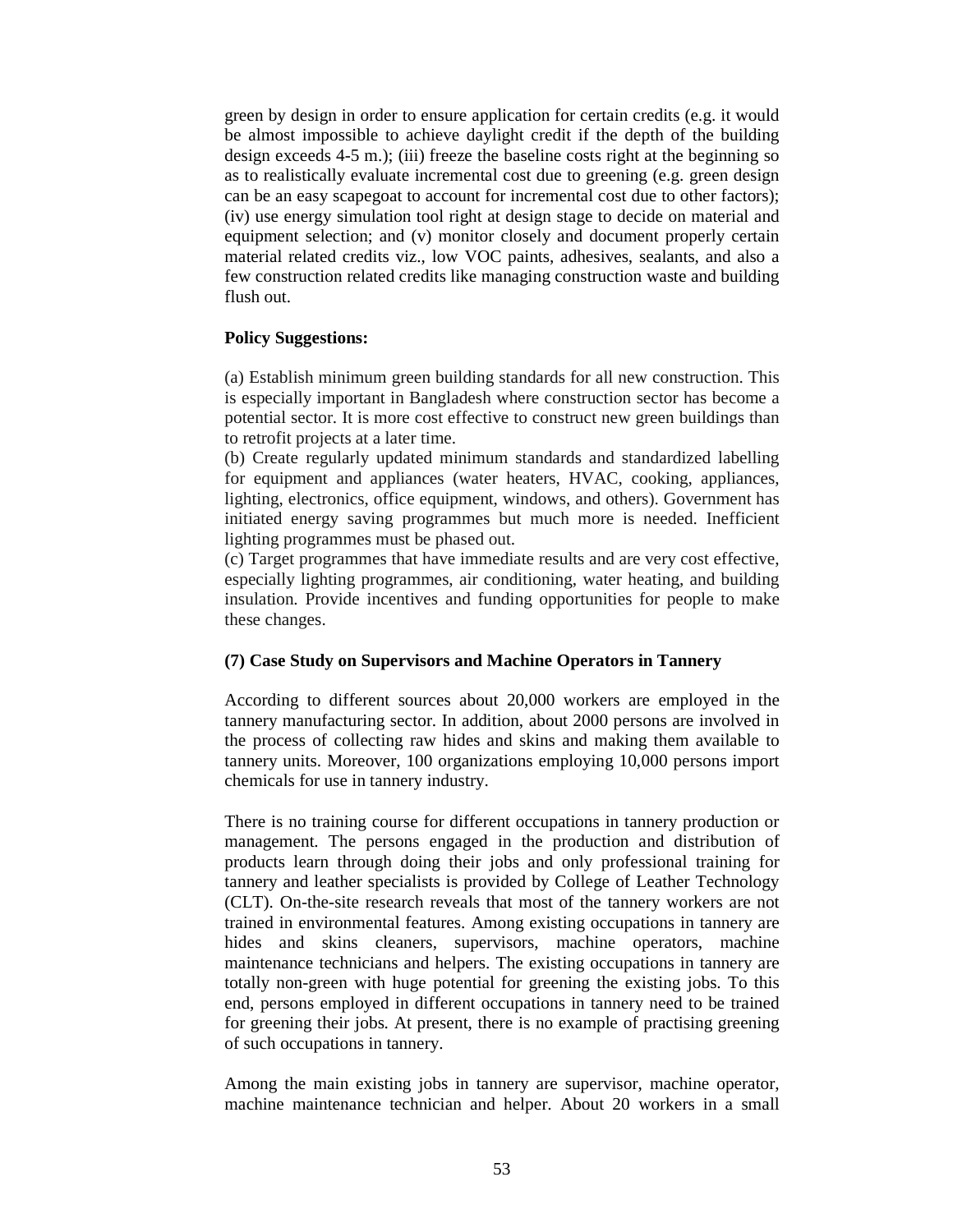tannery and 30 workers in large tannery work during lean season (9 months). During peak season (3 months), employment in tannery increases to around 70 in case of small and to around 100 in case of large units. About 16 different types of machine are found in a typical Bangladeshi tannery. About 16 machine operators and 4-5 supervisors work in a factory. Supervising the works and maintaining communication with the head office are the prime responsibility of the supervisors, while the operators run different machines and helpers carry out manual works and carry raw materials from one machine to another and assist the operators.

A machine operator's main responsibility is to handle raw hides in different machines. Generally, a supervisor joins the factory after completing minimum Higher Secondary Certificate degree while the machine operator need not be educated well but must be experienced in machine operation. Not all the machine operators become operators without learning and gaining experience through working in the factory. The helper mainly does manual work and transportation work. In the process of upgrading the job, a quick learner is given preference.

Some key machines used in tanneries are: Fleshing machine, Spirit machine, Trimming machine, Setting machine, Vacuum machine, Toggle machine, Spray machine and so on. Fleshing machine is used for separating raw hide from flesh and fat, which cause the most pollution. By shaving machine hides are cleaned by detergent and thickness of hide is maintained. Spirit machine is used for dividing hide into two parts called *ban pit (mainly exported)* and *spirit site (used for internal use).* In tannery, different chemicals are used for tanning and processing hides. The most used chemicals are sodium chloride, sodium carbonate, sodium sulphite, formic acid, sulphuric acid, nitric acid and acetic acid etc.

In Bangladesh, there is no training course for the workers or managers for clean tannery production or management. The CLT conducts training in manufacturing leather and leather products and professional trainings related to research but have no curriculum and courses on tannery related pollution. New training manuals and curriculum to rise to the environmental needs should, therefore, be developed by the CLT.

Disappointingly, there is no ETP in the tanneries. As the location of almost all the tanneries is close to the river, most of the waste i.e. toxic water and solid waste are disposed into the river. The employees of tanneries are ignorant about the environmental impact of tannery production. This points to the need for raising their awareness about basic environmental concerns and concepts and training them with practical knowledge to overcome tannery produced pollution.

During the fieldworks, the research team talked with some machine operators, supervisors and key experts on leather technology. Most of the employees showed their keen interest in training on environment conservation, pollution control and so on. They expressed their dissatisfaction with the indifference of the tannery owners and relevant government agencies. It means that training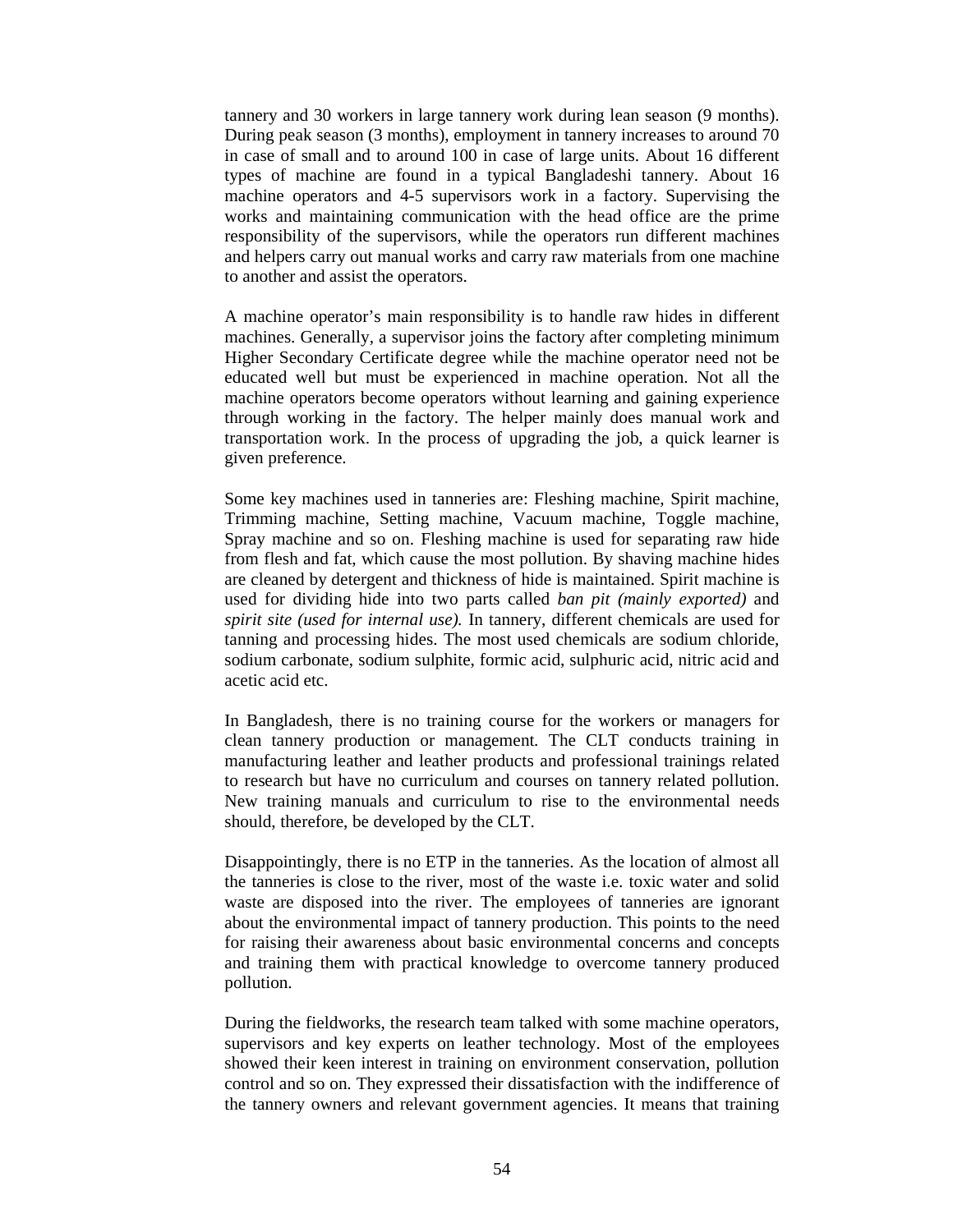and awareness programme should be introduced both for the employees and the owners of tanneries. Experts argue more for technological change and upgradation than for training *per se.*

However, according to the Production Managers of the tannery companies, skill gaps in tannery figure most prominently in the occupations of Chemical Equipment Operators and Tenders, Chemical Technicians, First-Line Production Supervisors, and Safety Investigators/Cause Analysts.

## **(8) Case Study on Brick Field Managers in Brick Manufacturing**

The BBMA estimates that more than 200 thousand people are engaged in brick manufacturing. Total annual brick production is about 12 billion and the industry is growing at more than 5 percent annually. The main occupational categories in the brickfields are: brick field manager, cleaner (mainly female), machine operator for blending mud, dice maker, brick dryer and brick burner. Normally, in a small brickfield about 140 and in a large unit up to 200 workers are employed during peak season. The gender composition of employment in the brickfields is undergoing change in recent years. Prior to 2000, female workers were very rare in brick industry but now their participation is very common. Almost 20 percent of the workers in brick manufacturing are female. Out of 150 workers in a brickfield, about 1/3 are engaged in cleaning the field, 25-30 of them are involved in brick making through dice and about 40 are involved in carrying the bricks into the kiln and about 25 are involved in brick burning. To run a brickfield the manager plays the key role. He maintains a ready network with the owner, brick buyer and the labourers. In Bangladesh, a brickfield manager need not be highly educated but must be experienced in managerial works. To run a brick field successfully, a manager needs to understand the pulse of the workers and speculate the brick market.

According to the ECA 1995 and ECR 1997, brick industry is Orange B category industry, which is not environment-friendly. To set up a brickfield the industrialist needs to comply with certain rules and regulations. But unfortunately, most of the time environmental Act and Rules are not implemented. Environment-friendly brick making technologies, especially CDM, like: Vertical Shaft Brick Kiln (VSBK), Hoffman Kiln are available in other countries that can save energy and reduce emission. These types of technologies combine fuel injection brick making techniques with energy efficient kilns to produce high quality and lower cost bricks. This greening process has been introduced in Bangladesh through a pilot project of GEF/UNDP to develop a project to remove barriers to the dissemination of energy efficient technologies in brick making on an industry-wide basis. This needs to be replicated all over the country in a sustainable manner.

According to workers, Government should arrange training for brickfield managers because it is a widespread business and it is very difficult for the owners to individually arrange training for the managers. Besides, owners are not interested in expending money for their training. To implement such training programme mainly three measures may be undertaken: Firstly, the training programmes should be funded and implemented by the government.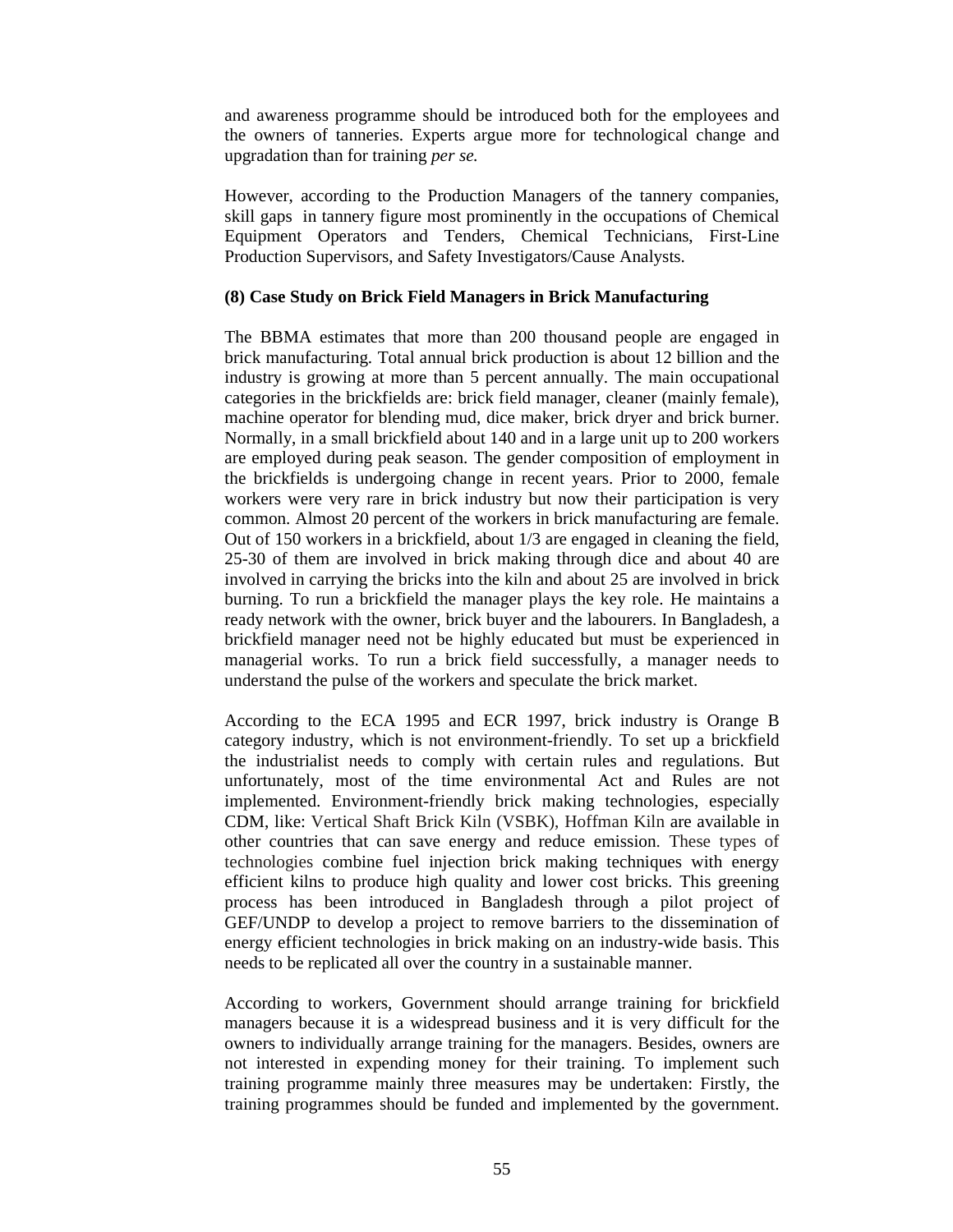Secondly**,** training should be provided during off-season and free of cost. Thirdly, the training programme should be regular and should continue at least for five years. In the first year, 10 brickfield managers and 100 workers may be trained up. The same number of trainees may be picked up for training in the following four years. In addition, the Government should closely monitor the outcome of training in terms of greening the sector.

According to the experts and managers of brick manufacturing companies, the skill gaps in brick making occupations primarily include: Brick Making Technologists and *Supply Chain Managers* responsible for production and marketing of bricks and overall management of the brickfield including recruitment of workers*.* Interestingly, there is no formal training arrangement for the brickfield managers who conventionally learn the job through experience. In order to ensure greening brick making, the manager needs to be trained in environment conservation and use of green technology, especially CDM.

# **4. Conclusions**

# **4.1 Main 'greening' shifts in the economy and labour market**

Main greening shifts in the economy and labour market of Bangladesh has taken place in renewable energy, materials management, telecommunication and transport sectors. But these greening shifts remain weak primarily due to inadequate policy, institutional support, and implementation. The biggest institutional bottlenecks that hamper skills development for a transition to green economy seem to be inadequate appreciation of the DTE, BTEB, BMET and, above all, the Ministry of Education and MLE.

The effectiveness of the government initiatives for climate change mitigation and adaptation has been mixed partly due to inadequate appreciation by the policy makers of the need for greening the economy and partly, and more importantly, due to lack of skill development policy for green jobs.

National concerns such as climate change and loss of biodiversity require concerted efforts among various stakeholders and institutions at local, national and international levels along with Multilateral Environmental Agreements. With the right policies, institutional framework, partners, and immediate reinvestment on board, it is possible for Bangladesh to bring about the change it needs for greening its economy.

The use of alternative energy (solar, wind, hydroelectricity, geothermal energy) has a huge potential for Bangladesh. If properly tapped, these alternative sources can bring about revolutionary change for transition to green economy. There is a general consensus that cleaner technology is needed but the cost is too high to afford. Cost of implementing many of the available green technological solutions and alternative lifestyles are considerably higher than the "business as usual" practices.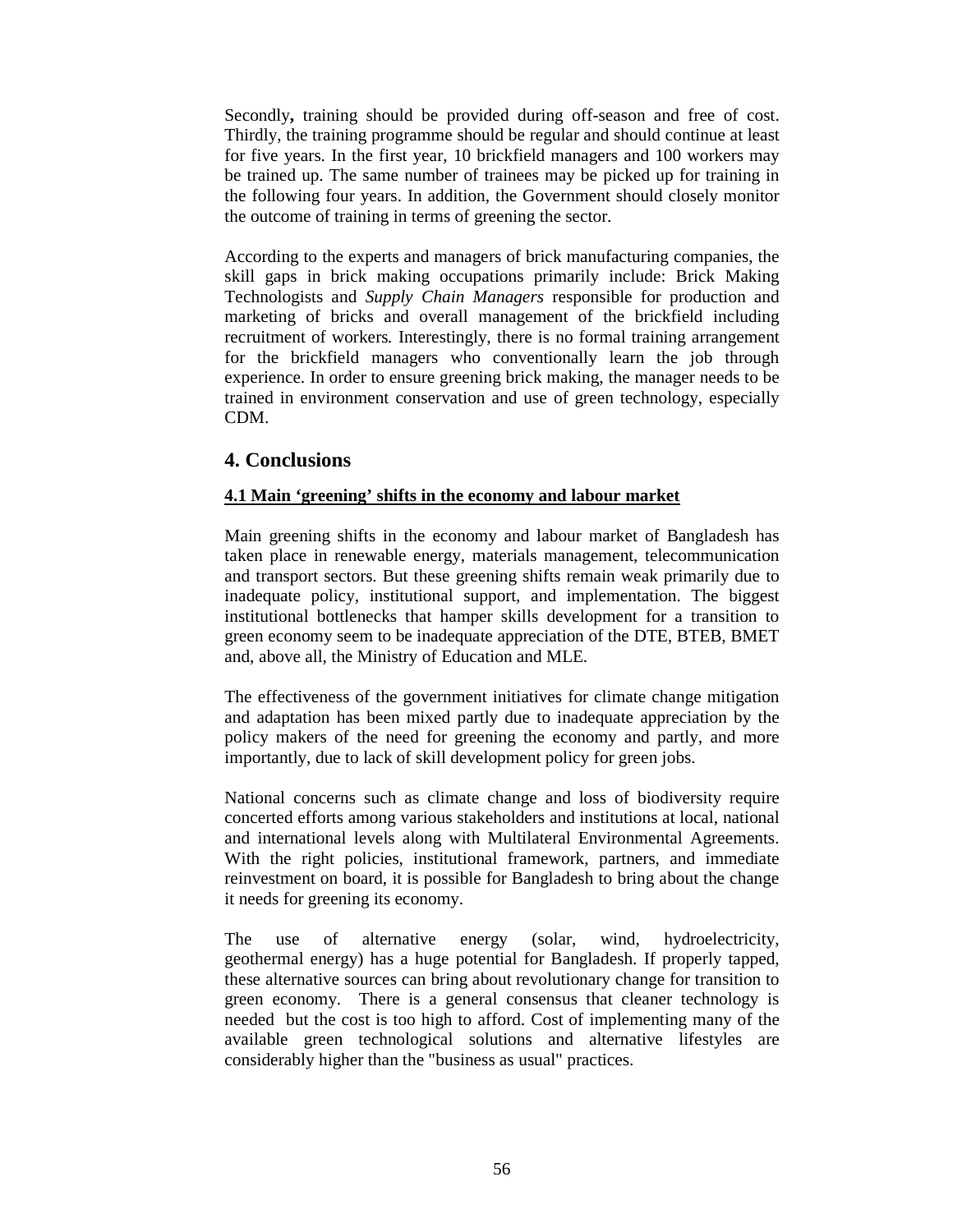## **4.2 Skills implications and development**

### *4.2.1 Anticipation and identification of skill needs*

The structural transformation that is taking place in Bangladesh is derived not merely from economic growth but also from spontaneous green structural change. However, current and future employment shifts and trends are likely to take place due to anticipated green structural change notably in energy and telecommunication. Green employment shift to renewable energy is gaining momentum. Certain change is anticipated by green structural change especially in energy, manufacturing, waste management, construction, transport, telecommunication and trade. Eight case studies illustrate anticipated change and provision of skills.

Two case studies ((i) refuse/waste collectors and dumpers, and (ii) agricultural workers and inspectors in organic farming) illustrate (re)training needs deriving from identification of skills and occupations that become obsolete as a result of structural changes on the labour market and major employment shifts within and across sectors due to climate change and demands for greening the economy.

In organic waste recycling through composting, 800 new jobs have been created and about 120,000 people are involved in the recycling occupation and it is also being replicated. Major occupations in this sector include: garbage cleaners, garbage collectors, supervisors, machine men, truck drivers etc. This sector has a lot of potential for greening environment and creating new green collar jobs. There are mainly three types of occupation involved in the process of waste management. These are: (a) waste collectors, (b) waste dumpers, and (c) drivers of the waste carrier, which are traditional jobs. The jobs of the people who are involved in these three categories are becoming obsolete due to change of the traditional way of collecting waste and dumping. In order to cope with the new way of collecting waste it requires training of existing employees who are actively involved in waste collection and dumping. Existing training programmes on solid waste management are not sufficient.

420,000 to 520,000 urban poor from the informal sector are involved in the recycling trade chain. As of 2005-06, there are 130,432 garbage collectors and related labourers in the country. They are not familiar with clean garbage collection and disposal pointing to the need for their training to develop environment-friendly skills. This workforce is likely to grow at the rate of 1 percent annually. The persons in the three traditional occupations are adapting to new methods of waste collection and recycling and are gradually shifting their jobs but on a limited scale. Among green enhanced skills required for the future are: Hazardous Materials Removal Workers, Hazardous Waste Management Specialists, Solid Waste (Energy) Engineers/Managers, Green Building/Recyclable Materials Distributors, Recycling Collections Drivers, Recycling Coordinators and Sustainable Design Specialists. All of these skills are growing in Bangladesh with the assistance of the donor agencies, but at a very slow pace.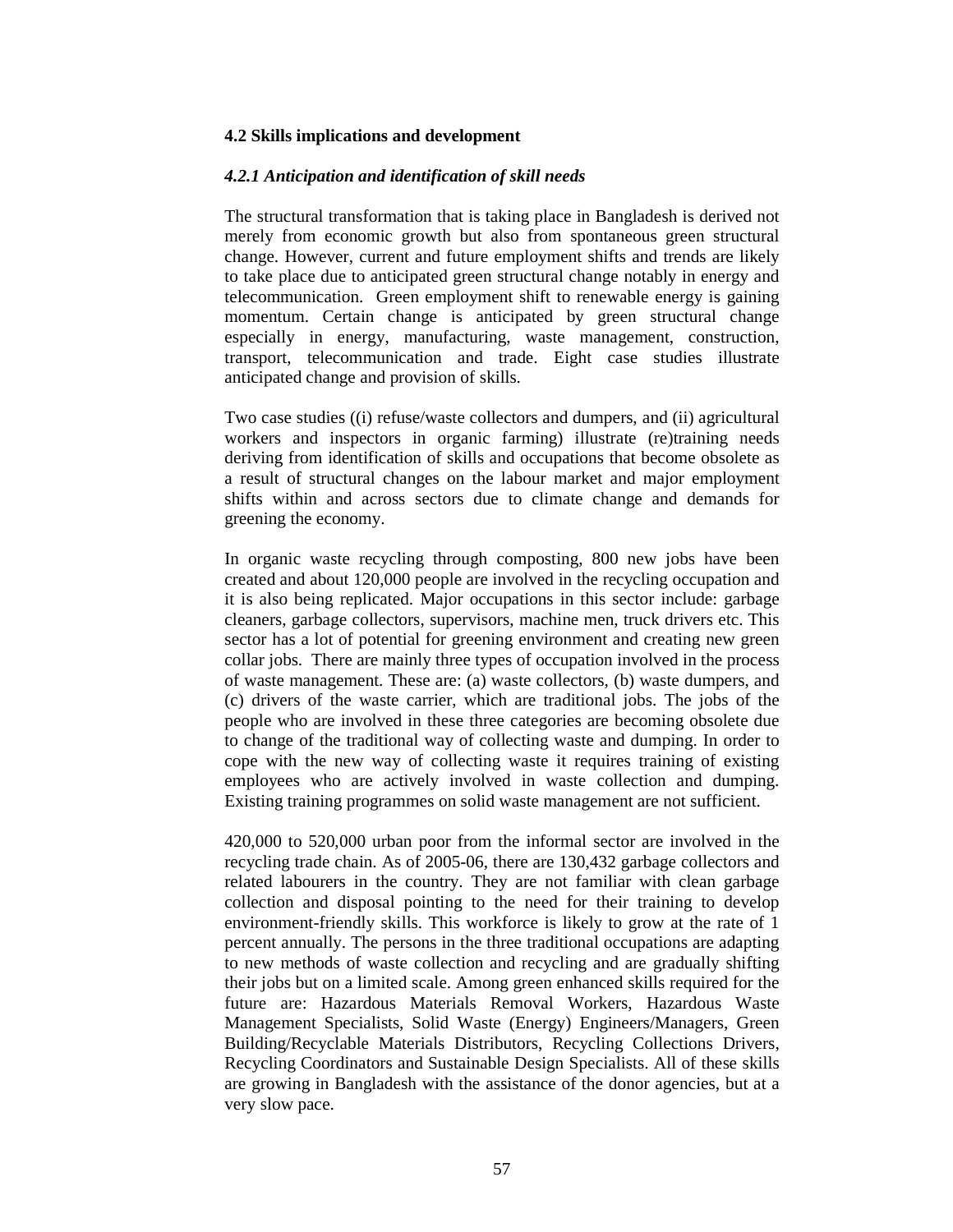The involvement of the farmers in using organic and bio-inputs is increasing and today spans over 16 districts and over 100,000 farming families. The farmers have responded well and accepted this agricultural practice. This sector has very high potential for greening stemming from both environmental and economic considerations. The major occupations involved in this activity include agricultural workers, agricultural advisors, chemists, traders and farmers. Organic farming avoids the use of synthetic chemical fertilizers and genetically modified organisms to influence the growth of crops with 'zero impact' on the environment. Total land area under organic cultivation in Bangladesh has been estimated at 0.177 million hectares representing only 2 percent of the country's total cultivable land. Agricultural inspectors (currently 12,500) can also play significant role to boost up organic farming. As of 2005- 06, there are 7,057,853 agricultural workers and about 12,500 agricultural inspectors in the country. Hardly 1 percent of them practise organic farming. While agricultural workers are likely to grow at the rate of 2.4 percent, agricultural inspectors are likely to grow at the rate of less than 1 percent annually. This workforce badly requires training in organic farming. Among major green increased demand occupations in organic farming are: Energy Crop Farmers, Agriculture Extension Specialists, Biologists - Marine/ Fisheries, Soil Conservation Technicians, Restoration Ecologists, Agricultural Inspectors, Farm Product Purchasers, Food Product Inspectors, Sustainable Agriculture Specialists and *Precision Agriculture Technicians.* These occupations exist in Bangladesh, but the people employed in these occupations are limited in supply requiring extensive training.

For new green collar occupations, three case studies ((i) carbon trading, (ii) solar energy engineers and technicians, and (iii) mechanical engineers and CNG conversion technicians) illustrate how these occupations emerge newly as a result of adaptation to climate change and mitigation of its negative impacts and are new on the labour market. These are new as well as 'hybrid' occupations e.g. carbon traders, solarteurs, bioenergy technicians, energy assessors, CNG conversion technicians and green accountants. These new green collar occupations are concentrated in energy and transport sectors. Workforce involved in such occupations is quite sizable now and is expected to increase substantially in future.

Carbon trading is an administrative approach used to control pollution by providing economic incentives for achieving reductions in the emissions of pollutants. It is a trading in energy and is a new and emerging green occupation which includes: (i) Carbon Credit Traders who represent companies in the sale and purchase of carbon emissions permits; (ii) Carbon Trading Analysts who analyze pricing and risks of carbon trading products and develop solutions to help client's hedge carbon exposure and risk; (iii) *Energy Brokers who* purchase or sell energy for customers; (iv) *Investment Underwriters (occupations that are linked to multiple sectors) who* are intermediate between corporate issuers of securities and clients regarding private equity investments, underwrite the issuance of securities to provide capital for client growth, and negotiate and structure the terms of mergers and acquisitions; and (v) *Securities and Commodities Traders (occupations that*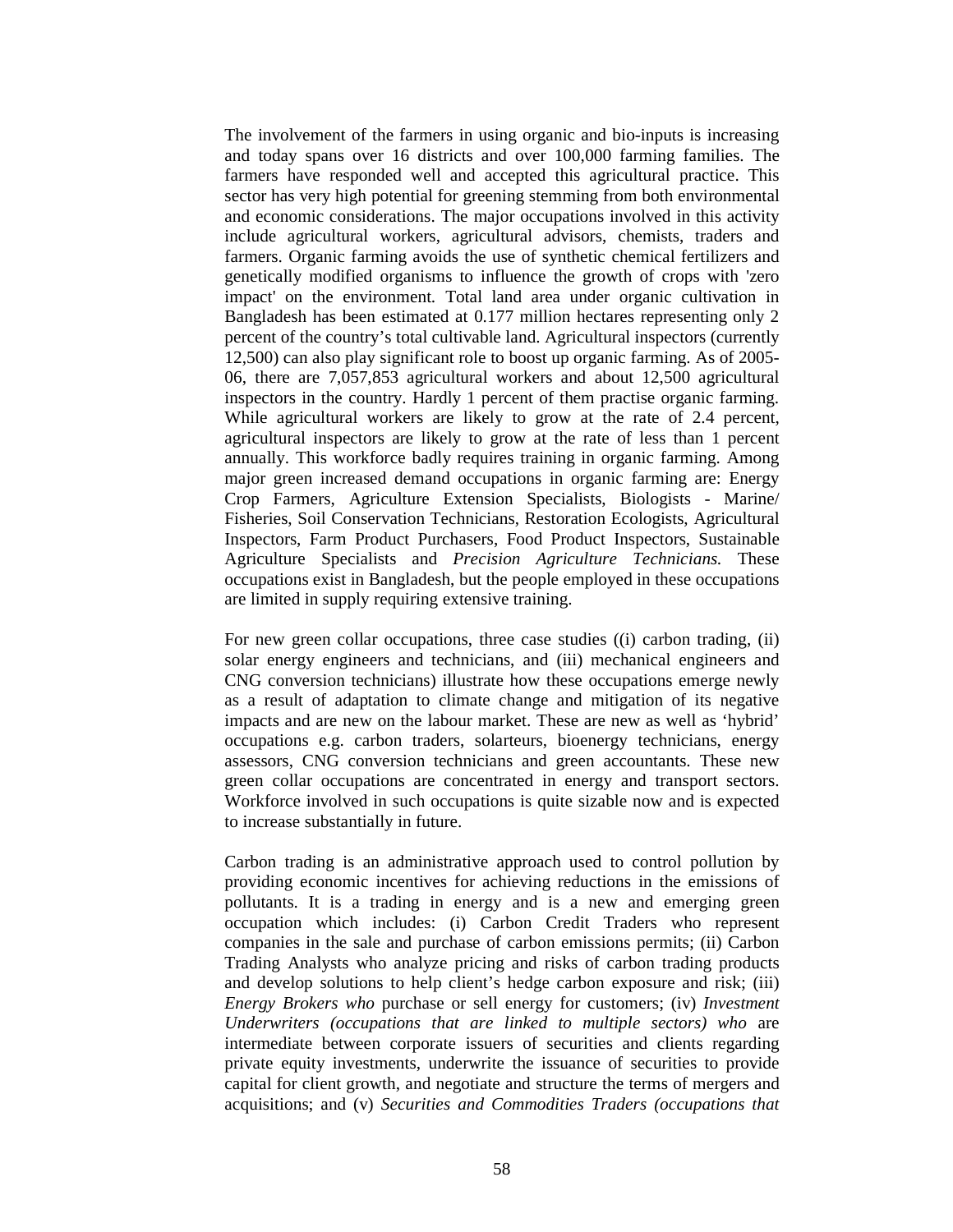*are linked to multiple sectors) who* buy and sell securities and commodities to transfer debt, capital, or risk and establish and negotiate unit prices and terms of sale. In Bangladesh, in all these occupations there are skill gaps particularly because carbon trading is still in its infancy in Bangladesh.

Among new and emerging occupations in carbon trading are: Carbon Credit Traders, Carbon Trading Analysts, *Energy Brokers, Investment Underwriters, and Securities and Commodities Traders,* Carbon Capture Power Plant Installation, Operations, Engineering and Management Staff, General and Carbon Sequestration Plant Installation, Operations, Engineering and General Management Staff, Carbon Capture and Sequestration Systems Installers. Of these occupations, only Carbon Sequestration Plant Installation, Operations, Engineering and General Management Staff, and Carbon Capture and Sequestration Systems Installers exist in Bangladesh on a limited scale (only in Waste Concern involved in carbon saving devices). Waste Concern is a small company and is coping with its critical skills needs by foreign training. While for high green-collar jobs required training is obtained from abroad, especially from the European Union, for the low green-collar jobs the company itself is providing on-the-job training.

Because of the lack of available easy alterative source of energy and vulnerable situation of current energy in Bangladesh huge demand for solar energy has been created. As a new green technology or type of activity solar energy has significant impact on environment and economy through creating huge employment opportunity. Currently, around 15000 solar engineers and technicians and around 100 green entrepreneurs are involved in this sector. There is also scope for 100, 000 new green jobs especially for women in this sector.

Rural electrification through solar technology is becoming more and more popular in Bangladesh. Currently, about 622,000 SHS has been installed in different regions of the country. Solar power is seen as one of the more promising sources of renewable energy for Bangladesh, whose demand for electricity is expected to increase fivefold over the next two decades. Solar energy interventions replace fossil fuel and directly reduces considerable amount of GHG eventually keeping the environment healthy. But the cost of installing one megawatt of solar power is between five and eight times that of conventional technology making government subsidies a key part of any solar development policy. Major occupations in this sector include: solar engineers, solarteurs, bioenergy technicians, energy assessors, masons, sales persons, marketing, maintenance and repair etc. This sector is totally green and has ample scope for creating new green collar jobs.

Number of jobs related to solar energy is about 15,000 most of who are solar energy technicians. Few of them get access to institutional training, as no independent training institution on solar energy is prevailing in the country. By 2014, it is expected that the installation of SHSs will be more than 2 million. In this situation, there is a huge demand for solar energy technicians to gear up the expansion of SHSs. The ever-growing renewable energy industry is expected to provide jobs for at least 100 thousand persons by 2014.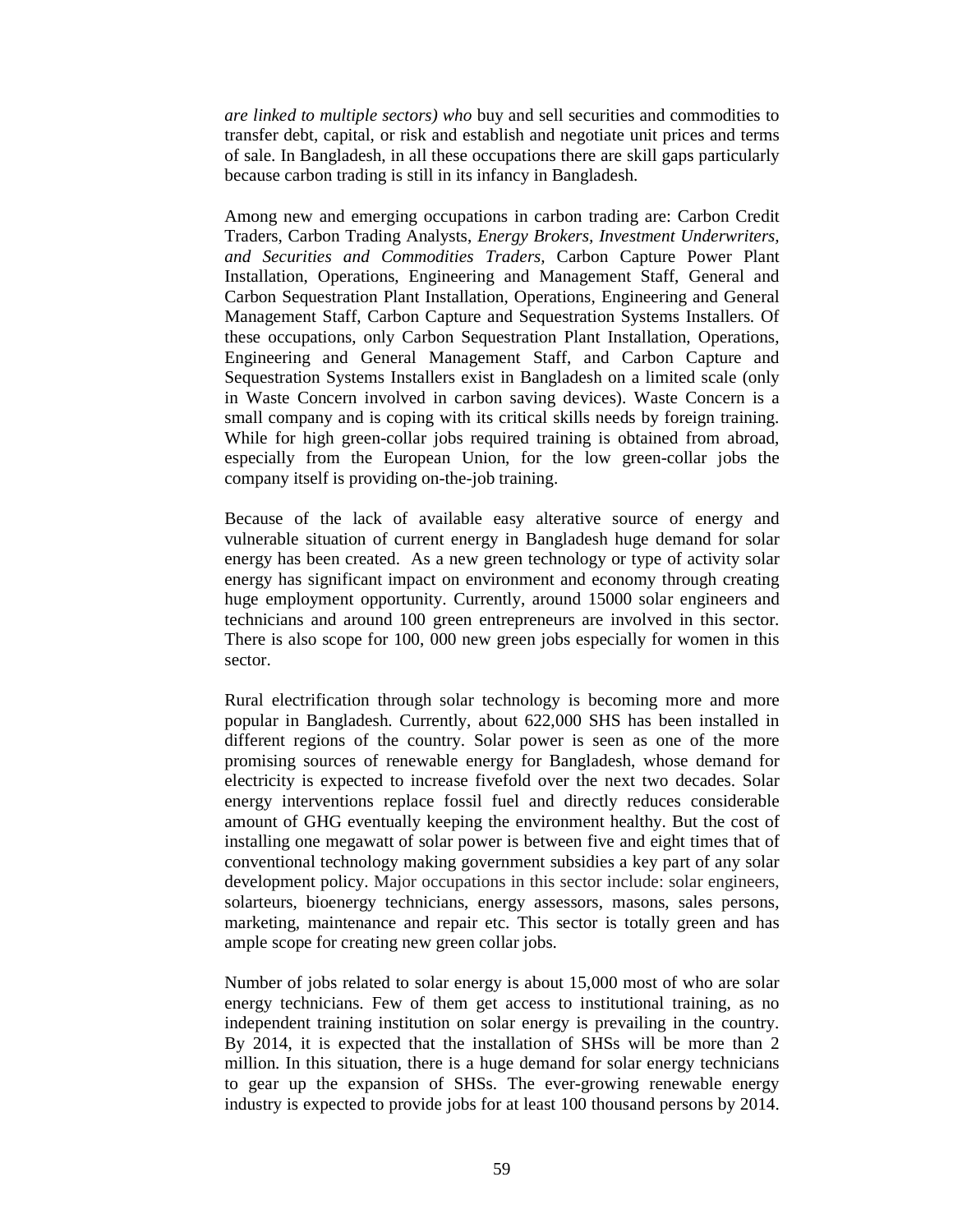There are mainly four types of occupation involved in the process of implementing SHS: These are: (a) Branch Manger, (b) Service Engineer, (c) Financial Assistant, and (d) Solar Energy Technician. Among these categories, solar energy technicians are directly involved in setting up the solar systems. But, without appropriate training or schooling, it is difficult to implement the SHS on a larger scale. At present, the training on solar energy is taking place only on a small scale and only through some NGOs (e.g. GS and Waste Concern), REB, BCSIR and IDCOL. The appropriate skill of solar energy technicians on the solar systems is a crucial factor for the rapid expansion of SHSs in the future.

New green collar occupations in solar energy most demanded in the country include: (i) Solar Energy Installation Managers who direct work crews installing residential or commercial solar PV or thermal systems; (ii) Solar PV Installers who assemble, install, or maintain solar PV systems on roofs or other structures in compliance with site assessment and schematics, including measuring, cutting, assembling, and bolting structural framing and solar modules, and performing minor electrical work, e.g. current checks; (iii) Solar Power Plant Technicians who monitor and repair the instrumentation, controls, and electrical systems in a utility-scale solar power generating facility; (iv) Solar Sales Representatives and Assessors who contact new or existing customers to determine their solar equipment needs, suggest systems or equipment, or estimate costs; (v) Solar Energy Systems Engineers who perform site-specific engineering analysis or evaluation of energy efficiency and solar projects involving residential, commercial, or industrial customers; design solar domestic hot water and space heating systems for new and existing structures, applying knowledge of structural energy requirements, local climates, solar technology, and thermodynamics; (vi) Solar Thermal Installers and Technicians who install or repair solar energy systems designed to collect, store, and circulate solar-heated water for residential, commercial or industrial use; and (vii) Solar Thermoelectric Plant/Concentrating Thermal Power (CSP) Plant Operators who direct the operations of a commercial solargenerated power production plant. In all these occupations, mostly the NGOs provide training. REB, BCSIR and RREL are also training providers.

Future demand for green enhanced skills occupations in solar energy primarily include: PV Power Systems Engineers, PV Solar Cell Designers, Solar Designer/Engineers, Solar Energy Engineers, Solar Energy Systems Designers and Solar Operations Engineers. Among new and emerging occupations are: Solar Energy Installation Managers, Solar PV Installers, Solar Power Plant Technicians, Solar Sales Representatives and Assessors, Solar Energy Systems Engineers, Solar Thermal Installers and Technicians and Solar Thermoelectric Plant/CSP Plant Operators. Solar Hot Water Heater Manufacturing Technicians, and Solar Lab Technicians.

CNG technology contributes to greening the economy. It is one of the most viable alternatives to traditional fuel energy for automotive industry. CNG is low in pollutants, high in calorific value and heat yield. The policy measures started boosting up CNG activities and creating new employment opportunities. Up to 2007, the total number of registered motorized vehicles in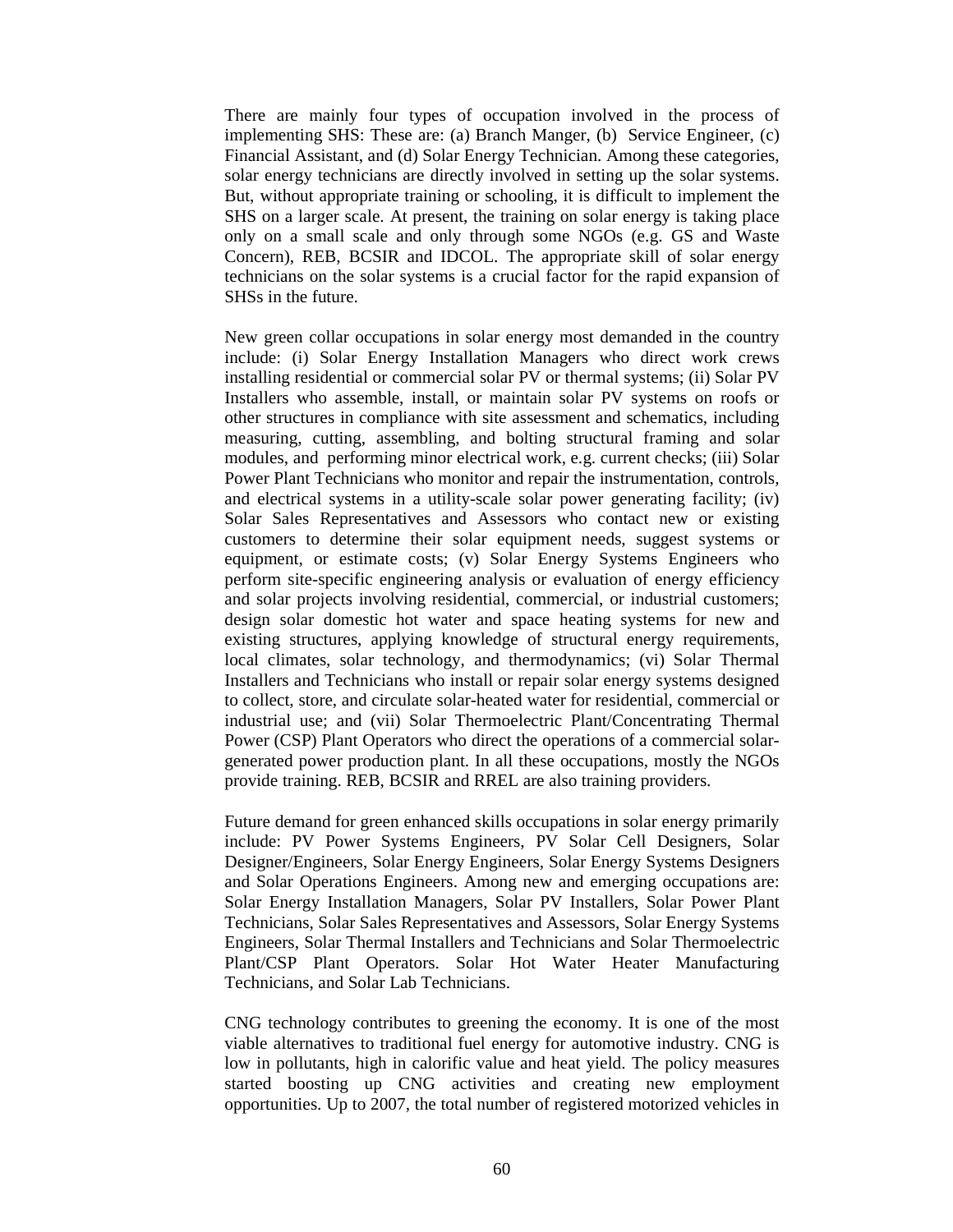Bangladesh was 1054057 and it is increasing day by day. As of 2005-06, the transport, storage and communications sector employs 3,976,000 persons with a growth rate of 9.66 percent. Till July 2009 the number of CNG-run vehicles stood at 166672. Nowadays, many CNG filling, retesting and conversion stations have been set up for meeting the increased demand for fuel-saving vehicles. The most common occupations in CNG workshop include: workshop manager, field officer, supervisor and technician. The new skills needed in relation to CNG technologies include Gas Cylinder Engineers and toolkit makers. Two types of technicians work in CNG conversion workshop: senior technician and junior technician.

CNG sector currently employs 10,000 people. In the near future, employment in the CNG sector will increase to 16,000. Existing occupations of mechanical engineers, supervisors, managers, accountants and workshop technicians tend to become greener. Future demand for green enhanced skills occupations primarily include: Fuel Retrofitting/Conversion Technicians, Workshop manager, Field officer, supervisors and workshop technicians. Among new and emerging occupations are: Automotive Engineering Technicians, Automotive Engineers, Fuel Cell Engineers, Fuel Cell Technicians, Logistics Analysts, Logistics Engineers, Logistics Managers, Supply Chain Managers. Formal training system is still not in place. The foreign companies and traders who sell their machinery, equipment and spare parts for CNG conversion provide training to the engineers who provide training to the junior staff later. This virtually remains the only source of skills development. Most of the technicians get training on-the-job.

Three case studies (((i) supervisors and machine operators in tannery, (ii) brickfield managers, and (iii) architects, civil engineers, designers and masons in greening buildings) illustrate greening existing occupations and new types of skills, competences and skill gaps which need to be incorporated into existing occupational profiles. Tanneries with major waste disposal problem are one of the major polluters in Bangladesh. Nearly 22,000 cubic meters of untreated and highly toxic liquid waste is discharged by the tanneries every day into the water bodies. To reduce existing pollution in the tannery sector, change in technology as well as in knowledge and practice of the employees can play a pivotal role. Clean technology can significantly reduce the costs of environmental compliance by reducing effluent loadings and chemical costs in leather manufacture while the change in employees' knowledge and practice is very crucial for reducing environmental pollution.

About 20,000 workers are employed in the tannery manufacturing sector. In addition, about 2000 persons are involved in the process of collecting raw hides and skins. Moreover, 100 organizations employing 10,000 persons import chemicals for use in tannery. Most of the tannery workers are not trained in environmental features. Among existing occupations in tannery are hides and skins cleaners, supervisors, machine operators, machine maintenance technicians and helpers. The existing occupations in tannery are totally non-green with huge potential for greening the existing jobs. To this end, persons employed in different occupations in tannery need to be trained for greening their jobs. Among the main occupations in tannery are supervisor,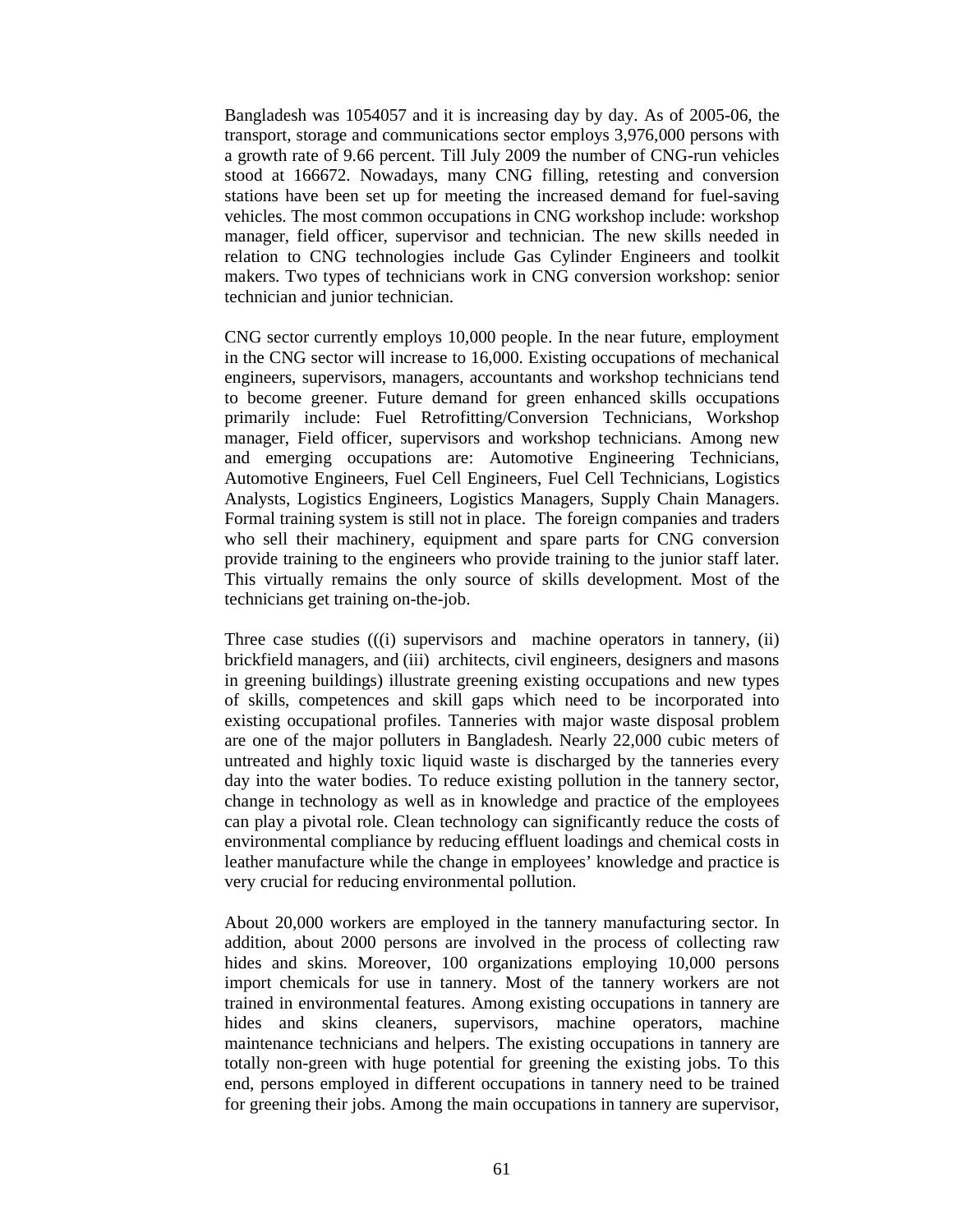machine operator, machine maintenance technician and helper. There is no training course for the workers or managers for clean tannery production or management. The CLT conducts training in manufacturing leather and leather products and professional trainings related to research but have no curriculum and courses on tannery related pollution. New training manuals and curriculum to rise to the environmental needs should, therefore, be developed by the CLT. However, skill gaps in tannery figure most prominently in the occupations of Chemical Equipment Operators and Tenders, Chemical Technicians, First-Line Production Supervisors, and Safety Investigators/ Cause Analysts.

There are approximately 4000 brickfields in Bangladesh contributing to deforestation. The brick industry is energy intensive and energy accounts for close to 50 percent of production cost. The 4,000 plus fixed chimney kilns form the largest stationary source of GHG emissions in Bangladesh which is around 5.4 million tonnes of  $CO<sub>2</sub>$  annually. Beside air pollution, brick making industries contributes to land degradation, deforestation and depletion of water resources. Brick industry is Orange B category industry, which is not environment-friendly. The goal of the ECA is to phase out or change all Orange B industries. The main occupations in bricks manufacturing are: contractors, wood suppliers, brick field managers, mud mixers, brick makers and chimney kiln operators. With shift to green technology, wood suppliers are expected to disappear and the chimney kiln operators will have to adapt to new technology with implications for their retraining.

More than 200 thousand people are engaged in brick manufacturing. The main occupational categories in the brickfields are: brick field manager, cleaner, machine operator for blending mud, dice maker, brick dryer and brick burner. Environment-friendly brick making technologies, especially CDM, like: Vertical Shaft Brick Kiln (VSBK), Hoffman Kiln are available in other countries that can save energy and reduce emission. This needs to be replicated all over the country in a sustainable manner. The skill gaps in brick making occupations primarily include: Brick Making Technologists and *Supply Chain Managers* responsible for production and marketing of bricks and overall management of the brickfield including recruitment of workers*.* There is no formal training arrangement for the brickfield managers who conventionally learn the job through experience. In order to ensure greening brick making, the manager needs to be trained in environment conservation and use of green technology, especially CDM.

A green building can have tremendous environmental benefits, both tangible and intangible. The immediate and most tangible benefit is in the reduction in operating energy and water costs right from day one, during the entire lifetime of the building. The energy savings could range from 25 to 40 percent depending on the extent of green specifications. Several corporate bodies are now using Green Building Rating as a tool for enhancing marketability. Present building design in Bangladesh is more energy consuming and hence green buildings initiative should be undertaken. About 463 thousand people are involved in architecture and town planning profession. Every year about 500 new architects and town planners enter the job market. As of 2005-06,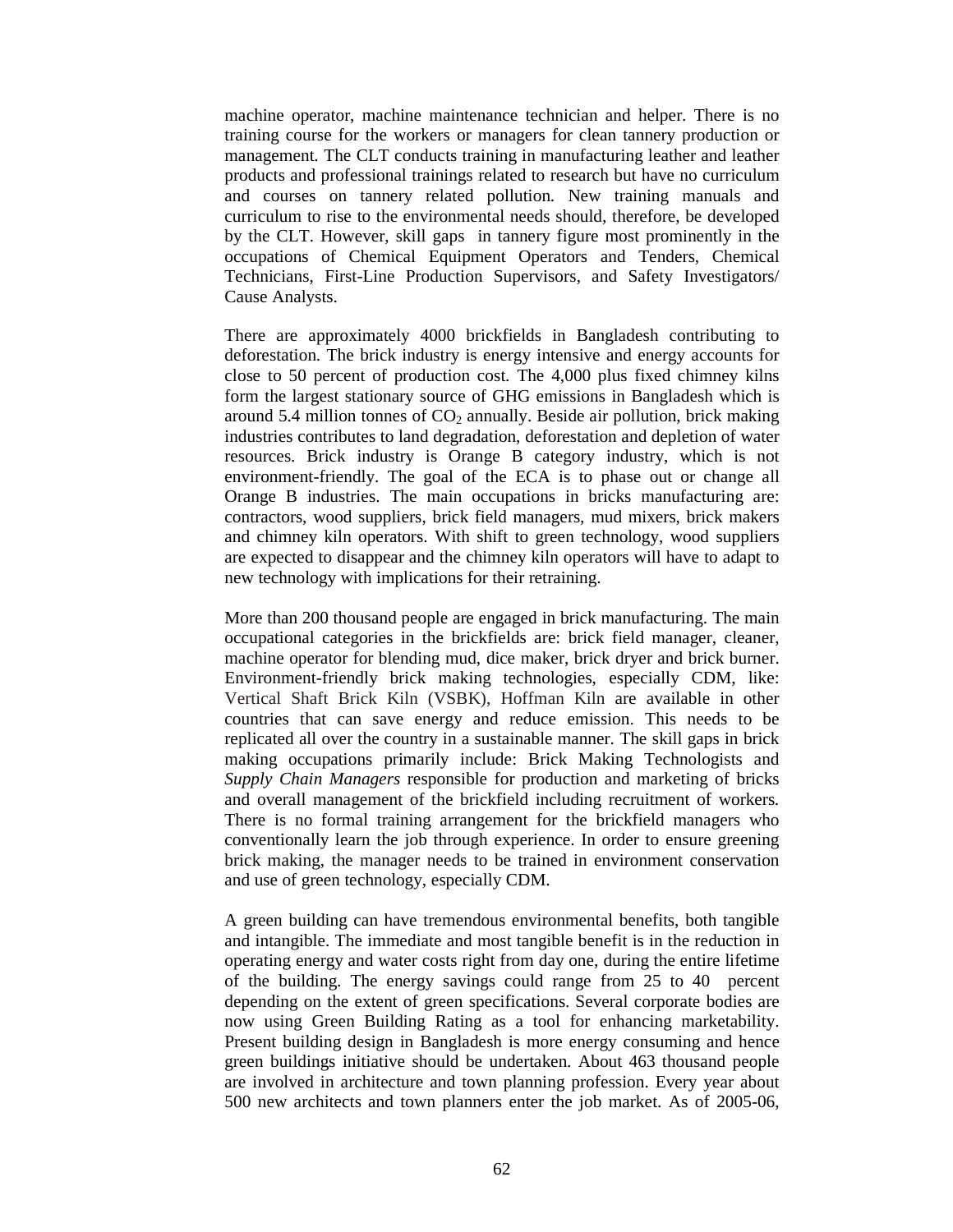1524 thousand persons are employed in the construction sector. The construction industry in the country is growing rapidly with real estate growth rate at 3.81 percent in 2008-09. Around 1200 real estate developers work in building construction and related projects. The main occupations in building construction include: architect, engineer, mason, helper and site manager. But for greening buildings, architect has the central role to play because he is responsible for the building design. New skills needed, therefore, include green architects, green town planners, green civil engineers, green supervisors and masons.

As of now, building professionals trained in the use of green tools and techniques are scarce. Along with the competence of professional groups some technical and logistic requirements also need to be taken into account. The availability and affordability of materials/equipment which contribute to energy efficiency is another major challenge. New technologies like wind towers, geothermal systems etc. are gaining increasing importance for greening existing occupations in construction of buildings. The greening process of buildings has been introduced in Bangladesh and may be replicated everywhere in a sustainable manner. The main occupations in this sector include: architects, civil engineers, designers, masons, helpers and site managers. So there is a huge potential for greening the existing occupations in this sector.

Future demand for green enhanced skills occupations in building construction primarily include: Architecture Technicians, Boilermakers, Carpenter Helpers, Carpenters, Cement Masons, Construction Equipment Operators, Installation Helpers, Insulation Installers, Insulation Workers, Iron and Steel Workers, Metal Fabricators and Fitters, and Welders, Cutters, Solderers & Brazers. Among new and emerging occupations are: Building Inspectors, Commercial Green Building and Retrofit Architects, Cool Roofing Installers, Energy Efficient Site Foremen, Environmental Construction Engineers, Environmental Maintenance Workers, Green Building Architects, Green Building Design Specialists, Green Building Designers, Green Plumbers and Pipe fitters, Retrofit Designers, Solar Commercial Installation Electrician Foremen, Solar Installation Manager/Project Foremen. These skills are available in Bangladesh but they are limited in supply pointing to the need for extensive skill development programmes for greening buildings.

In the early stages, despite scarcity skills happen to trigger off development. In the later stages, however, skills and development become mutually reinforcing. Economic growth and development cannot be sustainable without a sustainable environment. Skills for green jobs are instrumental in bringing about the desired change and are inseparable from sustainable development.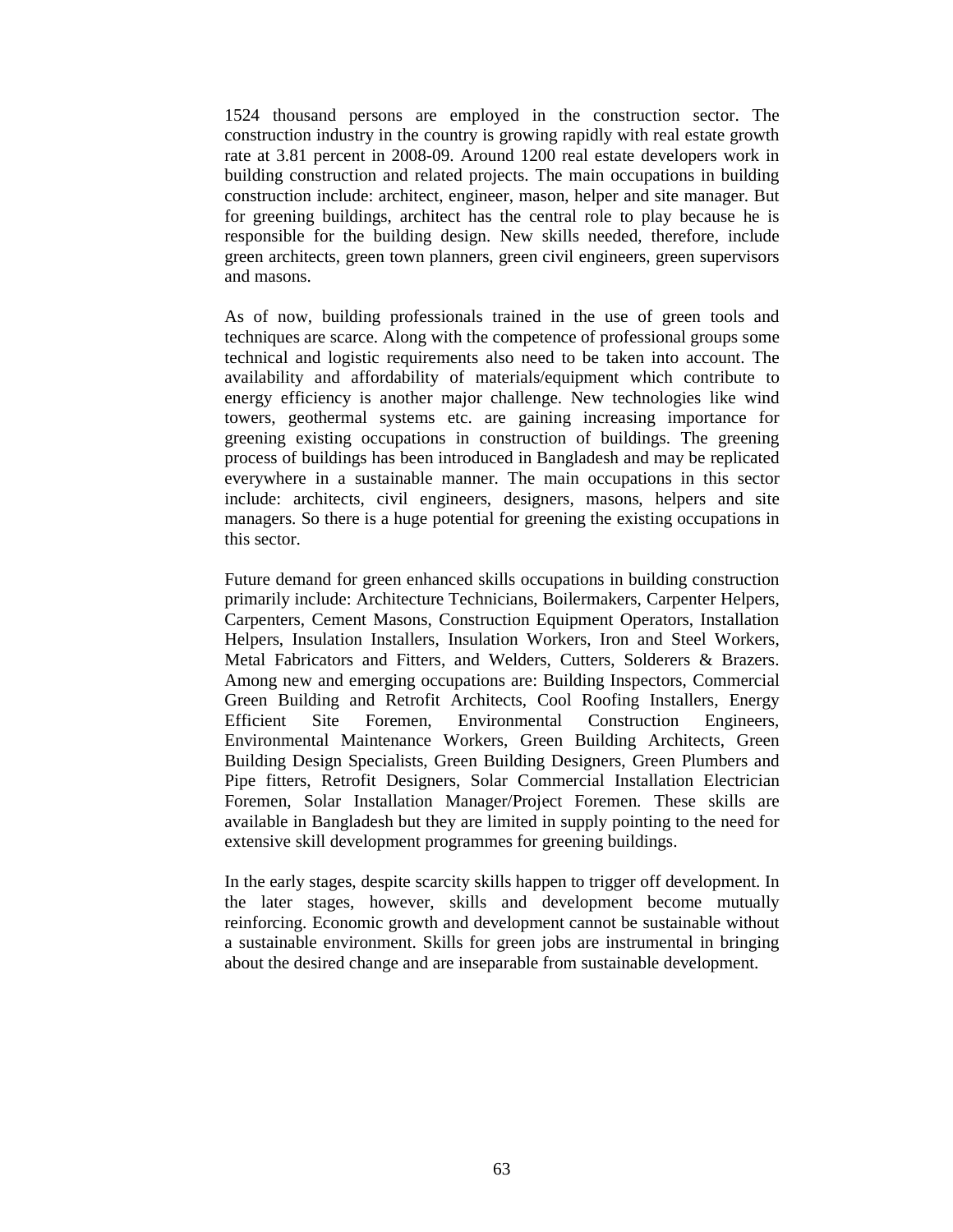### *4.2.2 Response policies and programmes*

At the policy making level, there is a lack of appreciation of the need for a policy targeting the identification and development of skills for green jobs. Although Bangladesh has embarked on several policies and programmes for adaptation to climate change and mitigation of its adverse impact, it has no policy for the formation and development of skills for greening the economy. In this regard, isolated and sporadic efforts are taking place in different sectors in informal way with very little impact.

The existing education and training system including general schooling does not follow a strategy to "mainstream" sustainability and environment protection issues within the education and training system. However, although there is no explicit policy in place, the government has introduced several chapters on environmental issues in pollution, adaptation and mitigation in the syllabus of the students from Grade-III to Grade-VIII in the general schooling system. Besides, the government is planning to widen the base of environmental education at the higher levels.

Ongoing TVET Reform Project is trying to establish training network between the public sector training institutions and the industrial employers, but there is no contents on developing skills for green jobs. The Project has targeted to meet market-driven, but not environment-driven, skill demand. In the same vein, there is no role of social dialogue in skills development for greener economy.

The skills response to meet the challenge of the green economic restructuring remains limited. There is no active labour market policy measures and planning of initial and continuing training.

### *4.2.3 Effective delivery mechanisms*

In the absence of any policy agenda and support, the delivery mechanisms of the existing institutions for developing skills for green jobs remain weak. Shortage of skills and expertise largely explains weak delivery mechanisms of these institutions. Generally, training in skills for green jobs takes place only informally.

Institutional frameworks, delivery channels and ad hoc skills responses remain limited mostly to IDCOL, NGOs, some CNG and renewable energy companies and waste management companies. There is no special skills development programmes to cushion the effects. They are delivered on-the-job by, for example, RREL, GS, GP, NAVANA CNG and Waste Concern and funded by the NGOs with donor assistance.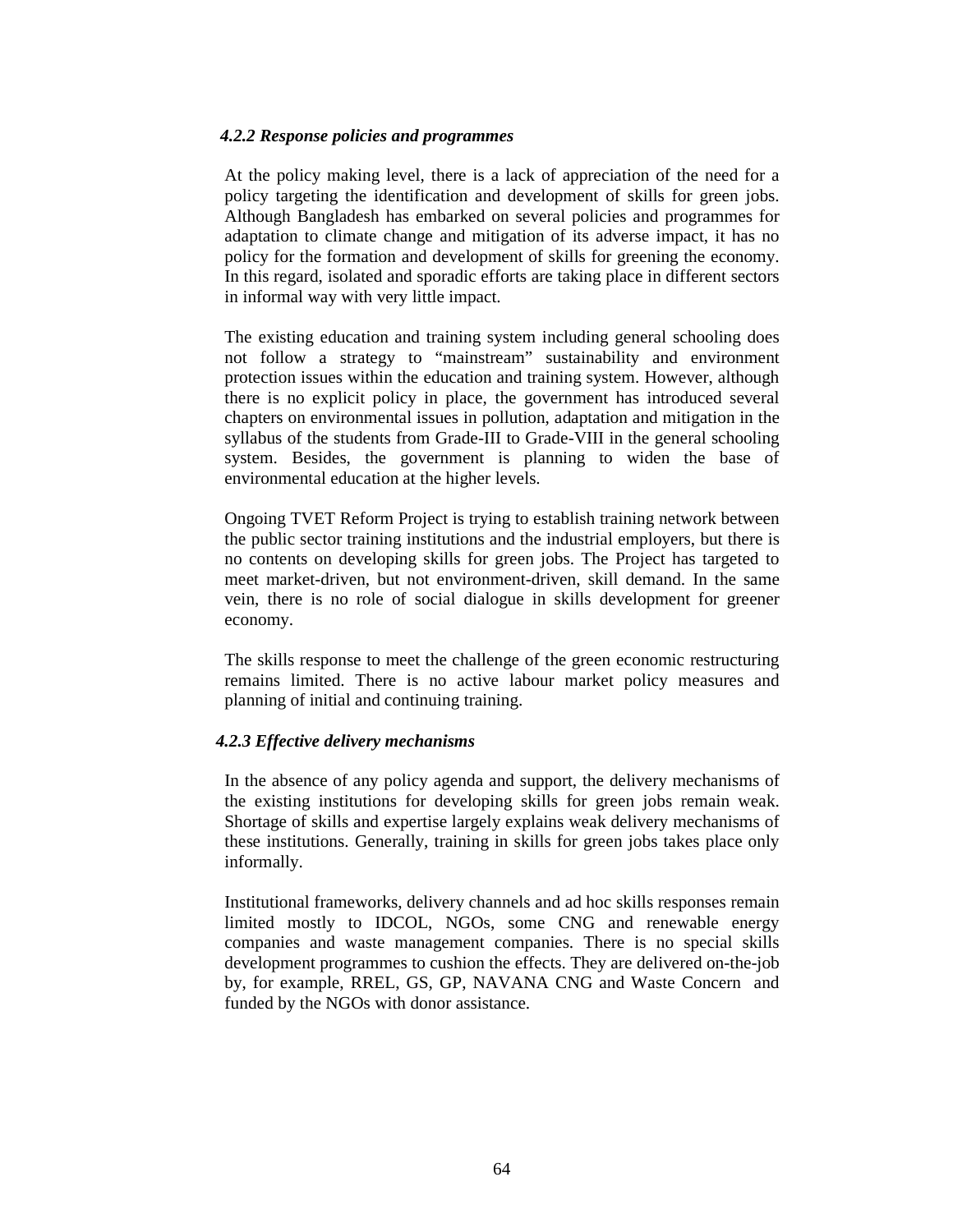## **5. Recommendations (2-4 pp.)**

### **5.1 Policy recommendations**

Bangladesh does not have sufficient strategies in terms of policy instruments and implementation mechanisms to promote a cleaner environment. Incentives-based policy instruments including tax, subsidies, and tradable permits to curtail consumption of fossil fuel and to affect human behaviour, may be put on board.

A coherent policy for the formation and development of skills for green jobs should be formulated and put in place within the overall framework for HRD. For greening purposes, the policy should target the implementation of the environment-driven skills needs in various sectors. Existing education policy should incorporate provision for environmental education at all levels. At the primary level, it should be made mandatory.

Synergy among the existing institutions (both public and private) for greening the economy should be established, promoted and strengthened. An integrated effort, involving all relevant sectors and covering all the relevant technologies, is needed to mitigate the problem of GHG. A consensus among all the stakeholders should also be built. This is a challenging job as the country lacks appropriate technologies to combat GHG effects. At the same time most of the industrial entrepreneurs are not fully aware of the consequences of environmental pollution and thus are not equipped to meet these challenges.

In order to introduce carbon free and climate resilient policy and to strengthen technical capacities of Bangladesh it is crucially important to integrate climate change risks and opportunities into HRD based planning and programming. The purpose of the climate change mitigation and adaptation skills for the professionals it is necessary to develop and integrate robust understanding of the implications of climate change into education and training for professionals involved in developing planned mitigating and adaptive responses to the impacts of climate change.

Policy-makers may consider a market-based policy of imposing carbon tax to reduce carbon emissions. Some of the factors that make a carbon tax a serious contender are its international acceptability, high elasticity and transparency. It is also easy to implement, and offers an incentive for the development of alternative and renewable sources of energy in Bangladesh.

There is a growing momentum for green jobs, particularly as a component of mitigation response. The possibility of 'jobless growth' (i.e. improving energy efficiency, but 'losing' jobs) needs to be prevented. Green jobs development strategy may consist in the following: (i) The pursuit of a sustainable, low carbon, low waste economy will contribute strongly to meeting Government targets for sustainable development and environment. (ii) This will stimulate the growth of the supply of what is often known as "Environmental Goods and Services" or "Environmental Industries", but increasingly referred to as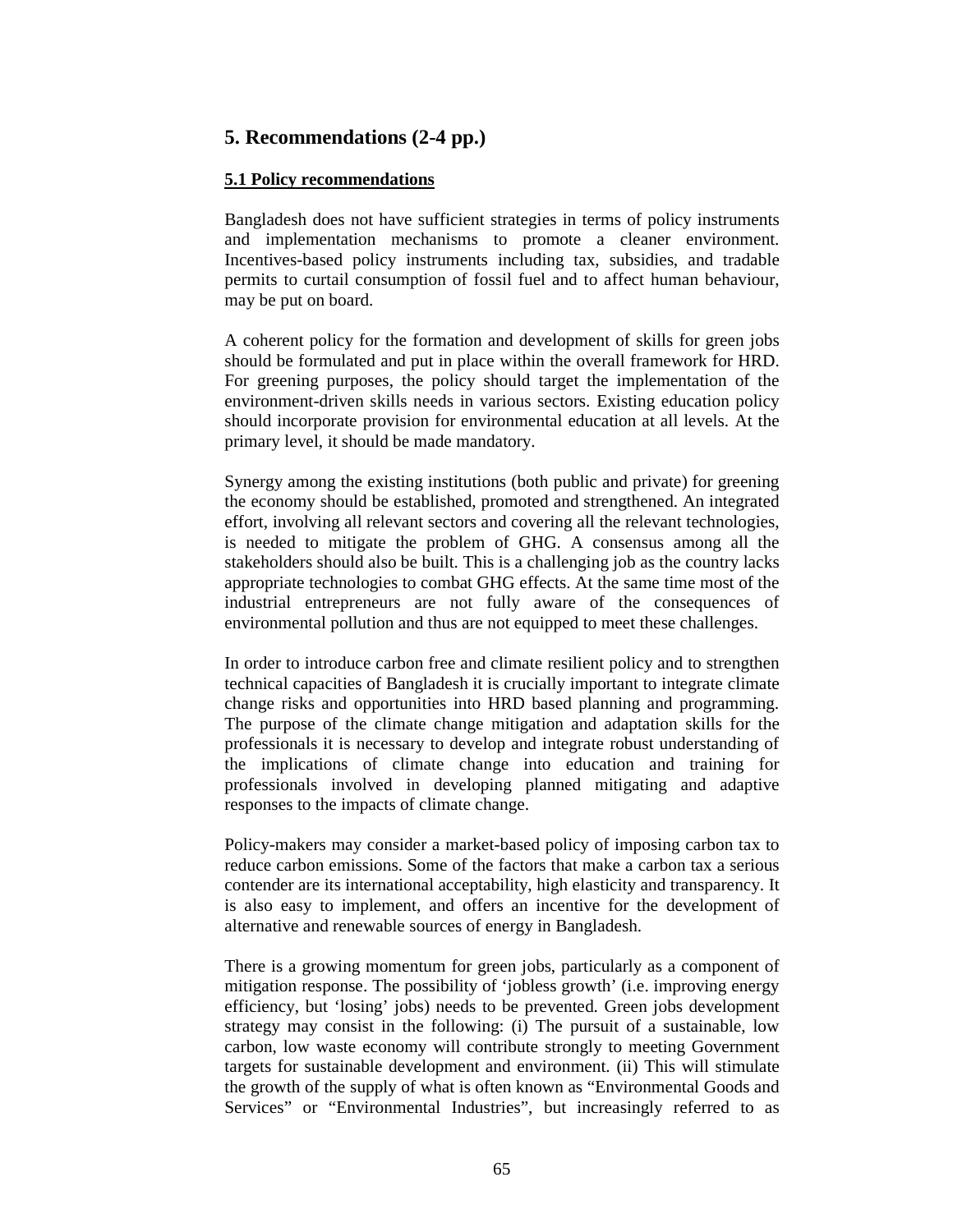"Green Jobs" or "Green Collar Workers". (iii) One may identify "Environmental Management" as a "core enabling sector".

The green jobs strategy provides us with an opportunity to respond to the twin challenges of climate change and the credit crunch. It will be a critical element in the transition of Bangladesh to a sustainable nation. The current economic environment presents a unique opportunity for all employers to change their working practices, taking not only the environmental and energy sectors into the future, but also presenting an opportunity for all employers to future-proof themselves, making all jobs 'green jobs'.

Bangladesh, along with many of its development partners already has some tools already in place that can assist employers, providing a high quality of consistent training, grants, loans and advice. One may propose the 'integration' of these as a coherent network, as well as some new initiatives to fill the gaps. It is also necessary to look closely at the ways that government makes financial and policy decisions and set about changing these to provide a stronger market in Bangladesh for the green sector.

Renewable energy industries are more labour intensive than the traditional energy sector. Energy efficiency measures need to be closely linked to all the sectors. There is also an opportunity to invest in packages to stimulate the economy to ensure that actions contain incentives and checks for greening the economy. Opportunities will arise to integrate activities designed to assist the economy with those designed to assist in the transition to a low carbon, low waste economy. This strategy will set the long-term vision and values, and direction of travel. Bangladesh should continue to set emissions reduction targets with invigorated environmental management and stimulate demands for the goods and services provided by the environmental management sector.

The transition to a sustainable (low carbon/low waste) economy will have impacts on all jobs. There will be the threat of job losses, as patterns of consumption change and new legislation outlaws old products. It will be necessary to act to minimise these losses. It will be needed to provide support for businesses in Bangladesh to help them capture green opportunities for Bangladesh.

There will be a transformation in the whole economy of Bangladesh affecting all jobs. All businesses will need to take action to increase their resource efficiency, improve their process efficiency, develop new products fit for the future, and identify opportunities to diversify. The opportunities will arise across all sectors, as all jobs become greener.

Public sector investment in the environmental sector is a means to create green jobs. Energy efficiency may be a priority. This would work in two ways: firstly creating local jobs by stimulating expenditure on a range of specific greening measures, particularly energy efficiency and waste management, and secondly by ensuring that infrastructure and other measures in the plan have greening and adaptation measures fully designed in, which also in turn adds to job creation.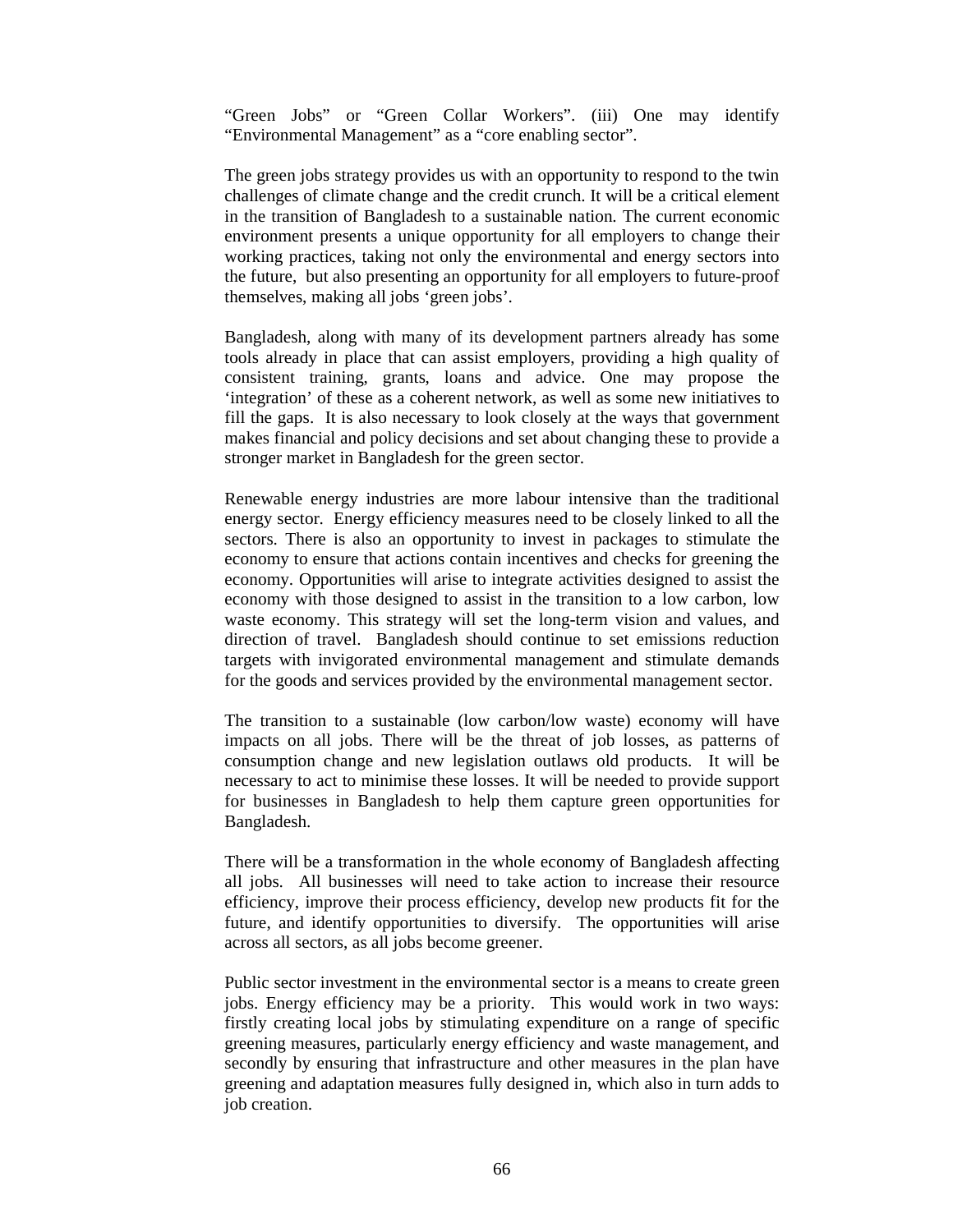Environmental management is a core enabling factor. Role of the environmental sector is not an end in itself, but it supports and enables the overall greening agenda. Much of the job potential will be indirect within other sectors. Green Jobs are not just in the environmental sector, but as a supply chain it is also found in other sectors, especially manufacturing. The outcomes of the environmental sector will be downstream, and accrue to businesses in the mainstream economy in meeting compliance, efficiency improvements, reducing carbon footprint, etc, and to government in terms of meeting policy objectives on energy, waste, housing standards, sustainable regeneration, etc. These environmental/green jobs cannot just be pursued in isolation from the rest of the economy; it is effectively a supply sector serving the overall transition to a sustainable economy. The vision of the future dictates that this will happen, but it is necessary to reap added value from the transformation.

Skilled people are a fundamentally necessary part of any economic and employment growth strategy, and re-establishing the linkages between learning and working is a condition for growth. The success of the skills development strategy for green depends on the active participation and commitment of all the stakeholders. There is a need to build an effective partnership in this critical venture.

The overall vision is an integrated national skills development system which promotes economic and employment growth and social development through a focus on education, training and employment services. The skills development strategy is an integral part of the government's commitment to overall HRD which includes education reform and the transformation of health and welfare services. The core strategy is to create an enabling environment for expanded strategic investment in skills development for green jobs.

### **5.2 Recommendations for education and training**

Existing TVET system needs to be recast in the light of environment-driven curriculum and courses and more effective PPP in the formulation and implementation of the training programmes targeted towards establishing and improving the skill base for green jobs. Curriculum for greening the economy should be incorporated in the education and training programmes down from the primary level.

Systemic and institutional arrangements should be put in place for early implementation of the skills needs for green jobs in various sectors as reported in Section 4.2.1 and for the transfer of the findings into the occupational profiles, curriculum design and education and training provision for greening existing occupations and for developing emerging and new green occupations.

NSDC, in collaboration with BMET, DTE, BTEB, MLE, DOE, DOF, MEF, Ministry of Education, IDCOL, NGOs, employers and workers associations, should play the central role in the formation and development of skills for green jobs in Bangladesh. Proposed SEDA as a focal point for development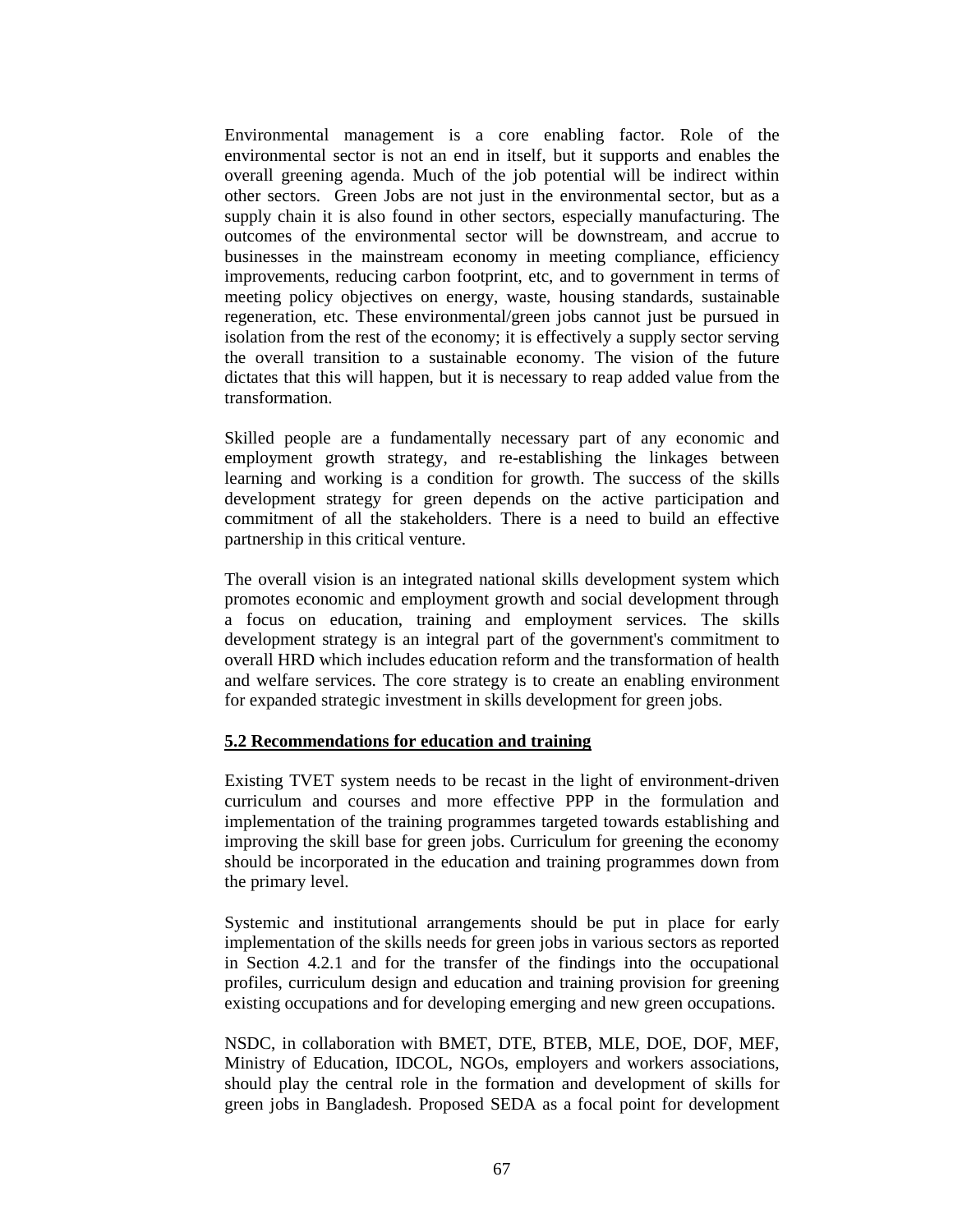and promotion of sustainable energy should be put in place to steer the country towards a cleaner environment.

The organizations involved in skills response primarily include Waste Concern, GS, REB, IDCOL and BCSIR. They are effective on a limited scale primarily due to their informal training arrangements. In order to meet the challenges of greening the economy, formal training institutions and programmes may be put in place. For all practical purposes, the main channels of current and future response in skills provision should be TVET, CVT and PPP training measures within active labour market policy implementation, onthe-job training or other forms of training supported by the enterprises.

There is enormous potential for future training in greening the economy. In order to meet this challenge, there is a crucial need for a clear policy on skill formation and development for greening the economy which would embody strategic interventions for improving the existing education and training capacity to meet the skill needs for green jobs adequately. Simultaneously, feed-back mechanisms between business and the education and training systems should be put in place.

### **5.3 Recommendations for further research and data collection**

Bangladesh should develop information and technological knowledge base and conduct research on GHG emission to combat the impacts of climate change and search for suitable strategies to cope with the changing environment and the changing requirement for HRD.

In order to improve upon the ongoing policies and programmes relating to greening HRD, further research and regular data collection should be undertaken with a view to updating knowledge and monitoring progress in greening the economy. To this end, there is a need for capacity building in research for greening the economy and skill development for green jobs.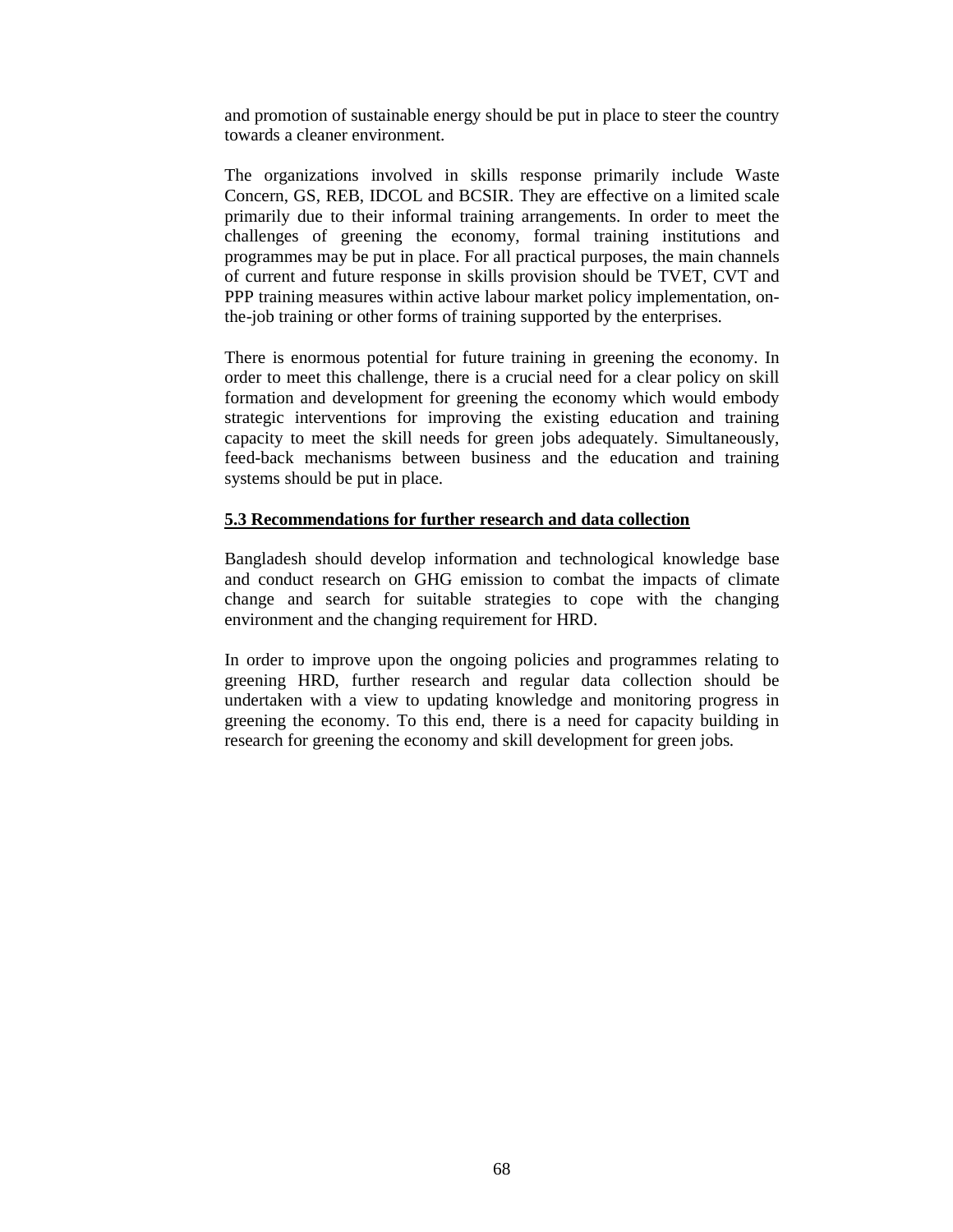#### **References**

- **1.** Al-Muyeed & Shadullah (2009): Dr. Abdullah Al-Muyeed and Dr. A. M. Shadullah, Environment-friendly Renewable Energy: Electrification through Biogas, Dhaka, 2009.
- **2.** BBS (2005): Bangladesh Bureau of Statistics, *Report on Labour Force Survey 2002-03,* Bangladesh Bureau of Statistics, Ministry of Planning, Government of the People's Republic of Bangladesh.
- **3.** BBS (2008): Bangladesh Bureau of Statistics, *Report on Labour Force Survey 2005-06,* Bangladesh Bureau of Statistics, Ministry of Planning, Government of the People's Republic of Bangladesh.
- **4.** BCAS (1998): Bangladesh Centre for Advanced Studies, National Report on Asia Least-Cost Greenhouse Gas Abatement Strategy (ALGAS), Bangladesh, Final Report, May 1998.
- **5.** DOF (2007): Department of Forest, National Forest and Tree Resources Assessment 2005-2007, Ministry of Environment and Forest, Dhaka, 2007.
- **6.** Dhar & Rahman (2003): N.R. Dhar and M.A. Rahman, Emission characteristics of in-use CNG vehicles in Dhaka city, International Conference on Mechanical Engineering 2003, 26-28 December 2003, Dhaka, Bangladesh.
- **7.** Dierdorff *et al* (2009): Erich C. Dierdorff, Jennifer J. Norton, Donald W. Drewes, & Christina M. Kroustalis, David Rivkin & Phil Lewis, Greening of the World of Work: Implications for O\*NET®-SOC and New and Emerging Occupations, The National Center for O\*NET Development, Raleigh, NC, February 12.
- **8.** Farooque & Hasan (2004): M Farooque and S R Hasan, *Laws Regulating Environment in Bangladesh,* Bangladesh Environmental Lawyers Association (BELA), Dhaka.
- **9.** FAO (1993): Food and Agriculture Organization of the United Nations, Status And Development Issues of the Brick Industry in Asia, Bangkok.
- **10.** GOB (2008): Government of the People's Republic of Bangladesh, Moving Ahead, National Strategy for Accelerated Poverty Reduction II (FY 2009-11), General Economics Division, Planning Commission, Dhaka, October 2008.
- **11.** Hashim (2009): Samiul Hashim, Rusty law to prevent industrial pollution, Bangladesh Environment Lawyers Association, Dhaka, October 2009 (mimeo).
- **12.** McCarthy (2008): M. McCarthy, Going from "Blue Collar" to "Green Collar" in Work Force Development, February.
- **13.** MEF (2008): Ministry of Environment and Forests, Bangladesh Climate Strategy and Action Plan 2008, Ministry of Environment and Forests, Government of the People's Republic of Bangladesh, Dhaka, Bangladesh.
- **14.** Miah & Alam (2000): MD. Danesh Miah and Syed Ashraful Alam, *Deforestation and Greenhouse Gas Emission Caused by the Brickfields: Bangladesh Perspective,* Institute of Forestry and Environmental Sciences, University of Chittagong, Chittagong.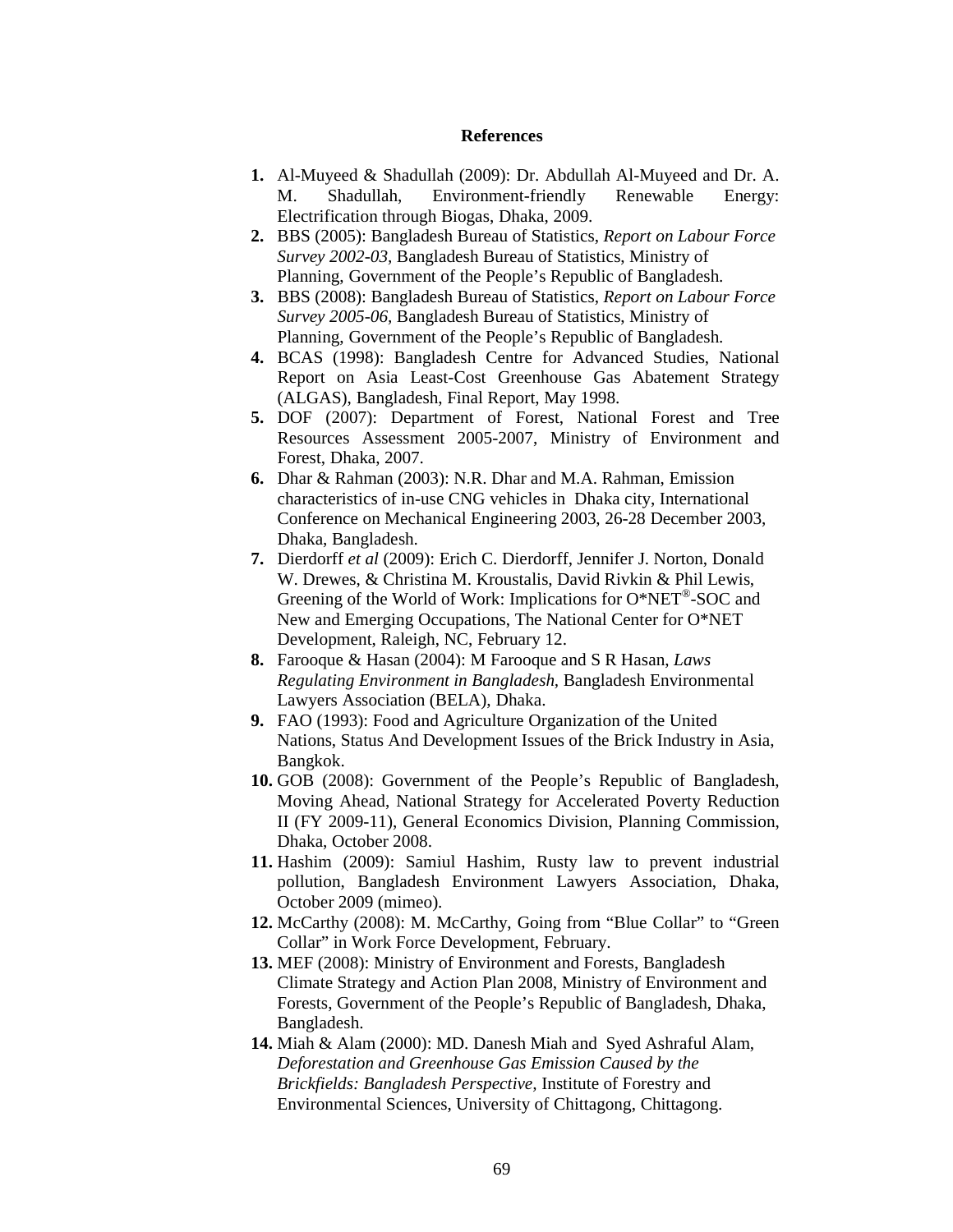- **15.** MLE (2007): Mininstry of Labour and Employment, *Bangladesh Labour Law 2006.*
- **16.** NAVANA (2009): NAVANA CNG Limited, A Clean Alternative, Dhaka, 20 August.
- **17.** Rahman *et al* (2004): A. Rahman, A. Ali, F. Chouwdhury and M. Hassan (eds) Bangladesh Environment Vol I and II, Unnayan Shamannay, Dhaka.
- **18.** UNEP (2006): Dhaka City: State of Environment 2005, UNEP, Dhaka, Bangladesh.
- **19.** Unnayan Shamannay (2004): Bangladesh Environment, Volume II: Database, People's Report 2002-2003, Ministry of Environment and Forests, Dhaka, 2004.
- **20.** WHO (2006): World Health Organization, Air quality guidelines for particulate matter, ozone, nitrogen dioxide and sulfur dioxide, Global update 2005, Summary of risk assessment, WHO/SDE/PHE/OEH/06. 02, World Health Organization, Geneva, 05 October.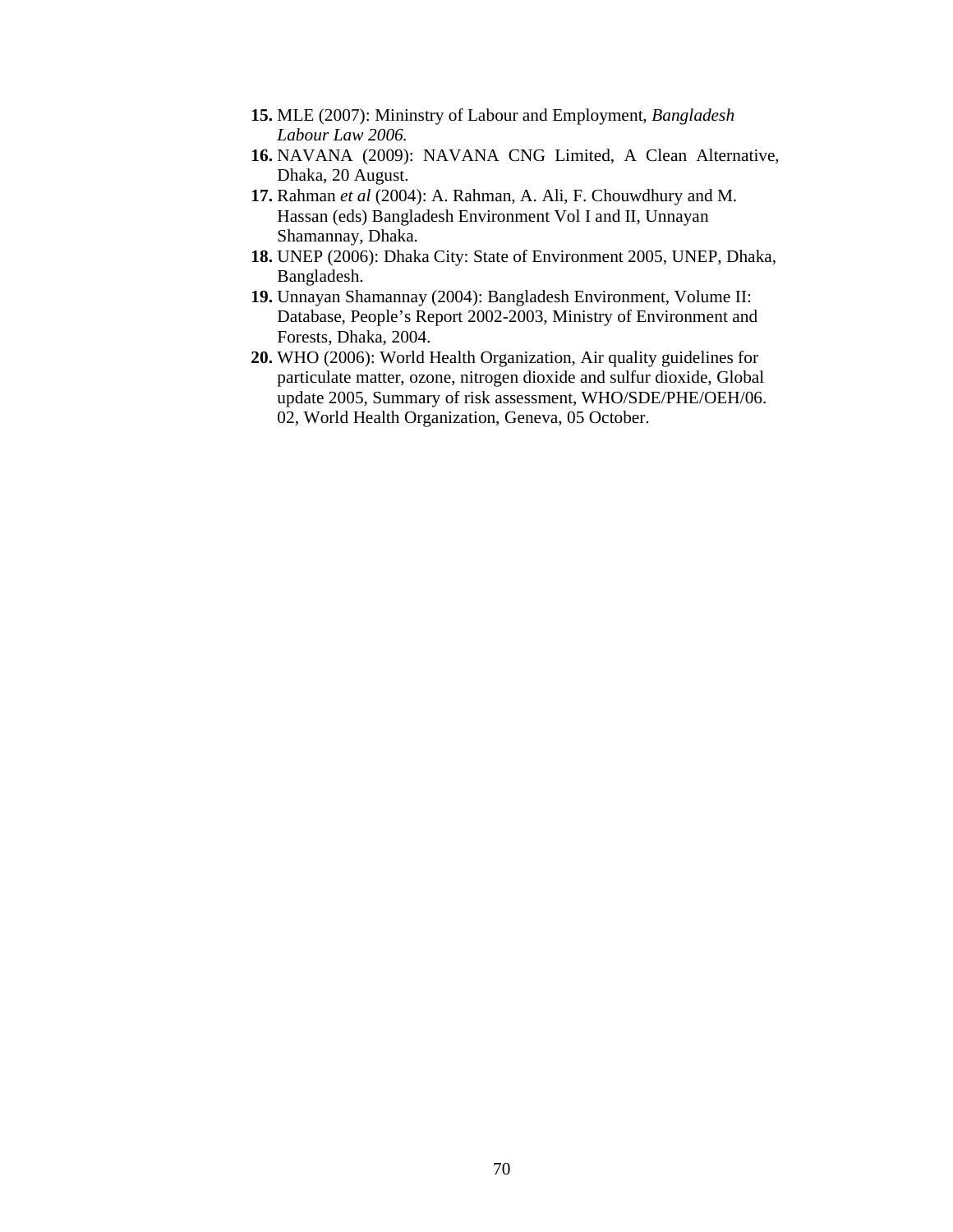## **Annex-1: List of key resource persons**

(interviewees, participants in the focus groups, expert panels etc.)

| Name                           | Position                    | Organization                                       | Address & Contact Number                     |  |  |  |
|--------------------------------|-----------------------------|----------------------------------------------------|----------------------------------------------|--|--|--|
| 1. Dr. M S                     | Head, DICD                  | Grameen Shakti                                     | TEL: 9004314, 9004081 (Extn.123)             |  |  |  |
| Islam                          |                             | Grameen Bank Bhaban (19th                          | CELL: 01713002180                            |  |  |  |
|                                |                             | floor) Mirpur-2, Dhaka-                            | Email: dmsislam@agni.com                     |  |  |  |
|                                |                             | 1216                                               |                                              |  |  |  |
| 2. Matiur                      |                             | Grameen Shakti                                     | 9355952                                      |  |  |  |
| Rahman                         |                             |                                                    | 01714217184                                  |  |  |  |
| 3. Dr.                         |                             | Bangladesh Shrimp & Fish                           | 9887731                                      |  |  |  |
| Mahmudul                       |                             | Foundation                                         | 01711590366                                  |  |  |  |
| Karim                          |                             |                                                    |                                              |  |  |  |
| 4. Dipal                       | <b>Managing Director</b>    | Grameen Shakti                                     | TEL: 9004314, 9004081                        |  |  |  |
| Chandra Barua                  |                             |                                                    |                                              |  |  |  |
| 5. Munawar                     | <b>Managing Director</b>    | Rahimafrooz Renewable                              | TEL: 9893442                                 |  |  |  |
| Misbah Moin                    |                             | Energy Ltd., Rahimafrooz                           |                                              |  |  |  |
|                                |                             | Corporate Office, Gulshan-                         |                                              |  |  |  |
|                                |                             | 1<br>Rahimafrooz Renewable                         | TEL: 8832206 - 08 Extn: 18                   |  |  |  |
| 6. Nazmun<br>Nahar             | Marketing<br>Executive      |                                                    |                                              |  |  |  |
|                                |                             | Energy Ltd., 260/B Tejgaon<br>I/A (Beside Nabisco) | Email:<br>nazmun.nahar@rahimafrooz.com       |  |  |  |
| 7. Md. Nurul                   |                             | Rahimafrooz Renewable                              | $8832206 - 08$                               |  |  |  |
| Islam                          | Manager, Human<br>Resources | Energy Ltd., 260/B Tejgaon                         | Email:                                       |  |  |  |
|                                |                             | I/A (Beside Nabisco)                               | nurul.islam@rahimafrooz.com                  |  |  |  |
|                                |                             |                                                    | CELL: 01714111063                            |  |  |  |
| 8. Prof. Ainun                 | Professor                   | <b>BUET</b>                                        | TEL: 8122577                                 |  |  |  |
| Nishat                         |                             |                                                    | 0189328245                                   |  |  |  |
| 9. Kamran T.                   | President                   | Bangladesh Employers'                              | TEL: 9552567 (Office) 8316832                |  |  |  |
| Rahman                         |                             | Federation, Chamber                                | (Residence)                                  |  |  |  |
|                                |                             | Building, 122-124                                  | Email: sg@citechco.net                       |  |  |  |
|                                |                             | Motijheel C/A                                      |                                              |  |  |  |
|                                |                             | Dhaka-1000                                         |                                              |  |  |  |
| 10. Farooq                     | <b>Secretary General</b>    | <b>Bangladesh Employers'</b>                       | TEL: 9565208-10                              |  |  |  |
| Ahmed                          |                             | Federation, Chamber                                | 01711543172                                  |  |  |  |
|                                |                             | Building, 122-124                                  | sg@citechco.net                              |  |  |  |
|                                |                             | Motijheel C/A                                      | farooqahmed2427@yahoo.com                    |  |  |  |
|                                |                             | Dhaka-1000                                         |                                              |  |  |  |
| 11. A.H. Md.                   | <b>Executive Director</b>   | Waste Concern House-21                             | TEL: 9873002, 9873067, 9873110               |  |  |  |
| Maqsood Sinha                  |                             | (Side B) Road-7, Block-G                           | wastecon@dhaka.agni.com                      |  |  |  |
|                                |                             | Banani Model Town                                  | magsood@wasteconcern.org                     |  |  |  |
|                                |                             | Dhaka-1213                                         | msinha@citechco.net                          |  |  |  |
| 12. Iftekhar                   | Director                    | <b>Waste Concern House-21</b>                      | TEL: 9873002, 9873067, 9873110               |  |  |  |
| Enayetullah                    |                             | (Side B) Road-7, Block-G                           | wastecon@dhaka.agni.com                      |  |  |  |
|                                |                             | Banani Model Town                                  | iftekhar@wasteconcern.org                    |  |  |  |
|                                |                             | Dhaka-1213                                         | ienayet@bangla.net                           |  |  |  |
| 13. Moushumi                   | Program Officer             | Waste Concern House-21                             | TEL: 9873002, 9873067, 9873110               |  |  |  |
| Ahmed                          |                             | (Side B) Road-7, Block-G                           | office@wasteconcern.org                      |  |  |  |
|                                |                             | Banani Model Town                                  | moushumi@wasteconcern.org                    |  |  |  |
|                                |                             | Dhaka-1213                                         | moushumiahmed@gmail.com                      |  |  |  |
| 14. Dr. Fazle<br>Rabbi Sadeque | Director                    | Department of Environment<br>E-16 Agargaon, Dhaka- | TEL: 9115120 (Office)<br>9347086 (Residence) |  |  |  |
| Ahmed                          | (Technical)                 | 1207                                               | frsa1962@yahoo.co.uk                         |  |  |  |
| 15. Md. Billal                 | Director                    | Department of Environment                          | TEL: 9112489 (Office)                        |  |  |  |
| Hossain                        | (Admin & Dev)               | E-16 Agargaon, Dhaka-                              | 01716157306                                  |  |  |  |
|                                |                             |                                                    |                                              |  |  |  |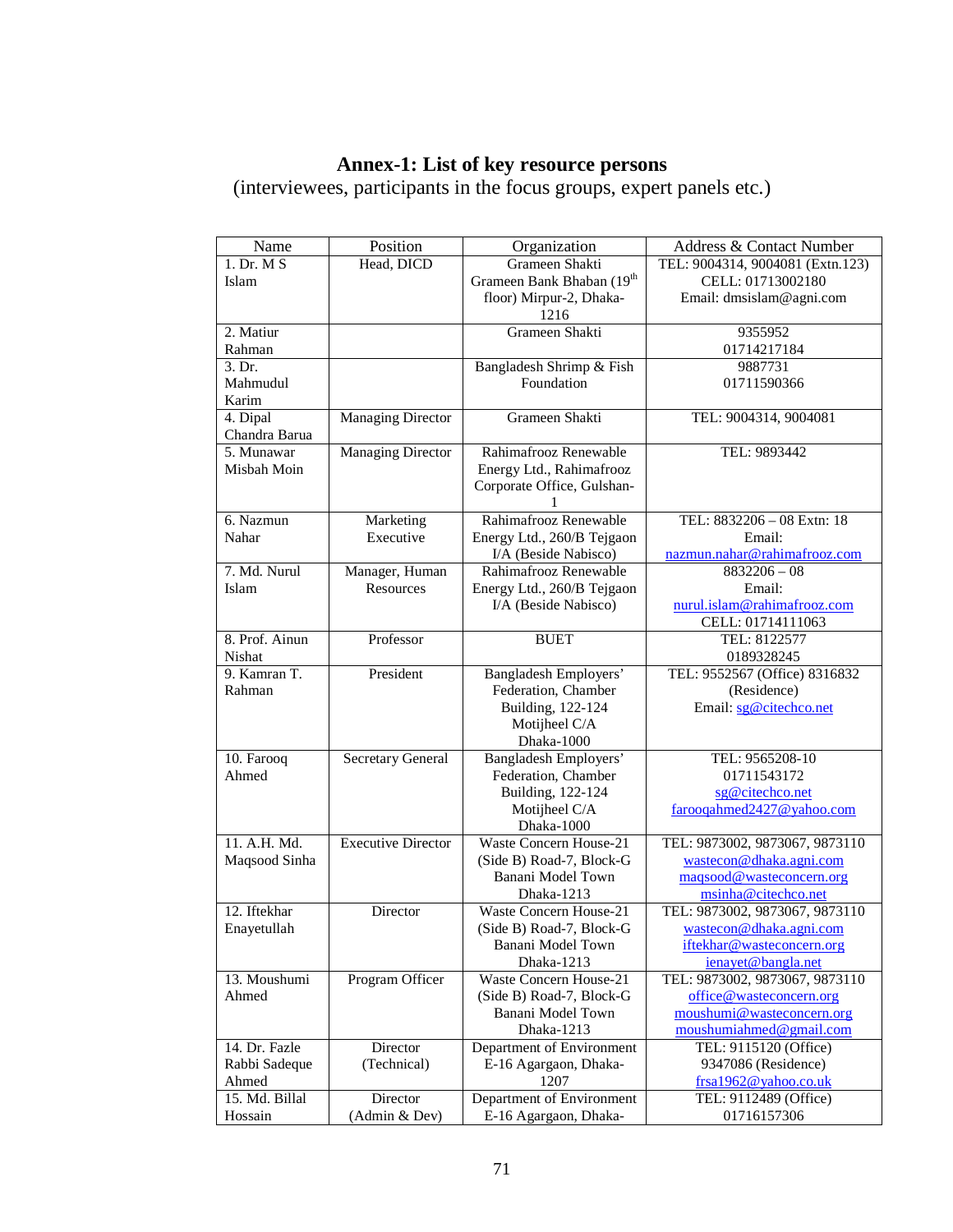|                                           |                                                                                        | 1207                                                                                          | mdbhossain@yahoo.com                                                                                                                                                                                                                                                                                         |  |
|-------------------------------------------|----------------------------------------------------------------------------------------|-----------------------------------------------------------------------------------------------|--------------------------------------------------------------------------------------------------------------------------------------------------------------------------------------------------------------------------------------------------------------------------------------------------------------|--|
|                                           |                                                                                        |                                                                                               | billalhossain@doe-bd.org                                                                                                                                                                                                                                                                                     |  |
| 16. Islam Sharif                          | <b>CEO</b>                                                                             | <b>Infrastructure Development</b><br>Company Limited (IDCOL)                                  | TEL: 9114385, 8111235                                                                                                                                                                                                                                                                                        |  |
| 17. Md Shah                               | Supervisor                                                                             | Bashundhara City<br>Progoti Leather Complex                                                   |                                                                                                                                                                                                                                                                                                              |  |
| Alam                                      |                                                                                        | Limited, Hazaribag, Dhaka.                                                                    |                                                                                                                                                                                                                                                                                                              |  |
|                                           |                                                                                        |                                                                                               |                                                                                                                                                                                                                                                                                                              |  |
| 18. Md Ali                                | Machine Operator                                                                       | Aziz Tannery, 150                                                                             |                                                                                                                                                                                                                                                                                                              |  |
| Akbar                                     |                                                                                        | Hazaribag, Dhaka                                                                              |                                                                                                                                                                                                                                                                                                              |  |
| 19.Mr Kabir<br>Ahmed                      | <b>BSC</b> Engineer<br>(Mechanical,<br>DUET)<br><b>Assistant Manager</b><br>(Workshop) | Navan CNG Limited,<br>Kollanpur, Dhaka                                                        | CELL: 01814-655399                                                                                                                                                                                                                                                                                           |  |
| 20. Dr.<br>Nizamuddin<br>Ahmed            | Professor                                                                              | Department of Architecture<br>Bangladesh University of<br>Engineering and<br>Technology(BUET) | E-mail:nizamarchitect@yahoo.co.uk,<br>drnizam@gmail.com<br><b>Mailing Address</b><br>46/1 Teachers Quarters, BUET,<br>Dhaka 1000, Phones (880 2)<br>9665633 (Work)<br>(880 2) PBX 864640 or 8616833<br>Extn.7155 (Work), Extn.7382<br>(Home) Cell phone (880 2) (0) 1711<br>534290 Fax 88-02-862 8314 (Home) |  |
| 21. Md. Abdus<br>Sattar                   | <b>Assistant Manager</b>                                                               | Assistant Manager, Sohag<br>CNG, Malibag, Dhaka                                               | CELL: 01718098659                                                                                                                                                                                                                                                                                            |  |
| 22. Dr. Md.<br><b>Fazlul Karim</b>        | Professor                                                                              | 44-50, Hazaribagh<br>Dhaka-1209<br>Bangladesh                                                 | +880 2 8617439                                                                                                                                                                                                                                                                                               |  |
| 23. Md Ruhul<br>Amin                      | Manager                                                                                | Khokan Bricks, Amin<br>Bazar, Dhaka                                                           | CELL: 01720914885                                                                                                                                                                                                                                                                                            |  |
| 24. Md Harun<br>ur Rashid                 | Manager                                                                                | New Mohiudding and Hanif<br>Bricks, Amin Bazar, Dhaka                                         | CELL: 0172373250                                                                                                                                                                                                                                                                                             |  |
| 25. Md Khalilur<br>Rahman                 | Manager                                                                                | Akota Bricks, Gabtoli,<br>Dhaka                                                               |                                                                                                                                                                                                                                                                                                              |  |
| 26. M A Gofran                            | <b>Biogas Consultant</b>                                                               | Grameen Shakti<br>Grameen Bank Bhaban (19th<br>floor) Mirpur-2, Dhaka-<br>1216                | TEL: 9004314, 9004081 (Extn.123)                                                                                                                                                                                                                                                                             |  |
| 27. S.M.<br>Formanul Islam                | Director<br>(Legal) and<br>Company<br>Secretary                                        | Infrastructure<br>Development Company<br>Limited (IDCOL)                                      | TEL:: 9114385, 8111235,<br>8117526<br>01199851354, 9143157 Ext-15<br>Fax: $+880-2-8116663$<br>Email: fislam@idcol.org                                                                                                                                                                                        |  |
| 28. Mr.<br>Shafiqur<br>Rahman<br>Majumder | President                                                                              | Jatiya Sramik Federation<br>76/1/Q North Jatrabari,<br>((Bibir Bagicha)                       | TEL: 7514117                                                                                                                                                                                                                                                                                                 |  |
| 29. Mr. Jalal<br>Ahmed                    | General<br>Secretary                                                                   | Jatiya Sramik Federation<br>76/1/Q North Jatrabari,<br>((Bibir Bagicha)                       |                                                                                                                                                                                                                                                                                                              |  |
| 30. Mr. Nurul<br>Islam                    | President                                                                              | <b>Bangladesh Trade Union</b><br>Kendra<br>23/2, Topkhana Road,                               | CELL: 017534233,<br>TEL: 9111275                                                                                                                                                                                                                                                                             |  |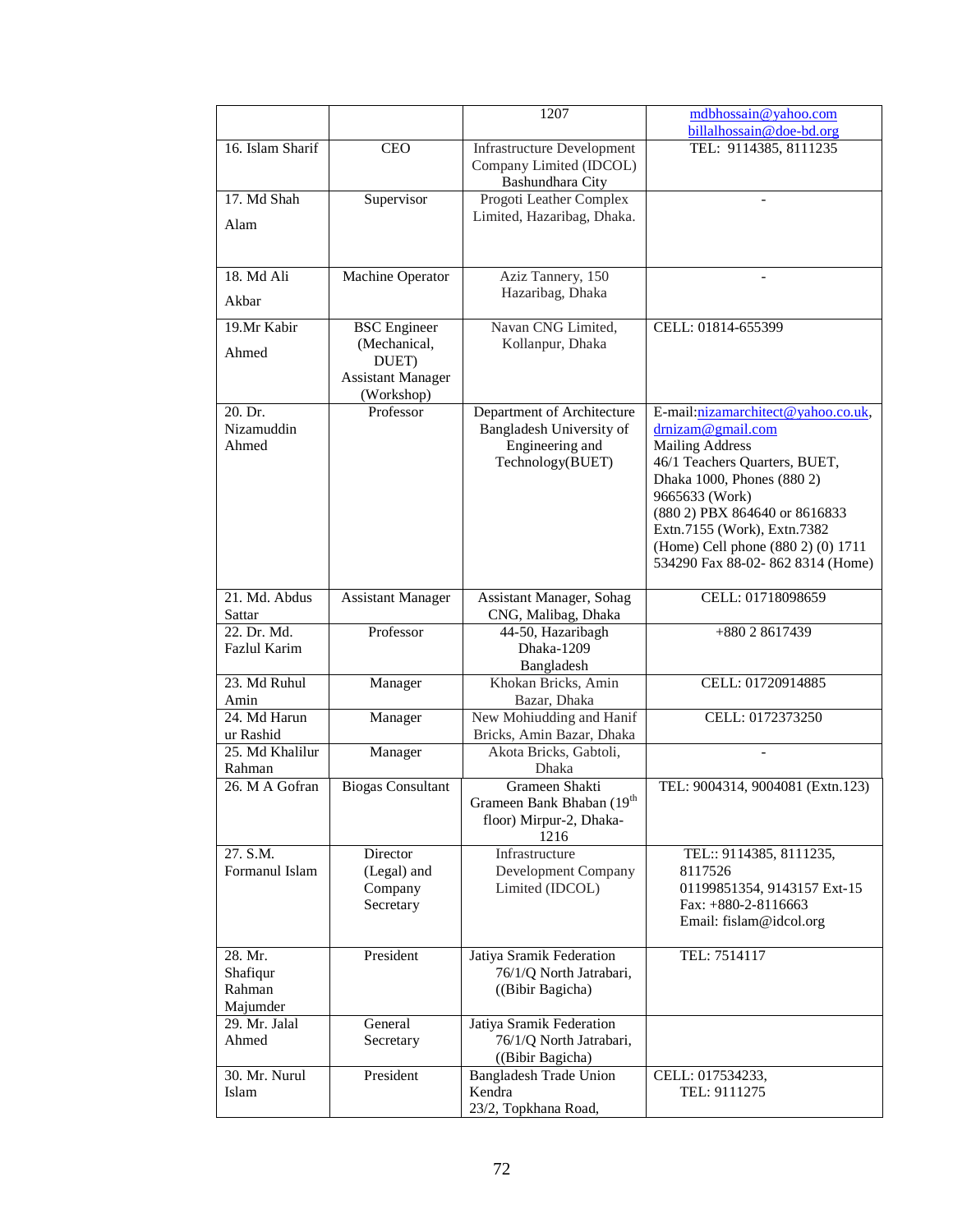|                       |                      | Dhaka                                     |                                           |  |  |  |
|-----------------------|----------------------|-------------------------------------------|-------------------------------------------|--|--|--|
|                       |                      | Tel: 9557416 (Off)                        |                                           |  |  |  |
| 31. Dr. Wajedul       | General              | <b>Bangladesh Trade Union</b>             | TEL: 9557416 (Off), 8611868,              |  |  |  |
| Islam Khan            | Secretary            | Kendra                                    | 0171240030                                |  |  |  |
|                       |                      | 23/2, Topkhana Road,                      |                                           |  |  |  |
| 32.                   |                      | Dhaka                                     |                                           |  |  |  |
| Mr. Mukhlesur         | President            | Bangladesh Sanjukta                       | TEL: 8111827, 9128089,                    |  |  |  |
| Rahman                |                      | <b>Sramik Federation</b>                  | 011838122                                 |  |  |  |
|                       |                      | 23/2, Topkhana Road,<br>Dhaka             |                                           |  |  |  |
|                       |                      |                                           |                                           |  |  |  |
| 33. Mr.               | General              | Tel: 9554657 (Off)<br>Bangladesh Sanjukta |                                           |  |  |  |
| Mokaddem              | Secretary            | <b>Sramik Federation</b>                  | TEL: 8317252, 0171377578,<br>3554657      |  |  |  |
| Hossain               |                      | 23/2, Topkhana Road,                      |                                           |  |  |  |
|                       |                      | Dhaka                                     |                                           |  |  |  |
|                       |                      | Tel: 9554657 (Off)                        |                                           |  |  |  |
| 34. Mr. Khalilur      | President            | <b>Bangladesh Trade Union</b>             | TEL: 8814160, 0171135407                  |  |  |  |
| Rahman                |                      | Sangha                                    |                                           |  |  |  |
|                       |                      | 31/32 P.K. Roy Road,                      |                                           |  |  |  |
|                       |                      | Sadarghat, Dhaka Tel:                     |                                           |  |  |  |
|                       |                      | 9562632 (Off)                             |                                           |  |  |  |
| 35. Mr. Ashikul       | General              | <b>Bangladesh Trade Union</b>             | TEL: 8814160, 0171135407                  |  |  |  |
| Alam                  | Secretary            | Sangha                                    |                                           |  |  |  |
| Chowdhury             |                      | 31/32 P.K. Roy Road,                      |                                           |  |  |  |
|                       |                      | Sadarghat, Dhaka Tel:                     |                                           |  |  |  |
| 36. Mr.               | President            | 9562632 (Off)<br>Jatiyo Sramik Jote       | CELL: 0171521845, TEL:                    |  |  |  |
| Mesbahuddin           |                      | 20/4, Joykali Mandir                      | 7410986, 9564799 (Off)                    |  |  |  |
| Ahmed                 |                      | Road, Dhaka                               |                                           |  |  |  |
| 37. Mr. Nurul         | General              | Jatiyo Sramik Jote                        | TEL: 9564799 (Off)                        |  |  |  |
| Amin                  | Secretary            | 20/4, Joykali Mandir                      |                                           |  |  |  |
|                       |                      | Road, Dhaka                               |                                           |  |  |  |
| 38. Mr. Abul          | Acting               | Bangladesh Jatiyatabadi                   | CELL: 0171893040                          |  |  |  |
| Kashem                | President            | Sramik Dal                                |                                           |  |  |  |
| Chowdhury             |                      | 28/1 Nayapaltan, Dhaka                    |                                           |  |  |  |
|                       |                      | Tel: 8351929                              |                                           |  |  |  |
| 39. Mr. Zafrul        | General              | Bangladesh Jatiyatabadi                   | TEL: 8128560 (R), CELL:                   |  |  |  |
| Hassan                | Secretary            | Sramik Dal                                | 0171485898, 9564670 (O)                   |  |  |  |
|                       |                      | 28/1 Nayapaltan, Dhaka                    |                                           |  |  |  |
|                       |                      | Tel: 8351929                              |                                           |  |  |  |
| 40. Mr. Nasu          | President            | Bangladesh Mukta Sramik                   | TEL: 9135648, 9138544, CELL:              |  |  |  |
| Miah                  |                      | Federation                                | 019346150                                 |  |  |  |
|                       |                      | H-4/1, Block - E, Lalmatia,               |                                           |  |  |  |
|                       |                      | Dhaka                                     |                                           |  |  |  |
| 41. Mr. M.<br>Majibur | General<br>Secretary | Bangladesh Mukta Sramik<br>Federation     | TEL: 9135648, 9138544, CELL:<br>019346150 |  |  |  |
| Rahman                |                      | H-4/1, Block - E, Lalmatia,               |                                           |  |  |  |
| Bhuiyan               |                      | Dhaka                                     |                                           |  |  |  |
| 42. Mr. Nazrul        | Secretary            | Bangladesh Institute of                   | TEL: 8123869, 8123870                     |  |  |  |
| Islam Khan            | General              | Labour Studies, Road-11,                  |                                           |  |  |  |
|                       |                      | House-20                                  |                                           |  |  |  |
| 43. Mr. Zakir         | Secretary            | <b>Bangladesh CNG</b>                     | TEL: 880-2-8810499, 8851211               |  |  |  |
| Hossain Nayon         | General              | Filling Station and                       | ext: 105                                  |  |  |  |
|                       |                      | Conversion Workshop                       |                                           |  |  |  |
|                       |                      | Owners Association,                       |                                           |  |  |  |
|                       |                      | 205-207, Tejgoan I/A<br>Dhaka-1208        |                                           |  |  |  |
| 44. Engineer          | Managing             | Rupantarita Prakritik Gas                 | TEL: 880 2 8919353, 8933116               |  |  |  |
|                       |                      |                                           |                                           |  |  |  |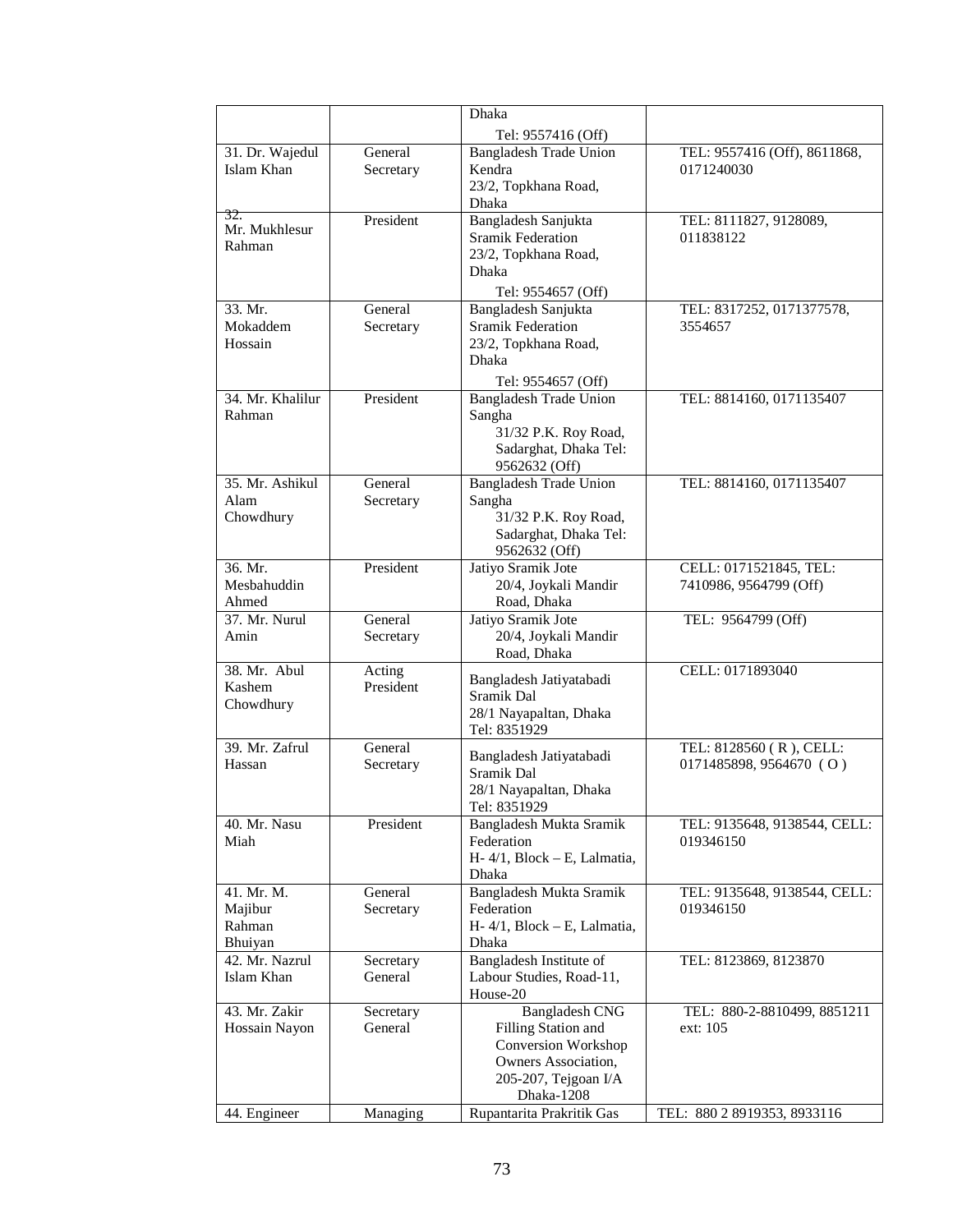| Shafiul Azam | <b>Director</b> | Company Limited           | PABX: 8917137, 8933117 Ext.: 201 |
|--------------|-----------------|---------------------------|----------------------------------|
|              |                 | (RPGCL), RPGCL Bhaban,    | CELL: 01713-010457               |
|              |                 | New Airport Road          | Fax: 880-2-8923948               |
|              |                 | Plot No. 27, Nikunja - 2, | $E$ -Mail: $md@rpgcl.org.bd$     |
|              |                 | Khilkhet, Dhaka-1220      |                                  |

# **Annex-2: Organizations Involved in the Development of Solar Energy in Bangladesh**

## **1. Local Government Engineering Department:**

- *Name of Project / Title* : Sustainable Rural Energy
- *Source of Funding/Donor* : UNDP
- *Year of Installation :* From 1998 to 2006
- *Type of Installation:* Centralized AC system for market place, coastal communities, biodiversity research laboratory, standalone solar system for rural clinics, tourist resorts, local govt. office, tribal temple and households, IT facility in remote LGED office, solar PV pumping, solar home lighting system, LED lanterns etc.
- *Total System Capacity* : 40.5 kWp
- *Total Project cost (US \$):* US \$ 1.99 million
- *Number of Beneficiaries/ Buyers* : 4500 direct and about fifty thousand indirect beneficiaries
- *Objectives* : Demonstration and technology transfer in the field of renewable energy in Bangladesh
- *Key output*: Community based diversified demonstrations of solar energy (PV) technologies has been successfully completed on the basis of available resource in the off-grid areas. Replication potentials have been observed from diversified applications

## **2. Bangladesh Power Development Board (BPDB)**

- **Name of Project / Title:** Renewable Energy Development & Energy Efficiency Measure of BPDB.
- *Type of Installation :* SHS, Solar Vaccination, Solar water pump, Solar Street light, Centralized Solar PV Power Plant
- *Total System Capacity* : 123.55kWp (1.23 MW)
- *Project amount/Installation cost (US \$):* US \$ 4.0 million
- *Number of Beneficiaries/ Buyers* : 625,000
- *Objectives :* Provide PV electricity at remote off-grid Chittagong Hill areas of Bangladesh
- *Key output* : PV system provided to 2344 rural households under Phase – II at Juraichari Upazilla Sadar, Bonjogichara, Moidong, Dumduma Union, Shijak College of Baghachari Upazilla under , Bandarban District and 600 SHS under Phase – III at Thachi Upazila, Bandarban District

## **3. Rural Electrification Board (REB) :**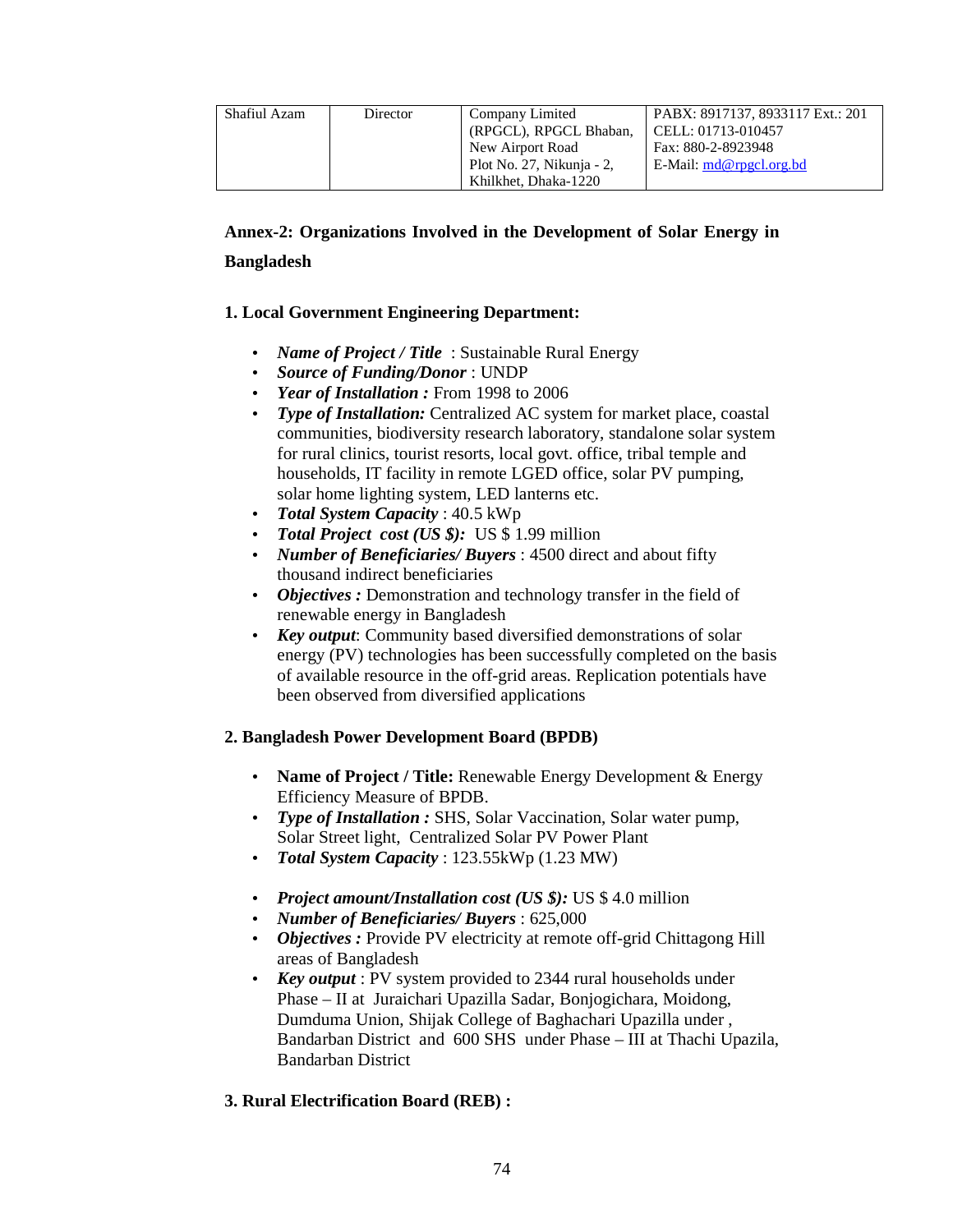- *Name of Project / Title* : Diffusion of Renewable Energy Technologies/ Rural Electrification Through Solar Energy
- *Source of Funding / Donors* : World Bank, GEF, GTZ, French Grant
- *Year of Installation :* Started From 1993
- *Type of Installation* : Solar Home System (SHS) Sys#1 = 36wp to 40wp, Sys#2 = 50wp, Sys#3 = 72wp to 80wp, Sys#4 = 100wp
- *Total System Capacity* : 233.095 Kw (0.233 Mw) by June 2007
- *Number of Beneficiaries/ Buyers* : Solar electricity provided to 4220 rural by June 2007
- *Objectives :* Diffusion of Renewable Energy Technologies, Rural Electrification through solar energy
- *Key output*: Solar PV electricity provided to the remote and isolated areas of the country Austogram thana of Kishoreganj district, Singra thana of Natore district, Kotalipara thana of Gopalganj district and among the islands Moheshkhali, Kutubdia, Sandip, St. Martin etc. But in implementing the project the location included in areas of Kishoreganj, Jamalpur, Narayanganj, Manikganj, Barisal-2, Patuakhali, Bagerhut, Kustia, Magura, Sathkhira, Natore-1, & Nababganj PBS. Serajganj PBS, Natore PBS-2, Pabna PBS-2. Barisal PBS-1, Cox's Bazar and Sunamganj PBS. Battery Charging Station based and Stand Alone System) including Health Centre, bazar and sports club etc

## **4. Infrastructure Development Company Limited (IDCOL)**

- **Name of Project / Title:** Rural Electrification and Renewable Energy Development Project ( REREDP)
- **Partner Organizations at Field Level( Implemented the programme) :** Grameen Shakti , BRAC Foundation, SRIZONY, COAST, TMSS, CMES, IDF, Shubashati, UBOMUS, BRIDGE, RSF, PDBF, PMUK, HF, Mukti, Others.
- **Source of Funding / Donors :** World Bank, GEF, GTZ, KfW
- **Year of Installation :** Started from 2003
- **Type of Installation:** Over 260,000households brought under SHS (**November, 2008**). IDCOL has revised the target of Solar Home System Installation Programme to 240,000 worth of 7.4 megawattpeaks, which it plans to achieve over an approximate period of four years [September 2005- December 2009].
- **Total System Capacity :**
- **Project amount/Installation cost (US \$):** US \$ 62 million
- **Number of Beneficiaries/ Buyers :** 625,000
- **Objectives :** To fulfill basic electricity requirements in the rural areas of Bangladesh and supplement government's vision of electrifying the whole of Bangladesh by the year 2020
- **Key output:** 200,000 rural households (by 2009) will have electricity access through renewable energy, pollution free electricity generation, employment generation to Partner Organizations, positive impact on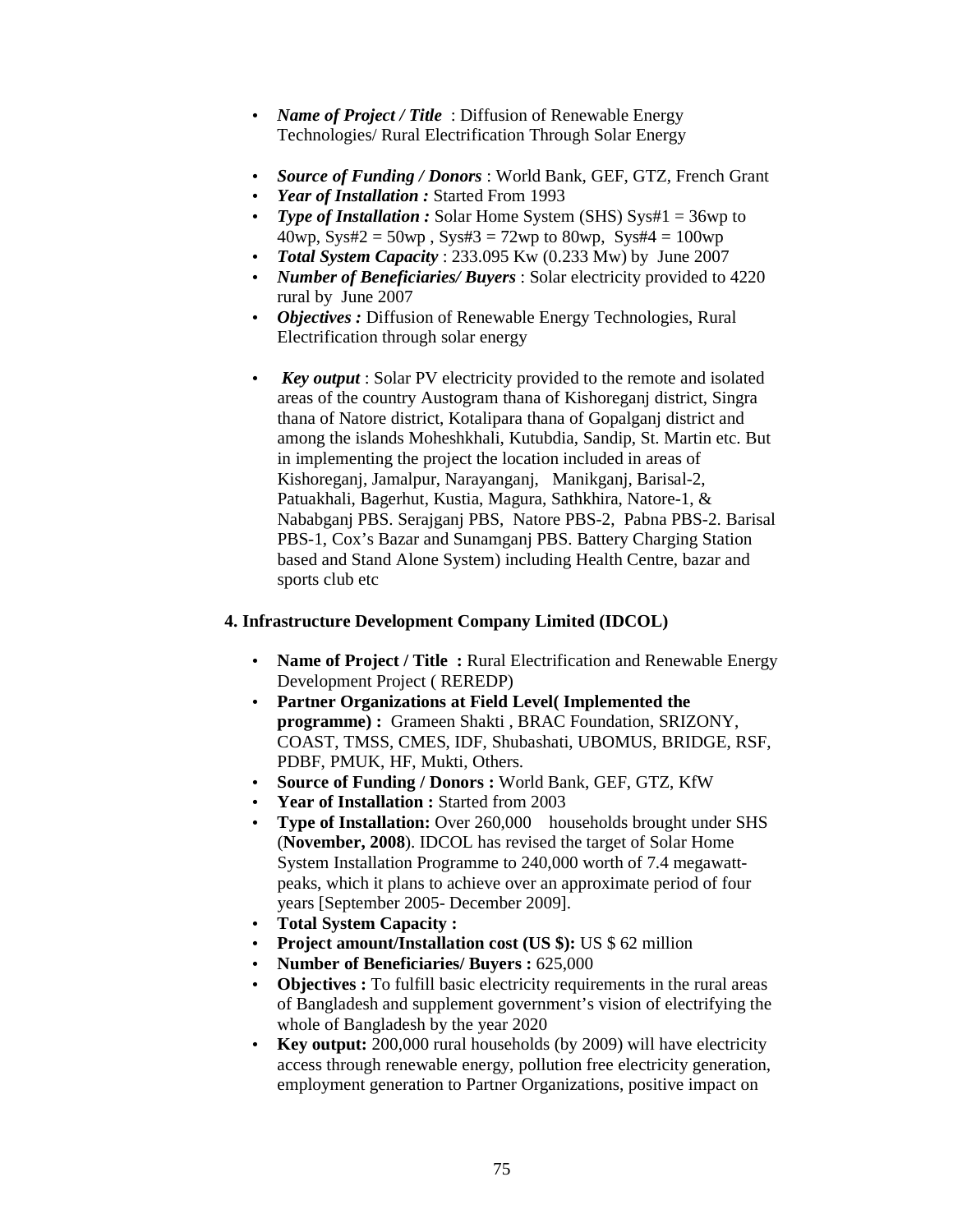socio-economic condition of rural people. Promotion of indigenous technology.

### **5. Grameen Shakti**

- **Name of Project / Title :** Promotion, Development and Extension of Renewable Energy Technologies
- **Source of Funding / Donors :** IDCOL( World Bank, GEF, GTZ, KfW)
- **Year of Installation :** Started form 1996
- **Type of Installation :** SHS
- **Total System Capacity :** SHS installed 95,546( September, 2007)
- **Number of Beneficiaries/ Buyers :** 600,000 beneficiaries
- **Objectives:** In order to see a poverty free world, energy security for all must be ensured. As the conventional sources of energy are limited and can not meet the increasing need of the common people, wide dissemination of renewable energy technologies is the only way out. The experience of Grameen Shakti may be effective. If proposal come from other parts of the world, GS is ready to extend their hands of cooperation.

## **6. BRAC Foundation:**

- **Name of Project / Title :** BRAC Solar Energy Program for Sustainable Development
- **Source of Funding / Donors :** IDCOL( World Bank, GEF, GTZ, KfW)
- **Year of Installation :** Stated December 1997
- **Type of Installation :** SHS, LED Lanterns, Hot Box cookers
- **Total System Capacity :** SHS installed 30,675 ( October, 2007)
- **Number of Beneficiaries/ Buyers :** 26600 Beneficiaries/ Buyers
- **Objectives :** To provide electricity in rural off-grid areas

## **6. Rural Services Foundation:**

- **Source of Funding / Donors :** IDCOL( World Bank, GEF, GTZ, KfW )
- **Year of Installation :** Stated from 2006
- **Type of Installation :** SHS
- **Total System Capacity :** 7269 SHS till 31 August 2007
- **Objectives :** Dissemination of Renewable Energy Technology( RET)